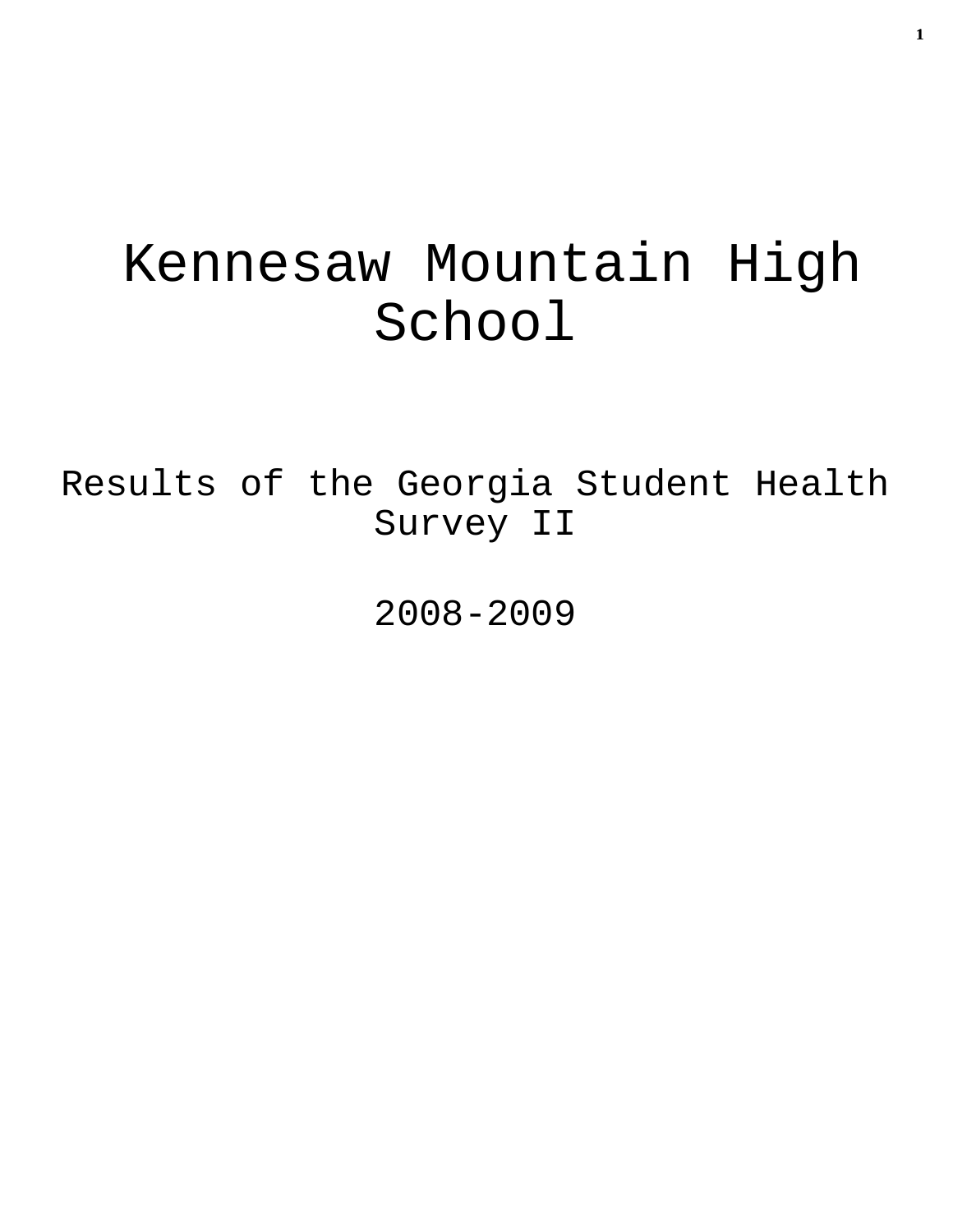## *Demographics* **2**

| Grade                    |     |  |  |  |
|--------------------------|-----|--|--|--|
| <b>Grade   Frequency</b> |     |  |  |  |
| 10                       | 129 |  |  |  |
| 12                       | 267 |  |  |  |

| Frequency      | <b>Table of Gender by Grade</b> |              |              |              |  |  |
|----------------|---------------------------------|--------------|--------------|--------------|--|--|
| <b>Col Pct</b> |                                 | Grade(Grade) |              |              |  |  |
|                | Gender(Gender)                  | 10           | 12           | <b>Total</b> |  |  |
|                | <b>Female</b>                   | 70<br>54.26  | 121<br>45.32 | 191          |  |  |
|                | <b>Male</b>                     | 59<br>45.74  | 146<br>54.68 | 205          |  |  |
|                | <b>Total</b>                    | 129          | 267          | 396          |  |  |

| Frequency<br>Col Pct |
|----------------------|
|                      |

| <b>Table of Ethnicity by Grade</b> |              |              |              |  |  |  |
|------------------------------------|--------------|--------------|--------------|--|--|--|
|                                    | Grade(Grade) |              |              |  |  |  |
| <b>Ethnicity</b> (Ethnicity)       | 10           | 12           | <b>Total</b> |  |  |  |
| <b>Black</b>                       | 34<br>26.36  | 56<br>20.97  | 90           |  |  |  |
| <b>Hispanic</b>                    | 14<br>10.85  | 28<br>10.49  | 42           |  |  |  |
| White                              | 74<br>57.36  | 162<br>60.67 | 236          |  |  |  |
| <b>Asian</b>                       | 0<br>0.00    | 12<br>4.49   | 12           |  |  |  |
| <b>Other</b>                       | 7<br>5.43    | 9<br>3.37    | 16           |  |  |  |
| <b>Total</b>                       | 129          | 267          | 396          |  |  |  |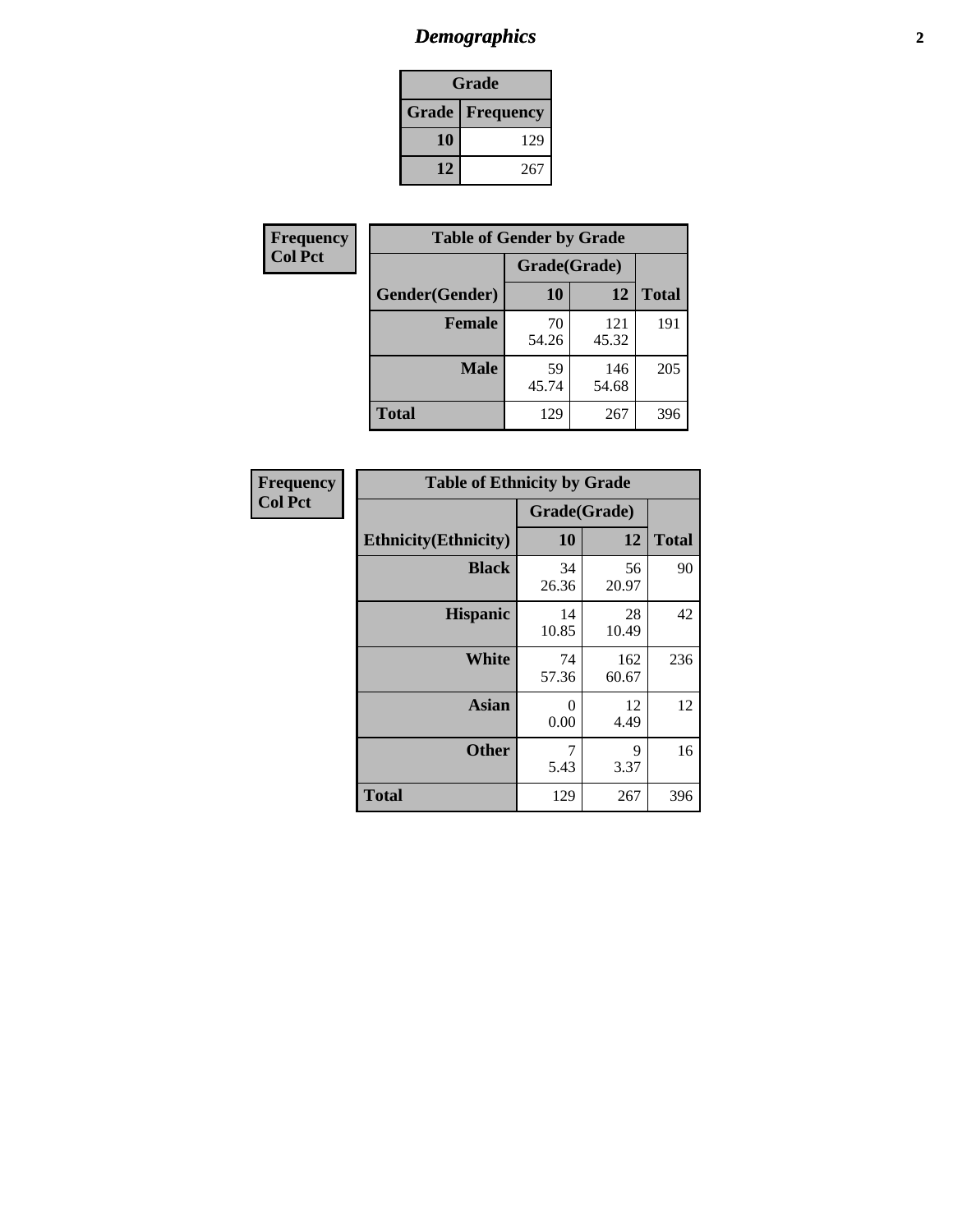#### *Title IV, Part A, Schedule A* **3** *Goal 1: Ensure that all schools are drug-free Baseline Data: Year 2008-2009 Prevalence of Drug Use*

| Frequency<br><b>Col Pct</b> | <b>Table of AlcoholAlt by Grade</b> |              |              |              |  |  |
|-----------------------------|-------------------------------------|--------------|--------------|--------------|--|--|
|                             | AlcoholAlt(Alcohol                  | Grade(Grade) |              |              |  |  |
|                             | use, past 30 days)                  | <b>10</b>    | 12           | <b>Total</b> |  |  |
|                             | <b>Yes</b>                          | 44<br>34.11  | 109<br>40.82 | 153          |  |  |
|                             | N <sub>0</sub>                      | 85<br>65.89  | 158<br>59.18 | 243          |  |  |
|                             | <b>Total</b>                        | 129          | 267          | 396          |  |  |

| Frequency<br><b>Col Pct</b> | <b>Table of TobaccoAny by Grade</b> |              |              |              |  |
|-----------------------------|-------------------------------------|--------------|--------------|--------------|--|
|                             | <b>TobaccoAny(Tobacco</b>           | Grade(Grade) |              |              |  |
|                             | use, past 30 days)                  | 10           | 12           | <b>Total</b> |  |
|                             | Yes                                 | 24<br>18.60  | 90<br>33.71  | 114          |  |
|                             | N <sub>0</sub>                      | 105<br>81.40 | 177<br>66.29 | 282          |  |
|                             | Total                               | 129          | 267          | 396          |  |

| Frequency<br><b>Col Pct</b> | <b>Table of MarijuanaAlt by Grade</b> |              |              |              |  |
|-----------------------------|---------------------------------------|--------------|--------------|--------------|--|
|                             | MarijuanaAlt(Marijuana                | Grade(Grade) |              |              |  |
|                             | use, past 30 days)                    | <b>10</b>    | 12           | <b>Total</b> |  |
|                             | <b>Yes</b>                            | 22<br>17.05  | 65<br>24.34  | 87           |  |
|                             | N <sub>0</sub>                        | 107<br>82.95 | 202<br>75.66 | 309          |  |
|                             | <b>Total</b>                          | 129          | 267          | 396          |  |

| Frequency<br><b>Col Pct</b> | <b>Table of OtherDrugAny by Grade</b>  |              |              |              |  |
|-----------------------------|----------------------------------------|--------------|--------------|--------------|--|
|                             | <b>OtherDrugAny(Other</b><br>drug use, | Grade(Grade) |              |              |  |
|                             | past 30 days)                          | 10           | <b>12</b>    | <b>Total</b> |  |
|                             | Yes                                    | 23<br>17.83  | 38<br>14.23  | 61           |  |
|                             | N <sub>0</sub>                         | 106<br>82.17 | 229<br>85.77 | 335          |  |
|                             | <b>Total</b>                           | 129          | 267          | 396          |  |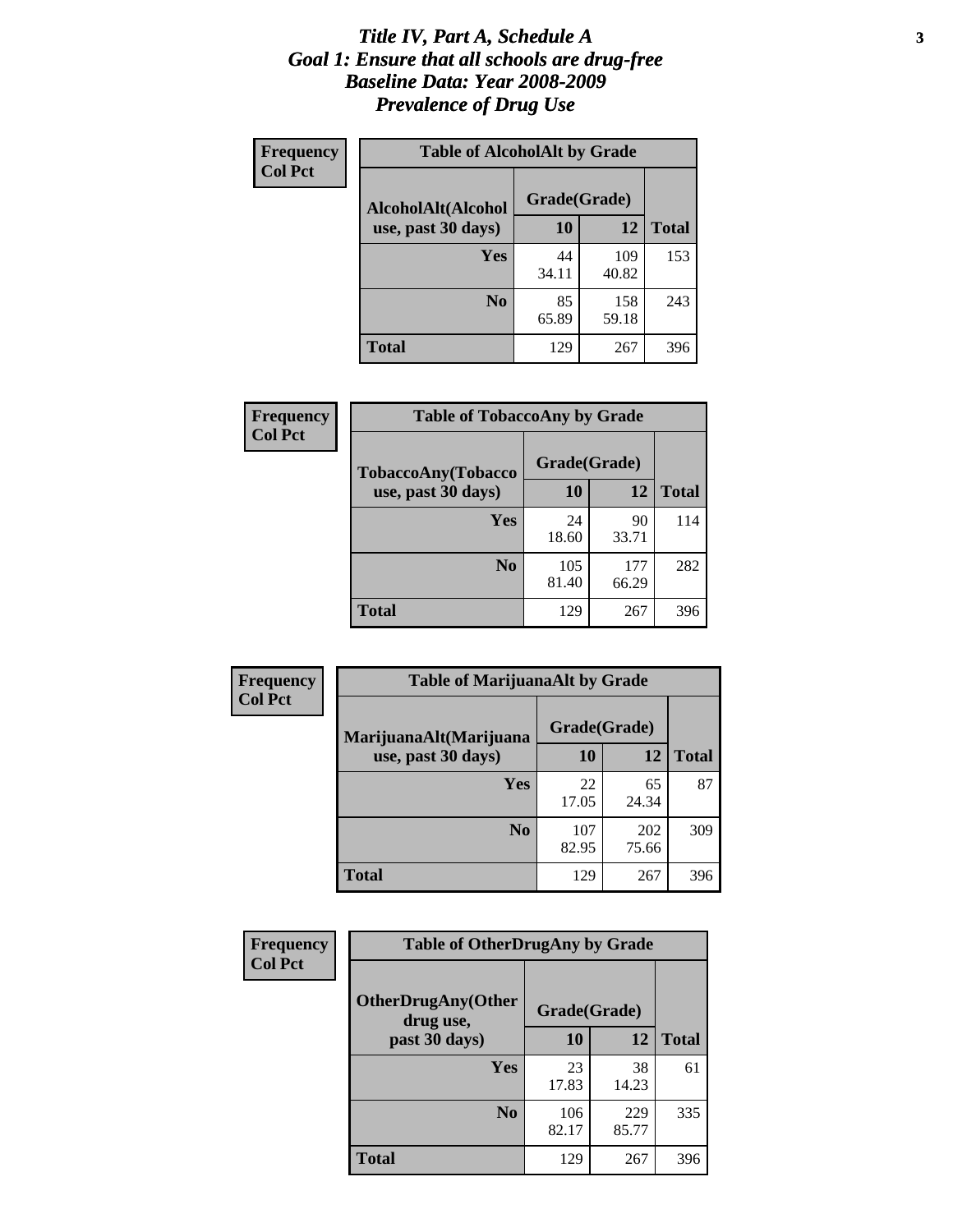#### *Average Age of Onset of Use* **4** *Results for "Average Age of Onset of Use" questions exclude students who said they did not use that substance*

| <b>Variable</b>    | Label                                                              | <b>Mean</b> |
|--------------------|--------------------------------------------------------------------|-------------|
| Alcoholinit2       | I started using alcohol when I was                                 | 14.02       |
| Cigarettesinit2    | I started smoking tobacco when I was                               | 14.47       |
| Smokelessinit2     | I started chewing tobacco when I was                               | 15.06       |
| Marijuanainit2     | I started using marijuana when I was                               | 14.40       |
| Cocaineinit2       | I started using cocaine when I was                                 | 14.82       |
| Inhalantsinit2     | I started using inhalants when I was                               | 13.25       |
| Steroidsinit2      | I started using steroids when I was                                | 14.40       |
| Ecstasyinit2       | I started using ecstasy when I was                                 | 15.49       |
| Methinit2          | I started using methamphetamines when I was                        | 15.23       |
| Hallucinogensinit2 | I started using hallucinogens when I was                           | 15.28       |
| Prescriptioninit2  | I started using prescription drugs not prescribed to me when I was | 14.03       |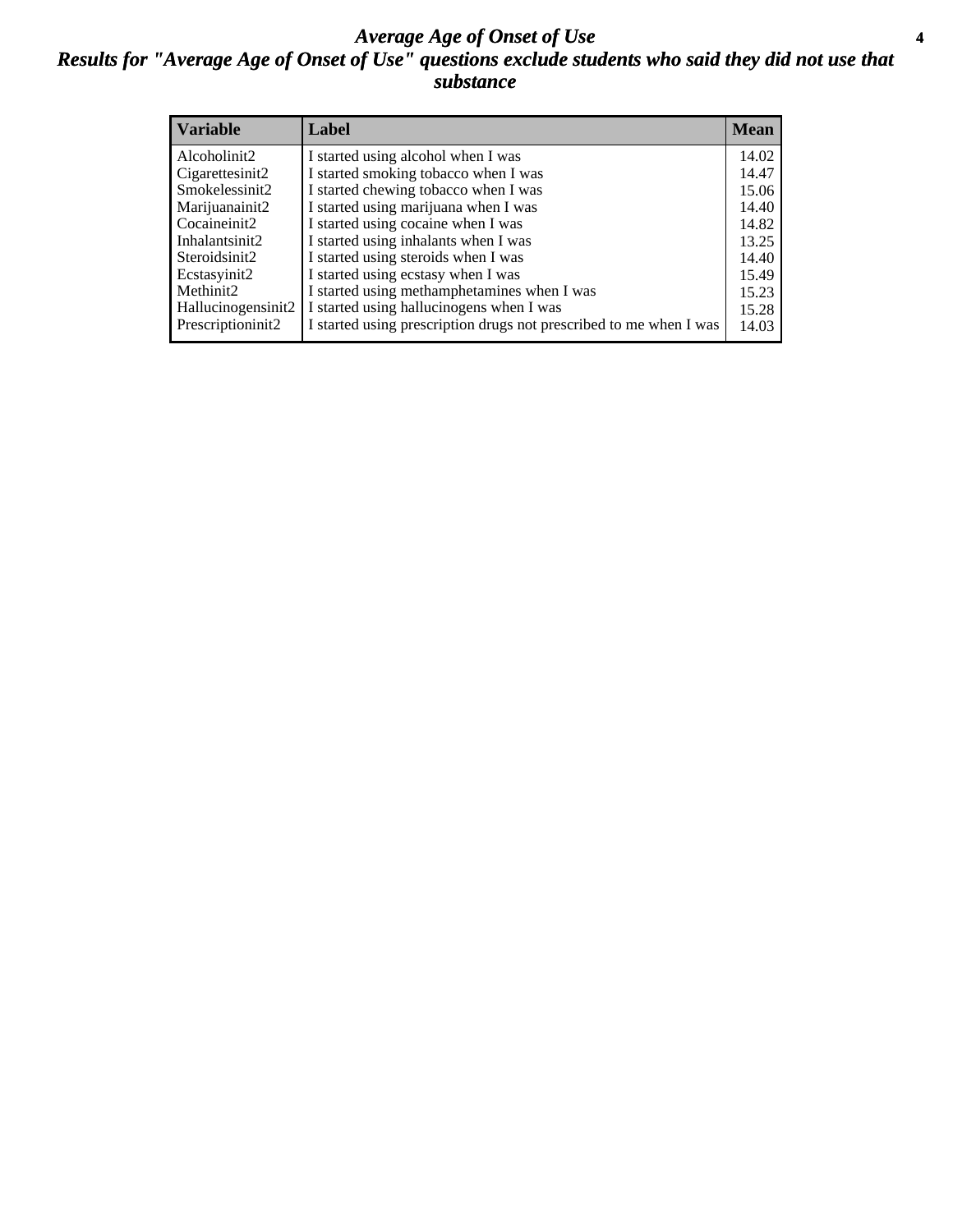### *Perception of Health Risk* **5**

| Frequency      | <b>Table of Alcoholharmdich by Grade</b> |              |              |              |  |
|----------------|------------------------------------------|--------------|--------------|--------------|--|
| <b>Col Pct</b> | Alcoholharmdich(I<br>think alcohol is    | Grade(Grade) |              |              |  |
|                | harmful)                                 | 10           | 12           | <b>Total</b> |  |
|                | <b>Yes</b>                               | 101<br>78.29 | 198<br>74.16 | 299          |  |
|                | N <sub>0</sub>                           | 28<br>21.71  | 69<br>25.84  | 97           |  |
|                | <b>Total</b>                             | 129          | 267          | 396          |  |

| Frequency<br><b>Col Pct</b> | <b>Table of Tobaccoharmdich by Grade</b> |              |              |              |  |
|-----------------------------|------------------------------------------|--------------|--------------|--------------|--|
|                             | Tobaccoharmdich(I<br>think tobacco is    | Grade(Grade) |              |              |  |
|                             | harmful)                                 | 10           | 12           | <b>Total</b> |  |
|                             | <b>Yes</b>                               | 120<br>93.02 | 252<br>94.38 | 372          |  |
|                             | N <sub>0</sub>                           | q<br>6.98    | 15<br>5.62   | 24           |  |
|                             | <b>Total</b>                             | 129          | 267          | 396          |  |

| Frequency      | <b>Table of Marijuanaharmdich by Grade</b>                |             |              |              |  |  |
|----------------|-----------------------------------------------------------|-------------|--------------|--------------|--|--|
| <b>Col Pct</b> | Marijuanaharmdich(I<br>Grade(Grade)<br>think marijuana is |             |              |              |  |  |
|                | harmful)                                                  | 10          | 12           | <b>Total</b> |  |  |
|                | Yes                                                       | 89<br>68.99 | 162<br>60.67 | 251          |  |  |
|                | N <sub>0</sub>                                            | 40<br>31.01 | 105<br>39.33 | 145          |  |  |
|                | <b>Total</b>                                              | 129         | 267          | 396          |  |  |

| <b>Frequency</b> | <b>Table of Otherdrugharmdich by Grade</b>           |              |              |              |  |  |  |  |
|------------------|------------------------------------------------------|--------------|--------------|--------------|--|--|--|--|
| <b>Col Pct</b>   | <b>Otherdrugharmdich</b> (I<br>think other drugs are | Grade(Grade) |              |              |  |  |  |  |
|                  | harmful)                                             | 10           | 12           | <b>Total</b> |  |  |  |  |
|                  | <b>Yes</b>                                           | 123<br>95.35 | 256<br>95.88 | 379          |  |  |  |  |
|                  | N <sub>0</sub>                                       | 6<br>4.65    | 4.12         | 17           |  |  |  |  |
|                  | <b>Total</b>                                         | 129          | 267          | 396          |  |  |  |  |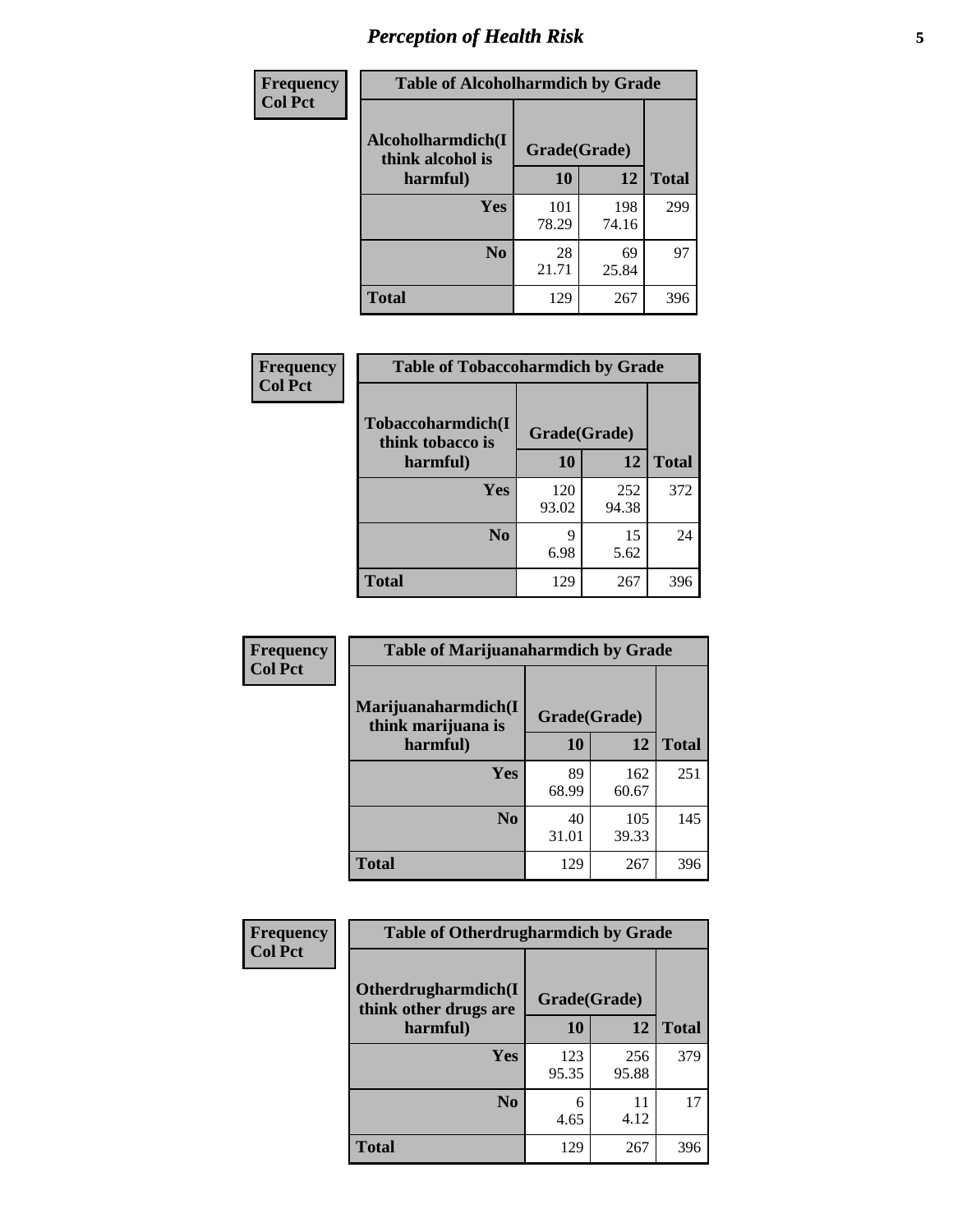### *Social Disapproval* **6**

| Frequency      | <b>Table of Alcoholpeerdich by Grade</b>                    |              |              |              |
|----------------|-------------------------------------------------------------|--------------|--------------|--------------|
| <b>Col Pct</b> | Alcoholpeerdich(My<br>friends would<br>disapprove if I used | Grade(Grade) |              |              |
|                | alcohol)                                                    | 10           | 12           | <b>Total</b> |
|                | <b>Yes</b>                                                  | 52<br>40.31  | 90<br>33.71  | 142          |
|                | N <sub>0</sub>                                              | 77<br>59.69  | 177<br>66.29 | 254          |
|                | <b>Total</b>                                                | 129          | 267          | 396          |

| <b>Frequency</b> |
|------------------|
| <b>Col Pct</b>   |

| <b>Table of Tobaccopeerdich by Grade</b>                    |              |              |              |  |  |  |  |
|-------------------------------------------------------------|--------------|--------------|--------------|--|--|--|--|
| Tobaccopeerdich(My<br>friends would<br>disapprove if I used | Grade(Grade) |              |              |  |  |  |  |
| tobacco)                                                    | 10           | 12           | <b>Total</b> |  |  |  |  |
| Yes                                                         | 70<br>54.26  | 138<br>51.69 | 208          |  |  |  |  |
| N <sub>0</sub>                                              | 59<br>45.74  | 129<br>48.31 | 188          |  |  |  |  |
| Total                                                       | 129          | 267          |              |  |  |  |  |

| Frequency      | <b>Table of Marijuanapeerdich by Grade</b>                    |              |              |              |  |  |  |  |
|----------------|---------------------------------------------------------------|--------------|--------------|--------------|--|--|--|--|
| <b>Col Pct</b> | Marijuanapeerdich(My<br>friends would<br>disapprove if I used | Grade(Grade) |              |              |  |  |  |  |
|                | marijuana)                                                    | 10           | 12           | <b>Total</b> |  |  |  |  |
|                | <b>Yes</b>                                                    | 66<br>51.16  | 125<br>46.82 | 191          |  |  |  |  |
|                | N <sub>0</sub>                                                | 63<br>48.84  | 142<br>53.18 | 205          |  |  |  |  |
|                | <b>Total</b>                                                  | 129          | 267          | 396          |  |  |  |  |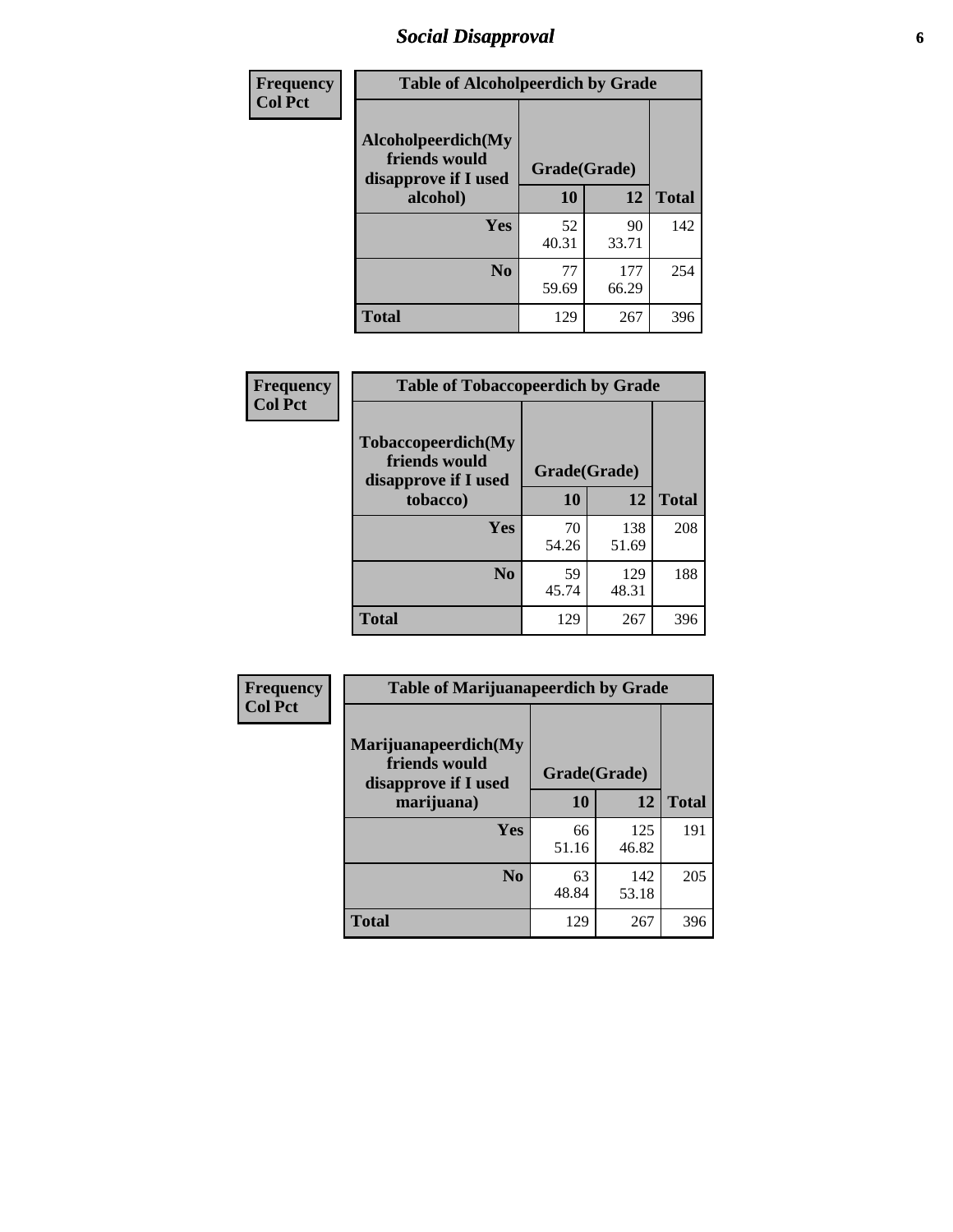### *Social Disapproval* **7**

| Frequency      | <b>Table of Otherdrugpeerdich by Grade</b>                    |              |              |              |  |  |  |  |
|----------------|---------------------------------------------------------------|--------------|--------------|--------------|--|--|--|--|
| <b>Col Pct</b> | Otherdrugpeerdich(My<br>friends would<br>disapprove if I used | Grade(Grade) |              |              |  |  |  |  |
|                | other drugs)                                                  | 10           | 12           | <b>Total</b> |  |  |  |  |
|                | Yes                                                           | 86<br>66.67  | 194<br>72.66 | 280          |  |  |  |  |
|                | N <sub>0</sub>                                                | 43<br>33.33  | 73<br>27.34  | 116          |  |  |  |  |
|                | <b>Total</b>                                                  | 129          | 267          | 396          |  |  |  |  |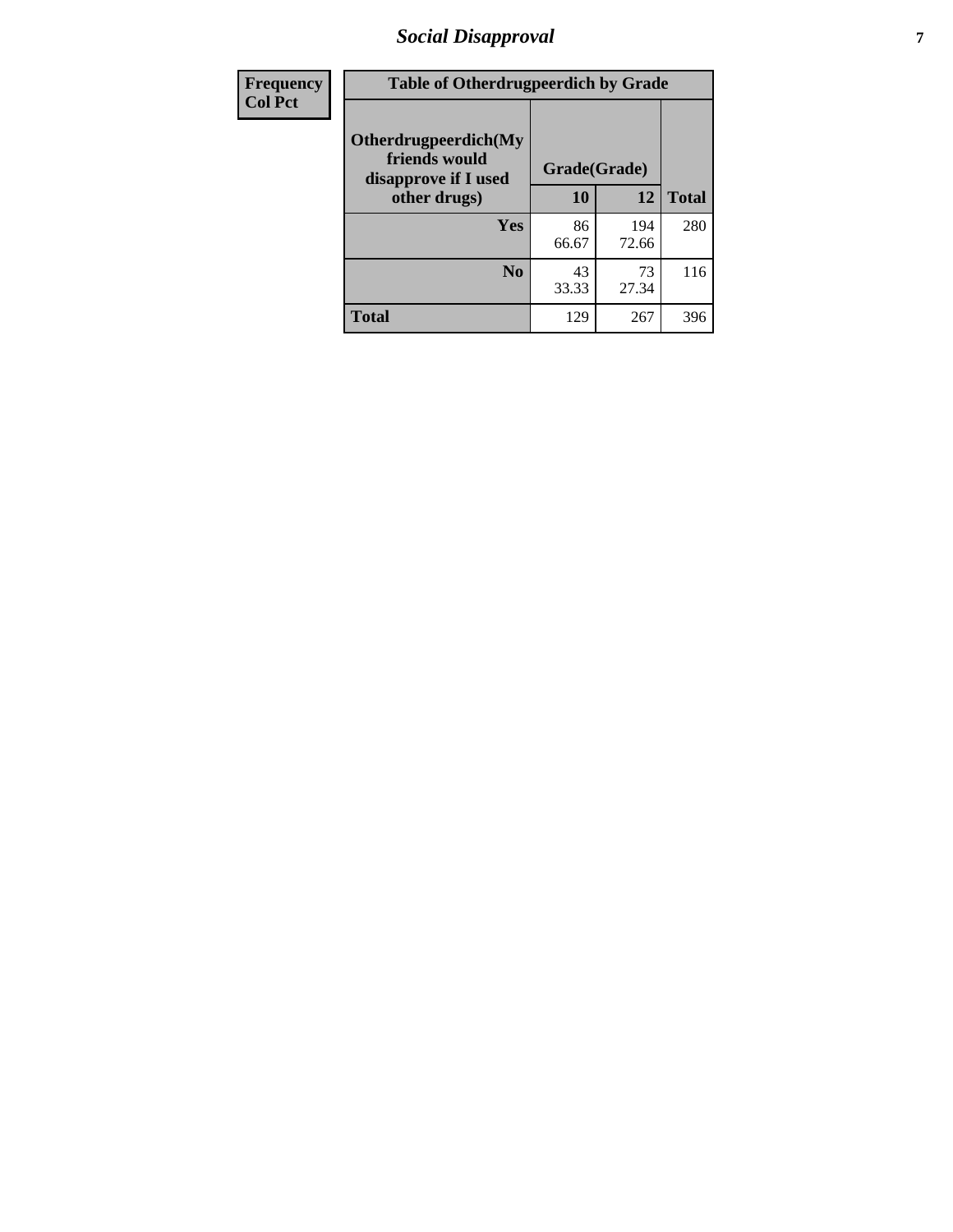#### Title IV, Part A, Schedule A **8** *Goal 2: To help ensure that all schools are safe and disciplined Baseline Data: Year 2008-2009 Student Involvement in Gang Activity*

| Frequency      | <b>Table of Gangself by Grade</b>                                                                         |                    |              |              |
|----------------|-----------------------------------------------------------------------------------------------------------|--------------------|--------------|--------------|
| <b>Col Pct</b> | <b>Gangself</b> (I<br>have<br>participated<br>in illegal<br>gang<br>activities in<br>the past 30<br>days) | Grade(Grade)<br>10 | 12           | <b>Total</b> |
|                | Yes                                                                                                       | 4<br>3.10          | 17<br>6.37   | 21           |
|                | N <sub>0</sub>                                                                                            | 125<br>96.90       | 250<br>93.63 | 375          |
|                | <b>Total</b>                                                                                              | 129                | 267          | 396          |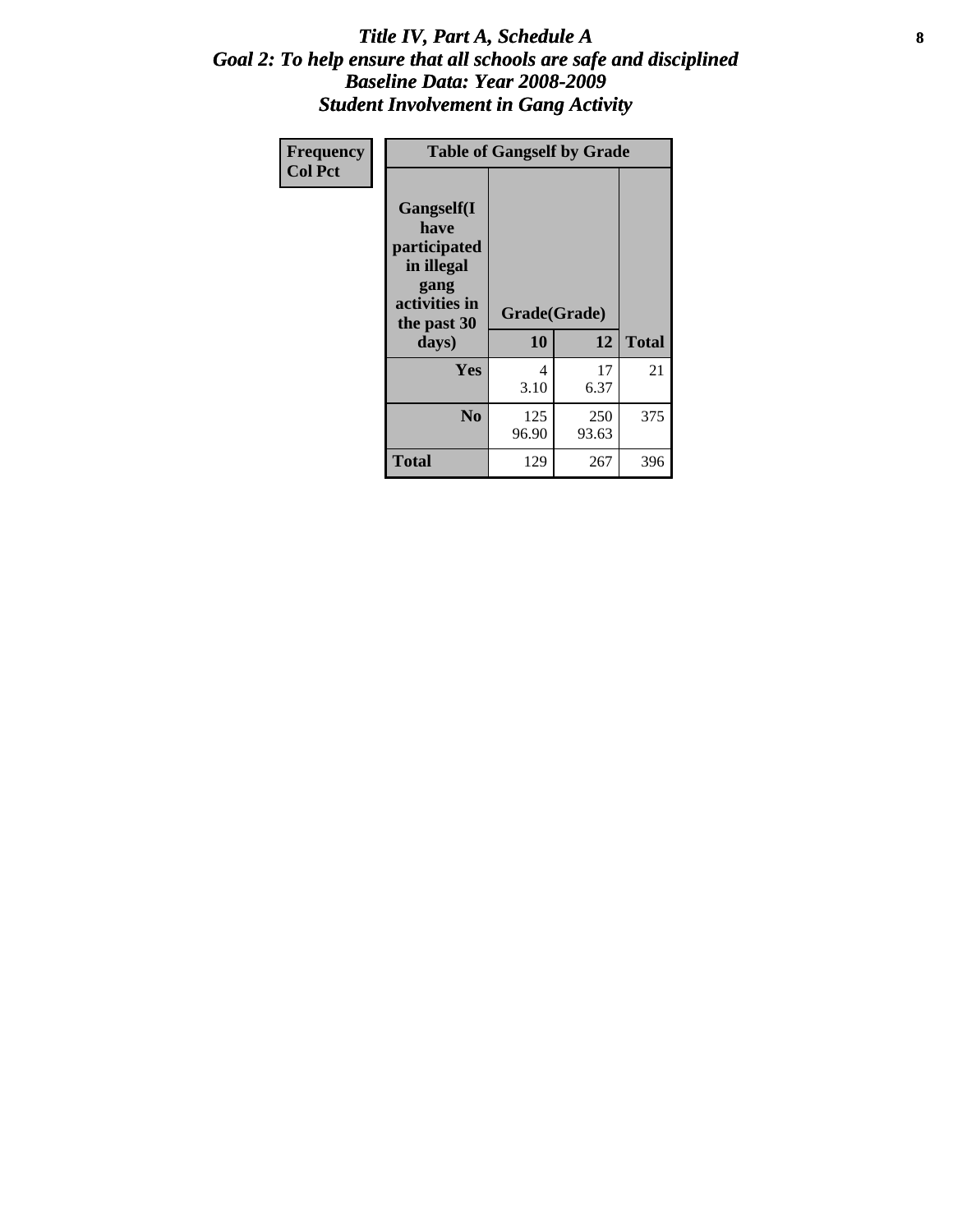### *Student Perception of School Safety* **9**

| <b>Frequency</b><br>Row Pct |
|-----------------------------|
|                             |

| <b>Table of Grade by Safeschool</b> |                                                        |              |                                        |                                    |              |  |  |
|-------------------------------------|--------------------------------------------------------|--------------|----------------------------------------|------------------------------------|--------------|--|--|
|                                     | Safeschool (School is a place at which I feel<br>safe) |              |                                        |                                    |              |  |  |
| Grade(Grade)                        | <b>Strongly</b><br>Agree                               | Agree        | <b>Somewhat   Somewhat</b><br>Disagree | <b>Strongly</b><br><b>Disagree</b> | <b>Total</b> |  |  |
| 10                                  | 23<br>17.83                                            | 70<br>54.26  | 25<br>19.38                            | 11<br>8.53                         | 129          |  |  |
| 12                                  | 71<br>26.59                                            | 144<br>53.93 | 33<br>12.36                            | 19<br>7.12                         | 267          |  |  |
| <b>Total</b>                        | 94                                                     | 214          | 58                                     | 30                                 | 396          |  |  |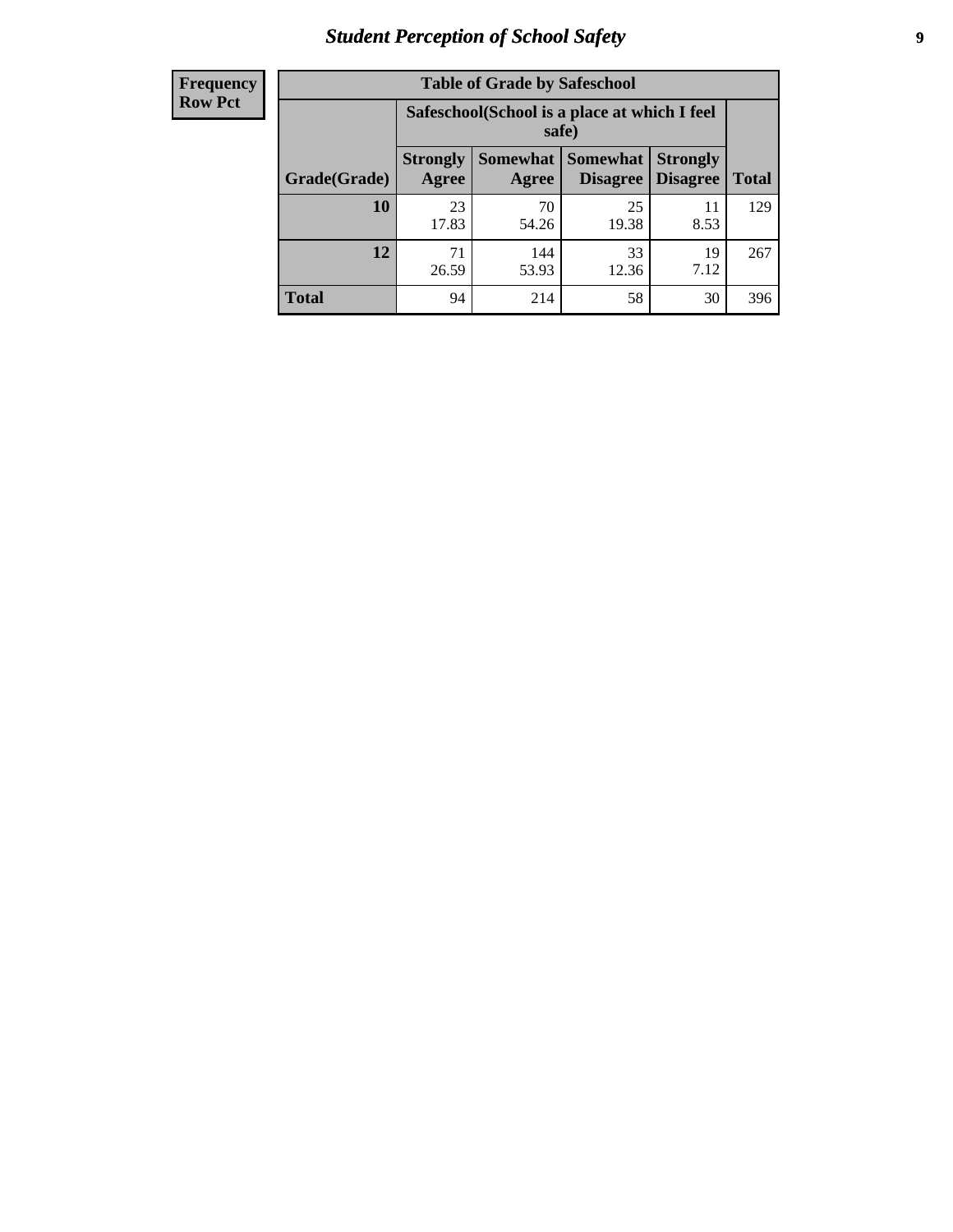### *Students Who Have Been Bullied* **10**

| <b>Frequency</b> |
|------------------|
| Row Pct          |

| <b>Table of Grade by Bullied</b> |                             |                                                                               |                              |                        |                        |                        |                          |              |
|----------------------------------|-----------------------------|-------------------------------------------------------------------------------|------------------------------|------------------------|------------------------|------------------------|--------------------------|--------------|
|                                  |                             | <b>Bullied</b> (I have been bullied by other<br>students in the past 30 days) |                              |                        |                        |                        |                          |              |
| Grade(Grade)                     | $\mathbf{0}$<br><b>Days</b> | 1 or<br>2<br>days                                                             | 3 <sub>to</sub><br>5<br>days | 6 to<br>9<br>days      | 10<br>to<br>19<br>days | 20<br>to<br>29<br>days | <b>All</b><br>30<br>days | <b>Total</b> |
| 10                               | 116<br>89.92                | 8<br>6.20                                                                     | $\overline{2}$<br>1.55       | $\overline{0}$<br>0.00 | 0.78                   | $\theta$<br>0.00       | 2<br>1.55                | 129          |
| 12                               | 241<br>90.26                | 9<br>3.37                                                                     | 8<br>3.00                    | 2<br>0.75              | 5<br>1.87              | 0.37                   | 0.37                     | 267          |
| <b>Total</b>                     | 357                         | 17                                                                            | 10                           | $\overline{2}$         | 6                      | 1                      | 3                        | 396          |

 $\blacksquare$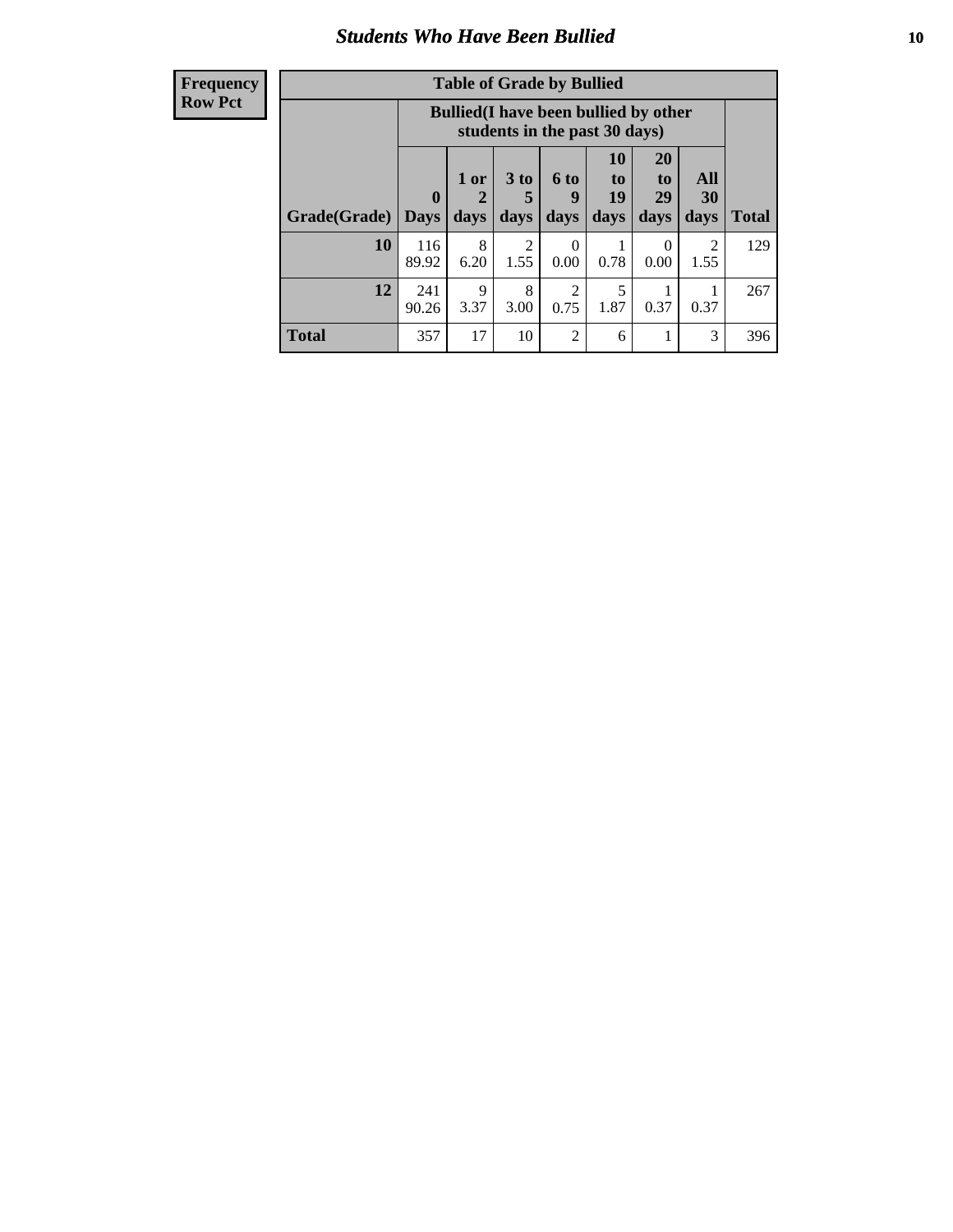### *School Climate* **11**

| <b>Frequency</b> | <b>Table of SchoolClimate1 by Grade</b> |                    |              |              |  |  |  |
|------------------|-----------------------------------------|--------------------|--------------|--------------|--|--|--|
| <b>Col Pct</b>   | SchoolClimate1(I<br>like school)        | Grade(Grade)<br>10 | 12           | <b>Total</b> |  |  |  |
|                  | <b>Strongly Agree</b>                   | 13<br>10.08        | 28<br>10.49  | 41           |  |  |  |
|                  | <b>Somewhat Agree</b>                   | 87<br>67.44        | 173<br>64.79 | 260          |  |  |  |
|                  | <b>Somewhat Disagree</b>                | 17<br>13.18        | 39<br>14.61  | 56           |  |  |  |
|                  | <b>Strongly Disagree</b>                | 12<br>9.30         | 27<br>10.11  | 39           |  |  |  |
|                  | <b>Total</b>                            | 129                | 267          | 396          |  |  |  |

| <b>Table of SchoolClimate2 by Grade</b>           |                    |              |              |  |  |
|---------------------------------------------------|--------------------|--------------|--------------|--|--|
| SchoolClimate2(I<br>feel successful at<br>school) | Grade(Grade)<br>10 | 12           | <b>Total</b> |  |  |
| <b>Strongly Agree</b>                             | 25<br>19.38        | 57<br>21.35  | 82           |  |  |
| <b>Somewhat Agree</b>                             | 79<br>61.24        | 176<br>65.92 | 255          |  |  |
| <b>Somewhat Disagree</b>                          | 21<br>16.28        | 25<br>9.36   | 46           |  |  |
| <b>Strongly Disagree</b>                          | 4<br>3.10          | 9<br>3.37    | 13           |  |  |
| <b>Total</b>                                      | 129                | 267          | 396          |  |  |

| Frequency      | <b>Table of SchoolClimate3 by Grade</b>                               |                           |              |              |  |
|----------------|-----------------------------------------------------------------------|---------------------------|--------------|--------------|--|
| <b>Col Pct</b> | SchoolClimate3(My<br>school has high<br>standards for<br>achievement) | Grade(Grade)<br><b>10</b> | 12           | <b>Total</b> |  |
|                | <b>Strongly Agree</b>                                                 | 61<br>47.29               | 120<br>44.94 | 181          |  |
|                | <b>Somewhat Agree</b>                                                 | 54<br>41.86               | 128<br>47.94 | 182          |  |
|                | <b>Somewhat Disagree</b>                                              | 11<br>8.53                | 15<br>5.62   | 26           |  |
|                | <b>Strongly Disagree</b>                                              | $\mathcal{R}$<br>2.33     | 4<br>1.50    | 7            |  |
|                | Total                                                                 | 129                       | 267          | 396          |  |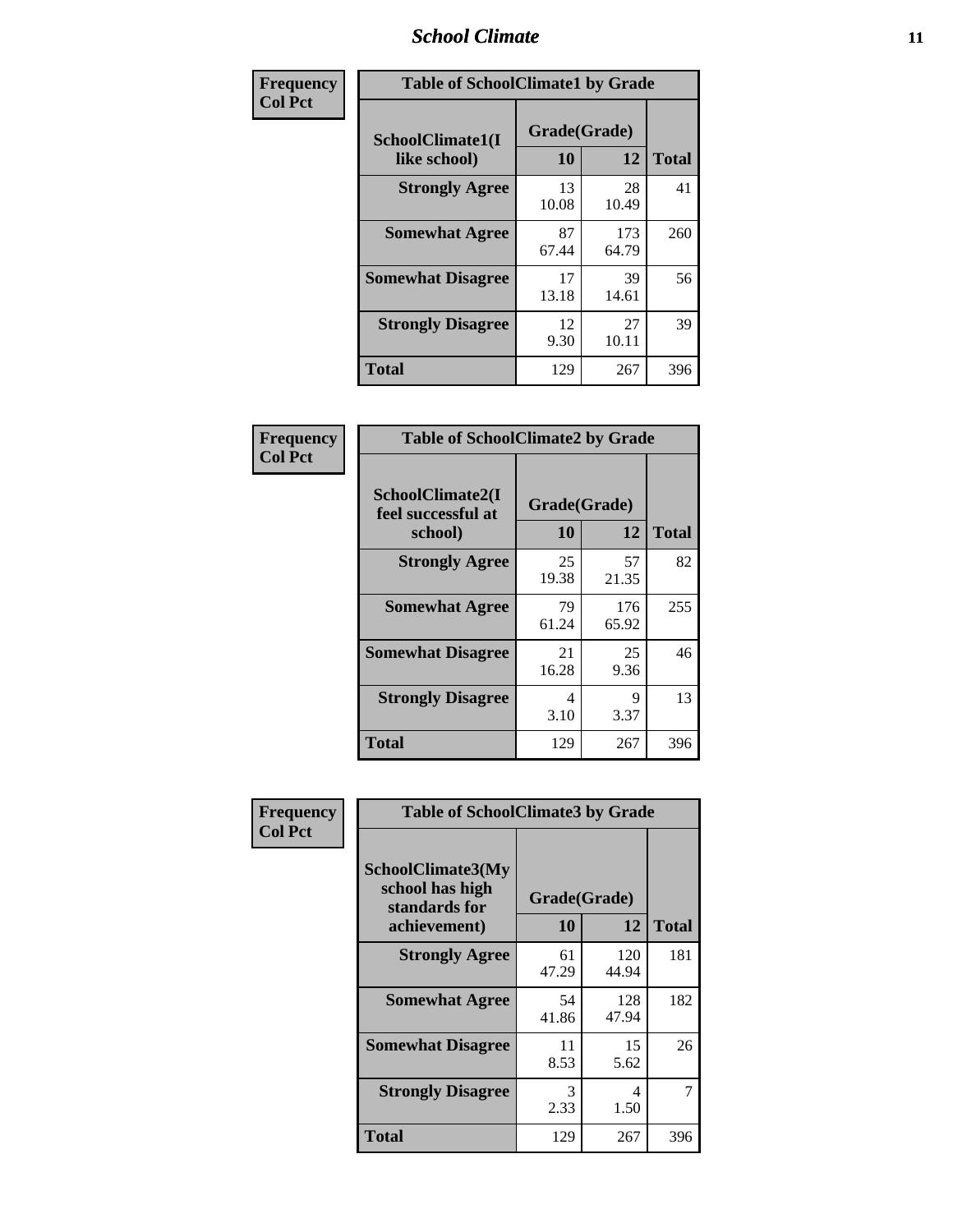### *School Climate* **12**

| Frequency      |                                                                      | <b>Table of SchoolClimate4 by Grade</b> |              |              |  |
|----------------|----------------------------------------------------------------------|-----------------------------------------|--------------|--------------|--|
| <b>Col Pct</b> | <b>SchoolClimate4(My</b><br>school sets clear<br>rules for behavior) | Grade(Grade)<br>10                      | 12           | <b>Total</b> |  |
|                | <b>Strongly Agree</b>                                                | 57<br>44.19                             | 149<br>55.81 | 206          |  |
|                | <b>Somewhat Agree</b>                                                | 56<br>43.41                             | 91<br>34.08  | 147          |  |
|                | <b>Somewhat Disagree</b>                                             | 15<br>11.63                             | 17<br>6.37   | 32           |  |
|                | <b>Strongly Disagree</b>                                             | 0.78                                    | 10<br>3.75   | 11           |  |
|                | <b>Total</b>                                                         | 129                                     | 267          | 396          |  |

| <b>Table of SchoolClimate5 by Grade</b>                   |              |              |              |  |  |
|-----------------------------------------------------------|--------------|--------------|--------------|--|--|
| SchoolClimate5(I<br>know what to do in<br>an emergency at | Grade(Grade) |              |              |  |  |
| school)                                                   | 10           | 12           | <b>Total</b> |  |  |
| <b>Strongly Agree</b>                                     | 59<br>45.74  | 135<br>50.56 | 194          |  |  |
| <b>Somewhat Agree</b>                                     | 50<br>38.76  | 97<br>36.33  | 147          |  |  |
| <b>Somewhat Disagree</b>                                  | 12<br>9.30   | 23<br>8.61   | 35           |  |  |
| <b>Strongly Disagree</b>                                  | 8<br>6.20    | 12<br>4.49   | 20           |  |  |
| <b>Total</b>                                              | 129          | 267          | 396          |  |  |

| Frequency      | <b>Table of SchoolClimate6 by Grade</b>                  |                           |              |              |
|----------------|----------------------------------------------------------|---------------------------|--------------|--------------|
| <b>Col Pct</b> | <b>SchoolClimate6(Teachers</b><br>treat me with respect) | Grade(Grade)<br><b>10</b> | 12           | <b>Total</b> |
|                | <b>Strongly Agree</b>                                    | 36<br>27.91               | 64<br>23.97  | 100          |
|                | <b>Somewhat Agree</b>                                    | 52<br>40.31               | 138<br>51.69 | 190          |
|                | <b>Somewhat Disagree</b>                                 | 29<br>22.48               | 50<br>18.73  | 79           |
|                | <b>Strongly Disagree</b>                                 | 12<br>9.30                | 15<br>5.62   | 27           |
|                | <b>Total</b>                                             | 129                       | 267          | 396          |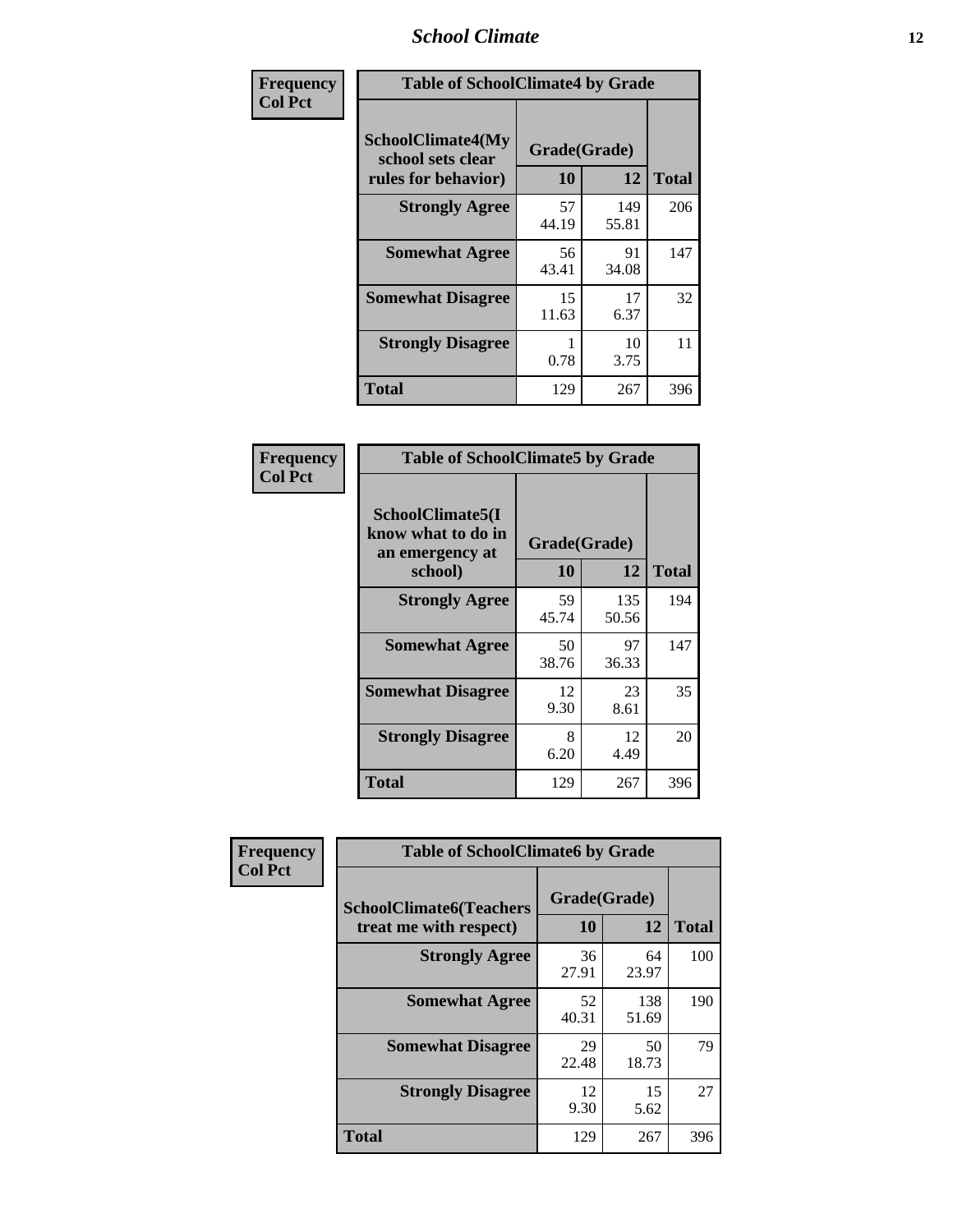### *School Climate* **13**

| Frequency      |                                                                               | <b>Table of SchoolClimate7 by Grade</b> |              |              |  |
|----------------|-------------------------------------------------------------------------------|-----------------------------------------|--------------|--------------|--|
| <b>Col Pct</b> | <b>SchoolClimate7(Behaviors</b><br>in my class allow the<br>teacher to teach) | Grade(Grade)<br><b>10</b>               | 12           | <b>Total</b> |  |
|                | <b>Strongly Agree</b>                                                         | 17<br>13.18                             | 60<br>22.47  | 77           |  |
|                | <b>Somewhat Agree</b>                                                         | 72<br>55.81                             | 164<br>61.42 | 236          |  |
|                | <b>Somewhat Disagree</b>                                                      | 29<br>22.48                             | 36<br>13.48  | 65           |  |
|                | <b>Strongly Disagree</b>                                                      | 11<br>8.53                              | 7<br>2.62    | 18           |  |
|                | <b>Total</b>                                                                  | 129                                     | 267          | 396          |  |

| Frequency      | <b>Table of SchoolClimate8 by Grade</b>                                 |              |              |              |
|----------------|-------------------------------------------------------------------------|--------------|--------------|--------------|
| <b>Col Pct</b> | <b>SchoolClimate8(Students</b><br>are frequently<br>recognized for good | Grade(Grade) |              |              |
|                | behavior)                                                               | 10           | 12           | <b>Total</b> |
|                | <b>Strongly Agree</b>                                                   | 20<br>15.50  | 39<br>14.61  | 59           |
|                | <b>Somewhat Agree</b>                                                   | 54<br>41.86  | 122<br>45.69 | 176          |
|                | <b>Somewhat Disagree</b>                                                | 38<br>29.46  | 76<br>28.46  | 114          |
|                | <b>Strongly Disagree</b>                                                | 17<br>13.18  | 30<br>11.24  | 47           |
|                | <b>Total</b>                                                            | 129          | 267          | 396          |

| Frequency      | <b>Table of SchoolClimate9 by Grade</b>                                                  |                    |              |              |
|----------------|------------------------------------------------------------------------------------------|--------------------|--------------|--------------|
| <b>Col Pct</b> | <b>SchoolClimate9(School</b><br>counselor would be<br>helpful if I needed<br>assistance) | Grade(Grade)<br>10 | 12           | <b>Total</b> |
|                | <b>Strongly Agree</b>                                                                    | 56<br>43.41        | 121<br>45.32 | 177          |
|                | <b>Somewhat Agree</b>                                                                    | 42<br>32.56        | 87<br>32.58  | 129          |
|                | <b>Somewhat Disagree</b>                                                                 | 18<br>13.95        | 37<br>13.86  | 55           |
|                | <b>Strongly Disagree</b>                                                                 | 13<br>10.08        | 22<br>8.24   | 35           |
|                | Total                                                                                    | 129                | 267          | 396          |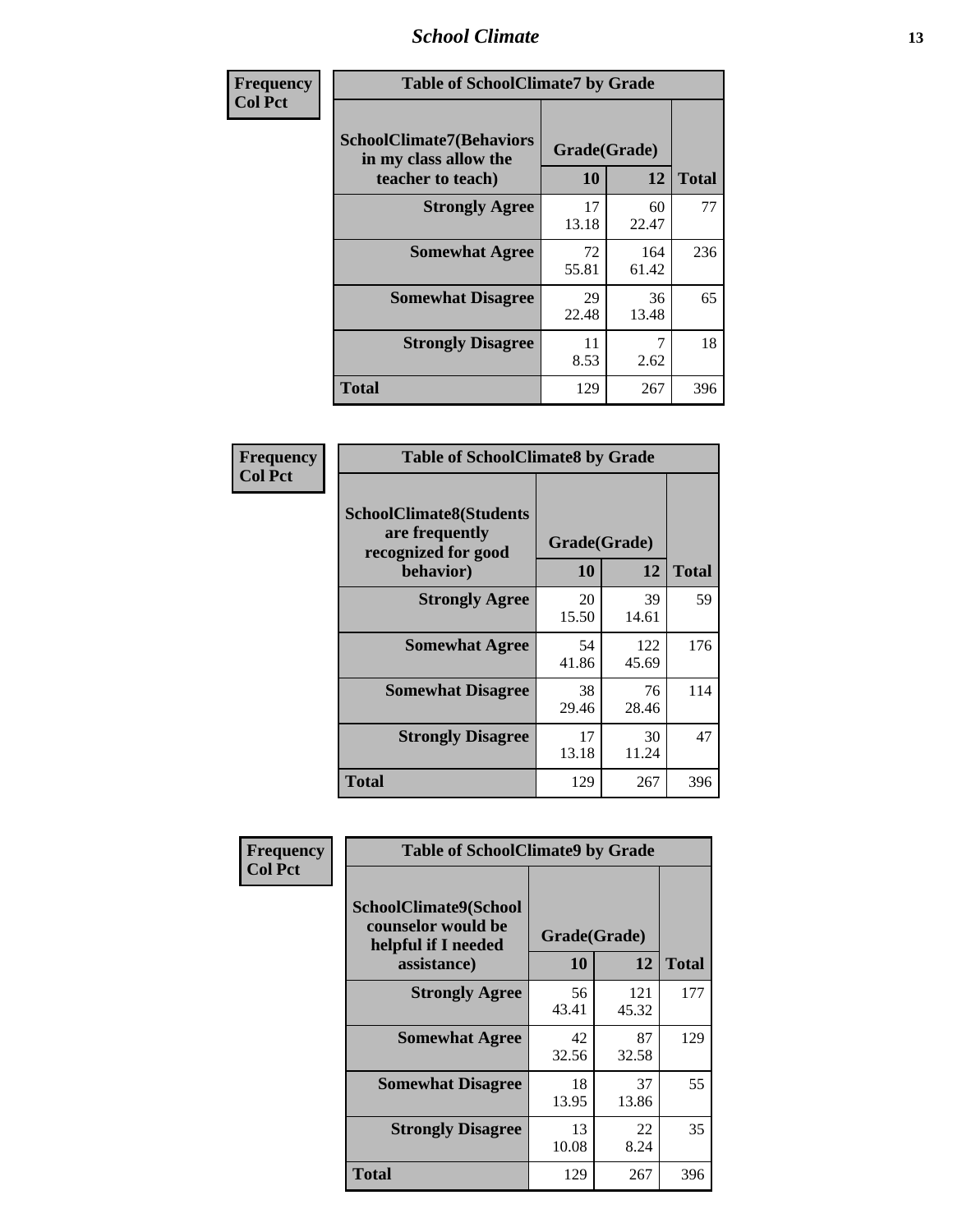### *Reasons for Dropping Out* **14**

| Frequency      | <b>Table of Dropoutreason by Grade</b>                                   |                    |              |              |
|----------------|--------------------------------------------------------------------------|--------------------|--------------|--------------|
| <b>Col Pct</b> | Dropoutreason(If<br>I dropped out the<br>reason would<br>most likely be) | Grade(Grade)<br>10 | 12           | <b>Total</b> |
|                | Won't Drop out                                                           | 64<br>49.61        | 166<br>62.17 | 230          |
|                | <b>Bored</b>                                                             | 24<br>18.60        | 41<br>15.36  | 65           |
|                | <b>Family Reasons</b>                                                    | 10<br>7.75         | 22<br>8.24   | 32           |
|                | <b>Being Bullied</b>                                                     | 5<br>3.88          | 0<br>0.00    | 5            |
|                | <b>Other</b>                                                             | 26<br>20.16        | 38<br>14.23  | 64           |
|                | Total                                                                    | 129                | 267          | 396          |

| Frequency      | <b>Table of Dropout by Grade</b>                                       |                    |              |     |
|----------------|------------------------------------------------------------------------|--------------------|--------------|-----|
| <b>Col Pct</b> | Dropout(I<br>have<br>thought<br>about<br>dropping<br>out of<br>school) | Grade(Grade)<br>10 | <b>Total</b> |     |
|                |                                                                        |                    | 12           |     |
|                | Yes                                                                    | 32<br>24.81        | 65<br>24.34  | 97  |
|                | N <sub>0</sub>                                                         | 97<br>75.19        | 202<br>75.66 | 299 |
|                | <b>Total</b>                                                           | 129                | 267          | 396 |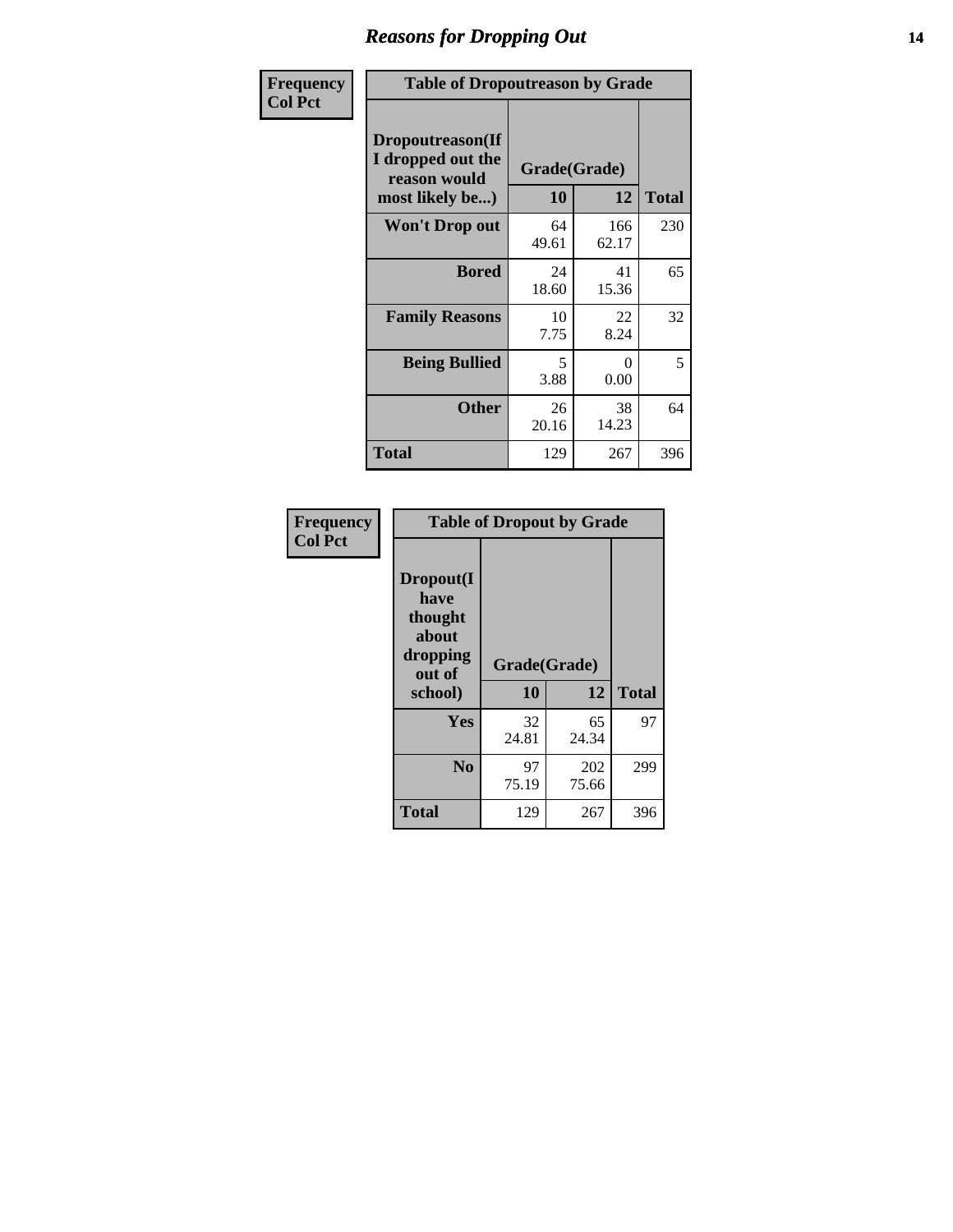*School Safety* **15**

| Frequency      | <b>Table of Gangself by Grade</b>                                                                 |                    |              |              |
|----------------|---------------------------------------------------------------------------------------------------|--------------------|--------------|--------------|
| <b>Col Pct</b> | Gangself(I<br>have<br>participated<br>in illegal<br>gang<br>activities in<br>the past 30<br>days) | Grade(Grade)<br>10 | 12           | <b>Total</b> |
|                | Yes                                                                                               | 4<br>3.10          | 17<br>6.37   | 21           |
|                | N <sub>0</sub>                                                                                    | 125<br>96.90       | 250<br>93.63 | 375          |
|                | <b>Total</b>                                                                                      | 129                | 267          | 396          |

| Frequency<br><b>Col Pct</b> | <b>Table of Gangpeers by Grade</b>                                                                                             |                    |              |              |
|-----------------------------|--------------------------------------------------------------------------------------------------------------------------------|--------------------|--------------|--------------|
|                             | <b>Gangpeers</b> (I<br>have friends<br>who have<br>participated<br>in illegal<br>gang<br>activities in<br>the past 30<br>days) | Grade(Grade)<br>10 | 12           | <b>Total</b> |
|                             | <b>Yes</b>                                                                                                                     | 43<br>33.33        | 75<br>28.09  | 118          |
|                             | N <sub>0</sub>                                                                                                                 | 86<br>66.67        | 192<br>71.91 | 278          |
|                             | <b>Total</b>                                                                                                                   | 129                | 267          | 396          |

| Frequency      |                                                                                         | <b>Table of Pickedon by Grade</b> |                    |    |  |  |  |  |  |
|----------------|-----------------------------------------------------------------------------------------|-----------------------------------|--------------------|----|--|--|--|--|--|
| <b>Col Pct</b> | <b>Pickedon(I have</b><br>been picked on or<br>teased at school in<br>the past 30 days) | 10                                | Grade(Grade)<br>12 |    |  |  |  |  |  |
|                | <b>Strongly Agree</b>                                                                   | 14<br>10.85                       | 21<br>7.87         | 35 |  |  |  |  |  |
|                | <b>Somewhat Agree</b>                                                                   | 20<br>15.50                       | 38<br>14.23        | 58 |  |  |  |  |  |
|                | <b>Somewhat Disagree</b>                                                                | 22<br>17.05                       | 44<br>16.48        | 66 |  |  |  |  |  |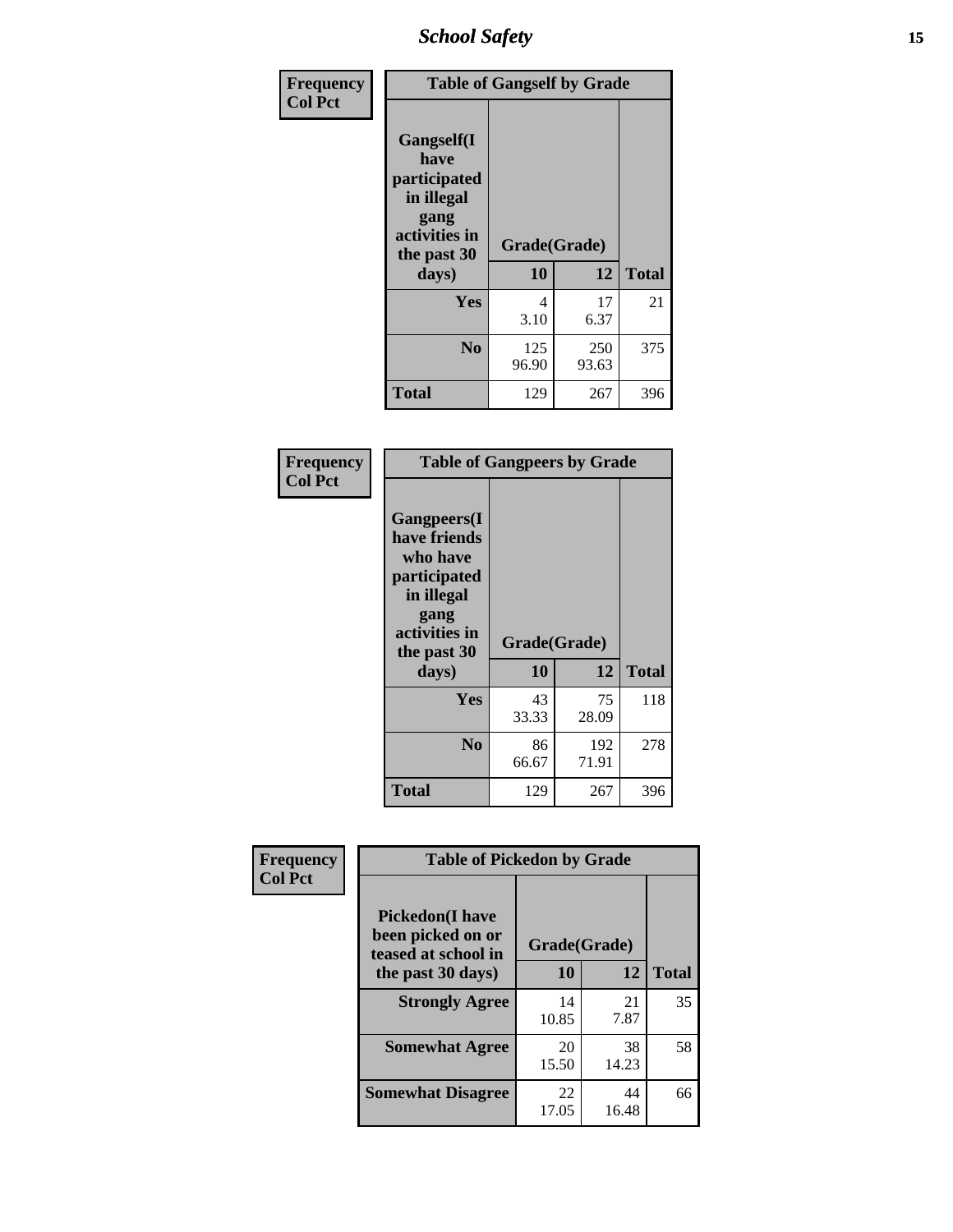### *School Safety* **16**

| Frequency      |                                                                                          | <b>Table of Pickedon by Grade</b> |              |              |  |  |  |  |  |  |  |  |
|----------------|------------------------------------------------------------------------------------------|-----------------------------------|--------------|--------------|--|--|--|--|--|--|--|--|
| <b>Col Pct</b> | <b>Pickedon</b> (I have<br>been picked on or<br>teased at school in<br>the past 30 days) | Grade(Grade)<br>10                | 12           | <b>Total</b> |  |  |  |  |  |  |  |  |
|                | <b>Strongly Disagree</b>                                                                 | 73<br>56.59                       | 164<br>61.42 | 237          |  |  |  |  |  |  |  |  |
|                | Total                                                                                    | 129                               | 267          | 396          |  |  |  |  |  |  |  |  |

| Frequency      |                                                          | <b>Table of Safeschool by Grade</b> |              |              |  |  |  |  |  |  |
|----------------|----------------------------------------------------------|-------------------------------------|--------------|--------------|--|--|--|--|--|--|
| <b>Col Pct</b> | Safeschool(School<br>is a place at which I<br>feel safe) | Grade(Grade)<br>10                  | 12           | <b>Total</b> |  |  |  |  |  |  |
|                | <b>Strongly Agree</b>                                    | 23<br>17.83                         | 71<br>26.59  | 94           |  |  |  |  |  |  |
|                | <b>Somewhat Agree</b>                                    | 70<br>54.26                         | 144<br>53.93 | 214          |  |  |  |  |  |  |
|                | <b>Somewhat Disagree</b>                                 | 25<br>19.38                         | 33<br>12.36  | 58           |  |  |  |  |  |  |
|                | <b>Strongly Disagree</b>                                 | 11<br>8.53                          | 19<br>7.12   | 30           |  |  |  |  |  |  |
|                | <b>Total</b>                                             | 129                                 | 267          | 396          |  |  |  |  |  |  |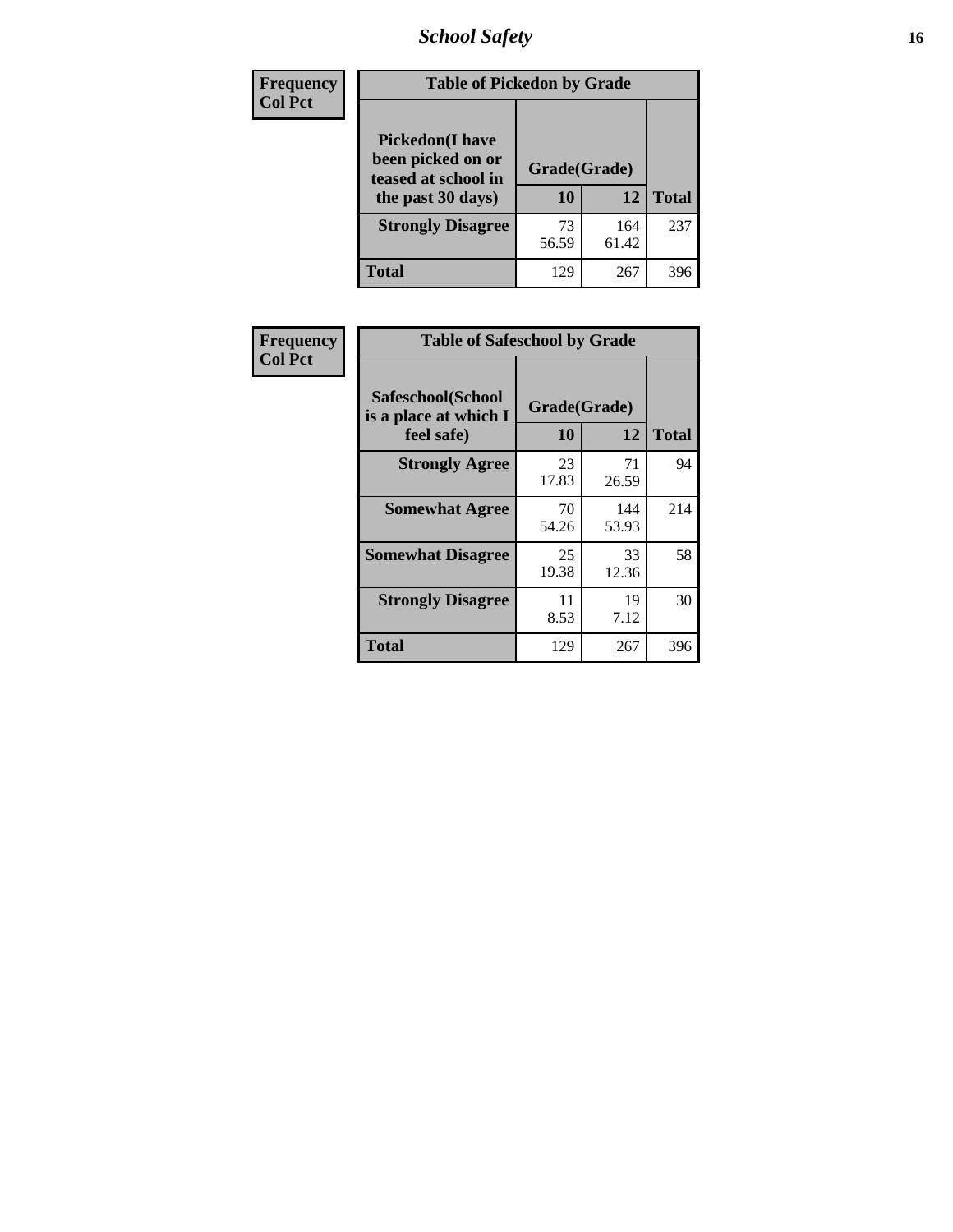*School Safety* **17**

**Frequency Row Pct**

|              |                        | <b>Table of Grade by Bullied</b>                                              |                              |                   |                        |                               |                          |              |  |  |  |
|--------------|------------------------|-------------------------------------------------------------------------------|------------------------------|-------------------|------------------------|-------------------------------|--------------------------|--------------|--|--|--|
|              |                        | <b>Bullied</b> (I have been bullied by other<br>students in the past 30 days) |                              |                   |                        |                               |                          |              |  |  |  |
| Grade(Grade) | $\mathbf{0}$<br>  Days | 1 or<br>2<br>days                                                             | 3 <sub>to</sub><br>5<br>days | 6 to<br>q<br>days | 10<br>to<br>19<br>days | <b>20</b><br>to<br>29<br>days | All<br><b>30</b><br>days | <b>Total</b> |  |  |  |
| 10           | 116<br>89.92           | 8<br>6.20                                                                     | 2<br>1.55                    | 0<br>0.00         | 0.78                   | $\theta$<br>0.00              | 2<br>1.55                | 129          |  |  |  |
| 12           | 241<br>90.26           | 9<br>3.37                                                                     | 8<br>3.00                    | 2<br>0.75         | 5<br>1.87              | 0.37                          | 0.37                     | 267          |  |  |  |
| <b>Total</b> | 357                    | 17                                                                            | 10                           | $\overline{c}$    | 6                      |                               | 3                        | 396          |  |  |  |

**Frequency Row Pct**

| <b>Table of Grade by Bulliedothers</b>                         |                    |                     |                              |                   |                               |                        |                   |              |  |  |
|----------------------------------------------------------------|--------------------|---------------------|------------------------------|-------------------|-------------------------------|------------------------|-------------------|--------------|--|--|
| <b>Bulliedothers</b> (I bullied others in the past<br>30 days) |                    |                     |                              |                   |                               |                        |                   |              |  |  |
| Grade(Grade)                                                   | $\bf{0}$<br>  Days | $1$ or<br>2<br>days | 3 <sub>to</sub><br>5<br>days | 6 to<br>9<br>days | <b>10</b><br>to<br>19<br>days | 20<br>to<br>29<br>days | All<br>30<br>days | <b>Total</b> |  |  |
| 10                                                             | 115<br>89.15       | 9<br>6.98           | $\overline{4}$<br>3.10       | $\Omega$<br>0.00  | 0.78                          | $\Omega$<br>0.00       | 0<br>0.00         | 129          |  |  |
| 12                                                             | 231<br>86.52       | 16<br>5.99          | 9<br>3.37                    | 0.37              | 2<br>0.75                     | $\overline{2}$<br>0.75 | 6<br>2.25         | 267          |  |  |
| <b>Total</b>                                                   | 346                | 25                  | 13                           |                   | 3                             | $\overline{2}$         | 6                 | 396          |  |  |

| Frequency      |              |                             |                                                                                |                              |                               | <b>Table of Grade by Weaponschool</b> |              |  |  |  |  |  |  |  |  |
|----------------|--------------|-----------------------------|--------------------------------------------------------------------------------|------------------------------|-------------------------------|---------------------------------------|--------------|--|--|--|--|--|--|--|--|
| <b>Row Pct</b> |              |                             | Weaponschool (I brought a<br>weapon to school in the past<br>$30 \text{ days}$ |                              |                               |                                       |              |  |  |  |  |  |  |  |  |
|                | Grade(Grade) | $\mathbf{0}$<br><b>Days</b> | 1 or<br>2<br>days                                                              | 3 <sub>to</sub><br>5<br>days | <b>10</b><br>to<br>19<br>days | All<br><b>30</b><br>days              | <b>Total</b> |  |  |  |  |  |  |  |  |
|                | 10           | 126<br>97.67                | $\overline{2}$<br>1.55                                                         | 0.78                         | $\Omega$<br>0.00              | 0<br>0.00                             | 129          |  |  |  |  |  |  |  |  |
|                | 12           | 262<br>98.13                | 0.37                                                                           | $\Omega$<br>0.00             | 0.37                          | 3<br>1.12                             | 267          |  |  |  |  |  |  |  |  |
|                | <b>Total</b> | 388                         | 3                                                                              | 1                            |                               | 3                                     | 396          |  |  |  |  |  |  |  |  |

ł,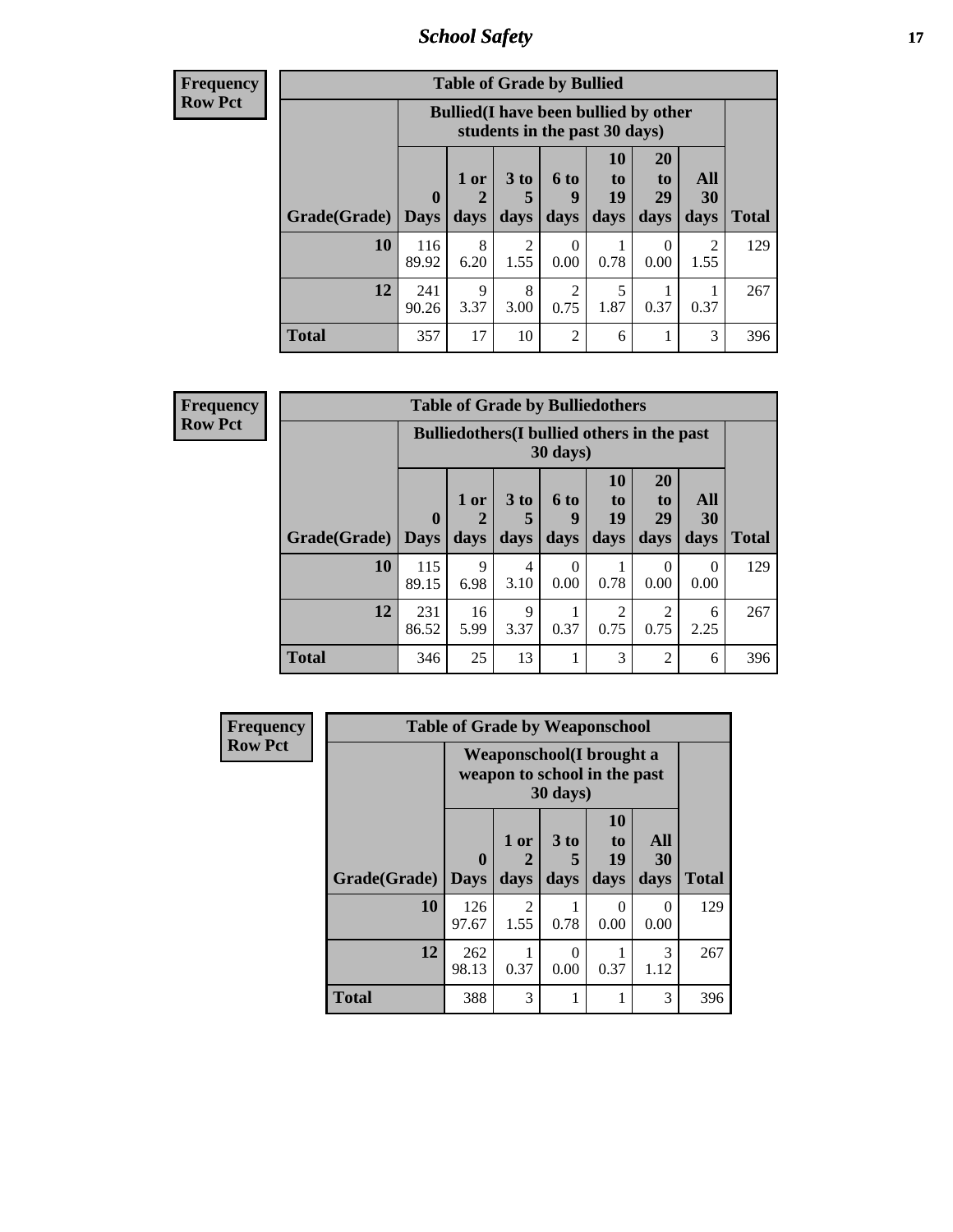*School Safety* **18**

| <b>Frequency</b> | <b>Table of Grade by Absentunsafe</b> |                         |                                                                                           |                       |                               |                   |              |  |  |  |
|------------------|---------------------------------------|-------------------------|-------------------------------------------------------------------------------------------|-----------------------|-------------------------------|-------------------|--------------|--|--|--|
| <b>Row Pct</b>   |                                       |                         | <b>Absentunsafe(I have missed</b><br>school because I felt unsafe in<br>the past 30 days) |                       |                               |                   |              |  |  |  |
|                  | Grade(Grade)                          | $\bf{0}$<br><b>Days</b> | 1 or<br>2<br>days                                                                         | 3 to<br>5<br>days     | <b>10</b><br>to<br>19<br>days | All<br>30<br>days | <b>Total</b> |  |  |  |
|                  | 10                                    | 121<br>93.80            | 3<br>2.33                                                                                 | $\mathcal{D}$<br>1.55 | 0.78                          | 2<br>1.55         | 129          |  |  |  |
|                  | 12                                    | 262<br>98.13            | 3<br>1.12                                                                                 | 0.37                  | 0.37                          | 0<br>0.00         | 267          |  |  |  |
|                  | <b>Total</b>                          | 383                     | 6                                                                                         | 3                     | $\overline{c}$                | 2                 | 396          |  |  |  |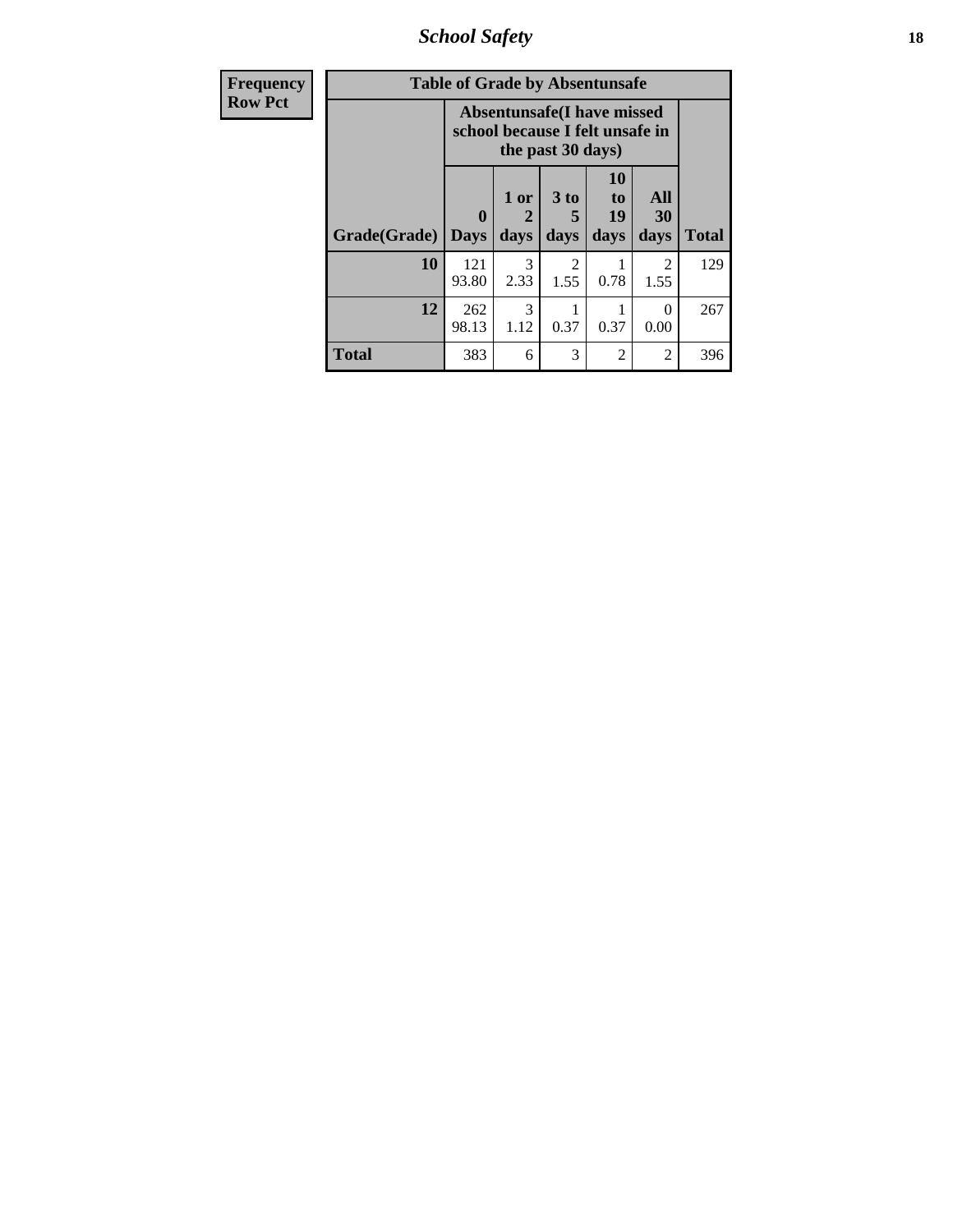### *Drug Use During Last 30 Days* **19**

#### **Frequency Row Pct**

| <b>Table of Grade by Alcohol</b> |                                 |                                     |                 |               |                 |               |              |       |  |  |  |
|----------------------------------|---------------------------------|-------------------------------------|-----------------|---------------|-----------------|---------------|--------------|-------|--|--|--|
|                                  |                                 | Alcohol (Alcohol use, past 30 days) |                 |               |                 |               |              |       |  |  |  |
| Grade(Grade)                     | <b>Did</b><br>not<br><b>use</b> | $1 - 2$<br>days                     | $3 - 5$<br>days | $6-9$<br>days | $10-19$<br>days | 20-29<br>days | Every<br>day | Total |  |  |  |
| 10                               | 85<br>65.89                     | 11<br>8.53                          | 16<br>12.40     | 6<br>4.65     | 5<br>3.88       | 0.78          | 5<br>3.88    | 129   |  |  |  |
| 12                               | 158<br>59.18                    | 46<br>17.23                         | 19<br>7.12      | 16<br>5.99    | 14<br>5.24      | 10<br>3.75    | 4<br>1.50    | 267   |  |  |  |
| <b>Total</b>                     | 243                             | 57                                  | 35              | 22            | 19              | 11            | 9            | 396   |  |  |  |

#### **Frequency Row Pct**

| <b>Table of Grade by Cigarettes</b> |                                                |                 |                 |                  |                 |               |              |       |  |  |  |
|-------------------------------------|------------------------------------------------|-----------------|-----------------|------------------|-----------------|---------------|--------------|-------|--|--|--|
|                                     | Cigarettes (Smoking tobacco use, past 30 days) |                 |                 |                  |                 |               |              |       |  |  |  |
| Grade(Grade)                        | Did<br>not<br><b>use</b>                       | $1 - 2$<br>days | $3 - 5$<br>days | $6 - 9$<br>days  | $10-19$<br>days | 20-29<br>days | Every<br>day | Total |  |  |  |
| 10                                  | 106<br>82.17                                   | 9<br>6.98       | 5<br>3.88       | $\theta$<br>0.00 | 2<br>1.55       | 0.78          | 6<br>4.65    | 129   |  |  |  |
| 12                                  | 182<br>68.16                                   | 31<br>11.61     | 8<br>3.00       | 4<br>1.50        | 6<br>2.25       | 11<br>4.12    | 25<br>9.36   | 267   |  |  |  |
| <b>Total</b>                        | 288                                            | 40              | 13              | 4                | 8               | 12            | 31           | 396   |  |  |  |

**Frequency Row Pct**

|              |                                 |                                                         |                        |                  | <b>Table of Grade by Smokeless</b> |               |                        |       |  |  |  |
|--------------|---------------------------------|---------------------------------------------------------|------------------------|------------------|------------------------------------|---------------|------------------------|-------|--|--|--|
|              |                                 | <b>Smokeless</b> (Chewing tobacco use,<br>past 30 days) |                        |                  |                                    |               |                        |       |  |  |  |
| Grade(Grade) | <b>Did</b><br>not<br><b>use</b> | $1 - 2$<br>days                                         | $3 - 5$<br>days        | $6-9$<br>days    | $10-19$<br>days                    | 20-29<br>days | <b>Every</b><br>day    | Total |  |  |  |
| 10           | 121<br>93.80                    | 4<br>3.10                                               | 0.78                   | 0.78             | 0<br>0.00                          | 0.00          | $\mathfrak{D}$<br>1.55 | 129   |  |  |  |
| 12           | 249<br>93.26                    | 8<br>3.00                                               | $\overline{2}$<br>0.75 | $\Omega$<br>0.00 | 0.37                               | 4<br>1.50     | 3<br>1.12              | 267   |  |  |  |
| <b>Total</b> | 370                             | 12                                                      | 3                      |                  |                                    | 4             | 5                      | 396   |  |  |  |

**Frequency Row Pct**

| <b>Table of Grade by Marijuana</b> |                                 |                                         |                 |                  |                 |                        |                     |              |  |  |  |
|------------------------------------|---------------------------------|-----------------------------------------|-----------------|------------------|-----------------|------------------------|---------------------|--------------|--|--|--|
|                                    |                                 | Marijuana (Marijuana use, past 30 days) |                 |                  |                 |                        |                     |              |  |  |  |
| Grade(Grade)                       | <b>Did</b><br>not<br><b>use</b> | $1-2$<br>days                           | $3 - 5$<br>days | $6-9$<br>days    | $10-19$<br>days | $20 - 29$<br>days      | <b>Every</b><br>day | <b>Total</b> |  |  |  |
| 10                                 | 107<br>82.95                    | 5<br>3.88                               | 8<br>6.20       | $\Omega$<br>0.00 | 4<br>3.10       | $\overline{2}$<br>1.55 | 3<br>2.33           | 129          |  |  |  |
| 12                                 | 202<br>75.66                    | 21<br>7.87                              | 11<br>4.12      | 4<br>1.50        | 10<br>3.75      | 10<br>3.75             | 9<br>3.37           | 267          |  |  |  |
| <b>Total</b>                       | 309                             | 26                                      | 19              | $\overline{4}$   | 14              | 12                     | 12                  | 396          |  |  |  |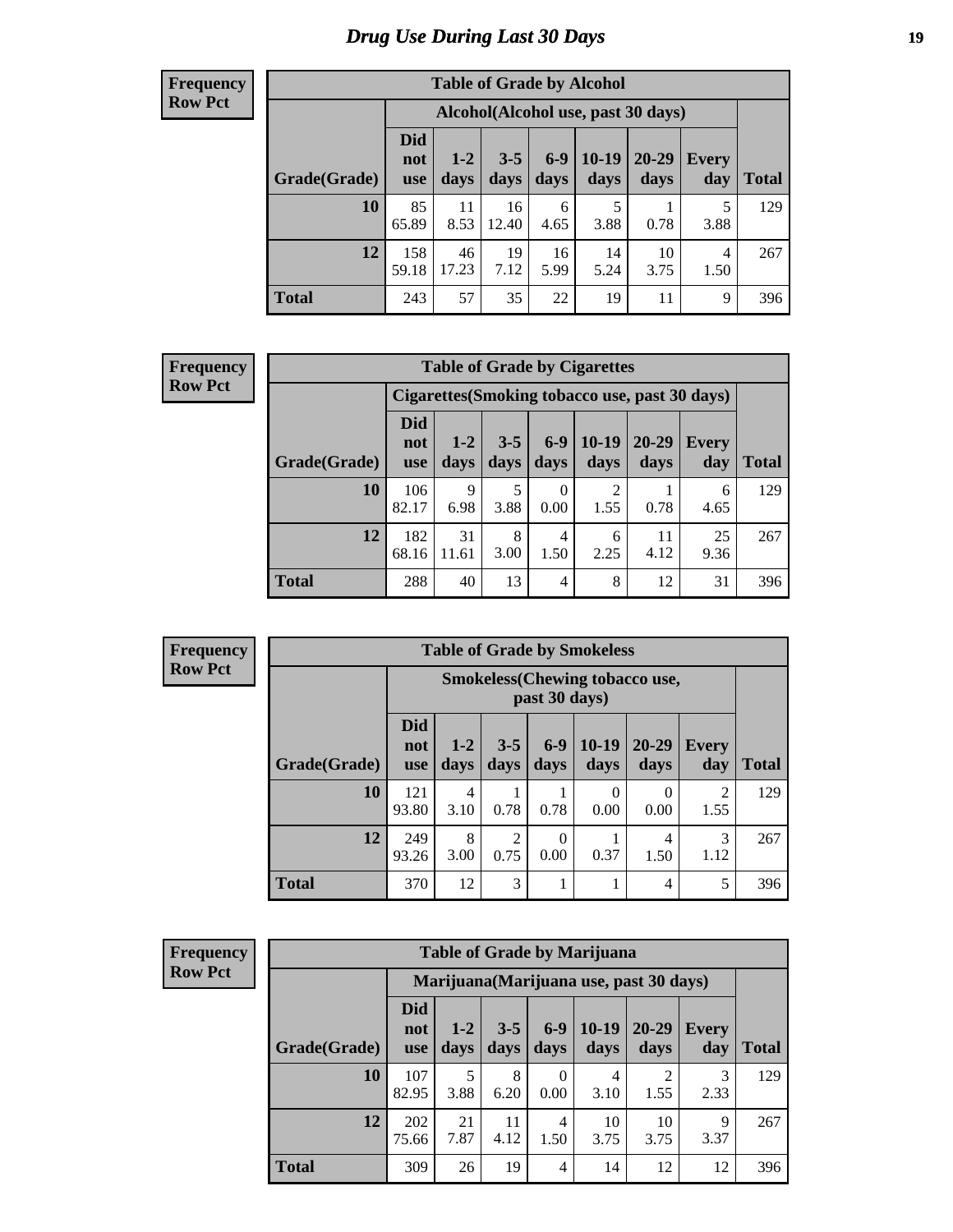#### **Frequency Row Pct**

|              |                                 | <b>Table of Grade by Cocaine</b>    |                 |               |                 |                        |              |  |  |  |  |
|--------------|---------------------------------|-------------------------------------|-----------------|---------------|-----------------|------------------------|--------------|--|--|--|--|
|              |                                 | Cocaine (Cocaine use, past 30 days) |                 |               |                 |                        |              |  |  |  |  |
| Grade(Grade) | <b>Did</b><br>not<br><b>use</b> | $1 - 2$<br>days                     | $3 - 5$<br>days | $6-9$<br>days | $10-19$<br>days | <b>Every</b><br>day    | <b>Total</b> |  |  |  |  |
| 10           | 124<br>96.12                    | 0.78                                | 0.78            | 0.78          | 0.00            | $\mathfrak{D}$<br>1.55 | 129          |  |  |  |  |
| 12           | 257<br>96.25                    | 5<br>1.87                           | 3<br>1.12       | 0.00          | 0.37            | 0.37                   | 267          |  |  |  |  |
| <b>Total</b> | 381                             | 6                                   | 4               |               |                 | 3                      | 396          |  |  |  |  |

| Frequency      |                                       | <b>Table of Grade by Inhalants</b> |                        |                  |                          |                   |                     |              |  |  |  |  |
|----------------|---------------------------------------|------------------------------------|------------------------|------------------|--------------------------|-------------------|---------------------|--------------|--|--|--|--|
| <b>Row Pct</b> | Inhalants(Inhalant use, past 30 days) |                                    |                        |                  |                          |                   |                     |              |  |  |  |  |
|                | Grade(Grade)                          | <b>Did</b><br>not<br><b>use</b>    | $1-2$<br>days          | $3 - 5$<br>days  | $6-9$<br>days            | $20 - 29$<br>days | <b>Every</b><br>day | <b>Total</b> |  |  |  |  |
|                | 10                                    | 124<br>96.12                       | 3<br>2.33              | $\Omega$<br>0.00 | $\left( \right)$<br>0.00 | $\theta$<br>0.00  | 2<br>1.55           | 129          |  |  |  |  |
|                | 12                                    | 262<br>98.13                       | $\overline{2}$<br>0.75 | 0.37             | 0.37                     | 0.37              | $\Omega$<br>0.00    | 267          |  |  |  |  |
|                | <b>Total</b>                          | 386                                | 5                      |                  |                          |                   | $\overline{2}$      | 396          |  |  |  |  |

| Frequency      |              | <b>Table of Grade by Steroids</b> |                        |                 |                        |              |
|----------------|--------------|-----------------------------------|------------------------|-----------------|------------------------|--------------|
| <b>Row Pct</b> |              |                                   | Steroids (Steroid use, | past 30 days)   |                        |              |
|                | Grade(Grade) | Did<br>not<br><b>use</b>          | $1 - 2$<br>days        | $3 - 5$<br>days | <b>Every</b><br>day    | <b>Total</b> |
|                | 10           | 125<br>96.90                      | 0.78                   | 0.78            | $\overline{2}$<br>1.55 | 129          |
|                | 12           | 263<br>98.50                      | 4<br>1.50              | 0<br>0.00       | $\theta$<br>0.00       | 267          |
|                | <b>Total</b> | 388                               | 5                      |                 | $\overline{2}$         | 396          |

**Frequency Row Pct**

| <b>Table of Grade by Ecstasy</b>                                                                                                                         |              |                                     |                  |                |      |                |                        |              |  |
|----------------------------------------------------------------------------------------------------------------------------------------------------------|--------------|-------------------------------------|------------------|----------------|------|----------------|------------------------|--------------|--|
|                                                                                                                                                          |              | Ecstasy (Ecstasy use, past 30 days) |                  |                |      |                |                        |              |  |
| <b>Did</b><br>$10-19$<br>$6-9$<br>20-29<br>$3 - 5$<br>$1-2$<br>Every<br>not<br>Grade(Grade)<br>days<br>days<br>days<br>days<br>day<br>days<br><b>use</b> |              |                                     |                  |                |      |                |                        | <b>Total</b> |  |
| 10                                                                                                                                                       | 121<br>93.80 | 4<br>3.10                           | $\Omega$<br>0.00 | 0<br>0.00      | 0.78 | 0.78           | $\overline{2}$<br>1.55 | 129          |  |
| 12<br>$\overline{2}$<br>251<br>8<br>3<br>$\overline{c}$<br>$\theta$<br>0.37<br>94.01<br>3.00<br>1.12<br>0.75<br>0.75<br>0.00                             |              |                                     |                  |                |      |                |                        | 267          |  |
| Total                                                                                                                                                    | 372          | 12                                  | 3                | $\overline{2}$ | 3    | $\overline{2}$ | $\overline{2}$         | 396          |  |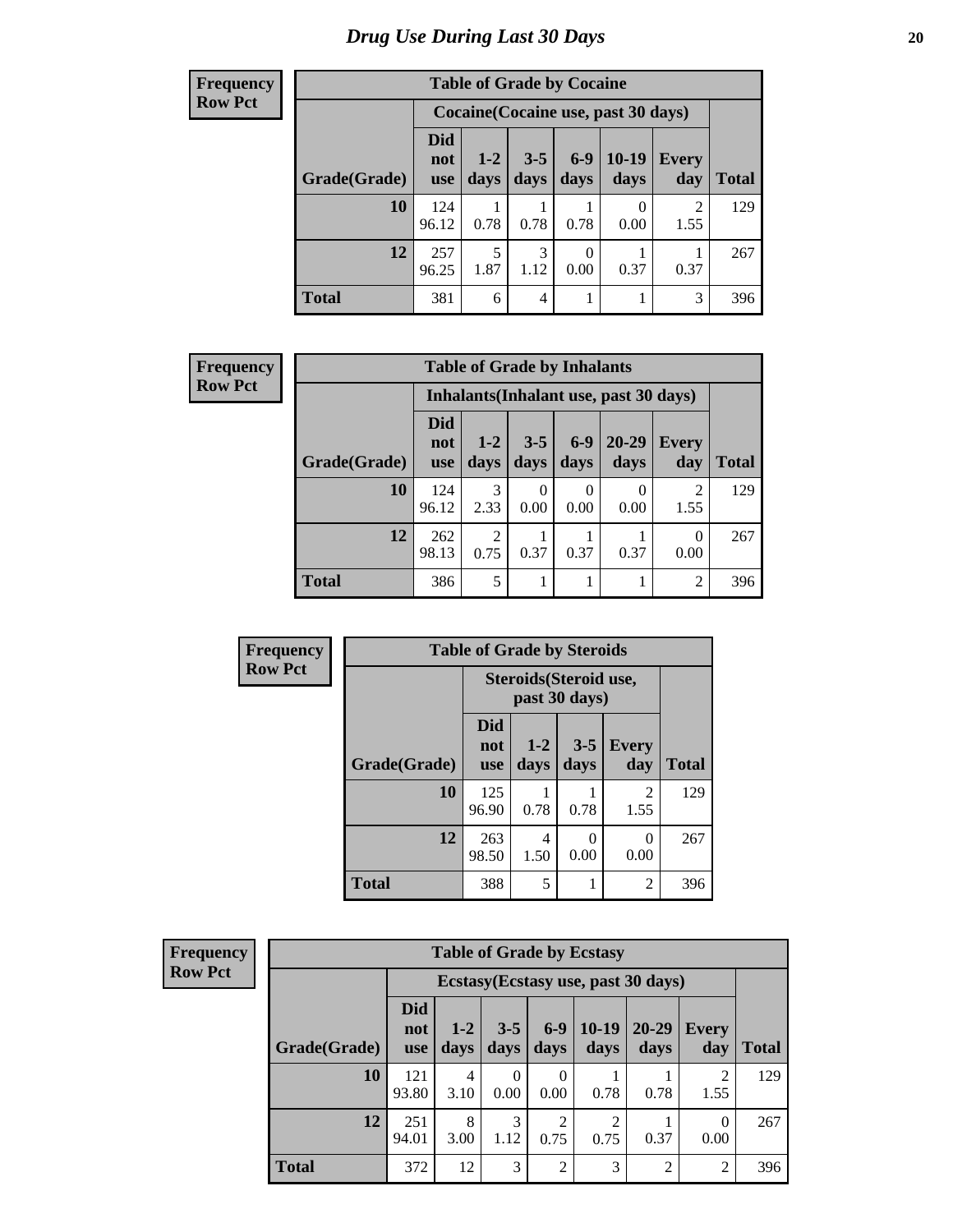### *Drug Use During Last 30 Days* **21**

| <b>Frequency</b> | <b>Table of Grade by Meth</b> |                                 |                        |                  |                 |                        |              |
|------------------|-------------------------------|---------------------------------|------------------------|------------------|-----------------|------------------------|--------------|
| <b>Row Pct</b>   |                               | Meth(Methamphetamine use,       |                        |                  |                 |                        |              |
|                  | Grade(Grade)                  | <b>Did</b><br>not<br><b>use</b> | $1 - 2$<br>days        | $3 - 5$<br>days  | $10-19$<br>days | <b>Every</b><br>day    | <b>Total</b> |
|                  | 10                            | 125<br>96.90                    | $\overline{2}$<br>1.55 | $\Omega$<br>0.00 | 0<br>0.00       | $\overline{2}$<br>1.55 | 129          |
|                  | 12                            | 263<br>98.50                    | $\mathfrak{D}$<br>0.75 | 0.37             | 0.37            | $\Omega$<br>0.00       | 267          |
|                  | <b>Total</b>                  | 388                             | $\overline{4}$         | 1                |                 | $\overline{2}$         | 396          |

| Frequency      |              |                                                   |                        |                  |                  | <b>Table of Grade by Hallucinogens</b> |                   |              |              |
|----------------|--------------|---------------------------------------------------|------------------------|------------------|------------------|----------------------------------------|-------------------|--------------|--------------|
| <b>Row Pct</b> |              | Hallucinogens (Hallucinogen use,<br>past 30 days) |                        |                  |                  |                                        |                   |              |              |
|                | Grade(Grade) | <b>Did</b><br>not<br><b>use</b>                   | $1 - 2$<br>days        | $3 - 5$<br>days  | $6-9$<br>days    | $10-19$<br>days                        | $20 - 29$<br>days | Every<br>day | <b>Total</b> |
|                | 10           | 123<br>95.35                                      | $\overline{2}$<br>1.55 | $\Omega$<br>0.00 | 0.78             | $\Omega$<br>0.00                       | 0.78              | 2<br>1.55    | 129          |
|                | 12           | 255<br>95.51                                      | $\overline{4}$<br>1.50 | 4<br>1.50        | $\Omega$<br>0.00 | $\mathcal{D}_{\mathcal{L}}$<br>0.75    | $\Omega$<br>0.00  | 2<br>0.75    | 267          |
|                | <b>Total</b> | 378                                               | 6                      | 4                |                  | $\overline{2}$                         |                   | 4            | 396          |

**Frequency Row Pct**

| <b>Table of Grade by Prescription</b> |                                                                                                                                                           |                                                                                |      |           |                        |      |           |     |  |  |
|---------------------------------------|-----------------------------------------------------------------------------------------------------------------------------------------------------------|--------------------------------------------------------------------------------|------|-----------|------------------------|------|-----------|-----|--|--|
|                                       |                                                                                                                                                           | <b>Prescription</b> (Prescription drugs not<br>prescribed to me, past 30 days) |      |           |                        |      |           |     |  |  |
| Grade(Grade)                          | <b>Did</b><br>$10-19$<br>$20 - 29$<br>$3 - 5$<br>$6 - 9$<br>$1 - 2$<br>Every<br>not<br>days<br>days<br>Total<br>days<br>day<br>days<br>days<br><b>use</b> |                                                                                |      |           |                        |      |           |     |  |  |
| 10                                    | 111<br>86.05                                                                                                                                              | 8<br>6.20                                                                      | 0.78 | 3<br>2.33 | $\overline{2}$<br>1.55 | 0.00 | 4<br>3.10 | 129 |  |  |
| 12                                    | 245<br>5<br>5<br>4<br>6<br>1.87<br>1.87<br>0.37<br>0.37<br>91.76<br>2.25<br>1.50                                                                          |                                                                                |      |           |                        |      |           |     |  |  |
| <b>Total</b>                          | 356                                                                                                                                                       | 13                                                                             | 7    | 7         | 7                      |      | 5         | 396 |  |  |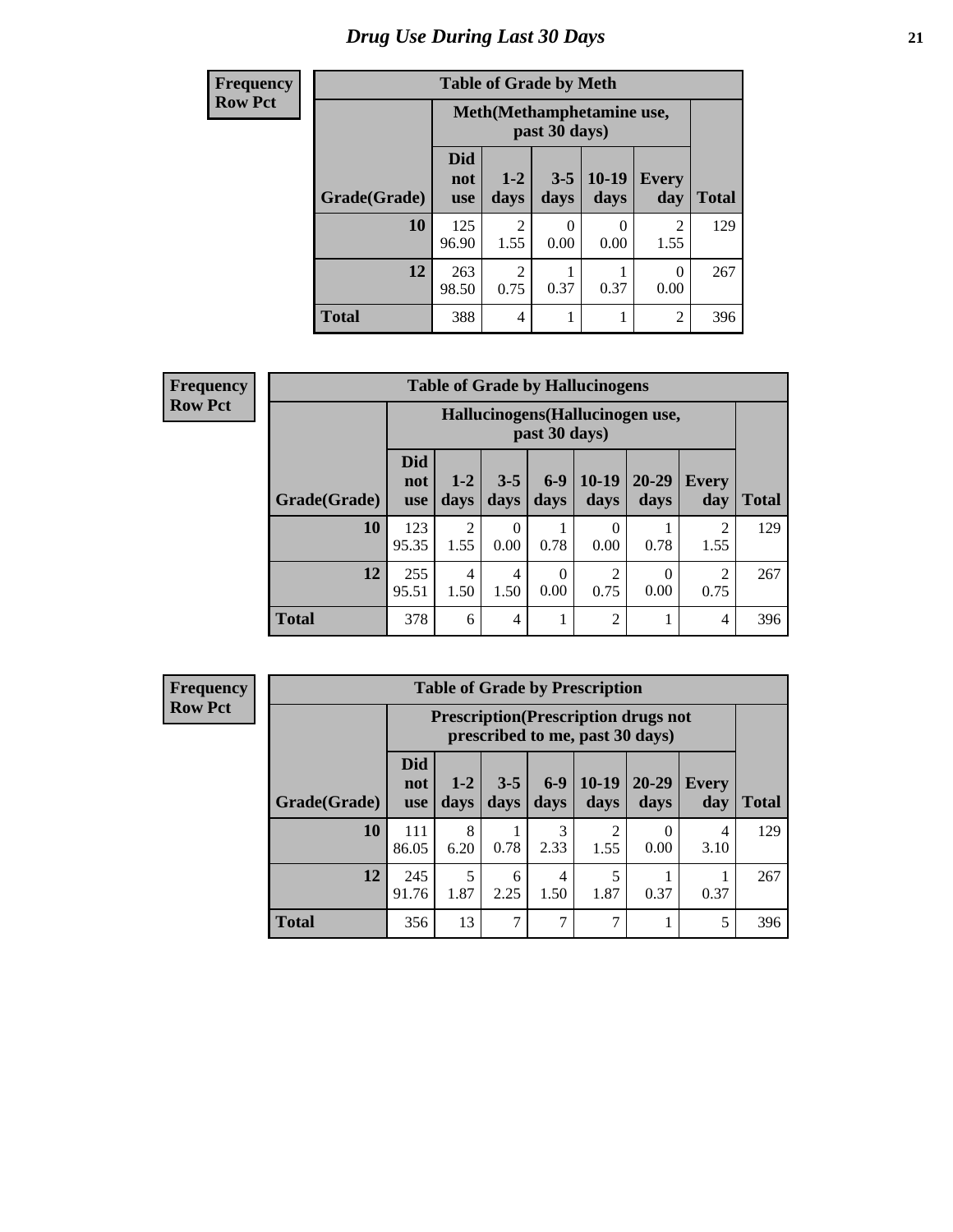| Frequency      | <b>Table of Alcoholease by Grade</b>              |                    |              |              |  |  |  |  |
|----------------|---------------------------------------------------|--------------------|--------------|--------------|--|--|--|--|
| <b>Col Pct</b> | <b>Alcoholease</b> (It is<br>easy to get alcohol) | Grade(Grade)<br>10 | 12           | <b>Total</b> |  |  |  |  |
|                | <b>Strongly Agree</b>                             | 41<br>31.78        | 123<br>46.07 | 164          |  |  |  |  |
|                | <b>Somewhat Agree</b>                             | 44<br>34.11        | 91<br>34.08  | 135          |  |  |  |  |
|                | <b>Somewhat Disagree</b>                          | 21<br>16.28        | 25<br>9.36   | 46           |  |  |  |  |
|                | <b>Strongly Disagree</b>                          | 23<br>17.83        | 28<br>10.49  | 51           |  |  |  |  |
|                | <b>Total</b>                                      | 129                | 267          | 396          |  |  |  |  |

| Frequency<br>Col Pct |
|----------------------|

| <b>Table of Cigarettesease by Grade</b>                 |              |              |     |  |  |  |  |
|---------------------------------------------------------|--------------|--------------|-----|--|--|--|--|
| Cigarettesease(It is<br>easy to get smoking<br>tobacco) | <b>Total</b> |              |     |  |  |  |  |
| <b>Strongly Agree</b>                                   | 54<br>41.86  | 157<br>58.80 | 211 |  |  |  |  |
| <b>Somewhat Agree</b>                                   | 31<br>24.03  | 67<br>25.09  | 98  |  |  |  |  |
| <b>Somewhat Disagree</b>                                | 17<br>13.18  | 15<br>5.62   | 32  |  |  |  |  |
| <b>Strongly Disagree</b>                                | 27<br>20.93  | 28<br>10.49  | 55  |  |  |  |  |
| <b>Total</b>                                            | 129          | 267          | 396 |  |  |  |  |

| Frequency      | <b>Table of Smokelessease by Grade</b>                         |                    |              |     |
|----------------|----------------------------------------------------------------|--------------------|--------------|-----|
| <b>Col Pct</b> | <b>Smokelessease</b> (It is<br>easy to get chewing<br>tobacco) | Grade(Grade)<br>10 | <b>Total</b> |     |
|                | <b>Strongly Agree</b>                                          | 39<br>30.23        | 136<br>50.94 | 175 |
|                | <b>Somewhat Agree</b>                                          | 30<br>23.26        | 69<br>25.84  | 99  |
|                | <b>Somewhat Disagree</b>                                       | 22<br>17.05        | 15<br>5.62   | 37  |
|                | <b>Strongly Disagree</b>                                       | 38<br>29.46        | 47<br>17.60  | 85  |
|                | <b>Total</b>                                                   | 129                | 267          | 396 |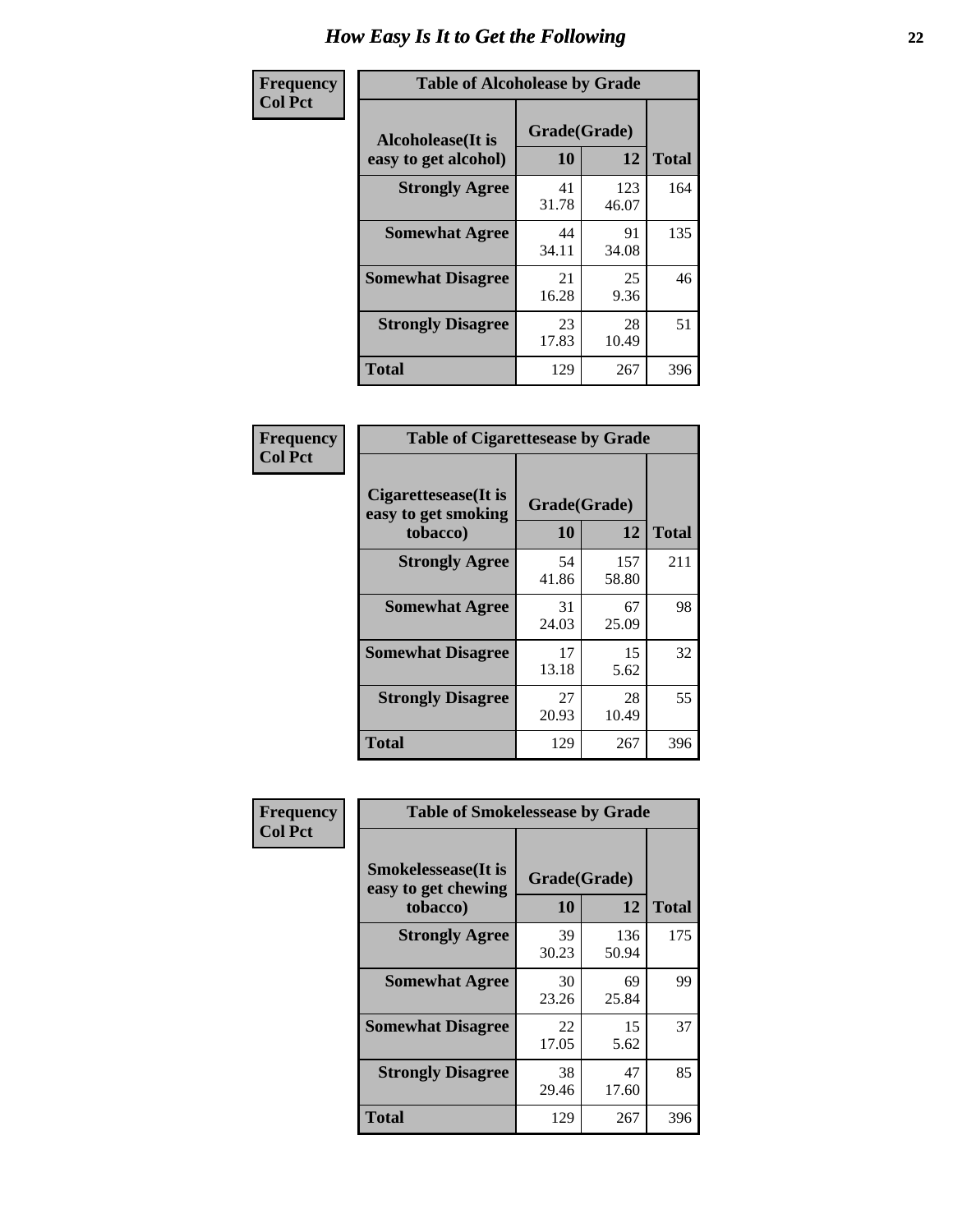| Frequency      | <b>Table of Marijuanaease by Grade</b>           |                    |              |              |  |  |  |
|----------------|--------------------------------------------------|--------------------|--------------|--------------|--|--|--|
| <b>Col Pct</b> | Marijuanaease(It is<br>easy to get<br>marijuana) | Grade(Grade)<br>10 | 12           | <b>Total</b> |  |  |  |
|                | <b>Strongly Agree</b>                            | 51<br>39.53        | 120<br>44.94 | 171          |  |  |  |
|                | <b>Somewhat Agree</b>                            | 30<br>23.26        | 79<br>29.59  | 109          |  |  |  |
|                | <b>Somewhat Disagree</b>                         | 21<br>16.28        | 23<br>8.61   | 44           |  |  |  |
|                | <b>Strongly Disagree</b>                         | 27<br>20.93        | 45<br>16.85  | 72           |  |  |  |
|                | <b>Total</b>                                     | 129                | 267          | 396          |  |  |  |

| <b>Table of Cocaineease by Grade</b>      |                    |             |              |  |  |  |  |
|-------------------------------------------|--------------------|-------------|--------------|--|--|--|--|
| Cocaineease(It is<br>easy to get cocaine) | Grade(Grade)<br>10 | 12          | <b>Total</b> |  |  |  |  |
| <b>Strongly Agree</b>                     | 13<br>10.08        | 41<br>15.36 | 54           |  |  |  |  |
| <b>Somewhat Agree</b>                     | 28<br>21.71        | 56<br>20.97 | 84           |  |  |  |  |
| <b>Somewhat Disagree</b>                  | 30<br>23.26        | 78<br>29.21 | 108          |  |  |  |  |
| <b>Strongly Disagree</b>                  | 58<br>44.96        | 92<br>34.46 | 150          |  |  |  |  |
| <b>Total</b>                              | 129                | 267         | 396          |  |  |  |  |

| Frequency      | <b>Table of Inhalantsease by Grade</b>                   |                    |                    |     |
|----------------|----------------------------------------------------------|--------------------|--------------------|-----|
| <b>Col Pct</b> | <b>Inhalantsease</b> (It is<br>easy to get<br>inhalants) | Grade(Grade)<br>10 | <b>Total</b>       |     |
|                | <b>Strongly Agree</b>                                    | 54<br>41.86        | 12<br>126<br>47.19 | 180 |
|                | <b>Somewhat Agree</b>                                    | 20<br>15.50        | 54<br>20.22        | 74  |
|                | <b>Somewhat Disagree</b>                                 | 13<br>10.08        | 30<br>11.24        | 43  |
|                | <b>Strongly Disagree</b>                                 | 42<br>32.56        | 57<br>21.35        | 99  |
|                | <b>Total</b>                                             | 129                | 267                | 396 |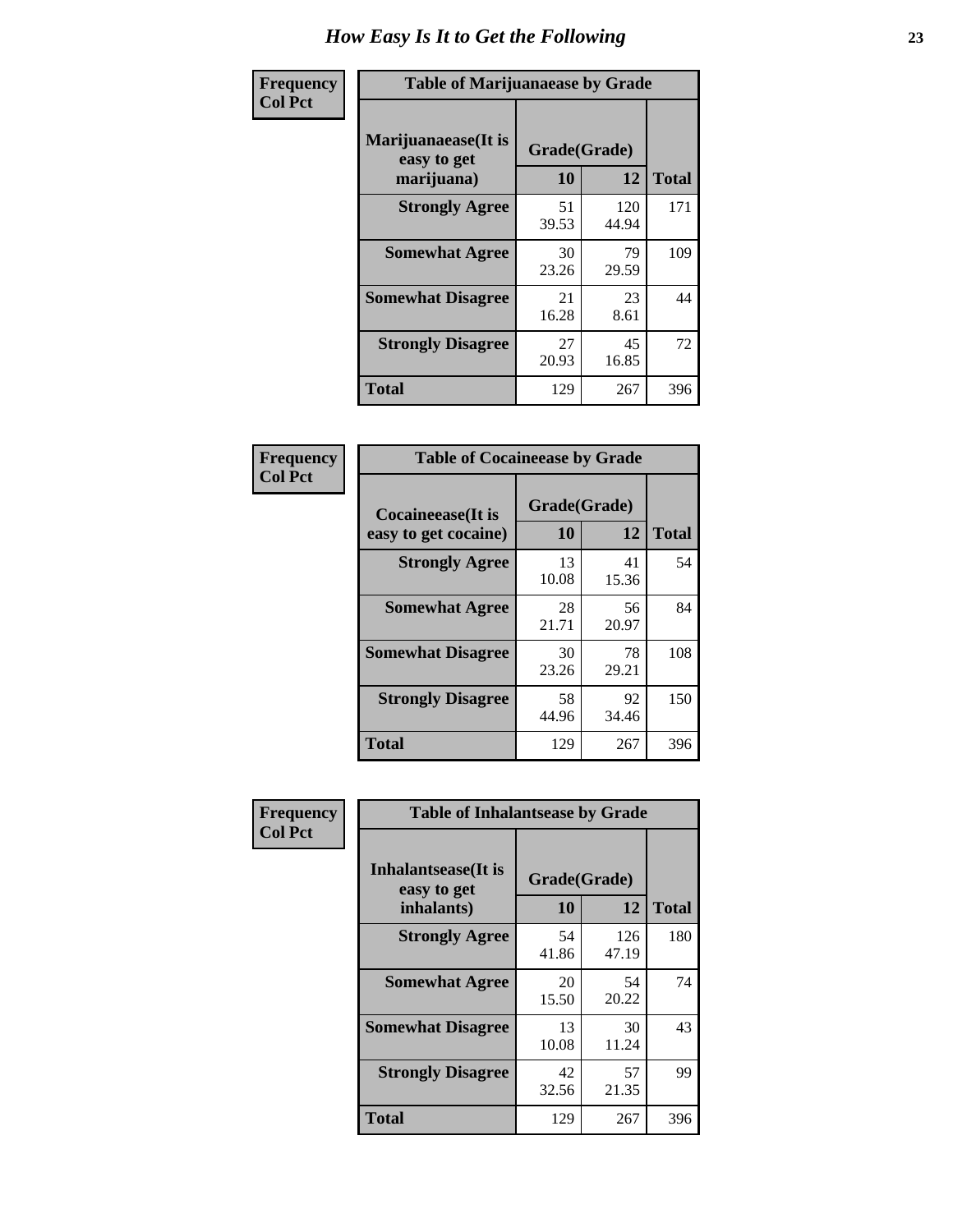| Frequency      | <b>Table of Steroidsease by Grade</b>               |                    |              |     |  |  |  |  |  |  |  |  |  |
|----------------|-----------------------------------------------------|--------------------|--------------|-----|--|--|--|--|--|--|--|--|--|
| <b>Col Pct</b> | <b>Steroidsease</b> (It is<br>easy to get steroids) | Grade(Grade)<br>10 | <b>Total</b> |     |  |  |  |  |  |  |  |  |  |
|                | <b>Strongly Agree</b>                               | 18<br>13.95        | 46<br>17.23  | 64  |  |  |  |  |  |  |  |  |  |
|                | <b>Somewhat Agree</b>                               | 23<br>17.83        | 85<br>31.84  | 108 |  |  |  |  |  |  |  |  |  |
|                | <b>Somewhat Disagree</b>                            | 34<br>26.36        | 52<br>19.48  | 86  |  |  |  |  |  |  |  |  |  |
|                | <b>Strongly Disagree</b>                            | 54<br>41.86        | 84<br>31.46  | 138 |  |  |  |  |  |  |  |  |  |
|                | <b>Total</b>                                        | 129                | 267          | 396 |  |  |  |  |  |  |  |  |  |

| Frequency      | <b>Table of Ecstasyease by Grade</b>              |                           |             |              |
|----------------|---------------------------------------------------|---------------------------|-------------|--------------|
| <b>Col Pct</b> | <b>Ecstasyease</b> (It is<br>easy to get ecstasy) | Grade(Grade)<br><b>10</b> | 12          | <b>Total</b> |
|                | <b>Strongly Agree</b>                             | 21<br>16.28               | 51<br>19.10 | 72           |
|                | <b>Somewhat Agree</b>                             | 31<br>24.03               | 70<br>26.22 | 101          |
|                | <b>Somewhat Disagree</b>                          | 20<br>15.50               | 69<br>25.84 | 89           |
|                | <b>Strongly Disagree</b>                          | 57<br>44.19               | 77<br>28.84 | 134          |
|                | <b>Total</b>                                      | 129                       | 267         | 396          |

| Frequency      | <b>Table of Methease by Grade</b>                          |                    |              |              |
|----------------|------------------------------------------------------------|--------------------|--------------|--------------|
| <b>Col Pct</b> | <b>Methease</b> (It is easy<br>to get<br>methamphetamines) | Grade(Grade)<br>10 | 12           | <b>Total</b> |
|                | <b>Strongly Agree</b>                                      | 15<br>11.63        | 37<br>13.86  | 52           |
|                | <b>Somewhat Agree</b>                                      | 20<br>15.50        | 49<br>18.35  | 69           |
|                | <b>Somewhat Disagree</b>                                   | 31<br>24.03        | 68<br>25.47  | 99           |
|                | <b>Strongly Disagree</b>                                   | 63<br>48.84        | 113<br>42.32 | 176          |
|                | <b>Total</b>                                               | 129                | 267          | 396          |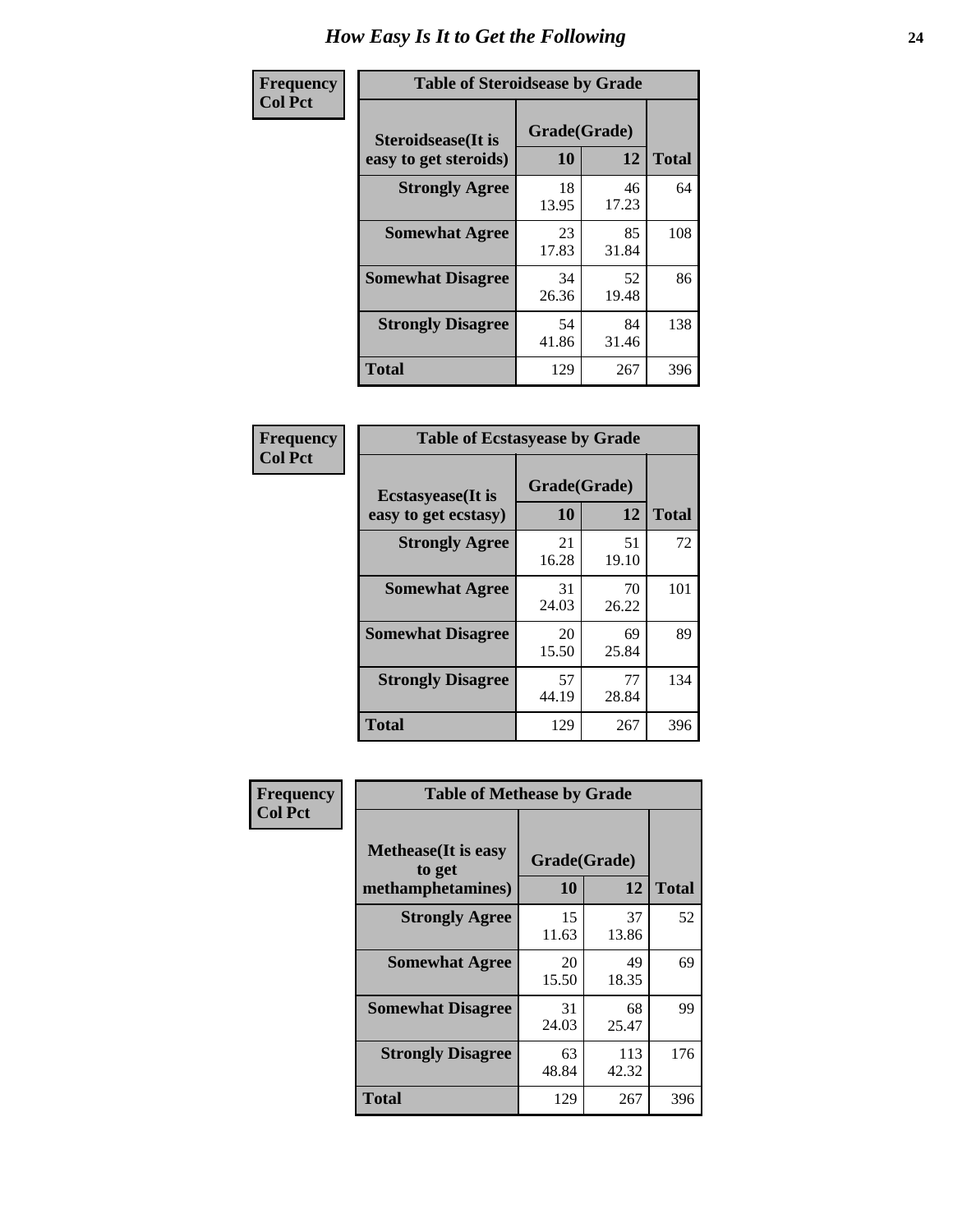| <b>Frequency</b> | <b>Table of Hallucinogensease by Grade</b>                |                    |              |     |  |  |  |  |  |  |  |  |  |
|------------------|-----------------------------------------------------------|--------------------|--------------|-----|--|--|--|--|--|--|--|--|--|
| <b>Col Pct</b>   | Hallucinogensease(It)<br>is easy to get<br>hallucinogens) | Grade(Grade)<br>10 | <b>Total</b> |     |  |  |  |  |  |  |  |  |  |
|                  | <b>Strongly Agree</b>                                     | 20<br>15.50        | 39<br>14.61  | 59  |  |  |  |  |  |  |  |  |  |
|                  | <b>Somewhat Agree</b>                                     | 26<br>20.16        | 69<br>25.84  | 95  |  |  |  |  |  |  |  |  |  |
|                  | <b>Somewhat Disagree</b>                                  | 26<br>20.16        | 61<br>22.85  | 87  |  |  |  |  |  |  |  |  |  |
|                  | <b>Strongly Disagree</b>                                  | 57<br>44.19        | 98<br>36.70  | 155 |  |  |  |  |  |  |  |  |  |
|                  | <b>Total</b>                                              | 129                | 267          | 396 |  |  |  |  |  |  |  |  |  |

| Frequency<br>Col Pct |
|----------------------|
|                      |

| <b>Table of Prescriptionease by Grade</b>                                                |              |              |              |  |  |  |  |  |  |  |  |
|------------------------------------------------------------------------------------------|--------------|--------------|--------------|--|--|--|--|--|--|--|--|
| <b>Prescriptionease</b> (It<br>is easy to get<br>prescription drugs<br>not prescribed to | Grade(Grade) |              |              |  |  |  |  |  |  |  |  |
| me)                                                                                      | 10           | 12           | <b>Total</b> |  |  |  |  |  |  |  |  |
| <b>Strongly Agree</b>                                                                    | 53<br>41.09  | 119<br>44.57 | 172          |  |  |  |  |  |  |  |  |
| <b>Somewhat Agree</b>                                                                    | 32<br>24.81  | 79<br>29.59  | 111          |  |  |  |  |  |  |  |  |
| <b>Somewhat Disagree</b>                                                                 | 5.43         | 27<br>10.11  | 34           |  |  |  |  |  |  |  |  |
| <b>Strongly Disagree</b>                                                                 | 37<br>28.68  | 42<br>15.73  | 79           |  |  |  |  |  |  |  |  |
| Total                                                                                    | 129          | 267          | 396          |  |  |  |  |  |  |  |  |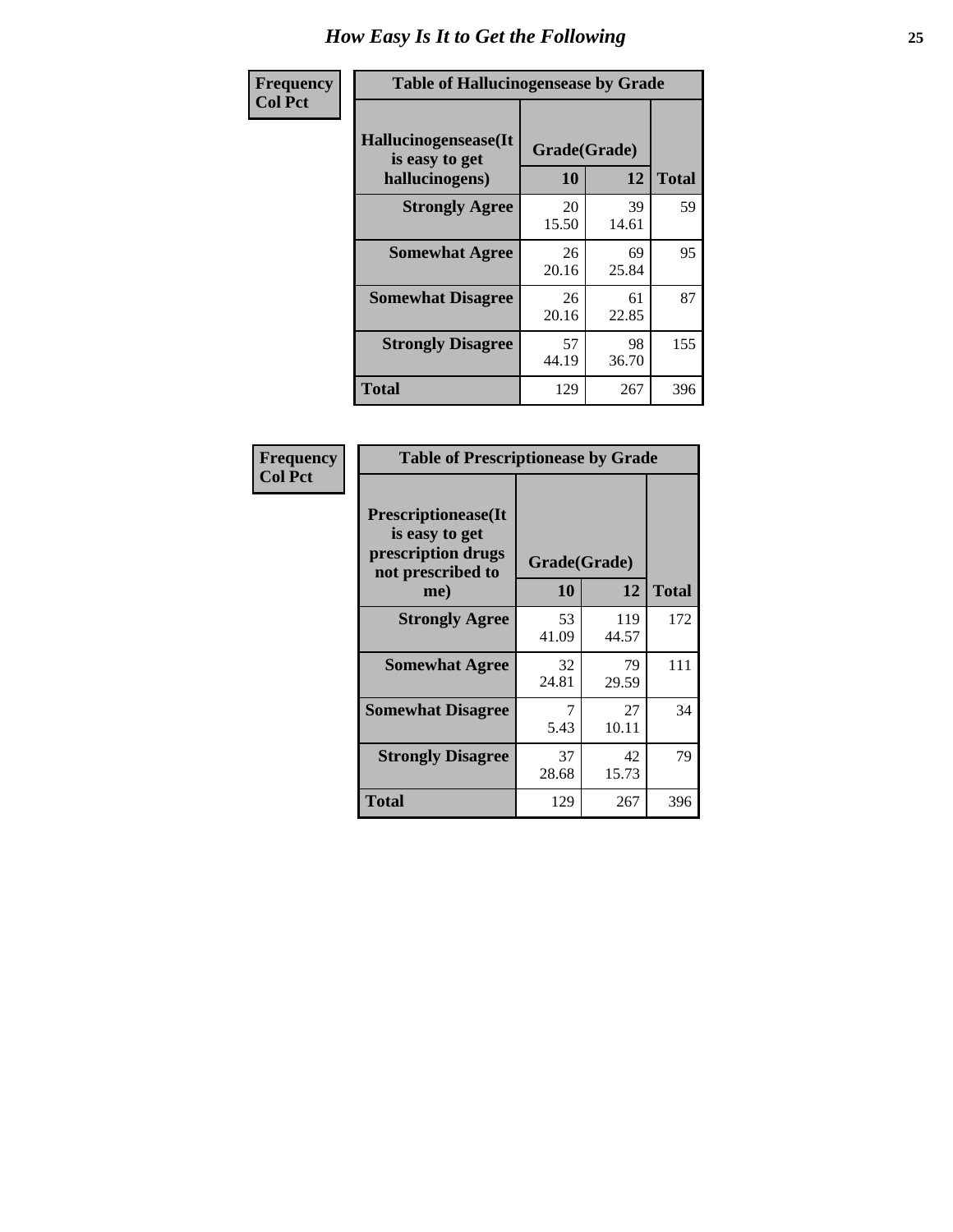*Age at Onset of Use* **26** *Results for "Age at Onset of Use" questions exclude students who said they did not use that substance*

| <b>Frequency</b> |                        |            |                                                  | <b>Table of Grade by Alcoholinit</b> |                    |                 |                           |             |             |             |             |                       |              |
|------------------|------------------------|------------|--------------------------------------------------|--------------------------------------|--------------------|-----------------|---------------------------|-------------|-------------|-------------|-------------|-----------------------|--------------|
| <b>Row Pct</b>   |                        |            | Alcoholinit (I started using alcohol when I was) |                                      |                    |                 |                           |             |             |             |             |                       |              |
|                  | $Grade(Grade)$ younger | 8 or       | 9                                                | 10                                   | <b>11</b>          | 12              | 13                        | 14          | 15          | 16          | 17          | <b>18 or</b><br>older | <b>Total</b> |
|                  | 10                     | 6<br>11.32 | 0.00                                             | 4<br>7.55                            | $\bigcirc$<br>3.77 | 8<br>15.09      | 7<br>13.21                | 12<br>22.64 | 9<br>16.98  | 7.55        | 1.89        | 0.00                  | 53           |
|                  | 12                     | 8<br>4.73  | $\mathfrak{D}$<br>1.18                           | 3<br>1.78                            | 4<br>2.37          | 10<br>5.92      | 16<br>9.47                | 30<br>17.75 | 35<br>20.71 | 39<br>23.08 | 17<br>10.06 | 5<br>2.96             | 169          |
|                  | <b>Total</b>           | 14         | 2                                                | 7                                    | 6                  | 18 <sub>1</sub> | 23                        | 42          | 44          | 43          | 18          | 5                     | 222          |
|                  |                        |            |                                                  |                                      |                    |                 | Frequency Missing $= 174$ |             |             |             |             |                       |              |

| <b>Frequency</b> |
|------------------|
| <b>Row Pct</b>   |

| <b>Table of Grade by Cigarettesinit</b> |                        |                  |           |                  |            |                                                       |             |             |             |             |                       |              |
|-----------------------------------------|------------------------|------------------|-----------|------------------|------------|-------------------------------------------------------|-------------|-------------|-------------|-------------|-----------------------|--------------|
|                                         |                        |                  |           |                  |            | Cigarettesinit (I started smoking tobacco when I was) |             |             |             |             |                       |              |
| Grade(Grade)                            | <b>8 or</b><br>younger | 9                | 10        | 11               | 12         | 13                                                    | 14          | 15          | 16          | 17          | <b>18 or</b><br>older | <b>Total</b> |
| 10                                      | 13.89                  | $\Omega$<br>0.00 | 2.78      | $\theta$<br>0.00 | 2.78       | 4<br>11.11                                            | 11<br>30.56 | 12<br>33.33 | 5.56        | 0<br>0.00   | $\Omega$<br>0.00      | 36           |
| 12                                      | 2<br>1.90              | 0.95             | 3<br>2.86 | 0.95             | 10<br>9.52 | 9<br>8.57                                             | 7<br>6.67   | 22<br>20.95 | 26<br>24.76 | 19<br>18.10 | 5<br>4.76             | 105          |
| <b>Total</b>                            | 7                      |                  | 4         | 1                | 11         | 13                                                    | 18          | 34          | 28          | 19          | 5                     | 141          |
|                                         |                        |                  |           |                  |            | Frequency Missing $= 255$                             |             |             |             |             |                       |              |

| <b>Frequency</b> |              |                 |                                                         | <b>Table of Grade by Smokelessinit</b> |             |             |                  |                       |              |  |  |  |  |
|------------------|--------------|-----------------|---------------------------------------------------------|----------------------------------------|-------------|-------------|------------------|-----------------------|--------------|--|--|--|--|
| <b>Row Pct</b>   |              |                 | Smokelessinit (I started chewing tobacco when I<br>was) |                                        |             |             |                  |                       |              |  |  |  |  |
|                  | Grade(Grade) | 8 or<br>younger | 13                                                      | <b>14</b>                              | <b>15</b>   | <b>16</b>   | 17               | <b>18 or</b><br>older | <b>Total</b> |  |  |  |  |
|                  | 10           | 11.11           | $\Omega$<br>0.00                                        | 22.22                                  | 55.56       | 11.11       | $\Omega$<br>0.00 | $\Omega$<br>0.00      | 9            |  |  |  |  |
|                  | 12           | 2.38            | 5<br>11.90                                              | 3<br>7.14                              | 11<br>26.19 | 14<br>33.33 | 16.67            | 2.38                  | 42           |  |  |  |  |
|                  | <b>Total</b> | $\overline{2}$  | 5                                                       | 5                                      | 16          | 15          | 7                |                       | 51           |  |  |  |  |
|                  |              |                 |                                                         | Frequency Missing $=$ 345              |             |             |                  |                       |              |  |  |  |  |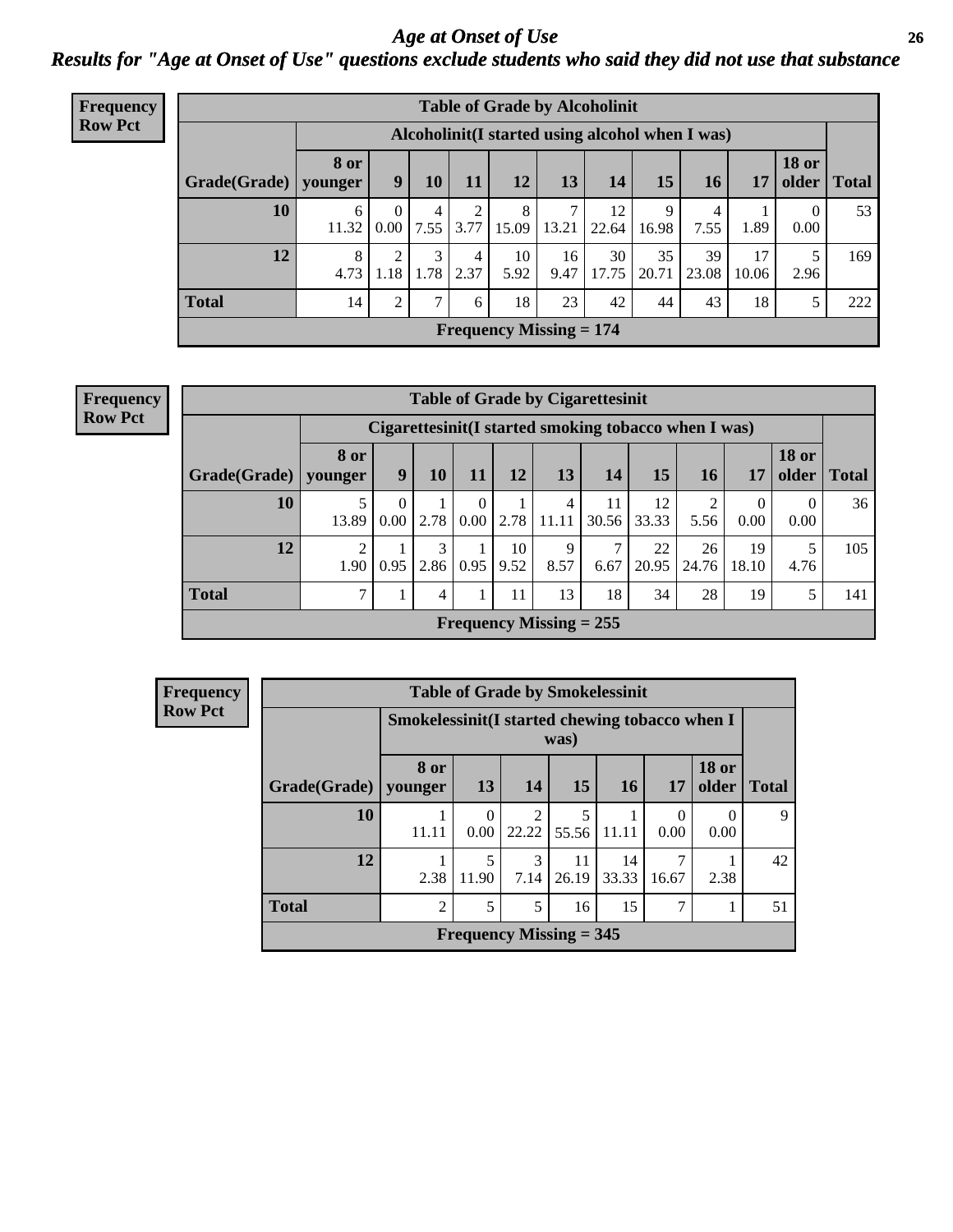#### *Age at Onset of Use* **27**

*Results for "Age at Onset of Use" questions exclude students who said they did not use that substance*

| <b>Frequency</b> | <b>Table of Grade by Marijuanainit</b> |                        |                        |                        |                        |           |                                |                                                      |             |             |                  |                                |              |  |
|------------------|----------------------------------------|------------------------|------------------------|------------------------|------------------------|-----------|--------------------------------|------------------------------------------------------|-------------|-------------|------------------|--------------------------------|--------------|--|
| <b>Row Pct</b>   |                                        |                        |                        |                        |                        |           |                                | Marijuanainit (I started using marijuana when I was) |             |             |                  |                                |              |  |
|                  | Grade(Grade)                           | <b>8 or</b><br>younger | $\boldsymbol{9}$       | 10                     | 11                     | 12        | 13                             | 14                                                   | 15          | 16          | 17               | <b>18 or</b><br>$\Omega$ older | <b>Total</b> |  |
|                  | 10                                     | 2<br>6.06              | $\overline{0}$<br>0.00 | $\mathfrak{D}$<br>6.06 | $\Omega$<br>0.00       | 3<br>9.09 | $\mathcal{L}$<br>21.21         | 3<br>9.09                                            | 15<br>45.45 | 3.03        | $\Omega$<br>0.00 | 0<br>0.00                      | 33           |  |
|                  | 12                                     | 1.00                   | 1.00                   | 4<br>4.00              | $\overline{c}$<br>2.00 | 8<br>8.00 | 6<br>6.00                      | 12<br>12.00                                          | 25<br>25.00 | 26<br>26.00 | 13<br>13.00      | $\overline{2}$<br>2.00         | 100          |  |
|                  | <b>Total</b>                           | 3                      | 1                      | 6                      | 2                      | 11        | 13                             | 15                                                   | 40          | 27          | 13               | $\overline{2}$                 | 133          |  |
|                  |                                        |                        |                        |                        |                        |           | <b>Frequency Missing = 263</b> |                                                      |             |             |                  |                                |              |  |

| Frequency      | <b>Table of Grade by Cocaineinit</b> |                                             |           |                |                           |                 |             |            |              |
|----------------|--------------------------------------|---------------------------------------------|-----------|----------------|---------------------------|-----------------|-------------|------------|--------------|
| <b>Row Pct</b> |                                      | Cocaineinit (I started using cocaine when I |           |                | was)                      |                 |             |            |              |
|                | Grade(Grade)   younger               | 8 or                                        | <b>11</b> | 13             | 14                        | 15 <sup>1</sup> | <b>16</b>   | <b>17</b>  | <b>Total</b> |
|                | 10                                   | 20.00                                       | 20.00     | 0<br>0.00      | 20.00                     | 2<br>40.00      | 0.00        | 0.00       | 5            |
|                | 12                                   | 4.35                                        | 0<br>0.00 | 2<br>8.70      | 4.35                      | 4<br>17.39      | 11<br>47.83 | 4<br>17.39 | 23           |
|                | <b>Total</b>                         | $\overline{c}$                              |           | $\overline{2}$ | 2                         | 6               | 11          | 4          | 28           |
|                |                                      |                                             |           |                | Frequency Missing $=$ 368 |                 |             |            |              |

| <b>Frequency</b> |
|------------------|
| <b>Row Pct</b>   |

| <b>Table of Grade by Inhalantsinit</b>               |                                      |                  |                           |           |       |            |            |                  |              |  |
|------------------------------------------------------|--------------------------------------|------------------|---------------------------|-----------|-------|------------|------------|------------------|--------------|--|
| Inhalantsinit (I started using inhalants when I was) |                                      |                  |                           |           |       |            |            |                  |              |  |
| Grade(Grade)   younger                               | 8 or                                 | 9                | <b>10</b>                 | <b>11</b> | 12    | 13         | 15         | <b>16</b>        | <b>Total</b> |  |
| 10                                                   | $\mathcal{D}_{\mathcal{L}}$<br>22.22 | $\theta$<br>0.00 | 11.11                     | 0.00      | 11.11 | 2<br>22.22 | 3<br>33.33 | $\Omega$<br>0.00 |              |  |
| 12                                                   | 6.67                                 | 6.67             | $\Omega$<br>0.00          | 6.67      | 0.00  | 3<br>20.00 | 2<br>13.33 | ┑<br>46.67       | 15           |  |
| <b>Total</b>                                         | 3                                    |                  |                           |           |       | 5          | 5          | 7                | 24           |  |
|                                                      |                                      |                  | Frequency Missing $= 372$ |           |       |            |            |                  |              |  |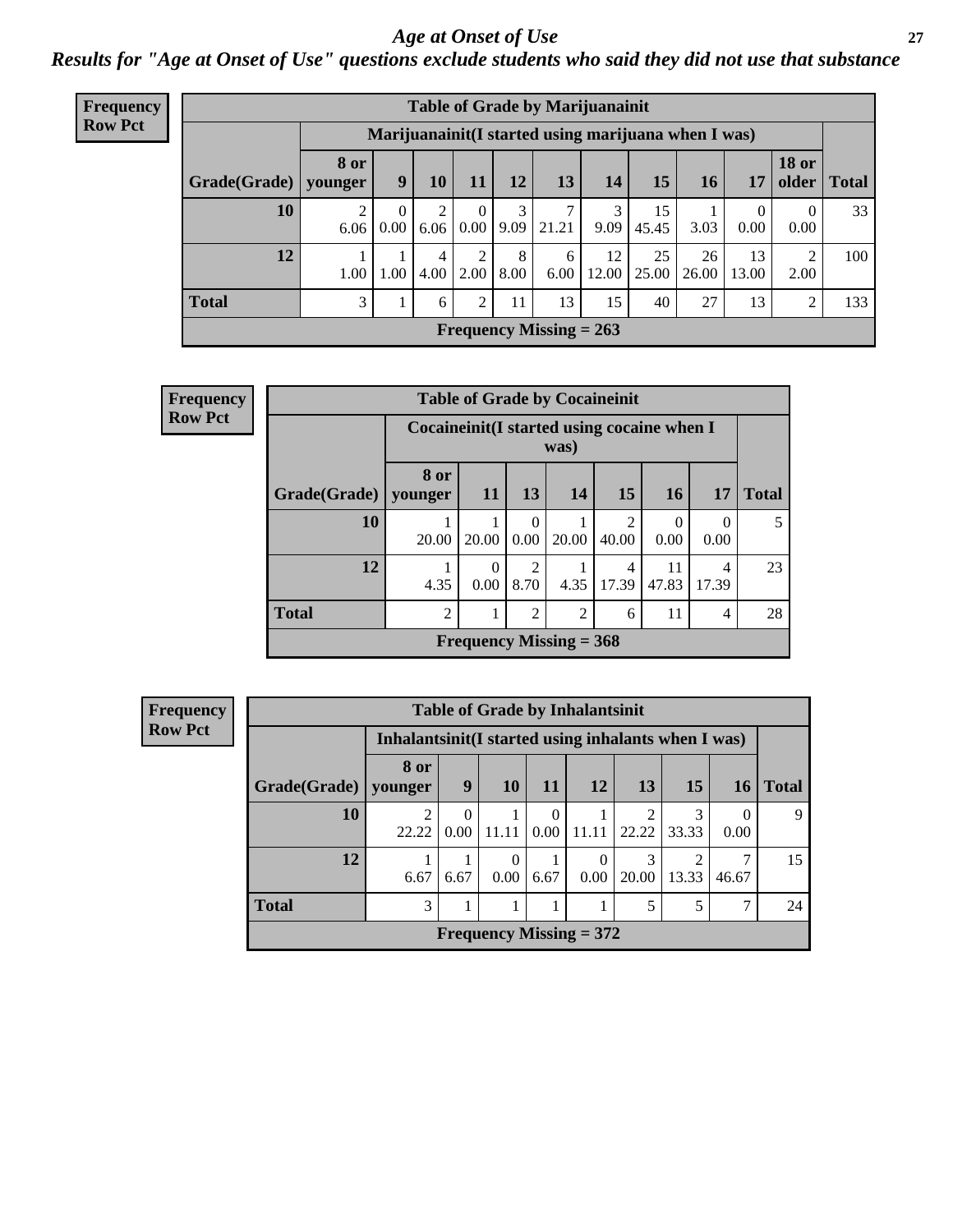#### *Age at Onset of Use* **28**

### *Results for "Age at Onset of Use" questions exclude students who said they did not use that substance*

| <b>Frequency</b> |              | <b>Table of Grade by Steroidsinit</b>                        |                  |                        |            |           |              |
|------------------|--------------|--------------------------------------------------------------|------------------|------------------------|------------|-----------|--------------|
| <b>Row Pct</b>   |              | <b>Steroidsinit (I started using</b><br>steroids when I was) |                  |                        |            |           |              |
|                  | Grade(Grade) | 8 or<br>younger                                              | <b>13</b>        | 15                     | 16         | 17        | <b>Total</b> |
|                  | 10           | 100.00                                                       | $\Omega$<br>0.00 | 0<br>0.00              | 0.00       | 0<br>0.00 |              |
|                  | 12           | $\Omega$<br>0.00                                             | 22.22            | $\mathcal{R}$<br>33.33 | 3<br>33.33 | 11.11     | $\mathbf{Q}$ |
|                  | <b>Total</b> |                                                              | $\mathfrak{D}$   | 3                      | 3          |           | 10           |
|                  |              | Frequency Missing $=$ 386                                    |                  |                        |            |           |              |

| <b>Frequency</b> |                        |                                                  |           |                  |                  | <b>Table of Grade by Ecstasyinit</b> |             |       |                       |              |
|------------------|------------------------|--------------------------------------------------|-----------|------------------|------------------|--------------------------------------|-------------|-------|-----------------------|--------------|
| <b>Row Pct</b>   |                        | Ecstasyinit (I started using ecstasy when I was) |           |                  |                  |                                      |             |       |                       |              |
|                  | Grade(Grade)   younger | <b>8 or</b>                                      | <b>11</b> | <b>13</b>        | 14               | 15                                   | <b>16</b>   | 17    | <b>18 or</b><br>older | <b>Total</b> |
|                  | 10                     | 10.00                                            | 0<br>0.00 | $\theta$<br>0.00 | $\Omega$<br>0.00 | 5<br>50.00                           | 10.00       | 30.00 | 0.00                  | 10           |
|                  | 12                     | 0<br>0.00                                        | 4.00      | 4.00             | 4.00             | 20.00                                | 11<br>44.00 | 20.00 | 4.00                  | 25           |
|                  | <b>Total</b>           |                                                  |           |                  |                  | 10                                   | 12          | 8     |                       | 35           |
|                  |                        |                                                  |           |                  |                  | Frequency Missing $= 361$            |             |       |                       |              |

| Frequency      | <b>Table of Grade by Methinit</b> |                  |                                                                  |                        |                           |            |                       |                |  |  |
|----------------|-----------------------------------|------------------|------------------------------------------------------------------|------------------------|---------------------------|------------|-----------------------|----------------|--|--|
| <b>Row Pct</b> |                                   |                  | <b>Methinit</b> (I started using<br>methamphetamines when I was) |                        |                           |            |                       |                |  |  |
|                | Grade(Grade)                      | 8 or<br>younger  | <b>13</b>                                                        | 15                     | <b>16</b>                 | 17         | <b>18 or</b><br>older | <b>Total</b>   |  |  |
|                | 10                                | 50.00            | $\Omega$<br>0.00                                                 | 50.00                  | 0.00                      | 0.00       | 0<br>0.00             | $\overline{2}$ |  |  |
|                | 12                                | $\Omega$<br>0.00 | 9.09                                                             | $\mathcal{R}$<br>27.27 | $\mathcal{R}$<br>27.27    | 3<br>27.27 | 9.09                  | 11             |  |  |
|                | <b>Total</b>                      |                  |                                                                  | 4                      | 3                         | 3          |                       | 13             |  |  |
|                |                                   |                  |                                                                  |                        | Frequency Missing $=$ 383 |            |                       |                |  |  |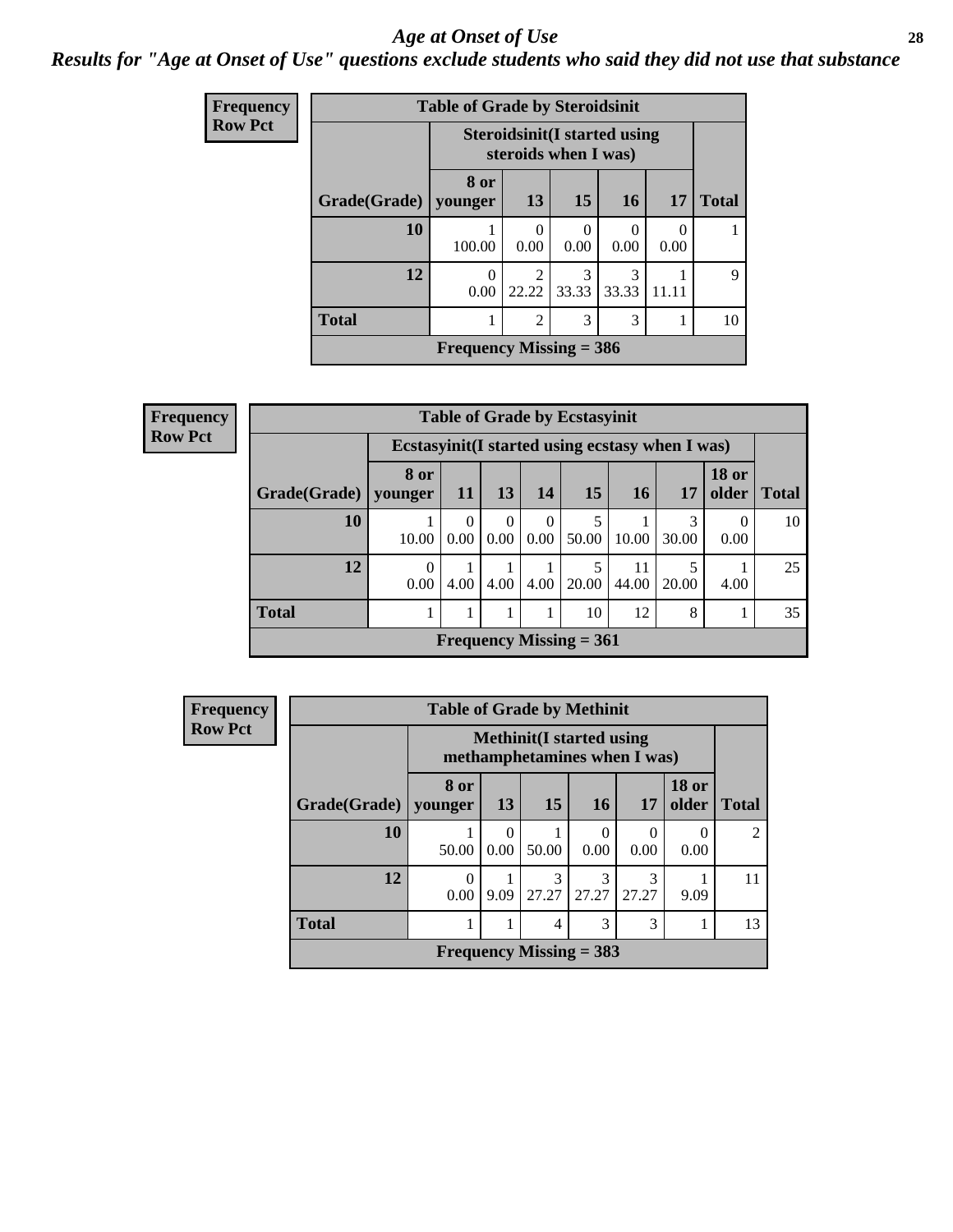#### *Age at Onset of Use* **29**

*Results for "Age at Onset of Use" questions exclude students who said they did not use that substance*

| Frequency      | <b>Table of Grade by Hallucinogensinit</b> |                 |                                                                |                           |                |            |                  |                  |              |  |  |
|----------------|--------------------------------------------|-----------------|----------------------------------------------------------------|---------------------------|----------------|------------|------------------|------------------|--------------|--|--|
| <b>Row Pct</b> |                                            |                 | Hallucinogensinit(I started using<br>hallucinogens when I was) |                           |                |            |                  |                  |              |  |  |
|                | Grade(Grade)                               | 8 or<br>younger | 12                                                             | 13                        | 14             | 15         | 16 <sup>1</sup>  | 17               | <b>Total</b> |  |  |
|                | 10                                         | 14.29           | $\Omega$<br>0.00                                               | 14.29                     | 14.29          | 4<br>57.14 | $\Omega$<br>0.00 | $\theta$<br>0.00 | 7            |  |  |
|                | 12                                         | 0<br>0.00       | 4.55                                                           | 4.55                      | 4.55           | 3<br>13.64 | 8<br>36.36       | 8<br>36.36       | 22           |  |  |
|                | <b>Total</b>                               |                 |                                                                | $\overline{2}$            | $\overline{2}$ | 7          | 8                | 8                | 29           |  |  |
|                |                                            |                 |                                                                | Frequency Missing $= 367$ |                |            |                  |                  |              |  |  |

| <b>Frequency</b> |  |
|------------------|--|
| <b>Row Pct</b>   |  |

| <b>Table of Grade by Prescriptioninit</b> |                 |                                                                                         |                        |                    |           |                           |            |             |                  |                  |                       |              |
|-------------------------------------------|-----------------|-----------------------------------------------------------------------------------------|------------------------|--------------------|-----------|---------------------------|------------|-------------|------------------|------------------|-----------------------|--------------|
|                                           |                 | Prescriptioninit(I started using prescription drugs not prescribed to<br>me when I was) |                        |                    |           |                           |            |             |                  |                  |                       |              |
| Grade(Grade)                              | 8 or<br>younger | 9                                                                                       | 10                     | 11                 | 12        | 13                        | 14         | 15          | 16               | 17               | <b>18 or</b><br>older | <b>Total</b> |
| 10                                        | 8.70            | 4.35                                                                                    |                        | 2<br>$4.35$   8.70 | 4.35      | 5<br>21.74                | 4<br>17.39 | 7<br>30.43  | $\Omega$<br>0.00 | $\theta$<br>0.00 | $\Omega$<br>0.00      | 23           |
| 12                                        | 3<br>6.67       | $\overline{0}$<br>0.00                                                                  | $\overline{0}$<br>0.00 | 2.22               | 3<br>6.67 | 3<br>6.67                 | 4<br>8.89  | 10<br>22.22 | 15<br>33.33      | 5<br>11.11       | 2.22                  | 45           |
| <b>Total</b>                              | 5               | 1                                                                                       |                        | 3                  | 4         | 8                         | 8          | 17          | 15               | 5                |                       | 68           |
|                                           |                 |                                                                                         |                        |                    |           | Frequency Missing $=$ 328 |            |             |                  |                  |                       |              |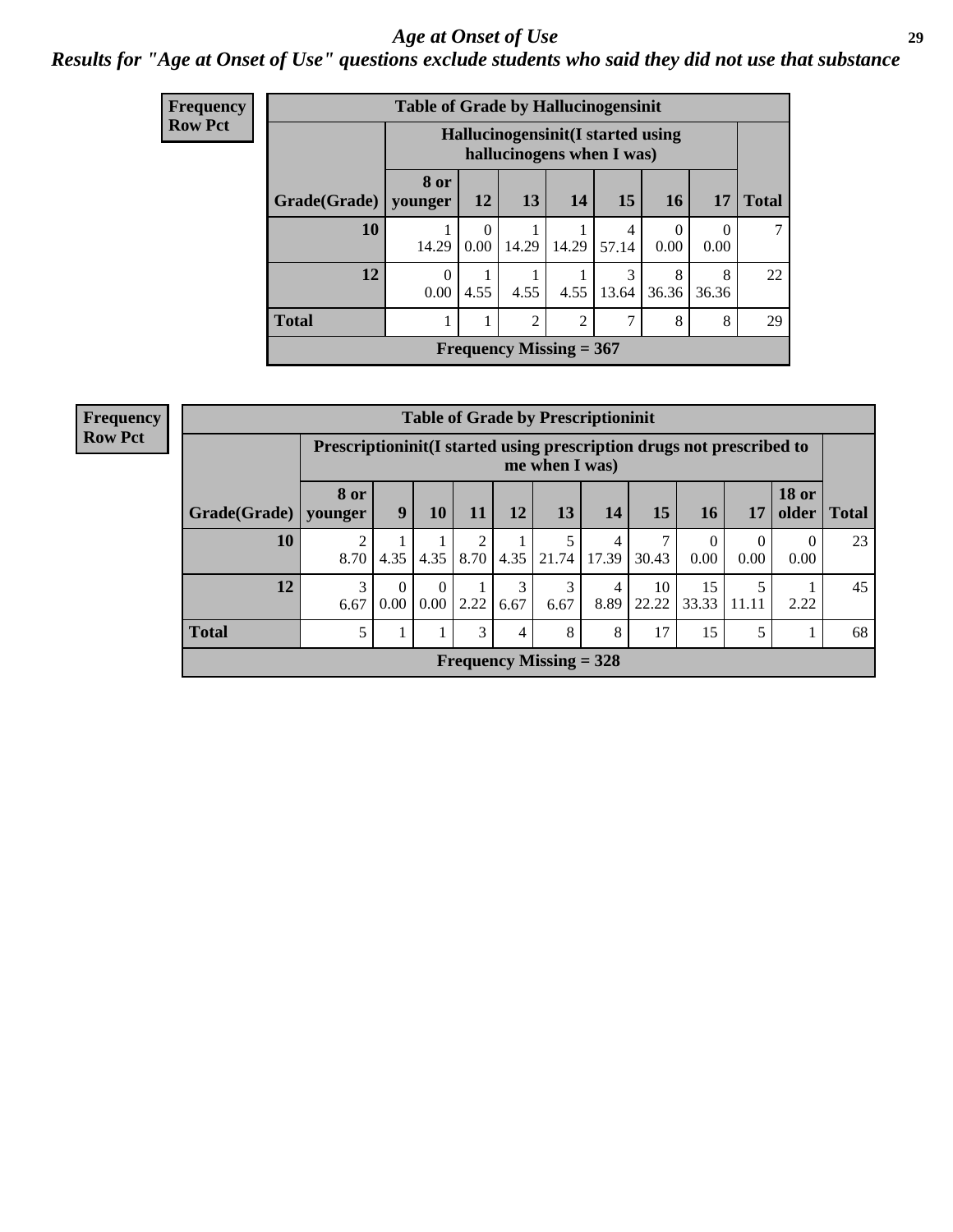| Frequency      | <b>Table of Alcoholharm by Grade</b>          |                    |              |              |  |  |  |  |  |
|----------------|-----------------------------------------------|--------------------|--------------|--------------|--|--|--|--|--|
| <b>Col Pct</b> | Alcoholharm(I<br>think alcohol is<br>harmful) | Grade(Grade)<br>10 | 12           | <b>Total</b> |  |  |  |  |  |
|                | <b>Strongly Agree</b>                         | 57<br>44.19        | 107<br>40.07 | 164          |  |  |  |  |  |
|                | <b>Somewhat Agree</b>                         | 44<br>34.11        | 91<br>34.08  | 135          |  |  |  |  |  |
|                | <b>Somewhat Disagree</b>                      | 20<br>15.50        | 44<br>16.48  | 64           |  |  |  |  |  |
|                | <b>Strongly Disagree</b>                      | 8<br>6.20          | 25<br>9.36   | 33           |  |  |  |  |  |
|                | <b>Total</b>                                  | 129                | 267          | 396          |  |  |  |  |  |

| <b>Table of Cigarettesharm by Grade</b>                  |                    |              |              |  |  |  |  |  |  |  |
|----------------------------------------------------------|--------------------|--------------|--------------|--|--|--|--|--|--|--|
| Cigarettesharm(I<br>think smoking<br>tobacco is harmful) | Grade(Grade)<br>10 | 12           | <b>Total</b> |  |  |  |  |  |  |  |
| <b>Strongly Agree</b>                                    | 95<br>73.64        | 200<br>74.91 | 295          |  |  |  |  |  |  |  |
| <b>Somewhat Agree</b>                                    | 24<br>18.60        | 44<br>16.48  | 68           |  |  |  |  |  |  |  |
| <b>Somewhat Disagree</b>                                 | 4<br>3.10          | 12<br>4.49   | 16           |  |  |  |  |  |  |  |
| <b>Strongly Disagree</b>                                 | 6<br>4.65          | 11<br>4.12   | 17           |  |  |  |  |  |  |  |
| <b>Total</b>                                             | 129                | 267          | 396          |  |  |  |  |  |  |  |

| Frequency      | <b>Table of Smokelessharm by Grade</b>                  |                           |              |     |
|----------------|---------------------------------------------------------|---------------------------|--------------|-----|
| <b>Col Pct</b> | Smokelessharm(I<br>think chewing<br>tobacco is harmful) | Grade(Grade)<br><b>10</b> | <b>Total</b> |     |
|                | <b>Strongly Agree</b>                                   | 97<br>75.19               | 210<br>78.65 | 307 |
|                | <b>Somewhat Agree</b>                                   | 19<br>14.73               | 38<br>14.23  | 57  |
|                | <b>Somewhat Disagree</b>                                | 5<br>3.88                 | 6<br>2.25    | 11  |
|                | <b>Strongly Disagree</b>                                | 8<br>6.20                 | 13<br>4.87   | 21  |
|                | <b>Total</b>                                            | 129                       | 267          | 396 |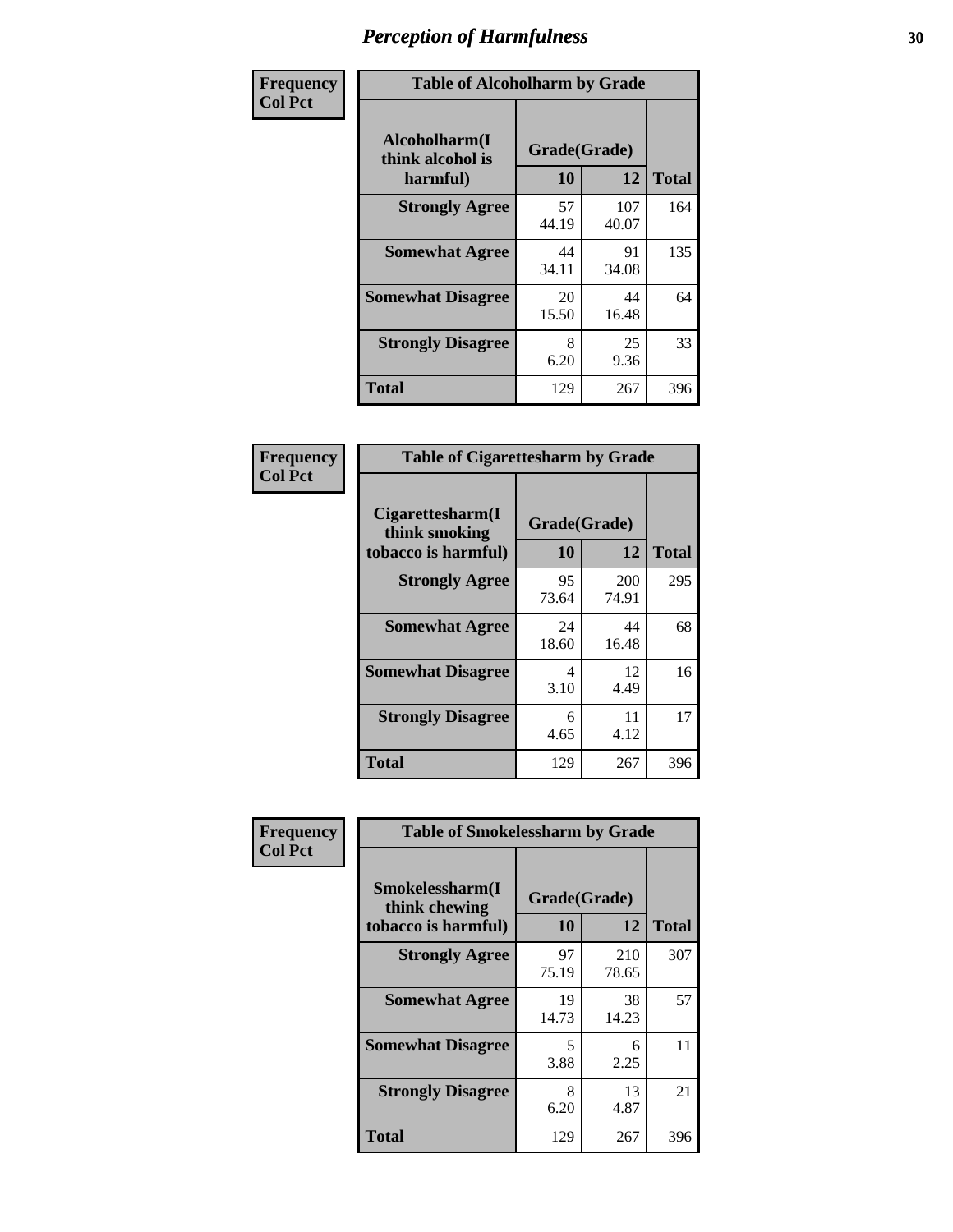| Frequency      | <b>Table of Marijuanaharm by Grade</b>            |                    |              |              |
|----------------|---------------------------------------------------|--------------------|--------------|--------------|
| <b>Col Pct</b> | Marijuanaharm(I<br>think marijuana is<br>harmful) | Grade(Grade)<br>10 | 12           | <b>Total</b> |
|                | <b>Strongly Agree</b>                             | 69<br>53.49        | 120<br>44.94 | 189          |
|                | <b>Somewhat Agree</b>                             | 20<br>15.50        | 42<br>15.73  | 62           |
|                | <b>Somewhat Disagree</b>                          | 13<br>10.08        | 48<br>17.98  | 61           |
|                | <b>Strongly Disagree</b>                          | 27<br>20.93        | 57<br>21.35  | 84           |
|                | <b>Total</b>                                      | 129                | 267          | 396          |

| <b>Table of Cocaineharm by Grade</b>          |                    |              |     |  |  |
|-----------------------------------------------|--------------------|--------------|-----|--|--|
| Cocaineharm(I<br>think cocaine is<br>harmful) | Grade(Grade)<br>10 | <b>Total</b> |     |  |  |
| <b>Strongly Agree</b>                         | 109<br>84.50       | 245<br>91.76 | 354 |  |  |
| <b>Somewhat Agree</b>                         | 10<br>7.75         | 6<br>2.25    | 16  |  |  |
| <b>Somewhat Disagree</b>                      | 3<br>2.33          | 4<br>1.50    | 7   |  |  |
| <b>Strongly Disagree</b>                      | 7<br>5.43          | 12<br>4.49   | 19  |  |  |
| <b>Total</b>                                  | 129                | 267          | 396 |  |  |

| Frequency      | <b>Table of Inhalantsharm by Grade</b>             |                           |              |              |
|----------------|----------------------------------------------------|---------------------------|--------------|--------------|
| <b>Col Pct</b> | Inhalantsharm(I<br>think inhalants are<br>harmful) | Grade(Grade)<br><b>10</b> | 12           | <b>Total</b> |
|                | <b>Strongly Agree</b>                              | 101<br>78.29              | 231<br>86.52 | 332          |
|                | <b>Somewhat Agree</b>                              | 14<br>10.85               | 22<br>8.24   | 36           |
|                | <b>Somewhat Disagree</b>                           | 6<br>4.65                 | 3<br>1.12    | 9            |
|                | <b>Strongly Disagree</b>                           | 8<br>6.20                 | 11<br>4.12   | 19           |
|                | Total                                              | 129                       | 267          | 396          |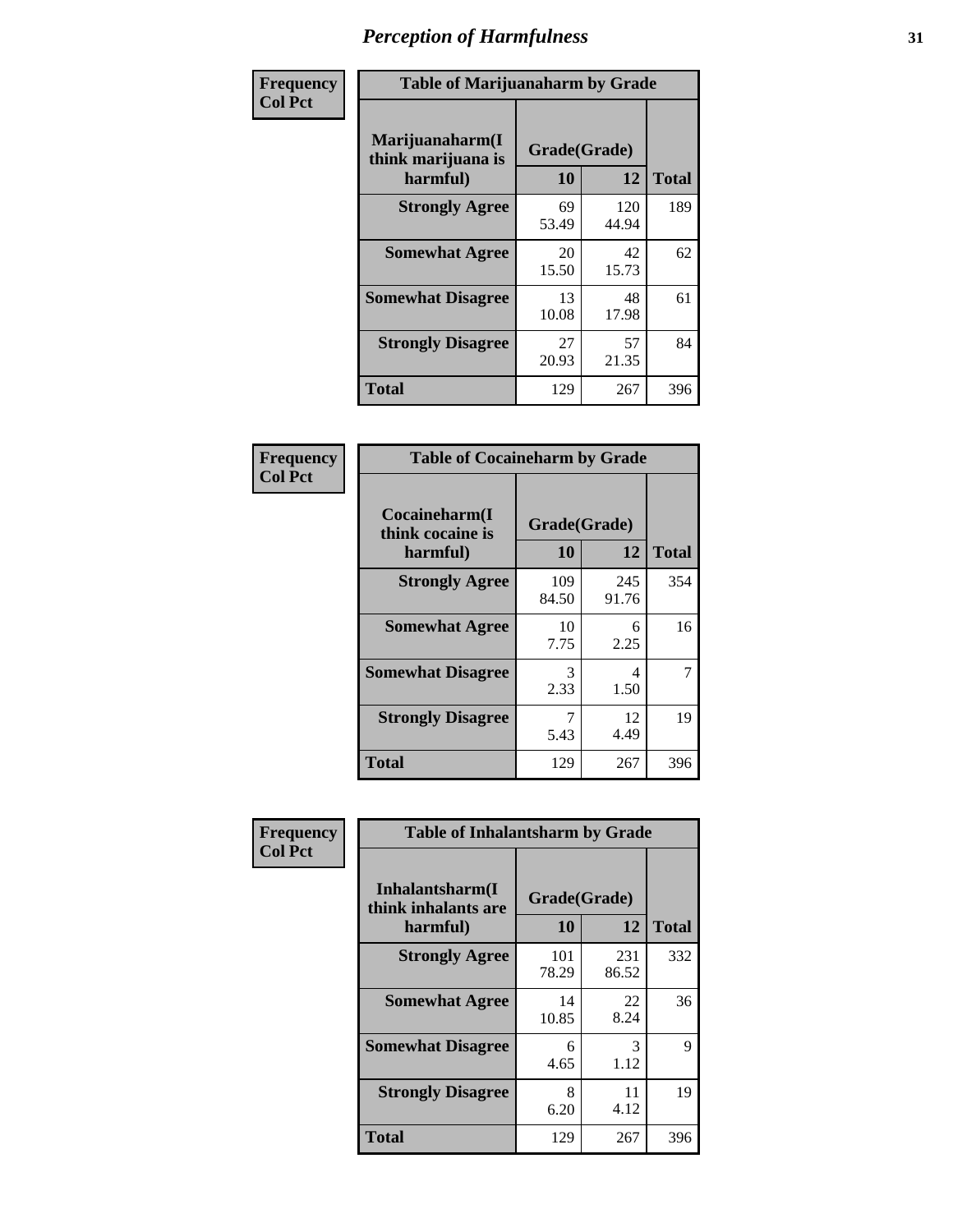| Frequency      | <b>Table of Steroidsharm by Grade</b>            |                    |              |              |
|----------------|--------------------------------------------------|--------------------|--------------|--------------|
| <b>Col Pct</b> | Steroidsharm(I<br>think steroids are<br>harmful) | Grade(Grade)<br>10 | 12           | <b>Total</b> |
|                | <b>Strongly Agree</b>                            | 101<br>78.29       | 216<br>80.90 | 317          |
|                | <b>Somewhat Agree</b>                            | 15<br>11.63        | 27<br>10.11  | 42           |
|                | <b>Somewhat Disagree</b>                         | 5.43               | 10<br>3.75   | 17           |
|                | <b>Strongly Disagree</b>                         | 6<br>4.65          | 14<br>5.24   | 20           |
|                | <b>Total</b>                                     | 129                | 267          | 396          |

| <b>Table of Ecstasyharm by Grade</b>          |                          |              |     |  |  |
|-----------------------------------------------|--------------------------|--------------|-----|--|--|
| Ecstasyharm(I<br>think ecstasy is<br>harmful) | Grade(Grade)<br>10<br>12 |              |     |  |  |
| <b>Strongly Agree</b>                         | 100<br>77.52             | 211<br>79.03 | 311 |  |  |
| <b>Somewhat Agree</b>                         | 18<br>13.95              | 28<br>10.49  | 46  |  |  |
| <b>Somewhat Disagree</b>                      | 6<br>4.65                | 12<br>4.49   | 18  |  |  |
| <b>Strongly Disagree</b>                      | 5<br>3.88                | 16<br>5.99   | 21  |  |  |
| <b>Total</b>                                  | 129                      | 267          | 396 |  |  |

| Frequency      | <b>Table of Methharm by Grade</b>                            |                           |              |              |
|----------------|--------------------------------------------------------------|---------------------------|--------------|--------------|
| <b>Col Pct</b> | <b>Methharm</b> (I think<br>methamphetamines<br>are harmful) | Grade(Grade)<br><b>10</b> | 12           | <b>Total</b> |
|                | <b>Strongly Agree</b>                                        | 110<br>85.27              | 250<br>93.63 | 360          |
|                | <b>Somewhat Agree</b>                                        | 8<br>6.20                 | 4<br>1.50    | 12           |
|                | <b>Somewhat Disagree</b>                                     | 3<br>2.33                 | 0.37         | 4            |
|                | <b>Strongly Disagree</b>                                     | 8<br>6.20                 | 12<br>4.49   | 20           |
|                | <b>Total</b>                                                 | 129                       | 267          | 396          |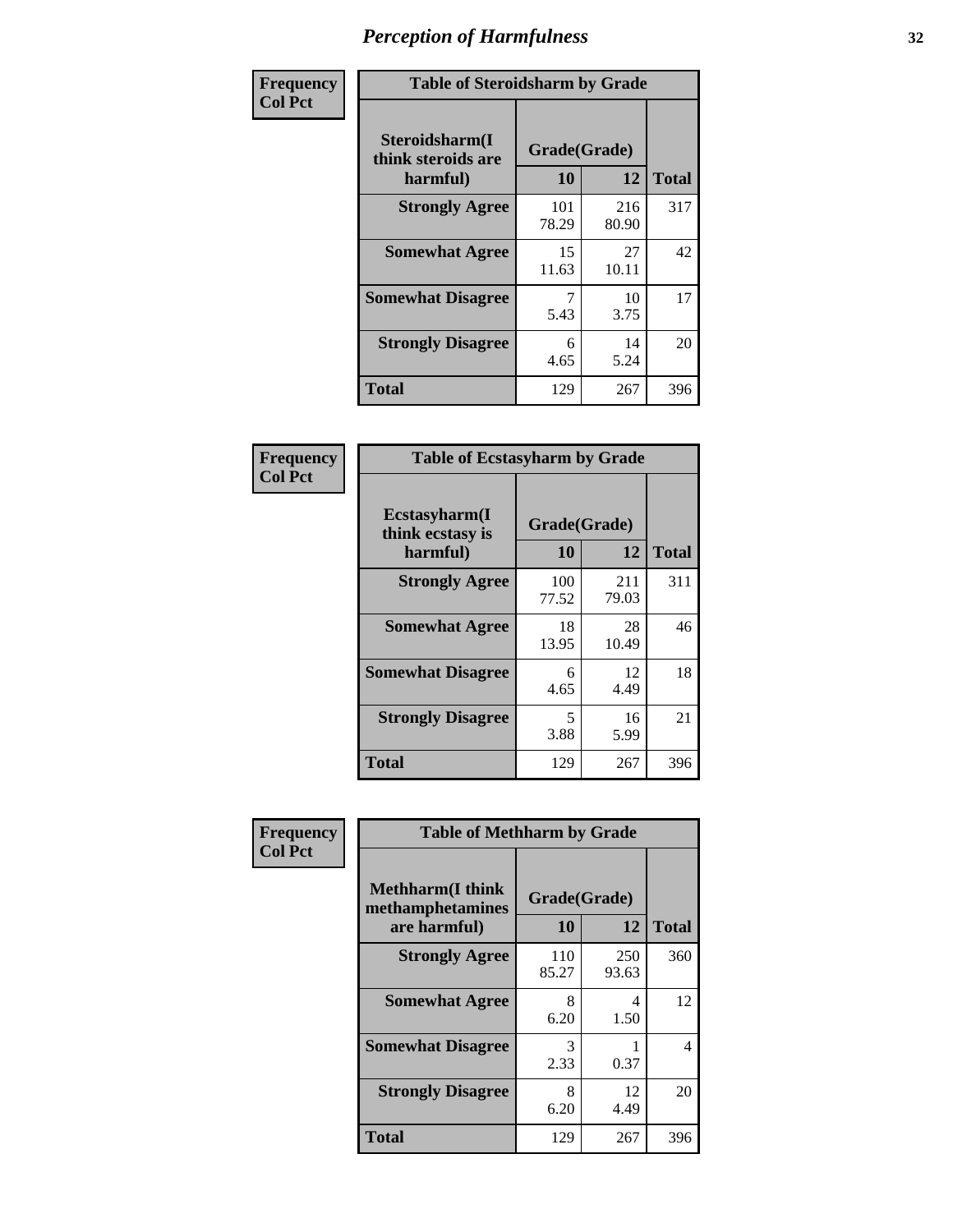| Frequency      | <b>Table of Hallucinogensharm by Grade</b> |                    |            |              |
|----------------|--------------------------------------------|--------------------|------------|--------------|
| <b>Col Pct</b> | Hallucinogensharm(I<br>think hallucinogens | Grade(Grade)<br>10 | 12         | <b>Total</b> |
|                | are harmful)<br><b>Strongly Agree</b>      | 102                | 224        | 326          |
|                |                                            | 79.07              | 83.90      |              |
|                | <b>Somewhat Agree</b>                      | 14<br>10.85        | 15<br>5.62 | 29           |
|                | <b>Somewhat Disagree</b>                   | 2<br>1.55          | 10<br>3.75 | 12           |
|                | <b>Strongly Disagree</b>                   | 11<br>8.53         | 18<br>6.74 | 29           |
|                | <b>Total</b>                               | 129                | 267        | 396          |

| <b>Table of Prescriptionharm by Grade</b>                                                         |                    |              |              |  |
|---------------------------------------------------------------------------------------------------|--------------------|--------------|--------------|--|
| <b>Prescriptionharm</b> (I<br>think prescription<br>drugs not<br>prescribed to me<br>are harmful) | Grade(Grade)<br>10 | 12           | <b>Total</b> |  |
| <b>Strongly Agree</b>                                                                             | 79<br>61.24        | 172<br>64.42 | 251          |  |
| <b>Somewhat Agree</b>                                                                             | 28<br>21.71        | 53<br>19.85  | 81           |  |
| <b>Somewhat Disagree</b>                                                                          | 9<br>6.98          | 19<br>7.12   | 28           |  |
| <b>Strongly Disagree</b>                                                                          | 13<br>10.08        | 23<br>8.61   | 36           |  |
| <b>Total</b>                                                                                      | 129                | 267          | 396          |  |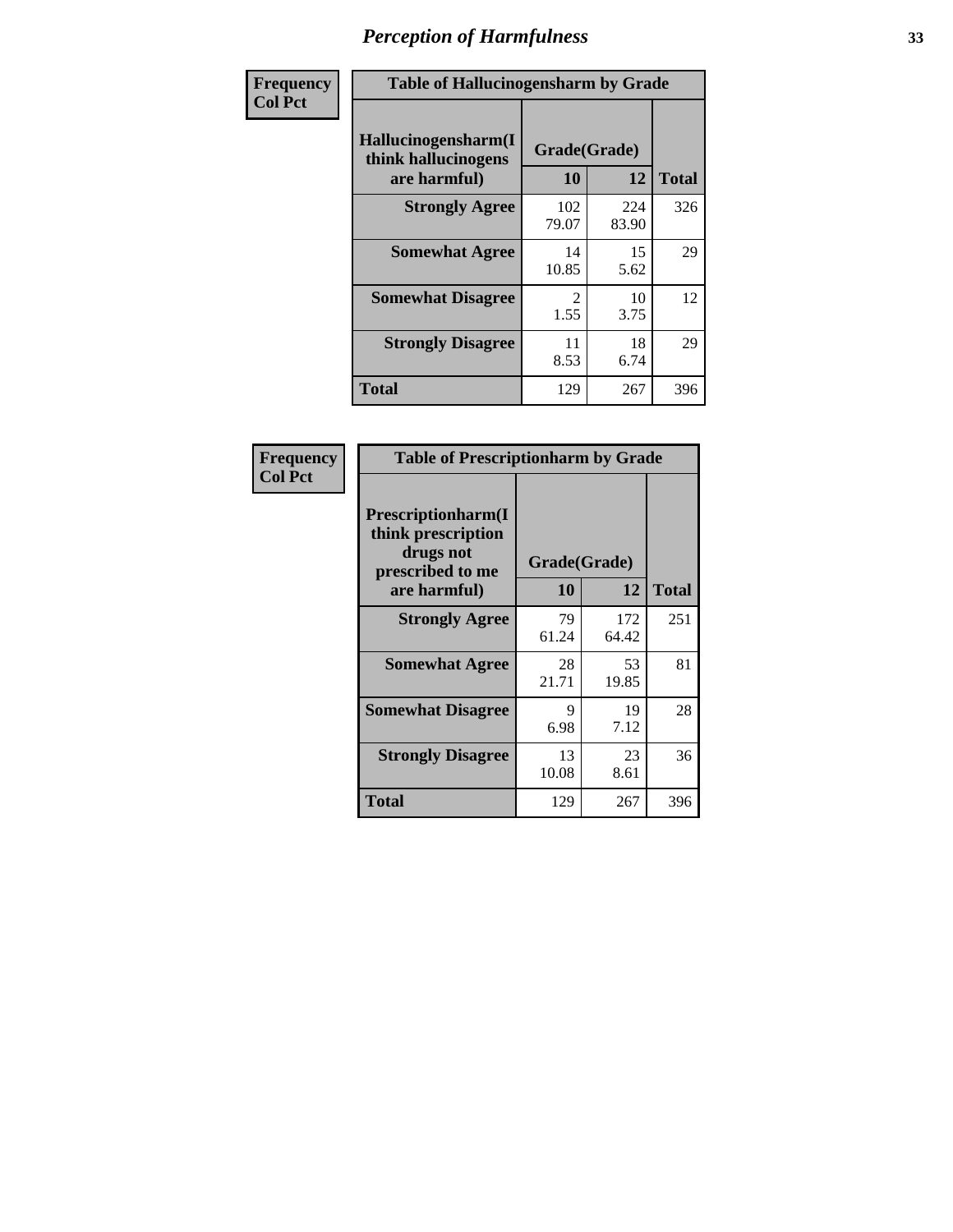### *Disapproval by Adults* **34**

| Frequency      | <b>Table of Alcoholadult by Grade</b>                                 |                    |              |              |
|----------------|-----------------------------------------------------------------------|--------------------|--------------|--------------|
| <b>Col Pct</b> | <b>Alcoholadult</b> (Adults<br>would disapprove if<br>I used alcohol) | Grade(Grade)<br>10 | 12           | <b>Total</b> |
|                | <b>Strongly Agree</b>                                                 | 69<br>53.49        | 133<br>49.81 | 202          |
|                | <b>Somewhat Agree</b>                                                 | 34<br>26.36        | 78<br>29.21  | 112          |
|                | <b>Somewhat Disagree</b>                                              | 18<br>13.95        | 40<br>14.98  | 58           |
|                | <b>Strongly Disagree</b>                                              | 8<br>6.20          | 16<br>5.99   | 24           |
|                | <b>Total</b>                                                          | 129                | 267          | 396          |

| <b>Table of Tobaccoadult by Grade</b>                                |                    |              |              |  |
|----------------------------------------------------------------------|--------------------|--------------|--------------|--|
| <b>Tobaccoadult(Adults</b><br>would disapprove if<br>I used tobacco) | Grade(Grade)<br>10 | 12           | <b>Total</b> |  |
| <b>Strongly Agree</b>                                                | 95<br>73.64        | 170<br>63.67 | 265          |  |
| <b>Somewhat Agree</b>                                                | 16<br>12.40        | 58<br>21.72  | 74           |  |
| <b>Somewhat Disagree</b>                                             | 10<br>7.75         | 20<br>7.49   | 30           |  |
| <b>Strongly Disagree</b>                                             | 8<br>6.20          | 19<br>7.12   | 27           |  |
| Total                                                                | 129                | 267          | 396          |  |

| Frequency<br><b>Col Pct</b> | <b>Table of Marijuanaadult by Grade</b>                           |                    |              |              |
|-----------------------------|-------------------------------------------------------------------|--------------------|--------------|--------------|
|                             | Marijuanaadult(Adults<br>would disapprove if I<br>used marijuana) | Grade(Grade)<br>10 | 12           | <b>Total</b> |
|                             | <b>Strongly Agree</b>                                             | 101<br>78.29       | 203<br>76.03 | 304          |
|                             | <b>Somewhat Agree</b>                                             | 10<br>7.75         | 27<br>10.11  | 37           |
|                             | <b>Somewhat Disagree</b>                                          | 9<br>6.98          | 22<br>8.24   | 31           |
|                             | <b>Strongly Disagree</b>                                          | 9<br>6.98          | 15<br>5.62   | 24           |
|                             | <b>Total</b>                                                      | 129                | 267          | 396          |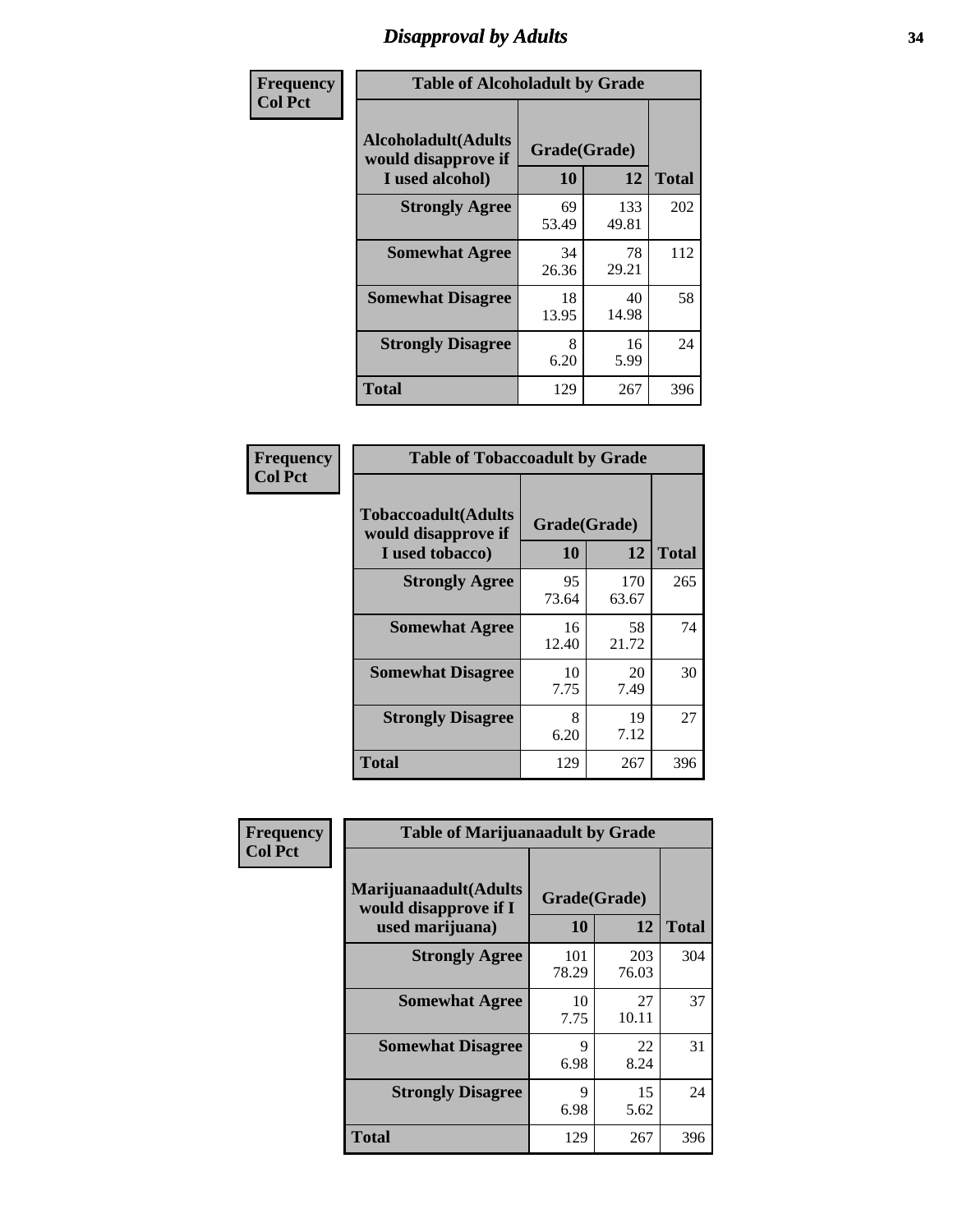### *Disapproval by Adults* **35**

| <b>Frequency</b> | <b>Table of Otherdrugadult by Grade</b>                                     |                    |              |              |
|------------------|-----------------------------------------------------------------------------|--------------------|--------------|--------------|
| <b>Col Pct</b>   | <b>Otherdrugadult</b> (Adults<br>would disapprove if I<br>used other drugs) | Grade(Grade)<br>10 | 12           | <b>Total</b> |
|                  | <b>Strongly Agree</b>                                                       | 112<br>86.82       | 238<br>89.14 | 350          |
|                  | <b>Somewhat Agree</b>                                                       | 4<br>3.10          | 14<br>5.24   | 18           |
|                  | <b>Somewhat Disagree</b>                                                    | 3<br>2.33          | 2<br>0.75    | 5            |
|                  | <b>Strongly Disagree</b>                                                    | 10<br>7.75         | 13<br>4.87   | 23           |
|                  | <b>Total</b>                                                                | 129                | 267          | 396          |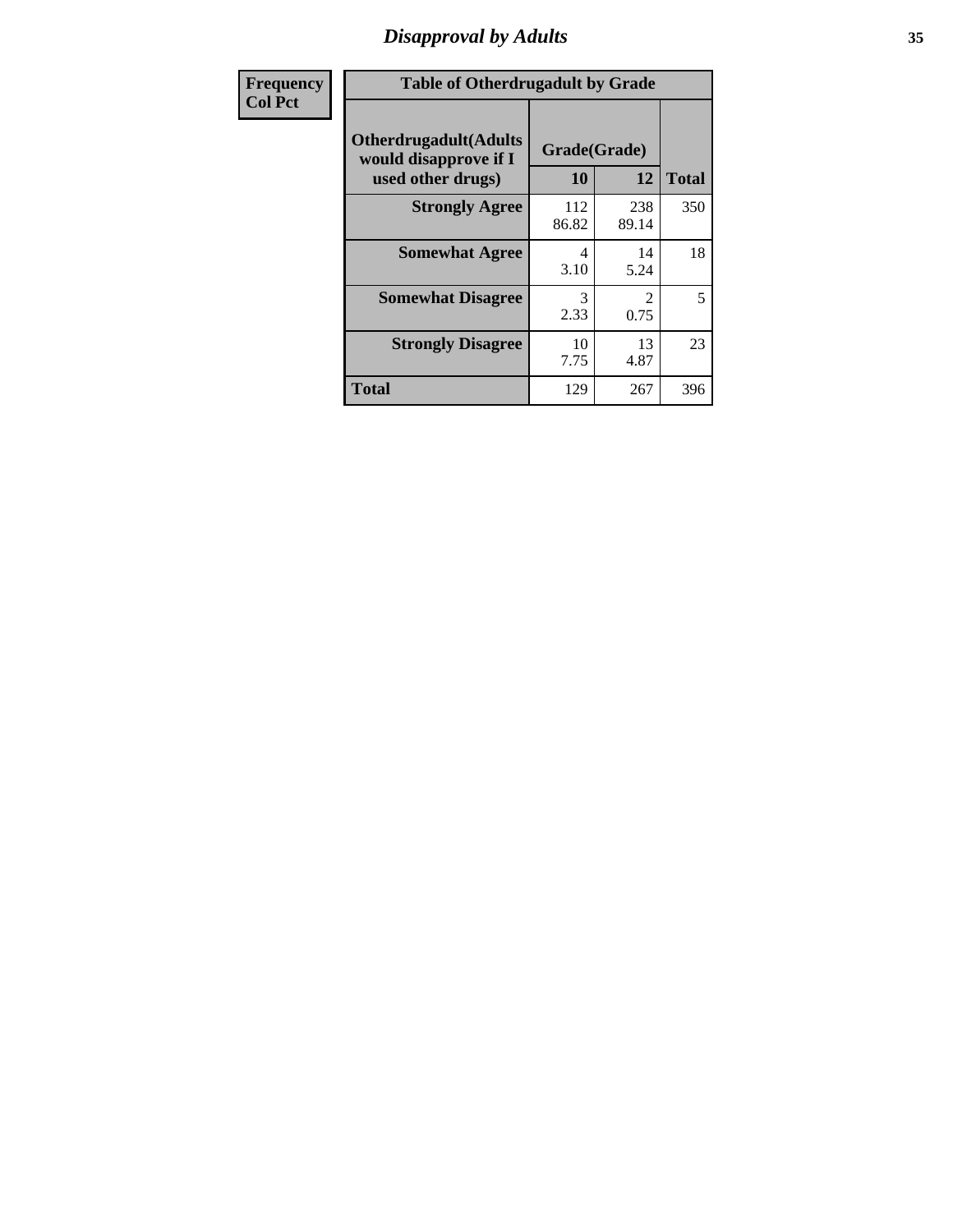### *Disapproval by Peers* **36**

| Frequency      | <b>Table of Alcoholpeer by Grade</b>                    |              |             |              |  |
|----------------|---------------------------------------------------------|--------------|-------------|--------------|--|
| <b>Col Pct</b> | Alcoholpeer(My<br>friends would<br>disapprove if I used | Grade(Grade) |             |              |  |
|                | alcohol)                                                | 10           | 12          | <b>Total</b> |  |
|                | <b>Strongly Agree</b>                                   | 29<br>22.48  | 32<br>11.99 | 61           |  |
|                | <b>Somewhat Agree</b>                                   | 23<br>17.83  | 58<br>21.72 | 81           |  |
|                | <b>Somewhat Disagree</b>                                | 31<br>24.03  | 82<br>30.71 | 113          |  |
|                | <b>Strongly Disagree</b>                                | 46<br>35.66  | 95<br>35.58 | 141          |  |
|                | Total                                                   | 129          | 267         | 396          |  |

| Frequency      | <b>Table of Tobaccopeer by Grade</b>                                |                           |             |              |  |
|----------------|---------------------------------------------------------------------|---------------------------|-------------|--------------|--|
| <b>Col Pct</b> | Tobaccopeer(My<br>friends would<br>disapprove if I used<br>tobacco) | Grade(Grade)<br><b>10</b> | 12          | <b>Total</b> |  |
|                | <b>Strongly Agree</b>                                               | 57<br>44.19               | 77<br>28.84 | 134          |  |
|                | <b>Somewhat Agree</b>                                               | 13<br>10.08               | 61<br>22.85 | 74           |  |
|                | <b>Somewhat Disagree</b>                                            | 29<br>22.48               | 56<br>20.97 | 85           |  |
|                | <b>Strongly Disagree</b>                                            | 30<br>23.26               | 73<br>27.34 | 103          |  |
|                | Total                                                               | 129                       | 267         | 396          |  |

| Frequency      | <b>Table of Marijuanapeer by Grade</b>                    |              |             |              |  |
|----------------|-----------------------------------------------------------|--------------|-------------|--------------|--|
| <b>Col Pct</b> | Marijuanapeer(My<br>friends would<br>disapprove if I used | Grade(Grade) |             |              |  |
|                | marijuana)                                                | 10           | 12          | <b>Total</b> |  |
|                | <b>Strongly Agree</b>                                     | 50<br>38.76  | 73<br>27.34 | 123          |  |
|                | <b>Somewhat Agree</b>                                     | 16<br>12.40  | 52<br>19.48 | 68           |  |
|                | <b>Somewhat Disagree</b>                                  | 22<br>17.05  | 68<br>25.47 | 90           |  |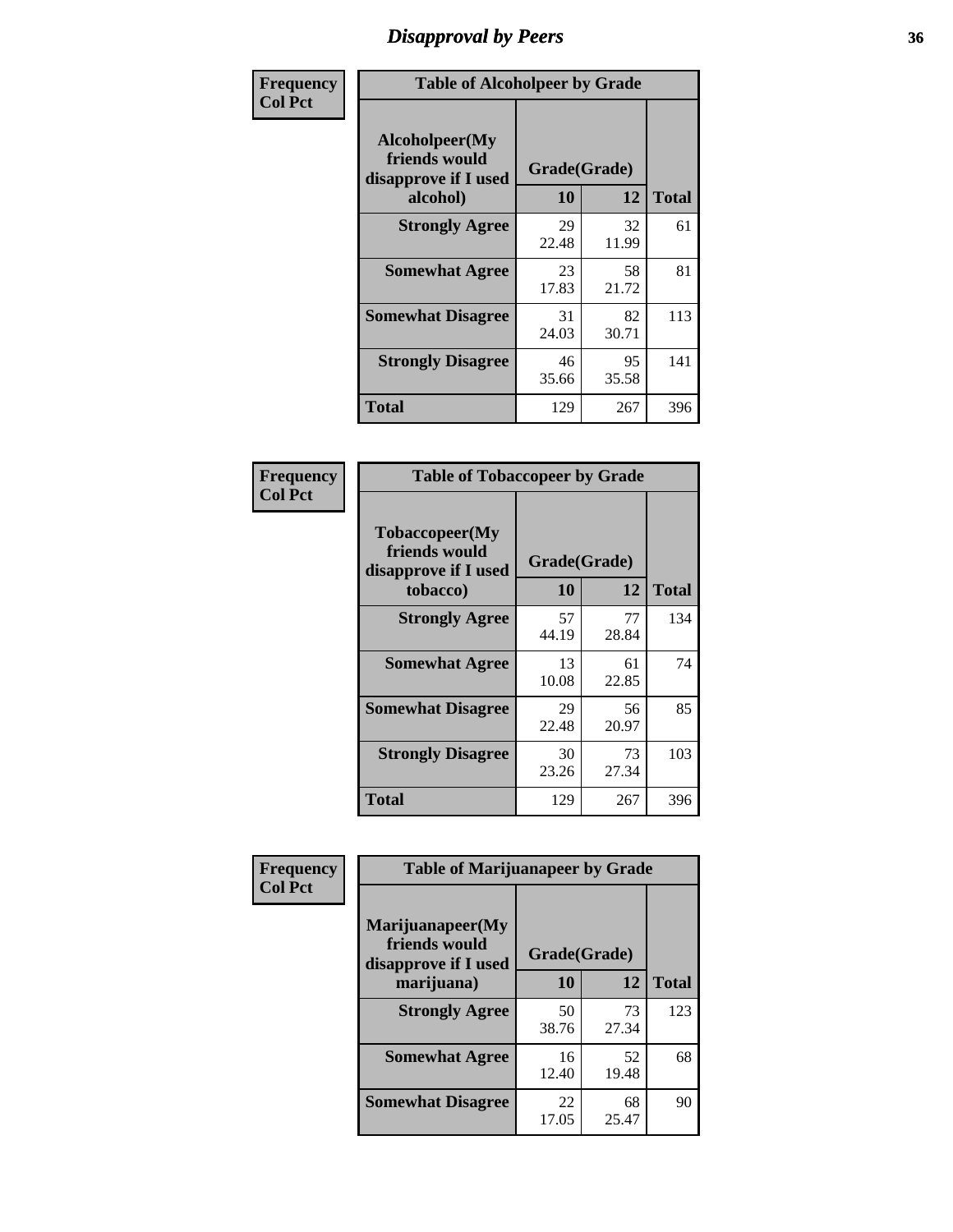# *Disapproval by Peers* **37**

| Frequency<br><b>Col Pct</b> | <b>Table of Marijuanapeer by Grade</b>                                  |                          |             |              |
|-----------------------------|-------------------------------------------------------------------------|--------------------------|-------------|--------------|
|                             | Marijuanapeer(My<br>friends would<br>disapprove if I used<br>marijuana) | Grade(Grade)<br>10<br>12 |             | <b>Total</b> |
|                             | <b>Strongly Disagree</b>                                                | 41<br>31.78              | 74<br>27.72 | 115          |
|                             | Total                                                                   | 129                      | 267         | 396          |

| Frequency      | <b>Table of Otherdrugpeer by Grade</b>                                    |                    |              |              |  |
|----------------|---------------------------------------------------------------------------|--------------------|--------------|--------------|--|
| <b>Col Pct</b> | Otherdrugpeer(My<br>friends would<br>disapprove if I used<br>other drugs) | Grade(Grade)<br>10 | 12           | <b>Total</b> |  |
|                | <b>Strongly Agree</b>                                                     | 66<br>51.16        | 136<br>50.94 | 202          |  |
|                | <b>Somewhat Agree</b>                                                     | 20<br>15.50        | 58<br>21.72  | 78           |  |
|                | <b>Somewhat Disagree</b>                                                  | 14<br>10.85        | 32<br>11.99  | 46           |  |
|                | <b>Strongly Disagree</b>                                                  | 29<br>22.48        | 41<br>15.36  | 70           |  |
|                | <b>Total</b>                                                              | 129                | 267          | 396          |  |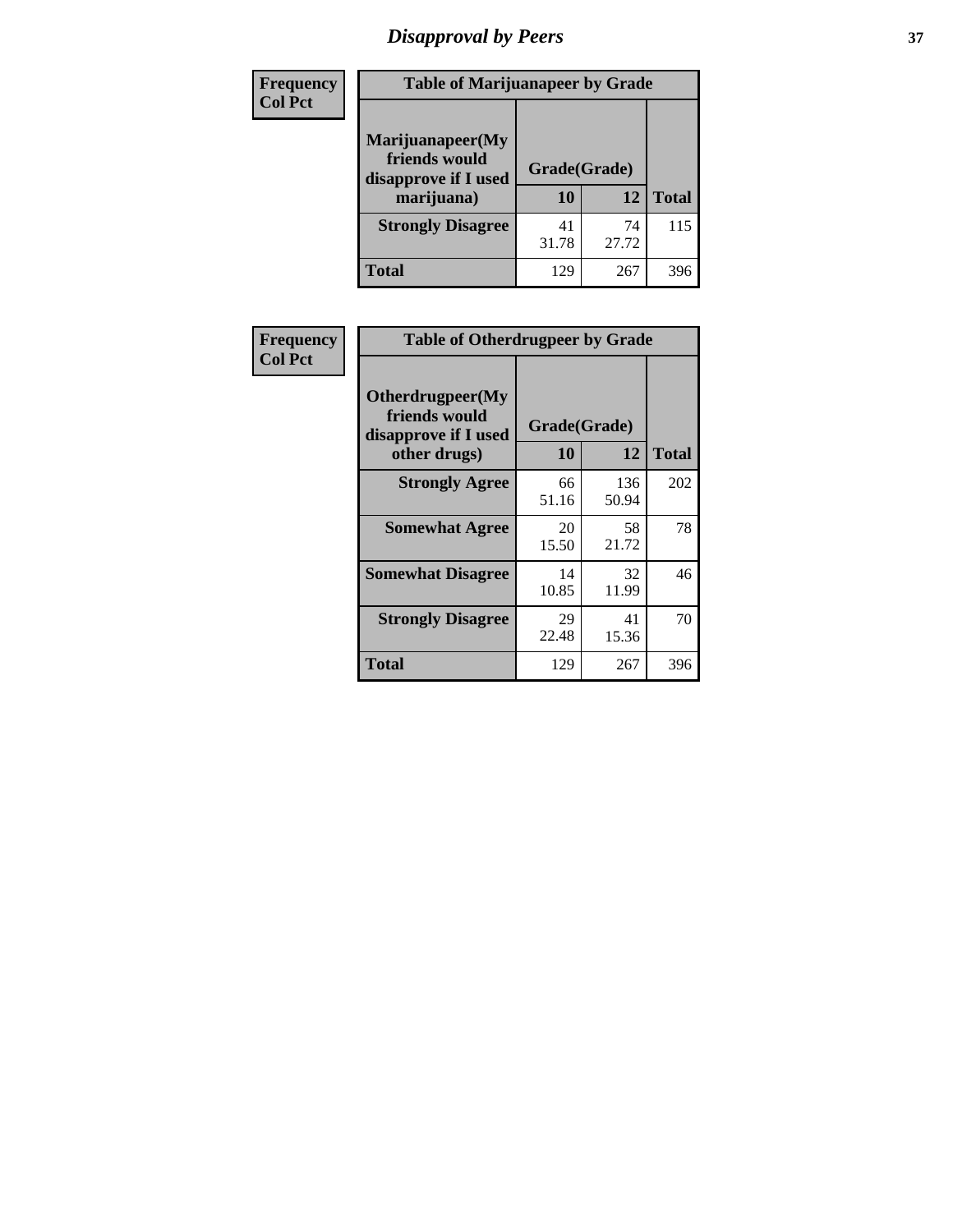| Frequency<br><b>Col Pct</b> | <b>Table of Alcohollocation1 by Grade</b> |              |              |              |  |
|-----------------------------|-------------------------------------------|--------------|--------------|--------------|--|
|                             | <b>Alcohollocation1(Places</b>            | Grade(Grade) |              |              |  |
|                             | <b>Friends Use Alcohol)</b>               | 10           | 12           | <b>Total</b> |  |
|                             |                                           | 88<br>68.22  | 203<br>76.03 | 291          |  |
|                             | Do Not Use                                | 41<br>31.78  | 64<br>23.97  | 105          |  |
|                             | <b>Total</b>                              | 129          | 267          | 396          |  |

| Frequency      | <b>Table of Alcohollocation2 by Grade</b> |              |              |              |
|----------------|-------------------------------------------|--------------|--------------|--------------|
| <b>Col Pct</b> | <b>Alcohollocation2(Places</b>            | Grade(Grade) |              |              |
|                | <b>Friends Use Alcohol)</b>               | 10           | 12           | <b>Total</b> |
|                |                                           | 63<br>48.84  | 116<br>43.45 | 179          |
|                | Home                                      | 66<br>51.16  | 151<br>56.55 | 217          |
|                | <b>Total</b>                              | 129          | 267          | 396          |

| Frequency<br><b>Col Pct</b> | <b>Table of Alcohollocation 3 by Grade</b>                    |                    |              |              |
|-----------------------------|---------------------------------------------------------------|--------------------|--------------|--------------|
|                             | <b>Alcohollocation3(Places</b><br><b>Friends Use Alcohol)</b> | Grade(Grade)<br>10 | 12           | <b>Total</b> |
|                             |                                                               | 114<br>88.37       | 233<br>87.27 | 347          |
|                             | <b>School</b>                                                 | 15<br>11.63        | 34<br>12.73  | 49           |
|                             | <b>Total</b>                                                  | 129                | 267          | 396          |

| Frequency      | <b>Table of Alcohollocation4 by Grade</b> |              |              |              |
|----------------|-------------------------------------------|--------------|--------------|--------------|
| <b>Col Pct</b> | <b>Alcohollocation4(Places</b>            | Grade(Grade) |              |              |
|                | <b>Friends Use Alcohol)</b>               | 10           | 12           | <b>Total</b> |
|                |                                           | 107<br>82.95 | 219<br>82.02 | 326          |
|                | Car                                       | 22<br>17.05  | 48<br>17.98  | 70           |
|                | <b>Total</b>                              | 129          | 267          | 396          |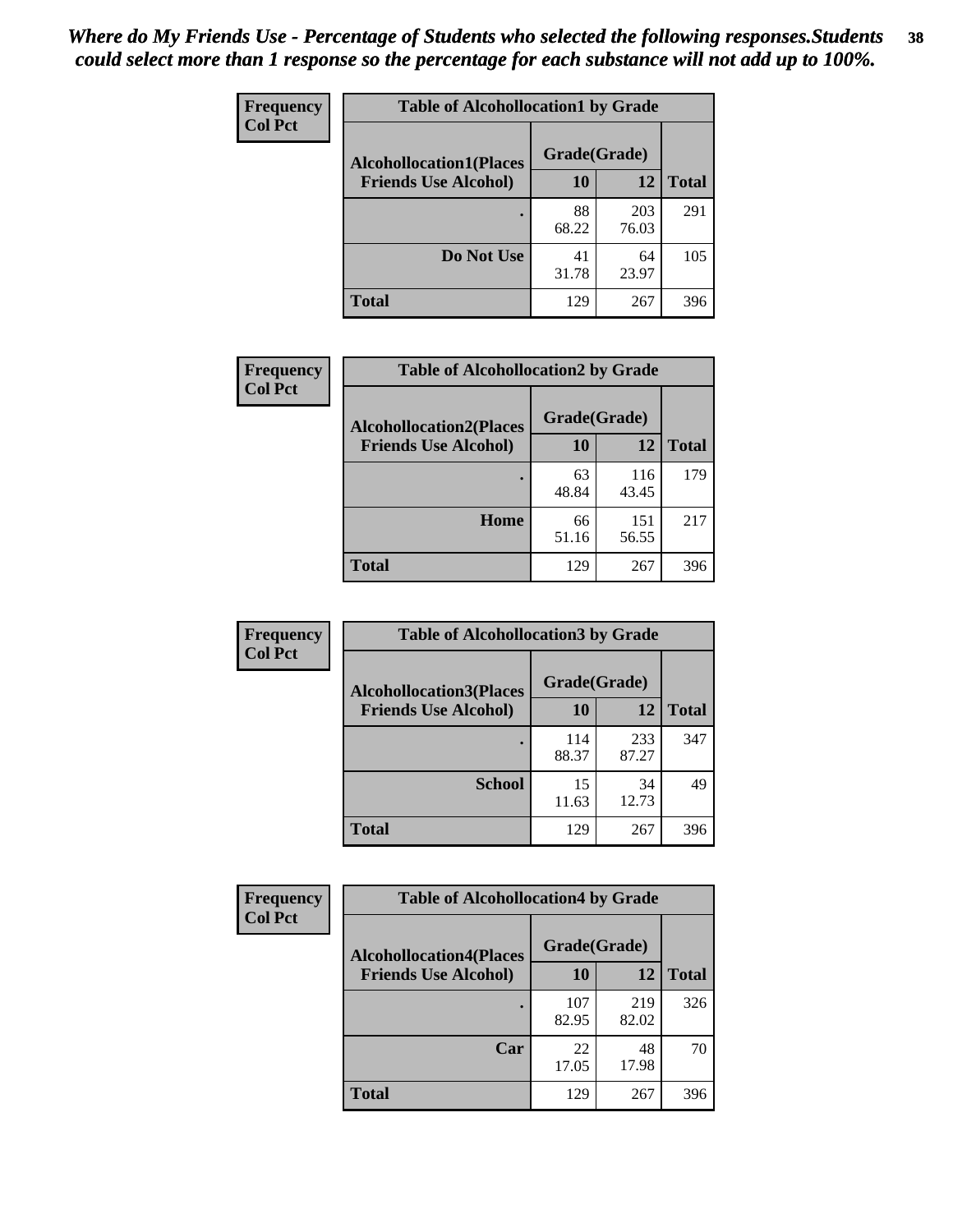| Frequency<br><b>Col Pct</b> | <b>Table of Alcohollocation5 by Grade</b> |              |              |              |  |
|-----------------------------|-------------------------------------------|--------------|--------------|--------------|--|
|                             | <b>Alcohollocation5(Places</b>            | Grade(Grade) |              |              |  |
|                             | <b>Friends Use Alcohol)</b>               | 10           | 12           | <b>Total</b> |  |
|                             |                                           | 55<br>42.64  | 79<br>29.59  | 134          |  |
|                             | <b>Friend's House</b>                     | 74<br>57.36  | 188<br>70.41 | 262          |  |
|                             | <b>Total</b>                              | 129          | 267          | 396          |  |

| Frequency      | <b>Table of Alcohollocation6 by Grade</b>                     |                    |              |              |
|----------------|---------------------------------------------------------------|--------------------|--------------|--------------|
| <b>Col Pct</b> | <b>Alcohollocation6(Places</b><br><b>Friends Use Alcohol)</b> | Grade(Grade)<br>10 | 12           | <b>Total</b> |
|                |                                                               | 86<br>66.67        | 171<br>64.04 | 257          |
|                | <b>Other</b>                                                  | 43<br>33.33        | 96<br>35.96  | 139          |
|                | Total                                                         | 129                | 267          | 396          |

| Frequency      | <b>Table of Tobaccolocation1 by Grade</b> |              |              |              |
|----------------|-------------------------------------------|--------------|--------------|--------------|
| <b>Col Pct</b> | <b>Tobaccolocation1(Places</b>            | Grade(Grade) |              |              |
|                | <b>Friends Use Tobacco)</b>               | 10           | <b>12</b>    | <b>Total</b> |
|                |                                           | 68<br>52.71  | 168<br>62.92 | 236          |
|                | Do Not Use                                | 61<br>47.29  | 99<br>37.08  | 160          |
|                | <b>Total</b>                              | 129          | 267          | 396          |

| <b>Frequency</b> | <b>Table of Tobaccolocation2 by Grade</b> |              |              |              |
|------------------|-------------------------------------------|--------------|--------------|--------------|
| <b>Col Pct</b>   | <b>Tobaccolocation2(Places</b>            | Grade(Grade) |              |              |
|                  | <b>Friends Use Tobacco)</b>               | 10           | 12           | <b>Total</b> |
|                  |                                           | 82<br>63.57  | 131<br>49.06 | 213          |
|                  | Home                                      | 47<br>36.43  | 136<br>50.94 | 183          |
|                  | <b>Total</b>                              | 129          | 267          | 396          |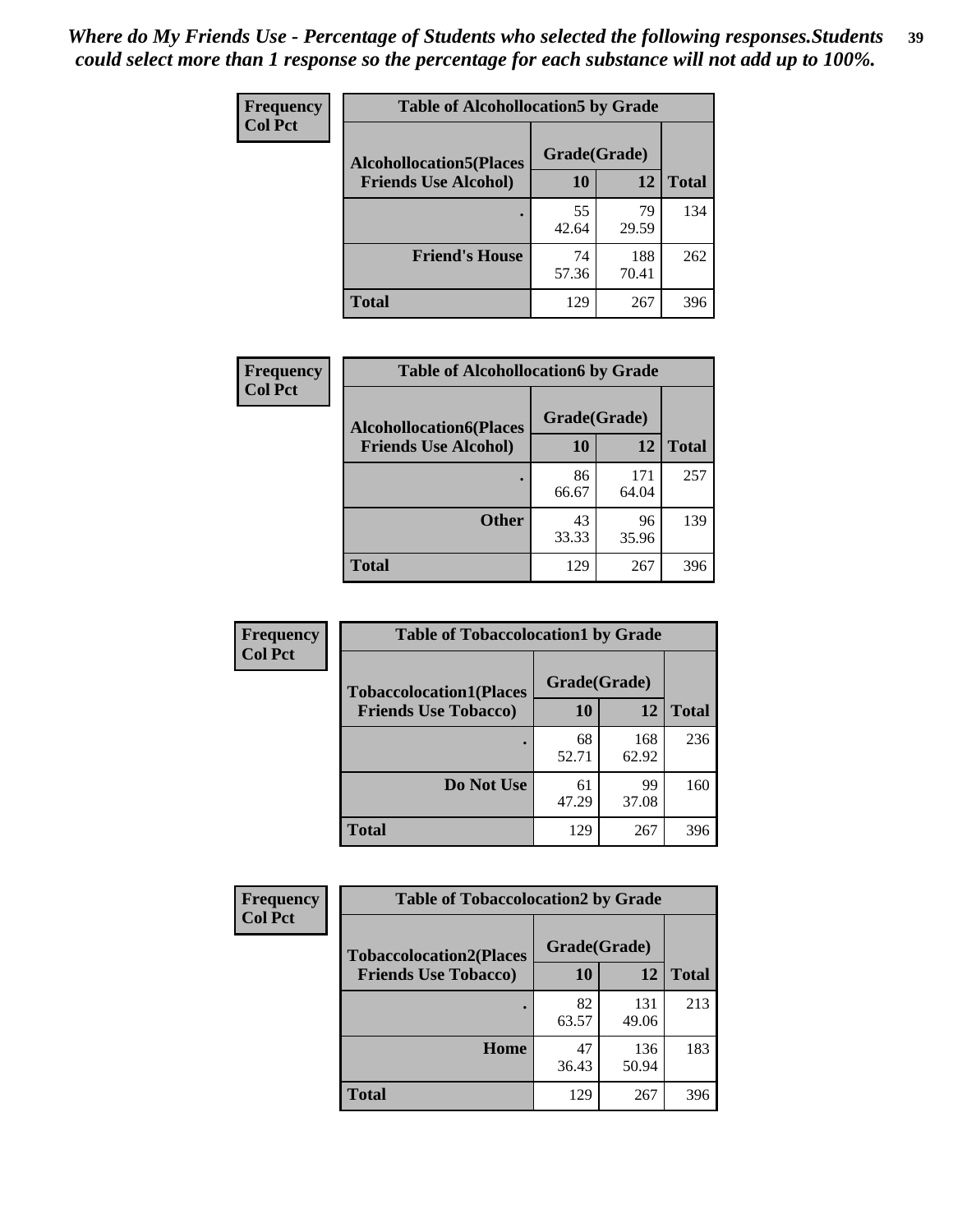| Frequency      | <b>Table of Tobaccolocation 3 by Grade</b> |              |              |              |
|----------------|--------------------------------------------|--------------|--------------|--------------|
| <b>Col Pct</b> | <b>Tobaccolocation3(Places</b>             | Grade(Grade) |              |              |
|                | <b>Friends Use Tobacco)</b>                | <b>10</b>    | 12           | <b>Total</b> |
|                |                                            | 101<br>78.29 | 198<br>74.16 | 299          |
|                | <b>School</b>                              | 28<br>21.71  | 69<br>25.84  | 97           |
|                | <b>Total</b>                               | 129          | 267          | 396          |

| Frequency<br><b>Col Pct</b> | <b>Table of Tobaccolocation4 by Grade</b> |              |              |              |
|-----------------------------|-------------------------------------------|--------------|--------------|--------------|
|                             | <b>Tobaccolocation4(Places</b>            | Grade(Grade) |              |              |
|                             | <b>Friends Use Tobacco)</b>               | 10           | <b>12</b>    | <b>Total</b> |
|                             |                                           | 86<br>66.67  | 121<br>45.32 | 207          |
|                             | Car                                       | 43<br>33.33  | 146<br>54.68 | 189          |
|                             | <b>Total</b>                              | 129          | 267          | 396          |

| Frequency<br><b>Col Pct</b> | <b>Table of Tobaccolocation5 by Grade</b> |              |              |              |
|-----------------------------|-------------------------------------------|--------------|--------------|--------------|
|                             | <b>Tobaccolocation5(Places</b>            | Grade(Grade) |              |              |
|                             | <b>Friends Use Tobacco)</b>               | 10           | <b>12</b>    | <b>Total</b> |
|                             |                                           | 73<br>56.59  | 129<br>48.31 | 202          |
|                             | <b>Friend's House</b>                     | 56<br>43.41  | 138<br>51.69 | 194          |
|                             | <b>Total</b>                              | 129          | 267          | 396          |

| <b>Frequency</b> | <b>Table of Tobaccolocation6 by Grade</b> |              |              |              |  |
|------------------|-------------------------------------------|--------------|--------------|--------------|--|
| <b>Col Pct</b>   | <b>Tobaccolocation6(Places</b>            | Grade(Grade) |              |              |  |
|                  | <b>Friends Use Tobacco)</b>               | 10           | 12           | <b>Total</b> |  |
|                  |                                           | 84<br>65.12  | 170<br>63.67 | 254          |  |
|                  | <b>Other</b>                              | 45<br>34.88  | 97<br>36.33  | 142          |  |
|                  | <b>Total</b>                              | 129          | 267          | 396          |  |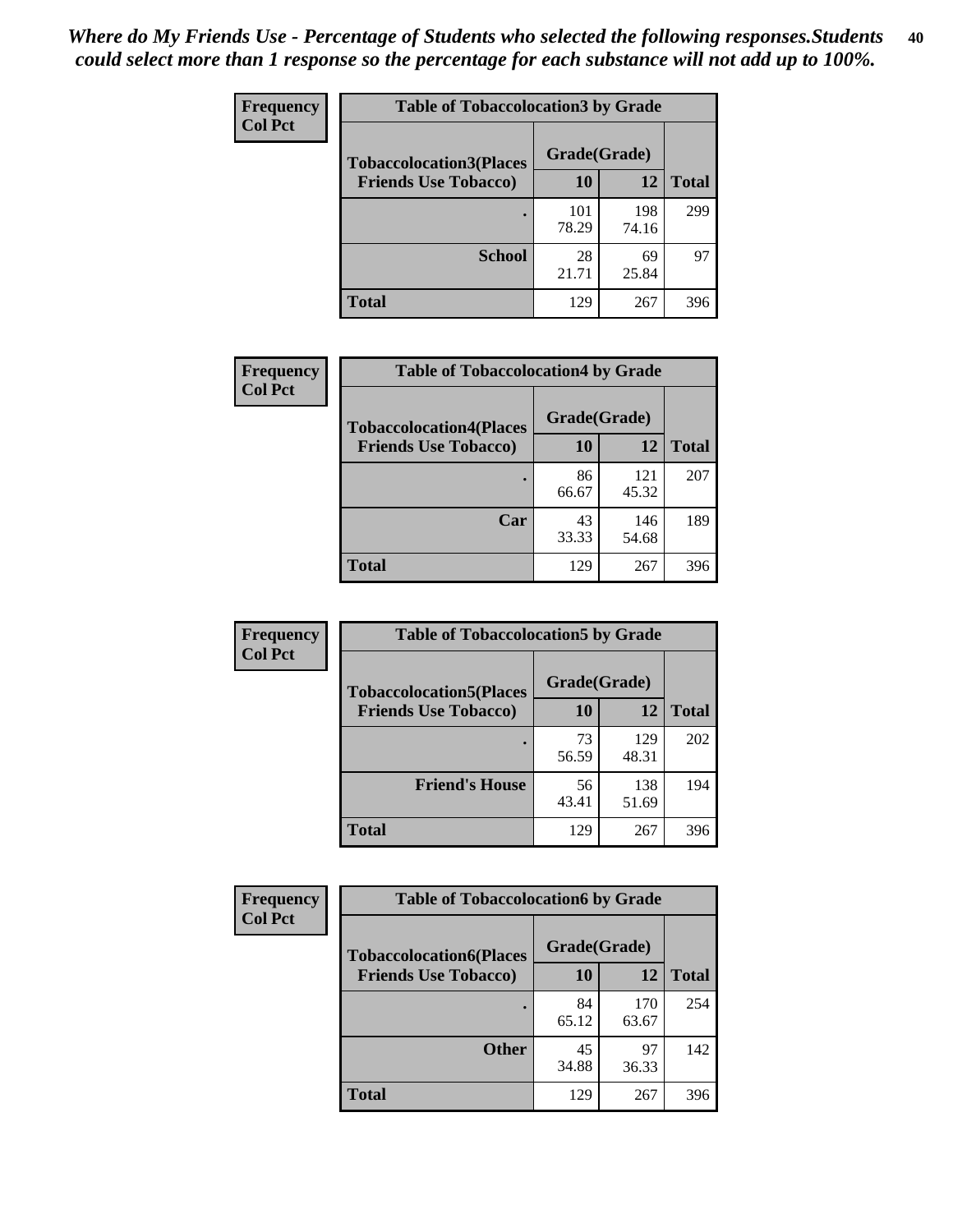| Frequency<br><b>Col Pct</b> | <b>Table of Marijuanalocation1 by Grade</b> |              |              |              |  |
|-----------------------------|---------------------------------------------|--------------|--------------|--------------|--|
|                             | <b>Marijuanalocation1(Places</b>            | Grade(Grade) |              |              |  |
|                             | <b>Friends Use Marijuana</b> )              | 10           | 12           | <b>Total</b> |  |
|                             |                                             | 76<br>58.91  | 170<br>63.67 | 246          |  |
|                             | Do Not Use                                  | 53<br>41.09  | 97<br>36.33  | 150          |  |
|                             | <b>Total</b>                                | 129          | 267          | 396          |  |

| Frequency<br><b>Col Pct</b> | <b>Table of Marijuanalocation2 by Grade</b>                        |                    |              |              |
|-----------------------------|--------------------------------------------------------------------|--------------------|--------------|--------------|
|                             | <b>Marijuanalocation2(Places</b><br><b>Friends Use Marijuana</b> ) | Grade(Grade)<br>10 | 12           | <b>Total</b> |
|                             |                                                                    | 76<br>58.91        | 133<br>49.81 | 209          |
|                             | Home                                                               | 53<br>41.09        | 134<br>50.19 | 187          |
|                             | <b>Total</b>                                                       | 129                | 267          | 396          |

| <b>Frequency</b><br><b>Col Pct</b> | <b>Table of Marijuanalocation3 by Grade</b> |              |              |              |
|------------------------------------|---------------------------------------------|--------------|--------------|--------------|
|                                    | <b>Marijuanalocation3</b> (Places           | Grade(Grade) |              |              |
|                                    | <b>Friends Use Marijuana</b> )              | <b>10</b>    | 12           | <b>Total</b> |
|                                    |                                             | 103<br>79.84 | 221<br>82.77 | 324          |
|                                    | <b>School</b>                               | 26<br>20.16  | 46<br>17.23  | 72           |
|                                    | <b>Total</b>                                | 129          | 267          | 396          |

| <b>Frequency</b> | <b>Table of Marijuanalocation4 by Grade</b> |              |              |              |  |
|------------------|---------------------------------------------|--------------|--------------|--------------|--|
| <b>Col Pct</b>   | <b>Marijuanalocation4(Places</b>            | Grade(Grade) |              |              |  |
|                  | <b>Friends Use Marijuana</b> )              | <b>10</b>    | 12           | <b>Total</b> |  |
|                  |                                             | 90<br>69.77  | 147<br>55.06 | 237          |  |
|                  | Car                                         | 39<br>30.23  | 120<br>44.94 | 159          |  |
|                  | <b>Total</b>                                | 129          | 267          | 396          |  |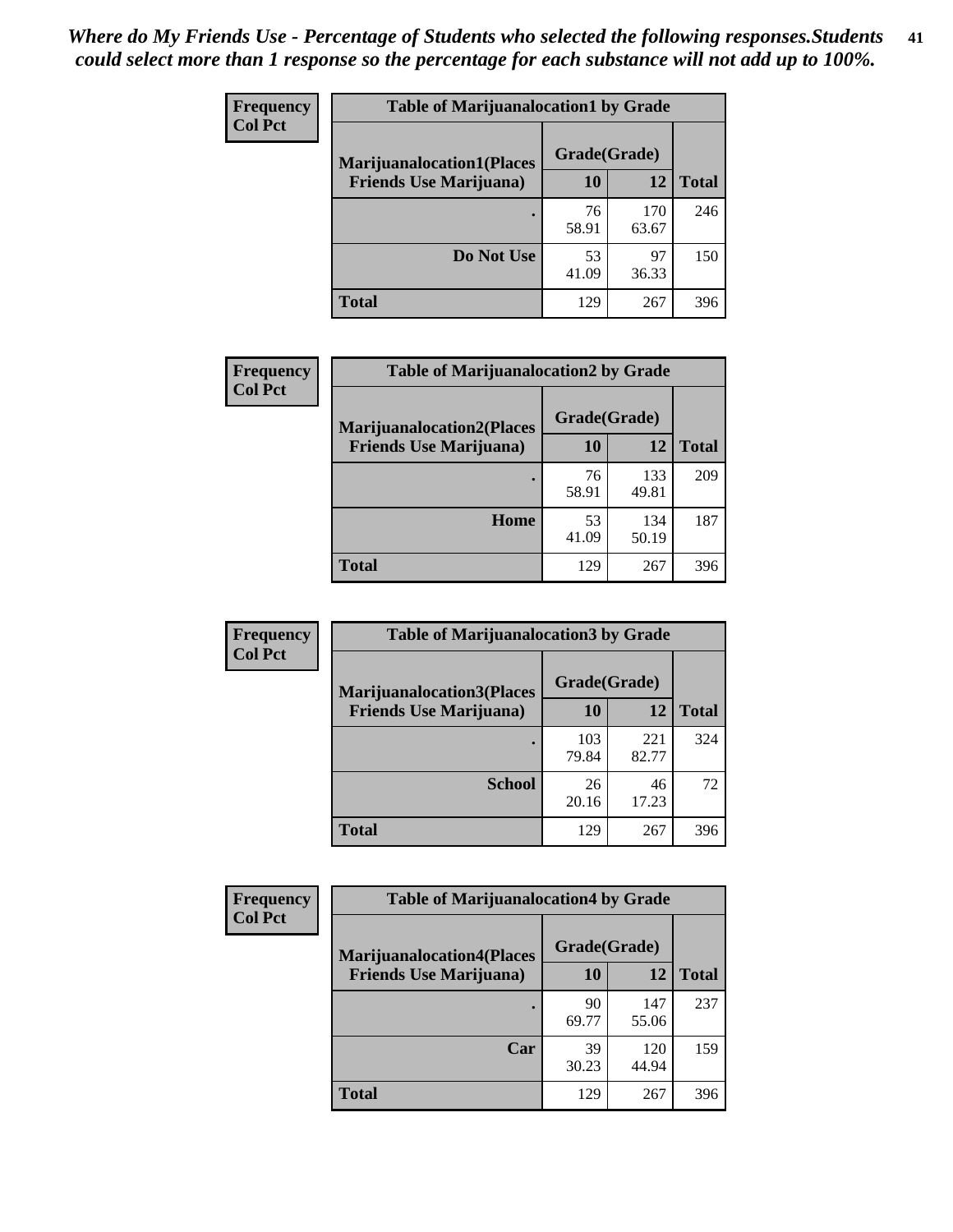| <b>Frequency</b>                                                                     | <b>Table of Marijuanalocation5 by Grade</b> |              |              |     |  |
|--------------------------------------------------------------------------------------|---------------------------------------------|--------------|--------------|-----|--|
| <b>Col Pct</b><br><b>Marijuanalocation5(Places</b><br><b>Friends Use Marijuana</b> ) |                                             | Grade(Grade) |              |     |  |
|                                                                                      | 10                                          | 12           | <b>Total</b> |     |  |
|                                                                                      |                                             | 67<br>51.94  | 108<br>40.45 | 175 |  |
|                                                                                      | <b>Friend's House</b>                       | 62<br>48.06  | 159<br>59.55 | 221 |  |
|                                                                                      | <b>Total</b>                                | 129          | 267          | 396 |  |

| <b>Frequency</b> | <b>Table of Marijuanalocation6 by Grade</b>                        |                           |              |              |
|------------------|--------------------------------------------------------------------|---------------------------|--------------|--------------|
| <b>Col Pct</b>   | <b>Marijuanalocation6(Places</b><br><b>Friends Use Marijuana</b> ) | Grade(Grade)<br><b>10</b> | 12           | <b>Total</b> |
|                  |                                                                    | 80<br>62.02               | 166<br>62.17 | 246          |
|                  | <b>Other</b>                                                       | 49<br>37.98               | 101<br>37.83 | 150          |
|                  | <b>Total</b>                                                       | 129                       | 267          | 396          |

| <b>Frequency</b> | <b>Table of Otherdruglocation1 by Grade</b> |              |              |              |
|------------------|---------------------------------------------|--------------|--------------|--------------|
| <b>Col Pct</b>   | <b>Otherdruglocation1(Places</b>            | Grade(Grade) |              |              |
|                  | <b>Friends Use Other Illegal</b><br>Drugs)  | 10           | 12           | <b>Total</b> |
|                  |                                             | 44<br>34.11  | 112<br>41.95 | 156          |
|                  | Do Not Use                                  | 85<br>65.89  | 155<br>58.05 | 240          |
|                  | <b>Total</b>                                | 129          | 267          | 396          |

| Frequency      | <b>Table of Otherdruglocation2 by Grade</b>                          |              |              |              |
|----------------|----------------------------------------------------------------------|--------------|--------------|--------------|
| <b>Col Pct</b> | <b>Otherdruglocation2(Places</b><br><b>Friends Use Other Illegal</b> | Grade(Grade) |              |              |
|                | Drugs)                                                               | 10           | 12           | <b>Total</b> |
|                |                                                                      | 103<br>79.84 | 185<br>69.29 | 288          |
|                | Home                                                                 | 26<br>20.16  | 82<br>30.71  | 108          |
|                | Total                                                                | 129          | 267          | 396          |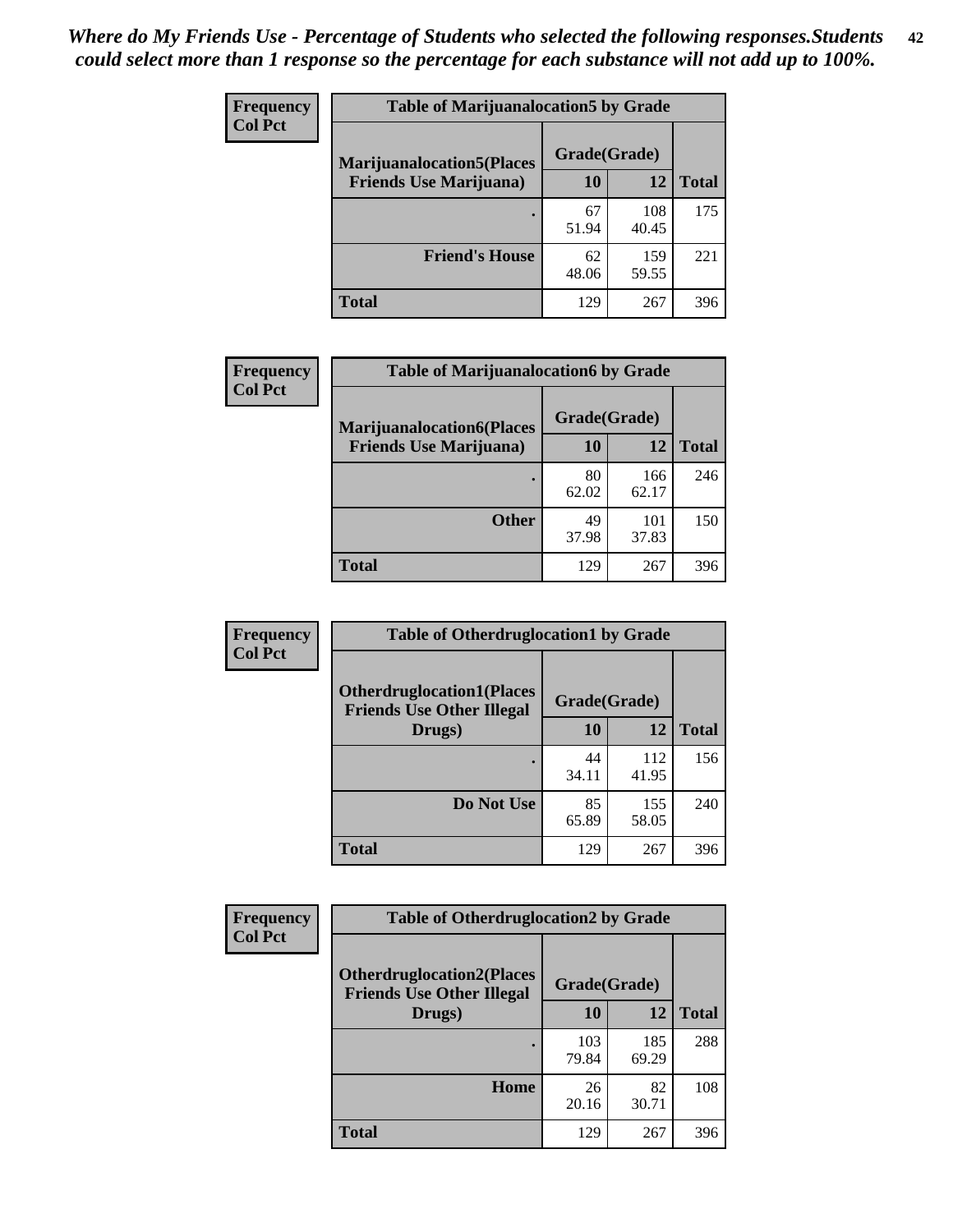| <b>Frequency</b> | <b>Table of Otherdruglocation3 by Grade</b>                           |              |              |              |  |
|------------------|-----------------------------------------------------------------------|--------------|--------------|--------------|--|
| <b>Col Pct</b>   | <b>Otherdruglocation3(Places)</b><br><b>Friends Use Other Illegal</b> | Grade(Grade) |              |              |  |
|                  | Drugs)                                                                | 10           | 12           | <b>Total</b> |  |
|                  |                                                                       | 109<br>84.50 | 225<br>84.27 | 334          |  |
|                  | <b>School</b>                                                         | 20<br>15.50  | 42<br>15.73  | 62           |  |
|                  | Total                                                                 | 129          | 267          | 396          |  |

| Frequency      | <b>Table of Otherdruglocation4 by Grade</b>                          |              |              |              |
|----------------|----------------------------------------------------------------------|--------------|--------------|--------------|
| <b>Col Pct</b> | <b>Otherdruglocation4(Places</b><br><b>Friends Use Other Illegal</b> | Grade(Grade) |              |              |
|                | Drugs)                                                               | <b>10</b>    | 12           | <b>Total</b> |
|                |                                                                      | 108<br>83.72 | 206<br>77.15 | 314          |
|                | Car                                                                  | 21<br>16.28  | 61<br>22.85  | 82           |
|                | <b>Total</b>                                                         | 129          | 267          | 396          |

| <b>Frequency</b><br><b>Col Pct</b> | <b>Table of Otherdruglocation5 by Grade</b>                          |              |              |              |
|------------------------------------|----------------------------------------------------------------------|--------------|--------------|--------------|
|                                    | <b>Otherdruglocation5(Places</b><br><b>Friends Use Other Illegal</b> | Grade(Grade) |              |              |
|                                    | Drugs)                                                               | <b>10</b>    | 12           | <b>Total</b> |
|                                    |                                                                      | 98<br>75.97  | 170<br>63.67 | 268          |
|                                    | <b>Friend's House</b>                                                | 31<br>24.03  | 97<br>36.33  | 128          |
|                                    | <b>Total</b>                                                         | 129          | 267          | 396          |

| <b>Frequency</b> | <b>Table of Otherdruglocation6 by Grade</b>                          |              |              |              |
|------------------|----------------------------------------------------------------------|--------------|--------------|--------------|
| <b>Col Pct</b>   | <b>Otherdruglocation6(Places</b><br><b>Friends Use Other Illegal</b> | Grade(Grade) |              |              |
|                  | Drugs)                                                               | <b>10</b>    | 12           | <b>Total</b> |
|                  |                                                                      | 97<br>75.19  | 200<br>74.91 | 297          |
|                  | <b>Other</b>                                                         | 32<br>24.81  | 67<br>25.09  | 99           |
|                  | <b>Total</b>                                                         | 129          | 267          | 396          |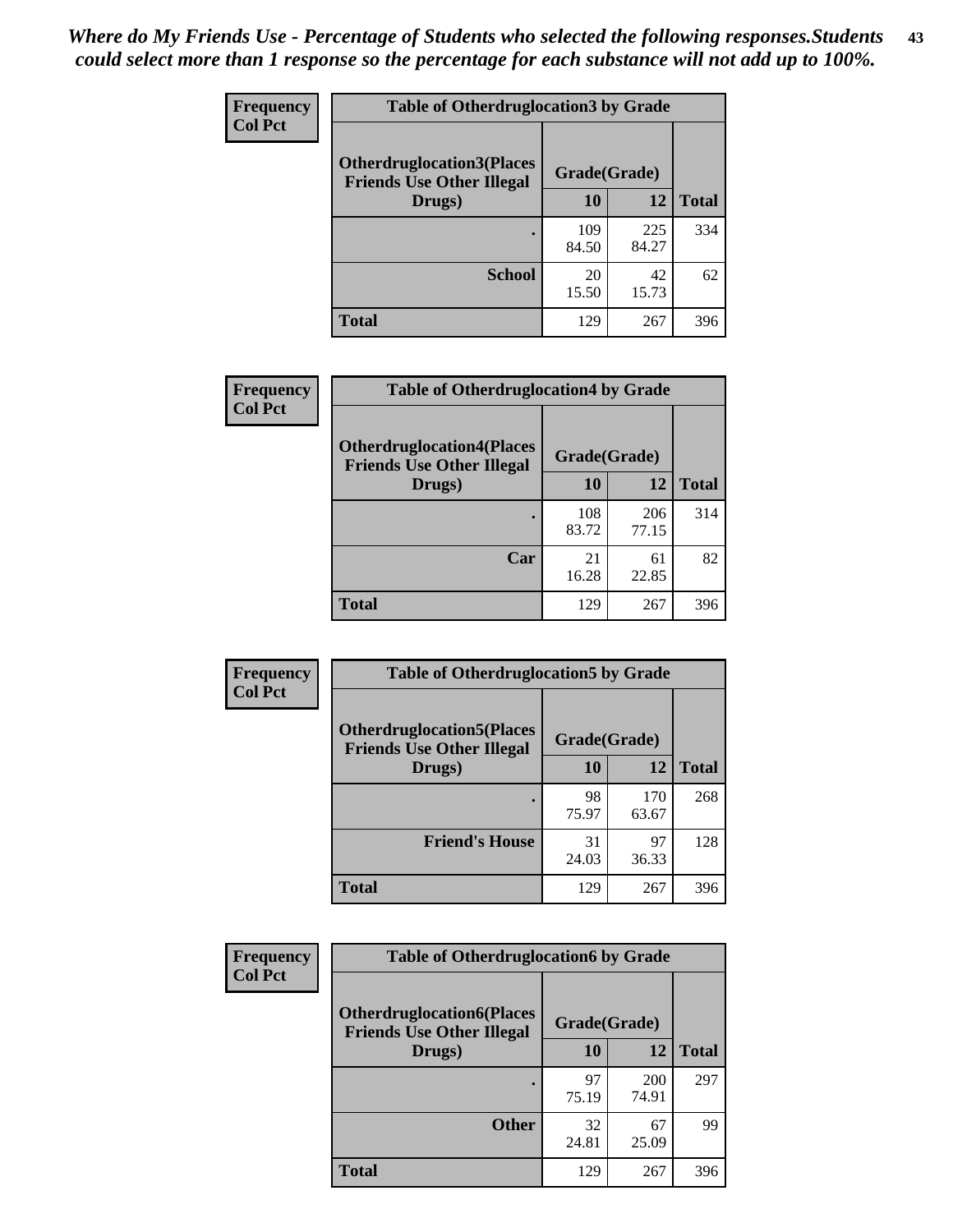| Frequency      | <b>Table of Alcoholtime1 by Grade</b>           |              |              |              |
|----------------|-------------------------------------------------|--------------|--------------|--------------|
| <b>Col Pct</b> | <b>Alcoholtime1(Times</b><br><b>Friends Use</b> | Grade(Grade) |              |              |
|                | Alcohol)                                        | 10           | 12           | <b>Total</b> |
|                |                                                 | 94<br>72.87  | 202<br>75.66 | 296          |
|                | Do Not Use                                      | 35<br>27.13  | 65<br>24.34  | 100          |
|                | <b>Total</b>                                    | 129          | 267          | 396          |

| Frequency      | <b>Table of Alcoholtime2 by Grade</b>           |              |              |              |  |
|----------------|-------------------------------------------------|--------------|--------------|--------------|--|
| <b>Col Pct</b> | <b>Alcoholtime2(Times</b><br><b>Friends Use</b> | Grade(Grade) |              |              |  |
|                | Alcohol)                                        | 10           | 12           | <b>Total</b> |  |
|                |                                                 | 108<br>83.72 | 238<br>89.14 | 346          |  |
|                | <b>On Way to School</b>                         | 21<br>16.28  | 29<br>10.86  | 50           |  |
|                | <b>Total</b>                                    | 129          | 267          | 396          |  |

| Frequency      | <b>Table of Alcoholtime3 by Grade</b>           |              |              |              |
|----------------|-------------------------------------------------|--------------|--------------|--------------|
| <b>Col Pct</b> | <b>Alcoholtime3(Times</b><br><b>Friends Use</b> | Grade(Grade) |              |              |
|                | Alcohol)                                        | 10           | 12           | <b>Total</b> |
|                |                                                 | 113<br>87.60 | 244<br>91.39 | 357          |
|                | <b>During School</b>                            | 16<br>12.40  | 23<br>8.61   | 39           |
|                | <b>Total</b>                                    | 129          | 267          | 396          |

| <b>Frequency</b><br><b>Col Pct</b> | <b>Table of Alcoholtime4 by Grade</b> |              |              |              |  |
|------------------------------------|---------------------------------------|--------------|--------------|--------------|--|
|                                    | <b>Alcoholtime4(Times</b>             | Grade(Grade) |              |              |  |
|                                    | <b>Friends Use Alcohol)</b>           | <b>10</b>    | 12           | <b>Total</b> |  |
|                                    |                                       | 107<br>82.95 | 233<br>87.27 | 340          |  |
|                                    | <b>On Way Home From School</b>        | 22<br>17.05  | 34<br>12.73  | 56           |  |
|                                    | <b>Total</b>                          | 129          | 267          | 396          |  |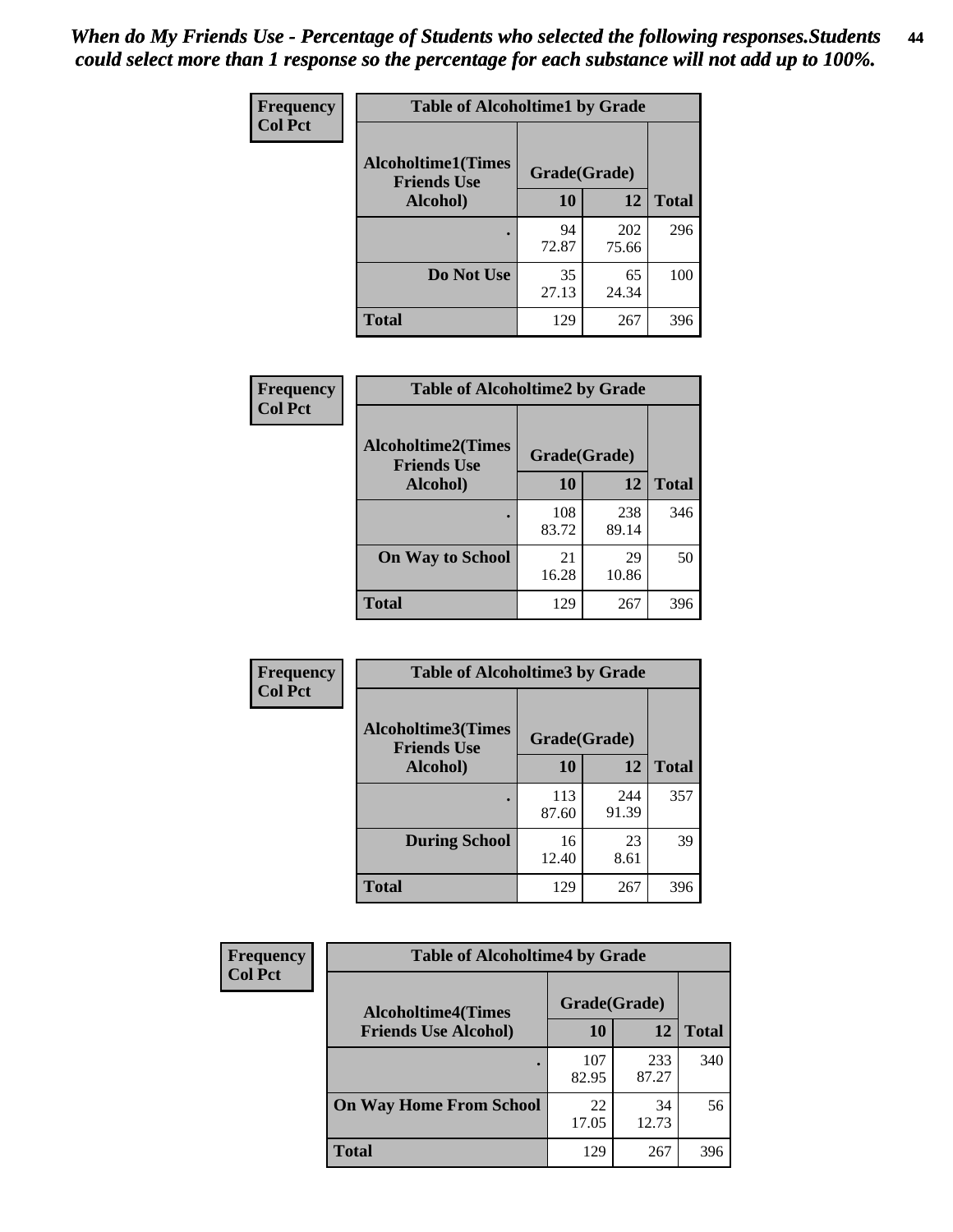*When do My Friends Use - Percentage of Students who selected the following responses.Students could select more than 1 response so the percentage for each substance will not add up to 100%.* **45**

| Frequency      | <b>Table of Alcoholtime5 by Grade</b>            |              |              |              |
|----------------|--------------------------------------------------|--------------|--------------|--------------|
| <b>Col Pct</b> | <b>Alcoholtime5</b> (Times<br><b>Friends Use</b> | Grade(Grade) |              |              |
|                | Alcohol)                                         | 10           | 12           | <b>Total</b> |
|                |                                                  | 90<br>69.77  | 194<br>72.66 | 284          |
|                | Weeknights                                       | 39<br>30.23  | 73<br>27.34  | 112          |
|                | <b>Total</b>                                     | 129          | 267          | 396          |

| Frequency      | <b>Table of Alcoholtime6 by Grade</b>           |              |              |              |
|----------------|-------------------------------------------------|--------------|--------------|--------------|
| <b>Col Pct</b> | <b>Alcoholtime6(Times</b><br><b>Friends Use</b> | Grade(Grade) |              |              |
|                | Alcohol)                                        | 10           | 12           | <b>Total</b> |
|                |                                                 | 37<br>28.68  | 53<br>19.85  | 90           |
|                | Weekends                                        | 92<br>71.32  | 214<br>80.15 | 306          |
|                | <b>Total</b>                                    | 129          | 267          | 396          |

| Frequency<br><b>Col Pct</b> | <b>Table of Tobaccotime1 by Grade</b>           |              |              |              |
|-----------------------------|-------------------------------------------------|--------------|--------------|--------------|
|                             | <b>Tobaccotime1(Times</b><br><b>Friends Use</b> | Grade(Grade) |              |              |
|                             | <b>Tobacco</b> )                                | 10           | 12           | <b>Total</b> |
|                             |                                                 | 73<br>56.59  | 171<br>64.04 | 244          |
|                             | Do Not Use                                      | 56<br>43.41  | 96<br>35.96  | 152          |
|                             | <b>Total</b>                                    | 129          | 267          | 396          |

| <b>Frequency</b> | <b>Table of Tobaccotime2 by Grade</b>           |              |              |              |
|------------------|-------------------------------------------------|--------------|--------------|--------------|
| <b>Col Pct</b>   | <b>Tobaccotime2(Times</b><br><b>Friends Use</b> | Grade(Grade) |              |              |
|                  | <b>Tobacco</b> )                                | 10           | 12           | <b>Total</b> |
|                  |                                                 | 77<br>59.69  | 142<br>53.18 | 219          |
|                  | <b>On Way to School</b>                         | 52<br>40.31  | 125<br>46.82 | 177          |
|                  | <b>Total</b>                                    | 129          | 267          | 396          |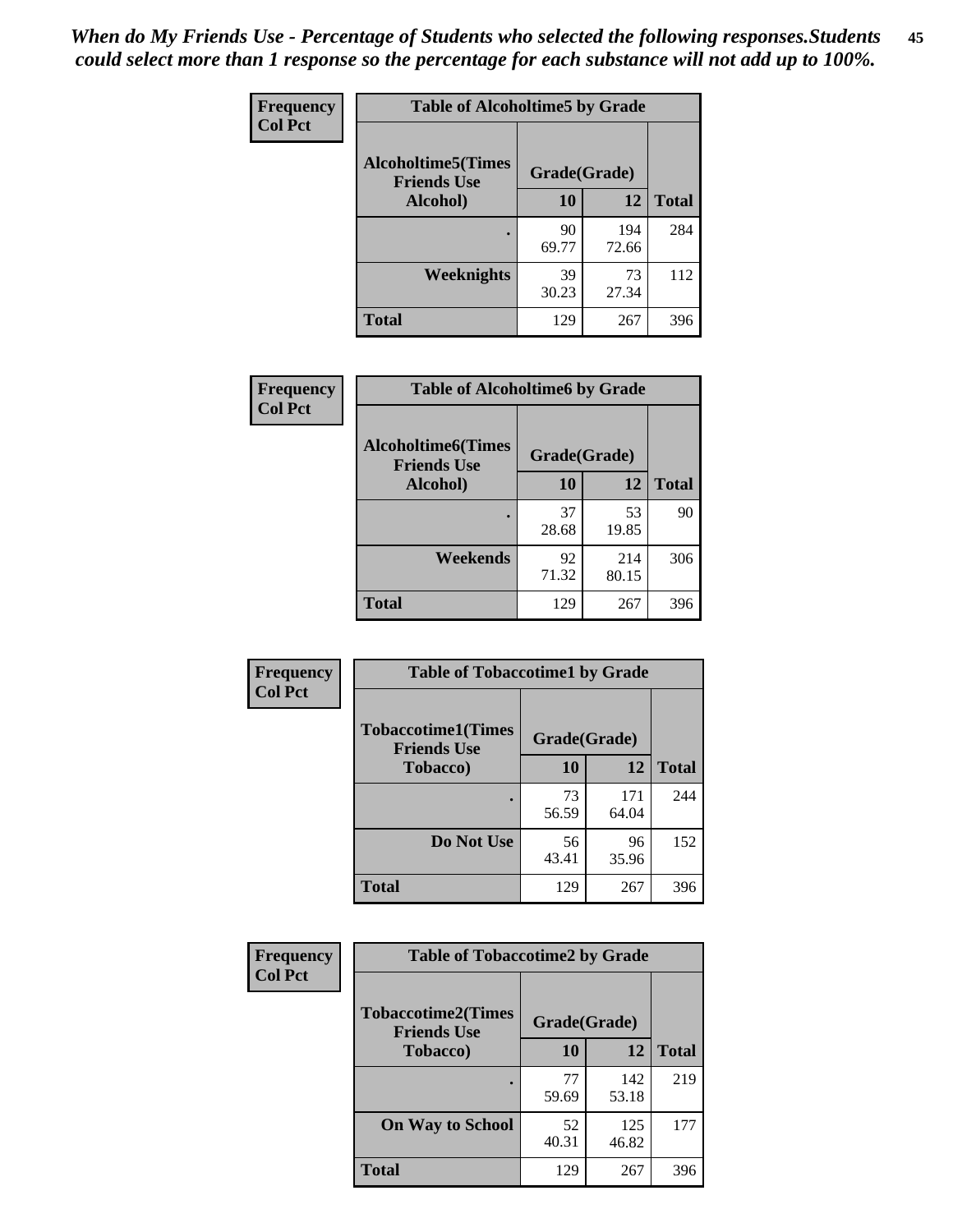| <b>Frequency</b> | <b>Table of Tobaccotime3 by Grade</b>           |              |              |              |  |
|------------------|-------------------------------------------------|--------------|--------------|--------------|--|
| <b>Col Pct</b>   | <b>Tobaccotime3(Times</b><br><b>Friends Use</b> | Grade(Grade) |              |              |  |
|                  | <b>Tobacco</b> )                                | 10           | 12           | <b>Total</b> |  |
|                  |                                                 | 101<br>78.29 | 222<br>83.15 | 323          |  |
|                  | <b>During School</b>                            | 28<br>21.71  | 45<br>16.85  | 73           |  |
|                  | <b>Total</b>                                    | 129          | 267          | 396          |  |

| <b>Frequency</b><br><b>Col Pct</b> | <b>Table of Tobaccotime4 by Grade</b> |              |              |              |  |
|------------------------------------|---------------------------------------|--------------|--------------|--------------|--|
|                                    | <b>Tobaccotime4(Times</b>             | Grade(Grade) |              |              |  |
|                                    | <b>Friends Use Tobacco)</b>           | 10           | 12           | <b>Total</b> |  |
|                                    |                                       | 107<br>82.95 | 233<br>87.27 | 340          |  |
|                                    | <b>On Way Home From School</b>        | 22<br>17.05  | 34<br>12.73  | 56           |  |
|                                    | <b>Total</b>                          | 129          | 267          | 396          |  |

| Frequency      | <b>Table of Tobaccotime5 by Grade</b>           |              |              |              |
|----------------|-------------------------------------------------|--------------|--------------|--------------|
| <b>Col Pct</b> | <b>Tobaccotime5(Times</b><br><b>Friends Use</b> | Grade(Grade) |              |              |
|                | <b>Tobacco</b> )                                | <b>10</b>    | 12           | <b>Total</b> |
|                |                                                 | 72<br>55.81  | 125<br>46.82 | 197          |
|                | Weeknights                                      | 57<br>44.19  | 142<br>53.18 | 199          |
|                | <b>Total</b>                                    | 129          | 267          | 396          |

| Frequency<br><b>Col Pct</b> | <b>Table of Tobaccotime6 by Grade</b>           |              |              |              |  |
|-----------------------------|-------------------------------------------------|--------------|--------------|--------------|--|
|                             | <b>Tobaccotime6(Times</b><br><b>Friends Use</b> | Grade(Grade) |              |              |  |
|                             | <b>Tobacco</b> )                                | 10           | 12           | <b>Total</b> |  |
|                             | ٠                                               | 67<br>51.94  | 96<br>35.96  | 163          |  |
|                             | Weekends                                        | 62<br>48.06  | 171<br>64.04 | 233          |  |
|                             | <b>Total</b>                                    | 129          | 267          | 396          |  |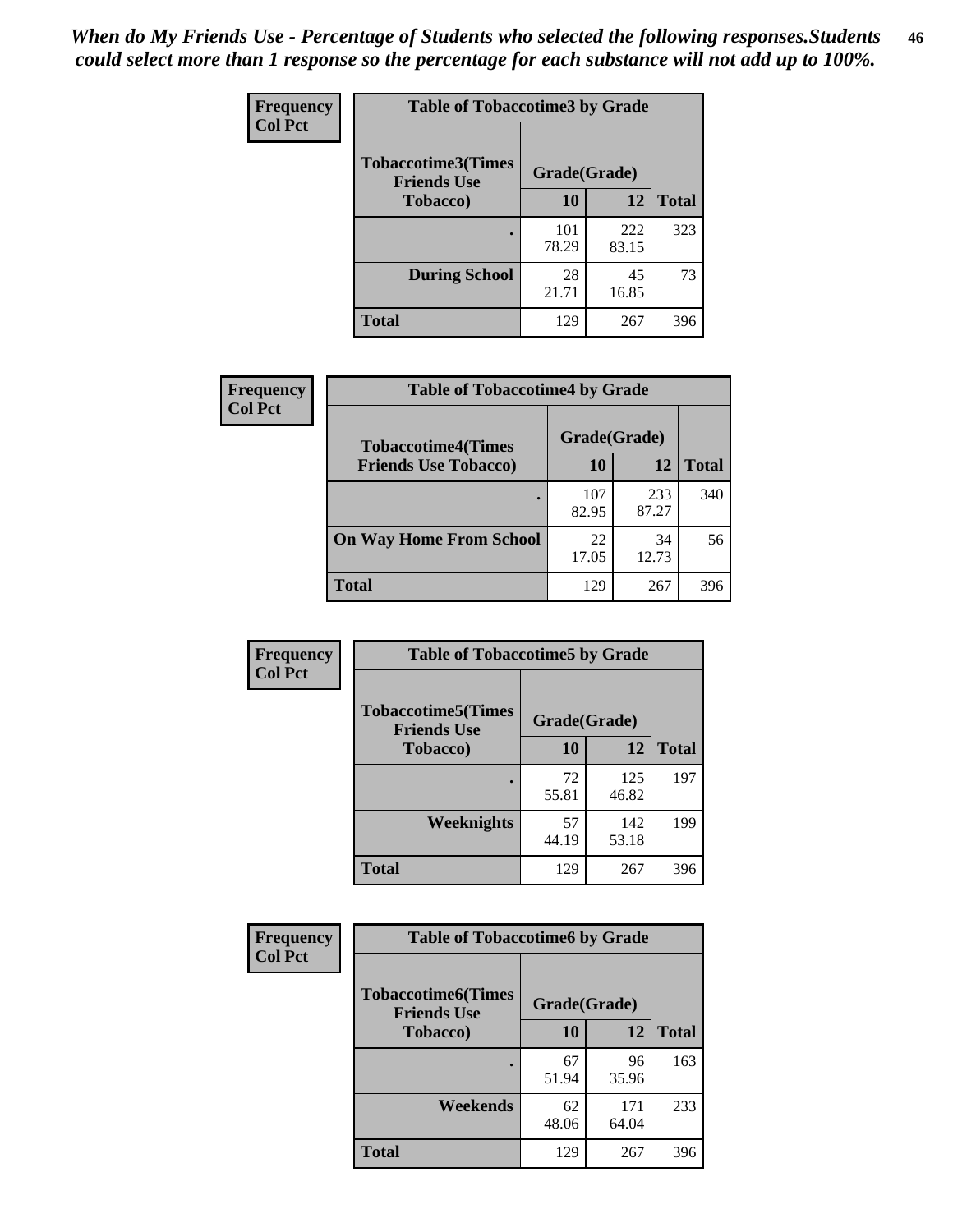| Frequency      | <b>Table of Marijuanatime1 by Grade</b>           |              |              |              |
|----------------|---------------------------------------------------|--------------|--------------|--------------|
| <b>Col Pct</b> | <b>Marijuanatime1(Times</b><br><b>Friends Use</b> | Grade(Grade) |              |              |
|                | Marijuana)                                        | 10           | 12           | <b>Total</b> |
|                |                                                   | 76<br>58.91  | 168<br>62.92 | 244          |
|                | Do Not Use                                        | 53<br>41.09  | 99<br>37.08  | 152          |
|                | <b>Total</b>                                      | 129          | 267          | 396          |

| Frequency      | <b>Table of Marijuanatime2 by Grade</b>           |              |              |              |
|----------------|---------------------------------------------------|--------------|--------------|--------------|
| <b>Col Pct</b> | <b>Marijuanatime2(Times</b><br><b>Friends Use</b> | Grade(Grade) |              |              |
|                | Marijuana)                                        | 10           | 12           | <b>Total</b> |
|                |                                                   | 93<br>72.09  | 185<br>69.29 | 278          |
|                | <b>On Way to School</b>                           | 36<br>27.91  | 82<br>30.71  | 118          |
|                | <b>Total</b>                                      | 129          | 267          | 396          |

| Frequency<br><b>Col Pct</b> | <b>Table of Marijuanatime3 by Grade</b>    |              |              |              |  |
|-----------------------------|--------------------------------------------|--------------|--------------|--------------|--|
|                             | Marijuanatime3(Times<br><b>Friends Use</b> | Grade(Grade) |              |              |  |
|                             | Marijuana)                                 | 10           | 12           | <b>Total</b> |  |
|                             |                                            | 103<br>79.84 | 230<br>86.14 | 333          |  |
|                             | <b>During School</b>                       | 26<br>20.16  | 37<br>13.86  | 63           |  |
|                             | Total                                      | 129          | 267          | 396          |  |

| <b>Frequency</b> | <b>Table of Marijuanatime4 by Grade</b> |              |              |              |
|------------------|-----------------------------------------|--------------|--------------|--------------|
| <b>Col Pct</b>   | <b>Marijuanatime4</b> (Times            | Grade(Grade) |              |              |
|                  | <b>Friends Use Marijuana</b> )          | 10           | 12           | <b>Total</b> |
|                  |                                         | 99<br>76.74  | 182<br>68.16 | 281          |
|                  | <b>On Way Home From School</b>          | 30<br>23.26  | 85<br>31.84  | 115          |
|                  | <b>Total</b>                            | 129          | 267          | 396          |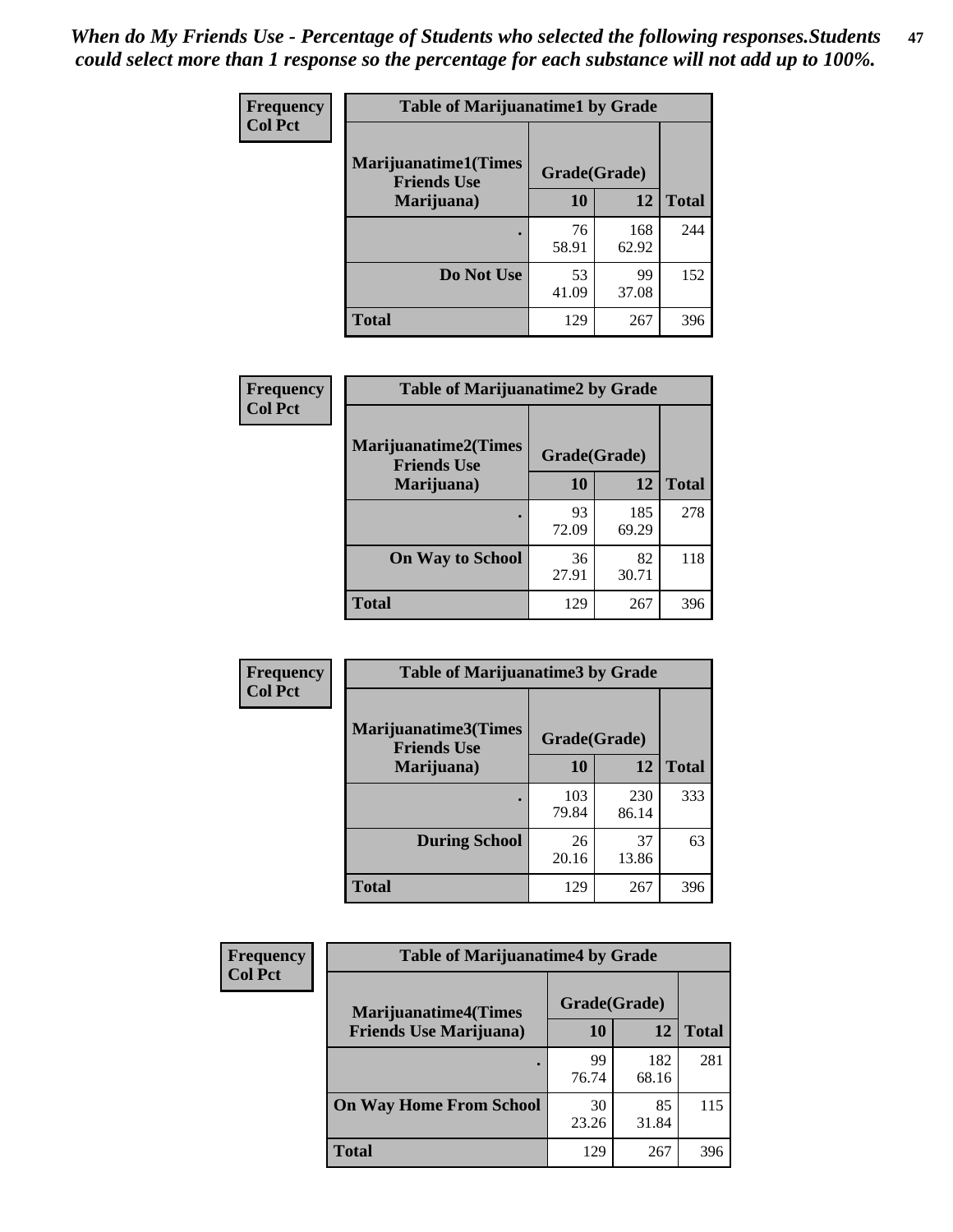| Frequency      | <b>Table of Marijuanatime5 by Grade</b>            |              |              |              |  |
|----------------|----------------------------------------------------|--------------|--------------|--------------|--|
| <b>Col Pct</b> | <b>Marijuanatime5</b> (Times<br><b>Friends Use</b> | Grade(Grade) |              |              |  |
|                | Marijuana)                                         | 10           | 12           | <b>Total</b> |  |
|                |                                                    | 82<br>63.57  | 142<br>53.18 | 224          |  |
|                | Weeknights                                         | 47<br>36.43  | 125<br>46.82 | 172          |  |
|                | <b>Total</b>                                       | 129          | 267          | 396          |  |

|                             | <b>Table of Marijuanatime6 by Grade</b>            |              |              |              |  |
|-----------------------------|----------------------------------------------------|--------------|--------------|--------------|--|
| Frequency<br><b>Col Pct</b> |                                                    |              |              |              |  |
|                             | <b>Marijuanatime6</b> (Times<br><b>Friends Use</b> | Grade(Grade) |              |              |  |
|                             | Marijuana)                                         | 10           | 12           | <b>Total</b> |  |
|                             |                                                    | 58<br>44.96  | 95<br>35.58  | 153          |  |
|                             | Weekends                                           | 71<br>55.04  | 172<br>64.42 | 243          |  |
|                             | <b>Total</b>                                       | 129          | 267          | 396          |  |

| Frequency      | <b>Table of Otherdrugtime1 by Grade</b>                 |              |              |              |  |
|----------------|---------------------------------------------------------|--------------|--------------|--------------|--|
| <b>Col Pct</b> | <b>Otherdrugtime1(Times</b><br><b>Friends Use Other</b> | Grade(Grade) |              |              |  |
|                | <b>Illegal Drugs</b> )                                  | 10           | 12           | <b>Total</b> |  |
|                |                                                         | 50<br>38.76  | 102<br>38.20 | 152          |  |
|                | Do Not Use                                              | 79<br>61.24  | 165<br>61.80 | 244          |  |
|                | Total                                                   | 129          | 267          | 396          |  |

| Frequency      | <b>Table of Otherdrugtime2 by Grade</b>                 |              |              |              |
|----------------|---------------------------------------------------------|--------------|--------------|--------------|
| <b>Col Pct</b> | <b>Otherdrugtime2(Times</b><br><b>Friends Use Other</b> | Grade(Grade) |              |              |
|                | <b>Illegal Drugs</b> )                                  | 10           | 12           | <b>Total</b> |
|                |                                                         | 101<br>78.29 | 229<br>85.77 | 330          |
|                | <b>On Way to School</b>                                 | 28<br>21.71  | 38<br>14.23  | 66           |
|                | Total                                                   | 129          | 267          | 396          |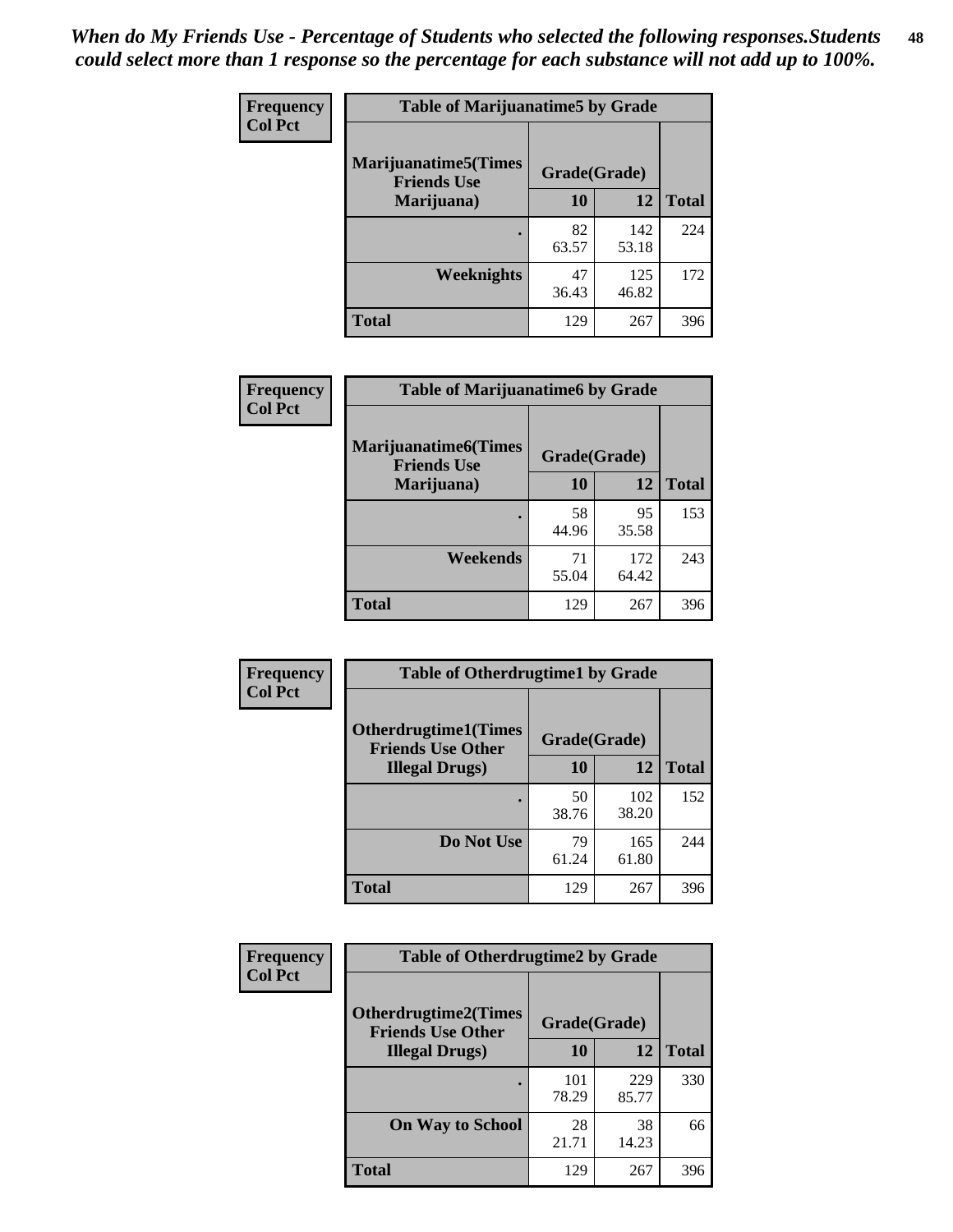| <b>Frequency</b> | <b>Table of Otherdrugtime3 by Grade</b>          |              |              |              |  |
|------------------|--------------------------------------------------|--------------|--------------|--------------|--|
| <b>Col Pct</b>   | Otherdrugtime3(Times<br><b>Friends Use Other</b> | Grade(Grade) |              |              |  |
|                  | <b>Illegal Drugs</b> )                           | 10           | 12           | <b>Total</b> |  |
|                  |                                                  | 101<br>78.29 | 234<br>87.64 | 335          |  |
|                  | <b>During School</b>                             | 28<br>21.71  | 33<br>12.36  | 61           |  |
|                  | <b>Total</b>                                     | 129          | 267          | 396          |  |

| Frequency      | <b>Table of Otherdrugtime4 by Grade</b>                         |              |              |              |
|----------------|-----------------------------------------------------------------|--------------|--------------|--------------|
| <b>Col Pct</b> | <b>Otherdrugtime4(Times</b><br><b>Friends Use Other Illegal</b> | Grade(Grade) |              |              |
|                | Drugs)                                                          | 10           | 12           | <b>Total</b> |
|                |                                                                 | 104<br>80.62 | 226<br>84.64 | 330          |
|                | <b>On Way Home From School</b>                                  | 25<br>19.38  | 41<br>15.36  | 66           |
|                | <b>Total</b>                                                    | 129          | 267          | 396          |

| <b>Frequency</b> | <b>Table of Otherdrugtime5 by Grade</b>                  |              |              |              |  |  |
|------------------|----------------------------------------------------------|--------------|--------------|--------------|--|--|
| <b>Col Pct</b>   | <b>Otherdrugtime5</b> (Times<br><b>Friends Use Other</b> | Grade(Grade) |              |              |  |  |
|                  | <b>Illegal Drugs</b> )                                   | 10           | 12           | <b>Total</b> |  |  |
|                  |                                                          | 91<br>70.54  | 208<br>77.90 | 299          |  |  |
|                  | Weeknights                                               | 38<br>29.46  | 59<br>22.10  | 97           |  |  |
|                  | Total                                                    | 129          | 267          | 396          |  |  |

| Frequency      | <b>Table of Otherdrugtime6 by Grade</b>                 |              |              |              |  |  |
|----------------|---------------------------------------------------------|--------------|--------------|--------------|--|--|
| <b>Col Pct</b> | <b>Otherdrugtime6(Times</b><br><b>Friends Use Other</b> | Grade(Grade) |              |              |  |  |
|                | <b>Illegal Drugs</b> )                                  | 10           | 12           | <b>Total</b> |  |  |
|                |                                                         | 83<br>64.34  | 165<br>61.80 | 248          |  |  |
|                | Weekends                                                | 46<br>35.66  | 102<br>38.20 | 148          |  |  |
|                | <b>Total</b>                                            | 129          | 267          | 396          |  |  |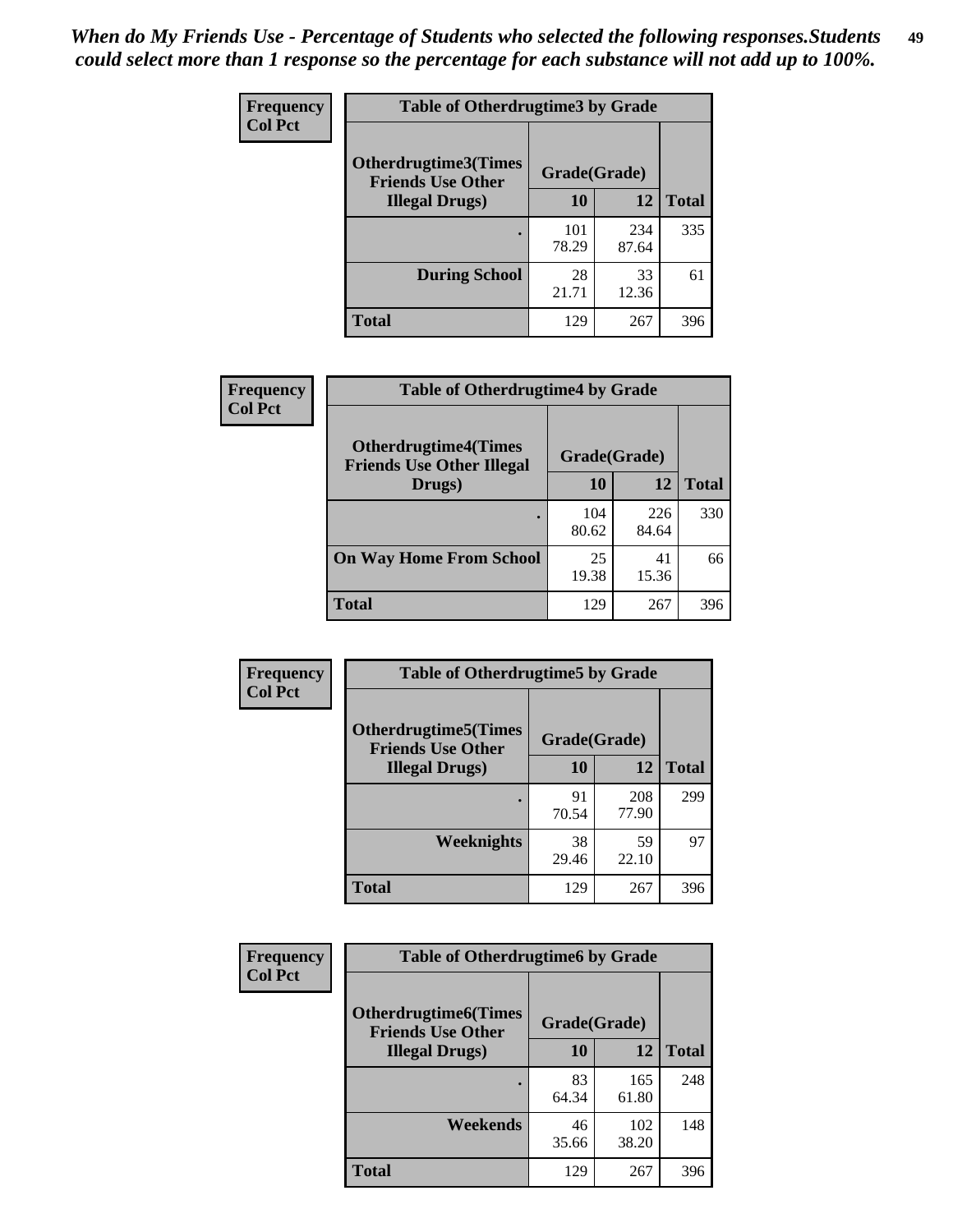| Frequency      | <b>Table of Educationalcohol by Grade</b>                                                                  |              |              |              |  |
|----------------|------------------------------------------------------------------------------------------------------------|--------------|--------------|--------------|--|
| <b>Col Pct</b> | Educationalcohol(I<br>have been taught<br>about alcohol,<br>tobacco,<br>and other drugs<br>within the last | Grade(Grade) |              |              |  |
|                | year at school)                                                                                            | 10           | 12           | <b>Total</b> |  |
|                | Yes                                                                                                        | 112<br>86.82 | 152<br>56.93 | 264          |  |
|                | N <sub>0</sub>                                                                                             | 17<br>13.18  | 115<br>43.07 | 132          |  |
|                | <b>Total</b>                                                                                               | 129          | 267          | 396          |  |

| Frequency      | <b>Table of Eversmoked by Grade</b> |              |              |              |  |  |  |
|----------------|-------------------------------------|--------------|--------------|--------------|--|--|--|
| <b>Col Pct</b> | Eversmoked(I<br>have smoked         | Grade(Grade) |              |              |  |  |  |
|                | a cigarette)                        | 10           | 12           | <b>Total</b> |  |  |  |
|                | Yes                                 | 49<br>37.98  | 128<br>47.94 | 177          |  |  |  |
|                | N <sub>0</sub>                      | 80<br>62.02  | 139<br>52.06 | 219          |  |  |  |
|                | <b>Total</b>                        | 129          | 267          | 396          |  |  |  |

| Frequency      | <b>Table of Drovedrinking by Grade</b>                                                                              |                    |              |              |  |  |
|----------------|---------------------------------------------------------------------------------------------------------------------|--------------------|--------------|--------------|--|--|
| <b>Col Pct</b> | Drovedrinking(In<br>the past 30 days I<br>have driven a car<br>or other vehicle<br>while I was<br>drinking alcohol) | Grade(Grade)<br>10 | 12           | <b>Total</b> |  |  |
|                | Yes                                                                                                                 | 2<br>1.55          | 22<br>8.24   | 24           |  |  |
|                | N <sub>0</sub>                                                                                                      | 127<br>98.45       | 245<br>91.76 | 372          |  |  |
|                | <b>Total</b>                                                                                                        | 129                | 267          | 396          |  |  |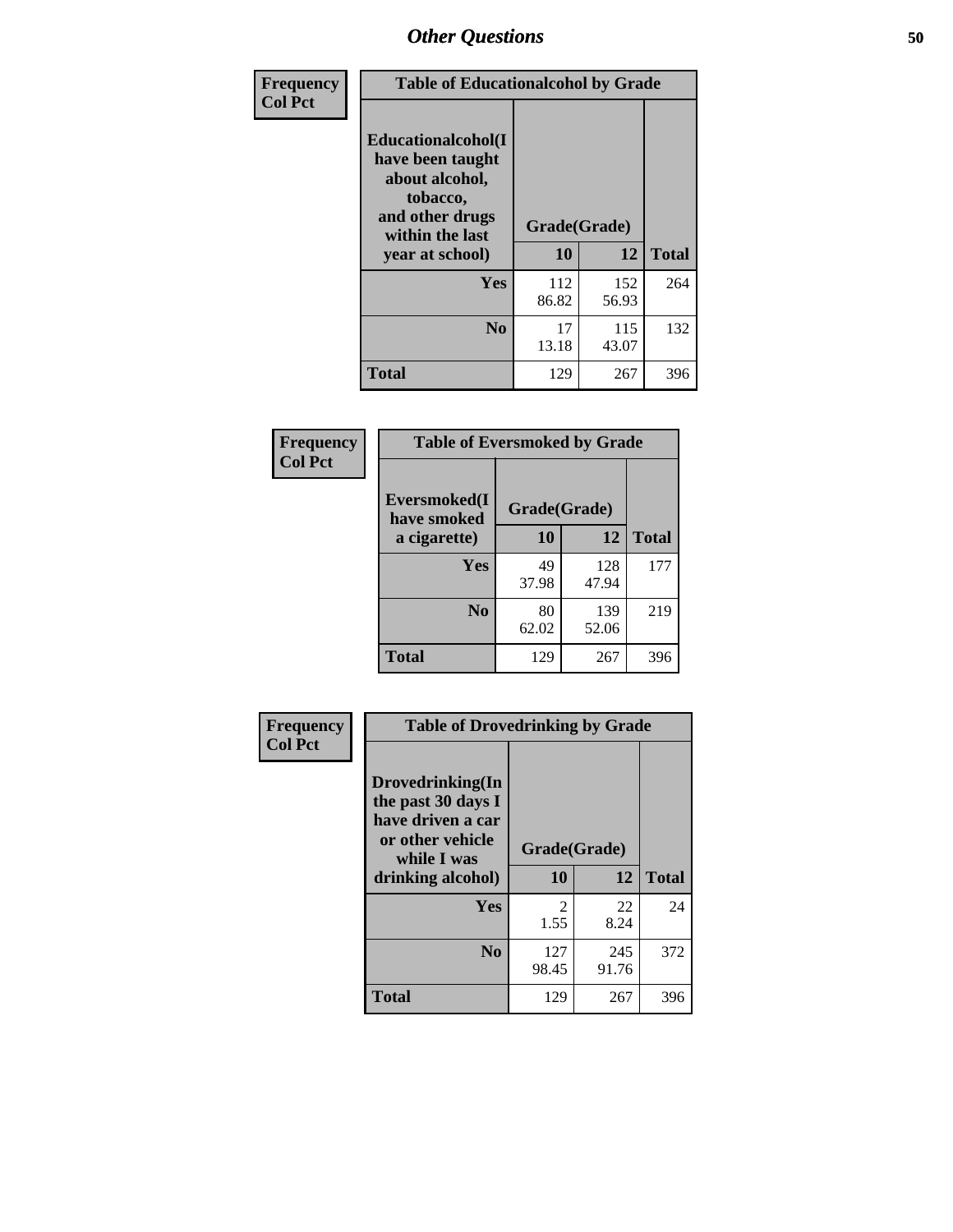| Frequency<br><b>Col Pct</b> | <b>Table of Rodedrinking by Grade</b>                                                                                  |                    |              |              |
|-----------------------------|------------------------------------------------------------------------------------------------------------------------|--------------------|--------------|--------------|
|                             | Rodedrinking(In<br>the past 30 days<br>I have ridden in<br>a car with a<br>driver who had<br>been drinking<br>alcohol) | Grade(Grade)<br>10 | 12           | <b>Total</b> |
|                             | Yes                                                                                                                    | 20<br>15.50        | 49<br>18.35  | 69           |
|                             | N <sub>0</sub>                                                                                                         | 109<br>84.50       | 218<br>81.65 | 327          |
|                             | <b>Total</b>                                                                                                           | 129                | 267          | 396          |

#### **Frequency Col Pct**

| <b>Table of Drugsschool by Grade</b>                                                                              |              |              |              |  |  |
|-------------------------------------------------------------------------------------------------------------------|--------------|--------------|--------------|--|--|
| Drugsschool(During<br>the past 12 months,<br>I have been offered,<br>sold,<br>or given illegal<br>drugs on school | Grade(Grade) |              |              |  |  |
| property)                                                                                                         | 10           | 12           | <b>Total</b> |  |  |
| Yes                                                                                                               | 40<br>31.01  | 71<br>26.59  | 111          |  |  |
| N <sub>0</sub>                                                                                                    | 89<br>68.99  | 196<br>73.41 | 285          |  |  |
| <b>Total</b>                                                                                                      | 129          | 267          | 396          |  |  |

| Frequency      | <b>Table of Helpbullied by Grade</b>                                   |                    |              |     |
|----------------|------------------------------------------------------------------------|--------------------|--------------|-----|
| <b>Col Pct</b> | $Helpb$ ullied $(I$<br>would help<br>someone who was<br>being bullied) | Grade(Grade)<br>10 | <b>Total</b> |     |
|                |                                                                        |                    | 12           |     |
|                | <b>Strongly Agree</b>                                                  | 49<br>37.98        | 118<br>44.19 | 167 |
|                | <b>Somewhat Agree</b>                                                  | 59<br>45.74        | 119<br>44.57 | 178 |
|                | <b>Somewhat Disagree</b>                                               | 17<br>13.18        | 17<br>6.37   | 34  |
|                | <b>Strongly Disagree</b>                                               | 4<br>3.10          | 13<br>4.87   | 17  |
|                | <b>Total</b>                                                           | 129                | 267          | 396 |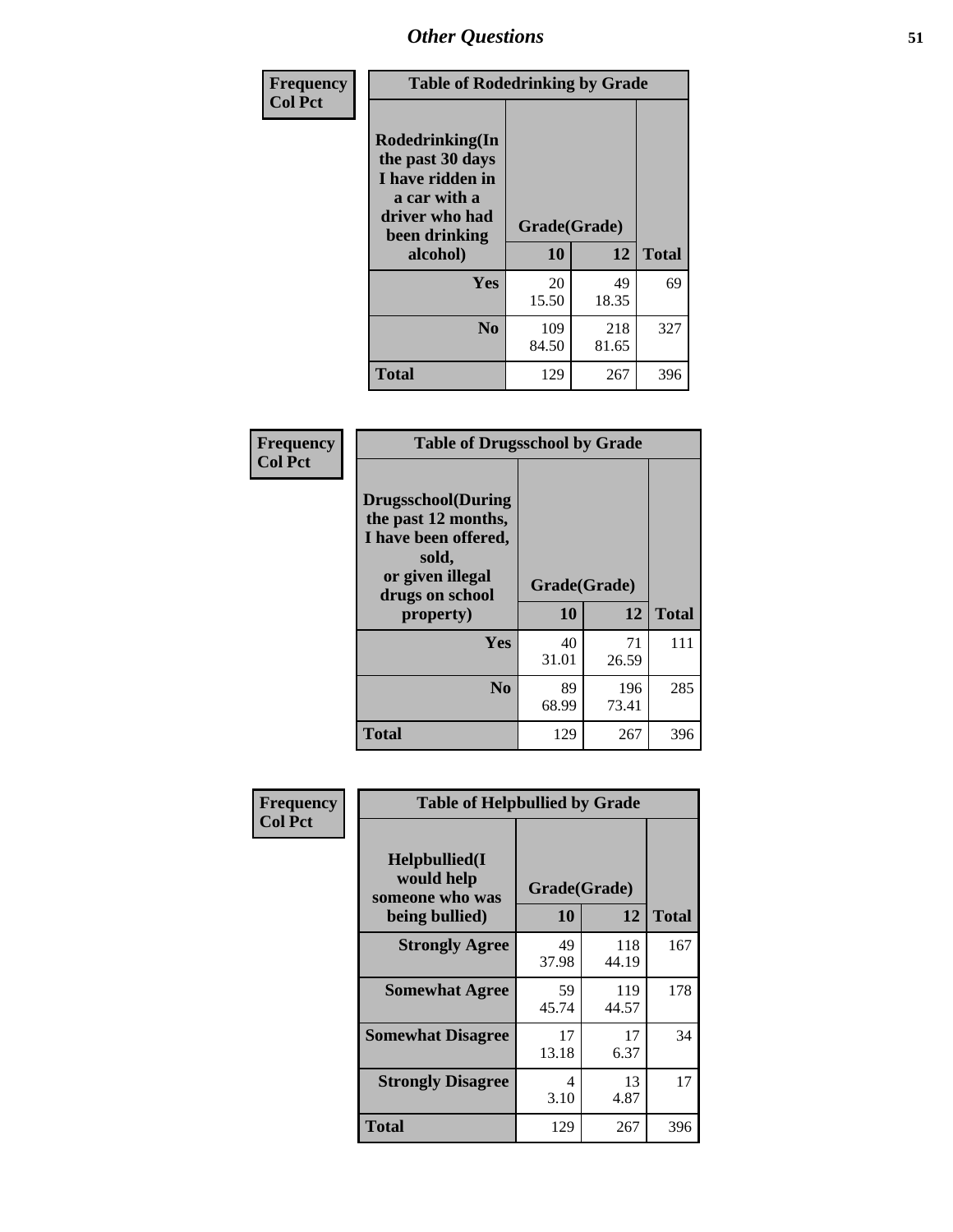| <b>Frequency</b> | <b>Table of Grade by Bingedrinking</b> |                                 |                                                                                                         |                   |                          |                               |                               |                        |              |
|------------------|----------------------------------------|---------------------------------|---------------------------------------------------------------------------------------------------------|-------------------|--------------------------|-------------------------------|-------------------------------|------------------------|--------------|
| <b>Row Pct</b>   |                                        |                                 | Bingedrinking(I have drunk five or more<br>drinks of alcohol at one sitting during the<br>last 30 days) |                   |                          |                               |                               |                        |              |
|                  | Grade(Grade)                           | $\boldsymbol{0}$<br><b>Days</b> | $1$ or<br>2<br>days                                                                                     | 3 to<br>5<br>days | <b>6 to</b><br>9<br>days | <b>10</b><br>to<br>19<br>days | <b>20</b><br>to<br>29<br>days | All<br>30<br>days      | <b>Total</b> |
|                  | 10                                     | 107<br>82.95                    | 9<br>6.98                                                                                               | 6<br>4.65         | 0.78                     | 5<br>3.88                     | 0<br>0.00                     | 0.78                   | 129          |
|                  | 12                                     | 198<br>74.16                    | 19<br>7.12                                                                                              | 15<br>5.62        | 14<br>5.24               | 14<br>5.24                    | 5<br>1.87                     | $\overline{2}$<br>0.75 | 267          |
|                  | <b>Total</b>                           | 305                             | 28                                                                                                      | 21                | 15                       | 19                            | 5                             | 3                      | 396          |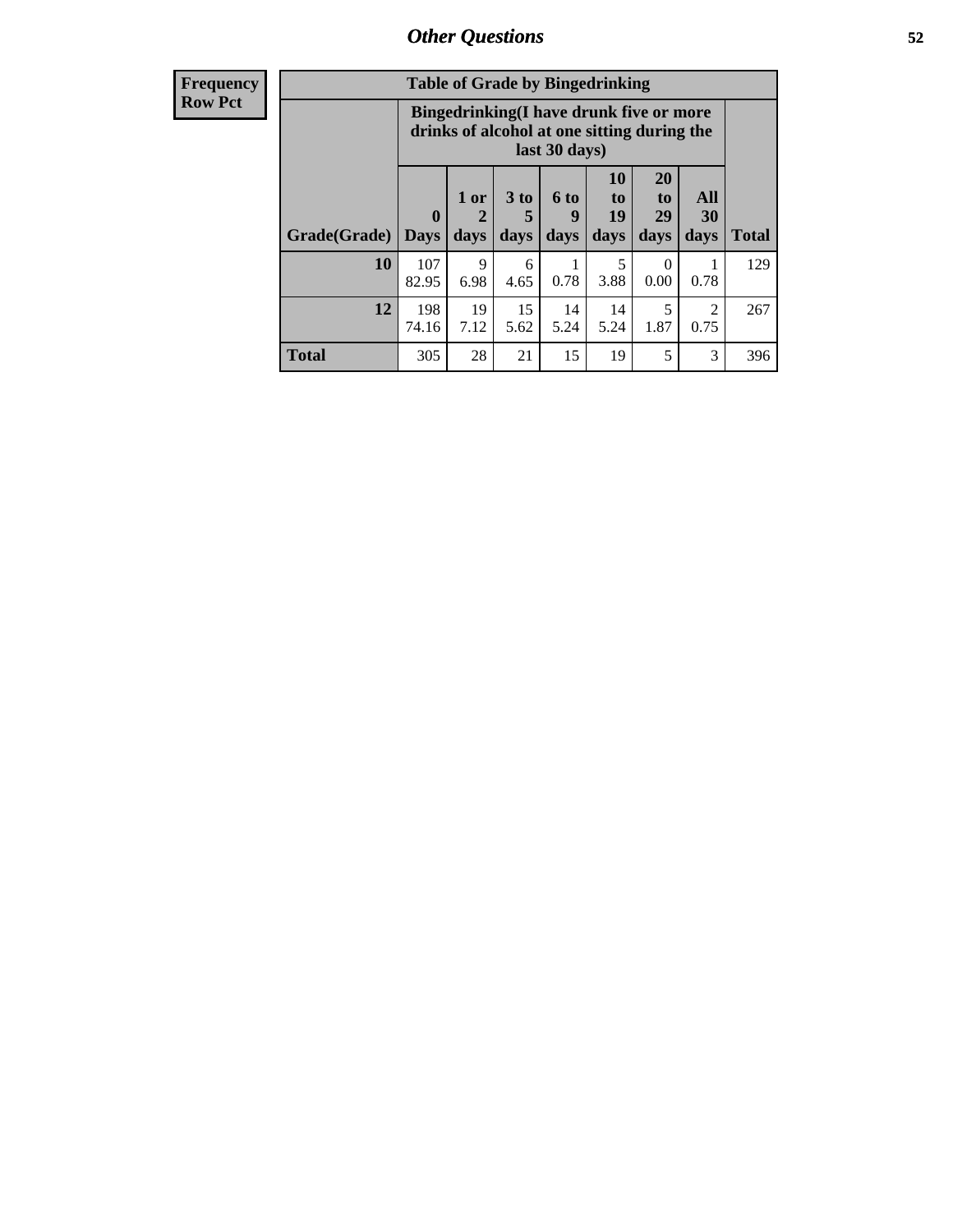## *Nutrition* **53**

| <b>Frequency</b><br>Row Pct |
|-----------------------------|
|                             |

| <b>Table of Grade by Dairy</b> |                          |                                                                 |                             |                                    |              |  |  |
|--------------------------------|--------------------------|-----------------------------------------------------------------|-----------------------------|------------------------------------|--------------|--|--|
|                                |                          | Dairy (I eat at least 3 servings of dairy<br>products each day) |                             |                                    |              |  |  |
| Grade(Grade)                   | <b>Strongly</b><br>Agree | <b>Somewhat</b><br>Agree                                        | <b>Somewhat</b><br>Disagree | <b>Strongly</b><br><b>Disagree</b> | <b>Total</b> |  |  |
| 10                             | 42<br>32.56              | 48<br>37.21                                                     | 23<br>17.83                 | 16<br>12.40                        | 129          |  |  |
| 12                             | 78<br>29.21              | 111<br>41.57                                                    | 49<br>18.35                 | 29<br>10.86                        | 267          |  |  |
| <b>Total</b>                   | 120                      | 159                                                             | 72                          | 45                                 | 396          |  |  |

| <b>Frequency</b> |  |
|------------------|--|
| <b>Row Pct</b>   |  |

| <b>Table of Grade by Fruitveg</b> |                                                                          |                   |                             |                                    |              |  |
|-----------------------------------|--------------------------------------------------------------------------|-------------------|-----------------------------|------------------------------------|--------------|--|
|                                   | Fruitveg(I eat at least 5 servings of fruits<br>and vegetables each day) |                   |                             |                                    |              |  |
| Grade(Grade)                      | <b>Strongly</b><br>Agree                                                 | Somewhat<br>Agree | <b>Somewhat</b><br>Disagree | <b>Strongly</b><br><b>Disagree</b> | <b>Total</b> |  |
| 10                                | 16<br>12.40                                                              | 48<br>37.21       | 43<br>33.33                 | 22<br>17.05                        | 129          |  |
| 12                                | 29<br>10.86                                                              | 69<br>25.84       | 111<br>41.57                | 58<br>21.72                        | 267          |  |
| <b>Total</b>                      | 45                                                                       | 117               | 154                         | 80                                 | 396          |  |

| <b>Frequency</b> | <b>Table of Grade by Cafeteriahealthy</b> |                                                                       |                   |                             |                                    |              |  |  |  |
|------------------|-------------------------------------------|-----------------------------------------------------------------------|-------------------|-----------------------------|------------------------------------|--------------|--|--|--|
| <b>Row Pct</b>   |                                           | Cafeteriahealthy (School meals in my<br>school cafeteria are healthy) |                   |                             |                                    |              |  |  |  |
|                  | Grade(Grade)                              | <b>Strongly</b><br>Agree                                              | Somewhat<br>Agree | Somewhat<br><b>Disagree</b> | <b>Strongly</b><br><b>Disagree</b> | <b>Total</b> |  |  |  |
|                  | 10                                        | 21<br>16.28                                                           | 53<br>41.09       | 34<br>26.36                 | 21<br>16.28                        | 129          |  |  |  |
|                  | 12                                        | 26<br>9.74                                                            | 99<br>37.08       | 77<br>28.84                 | 65<br>24.34                        | 267          |  |  |  |
|                  | <b>Total</b>                              | 47                                                                    | 152               | 111                         | 86                                 | 396          |  |  |  |

| <b>Frequency</b> |
|------------------|
| <b>Row Pct</b>   |

| <b>Table of Grade by Cafeterianutrition</b> |                                                                                           |                     |                             |                                    |              |  |  |
|---------------------------------------------|-------------------------------------------------------------------------------------------|---------------------|-----------------------------|------------------------------------|--------------|--|--|
|                                             | <b>Cafeterianutrition</b> (Facts about nutrition<br>are available in my school cafeteria) |                     |                             |                                    |              |  |  |
| Grade(Grade)                                | <b>Strongly</b><br>Agree                                                                  | Somewhat  <br>Agree | <b>Somewhat</b><br>Disagree | <b>Strongly</b><br><b>Disagree</b> | <b>Total</b> |  |  |
| 10                                          | 35<br>27.13                                                                               | 51<br>39.53         | 24<br>18.60                 | 19<br>14.73                        | 129          |  |  |
| 12                                          | 56<br>20.97                                                                               | 107<br>40.07        | 50<br>18.73                 | 54<br>20.22                        | 267          |  |  |
| <b>Total</b>                                | 91                                                                                        | 158                 | 74                          | 73                                 | 396          |  |  |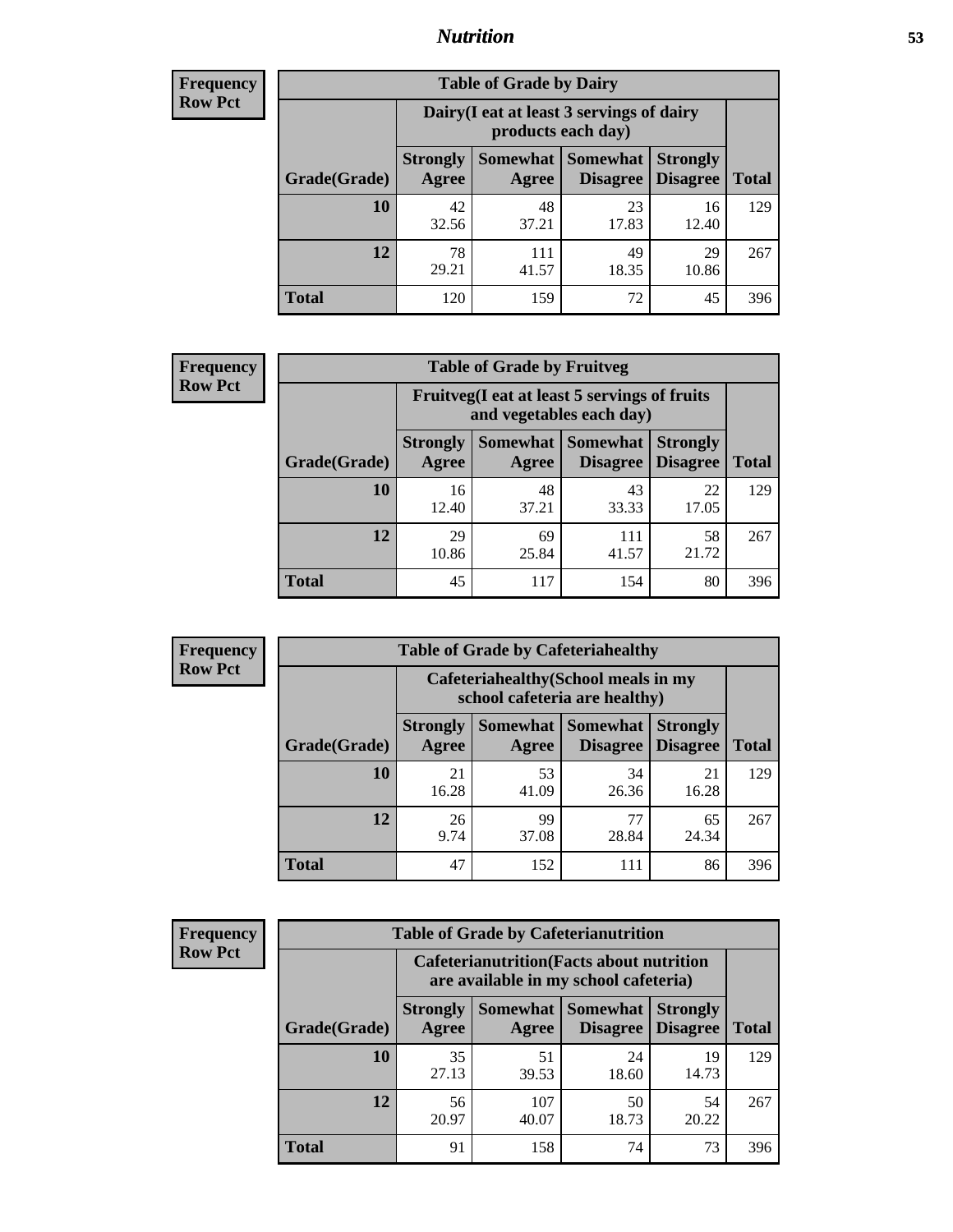## *Nutrition* **54**

| Frequency |
|-----------|
| Row Pct   |

| <b>Table of Grade by Schoollunch</b> |                                                                                                                                      |                                                                 |            |             |     |  |  |
|--------------------------------------|--------------------------------------------------------------------------------------------------------------------------------------|-----------------------------------------------------------------|------------|-------------|-----|--|--|
|                                      |                                                                                                                                      | Schoollunch(I eat school lunch three or<br>more times per week) |            |             |     |  |  |
| Grade(Grade)                         | Somewhat  <br><b>Somewhat</b><br><b>Strongly</b><br><b>Strongly</b><br><b>Disagree</b><br>Disagree<br>Agree<br><b>Total</b><br>Agree |                                                                 |            |             |     |  |  |
| 10                                   | 77<br>59.69                                                                                                                          | 25<br>19.38                                                     | 6<br>4.65  | 21<br>16.28 | 129 |  |  |
| 12                                   | 155<br>58.05                                                                                                                         | 55<br>20.60                                                     | 13<br>4.87 | 44<br>16.48 | 267 |  |  |
| <b>Total</b>                         | 232                                                                                                                                  | 80                                                              | 19         | 65          | 396 |  |  |

| <b>Frequency</b> |  |
|------------------|--|
| <b>Row Pct</b>   |  |

| <b>Table of Grade by Foodchoices</b> |                                                                            |             |                               |                                    |              |  |
|--------------------------------------|----------------------------------------------------------------------------|-------------|-------------------------------|------------------------------------|--------------|--|
|                                      | <b>Foodchoices</b> (I make healthy food choices in<br>my school cafeteria) |             |                               |                                    |              |  |
| Grade(Grade)                         | <b>Strongly</b><br>Agree                                                   | Agree       | Somewhat Somewhat<br>Disagree | <b>Strongly</b><br><b>Disagree</b> | <b>Total</b> |  |
| 10                                   | 29<br>22.48                                                                | 50<br>38.76 | 21<br>16.28                   | 29<br>22.48                        | 129          |  |
| 12                                   | 38<br>14.23                                                                | 99<br>37.08 | 72<br>26.97                   | 58<br>21.72                        | 267          |  |
| <b>Total</b>                         | 67                                                                         | 149         | 93                            | 87                                 | 396          |  |

| <b>Frequency</b> | <b>Table of Grade by Wholewheat</b> |                                                                                                             |                     |                             |                                    |              |  |  |  |
|------------------|-------------------------------------|-------------------------------------------------------------------------------------------------------------|---------------------|-----------------------------|------------------------------------|--------------|--|--|--|
| <b>Row Pct</b>   |                                     | Wholewheat (There are whole wheat and<br>multigrain breads and cereals available in<br>my school cafeteria) |                     |                             |                                    |              |  |  |  |
|                  | Grade(Grade)                        | <b>Strongly</b><br>Agree                                                                                    | Somewhat  <br>Agree | Somewhat<br><b>Disagree</b> | <b>Strongly</b><br><b>Disagree</b> | <b>Total</b> |  |  |  |
|                  | 10                                  | 38<br>29.46                                                                                                 | 58<br>44.96         | 16<br>12.40                 | 17<br>13.18                        | 129          |  |  |  |
|                  | 12                                  | 89<br>33.33                                                                                                 | 112<br>41.95        | 35<br>13.11                 | 31<br>11.61                        | 267          |  |  |  |
|                  | <b>Total</b>                        | 127                                                                                                         | 170                 | 51                          | 48                                 | 396          |  |  |  |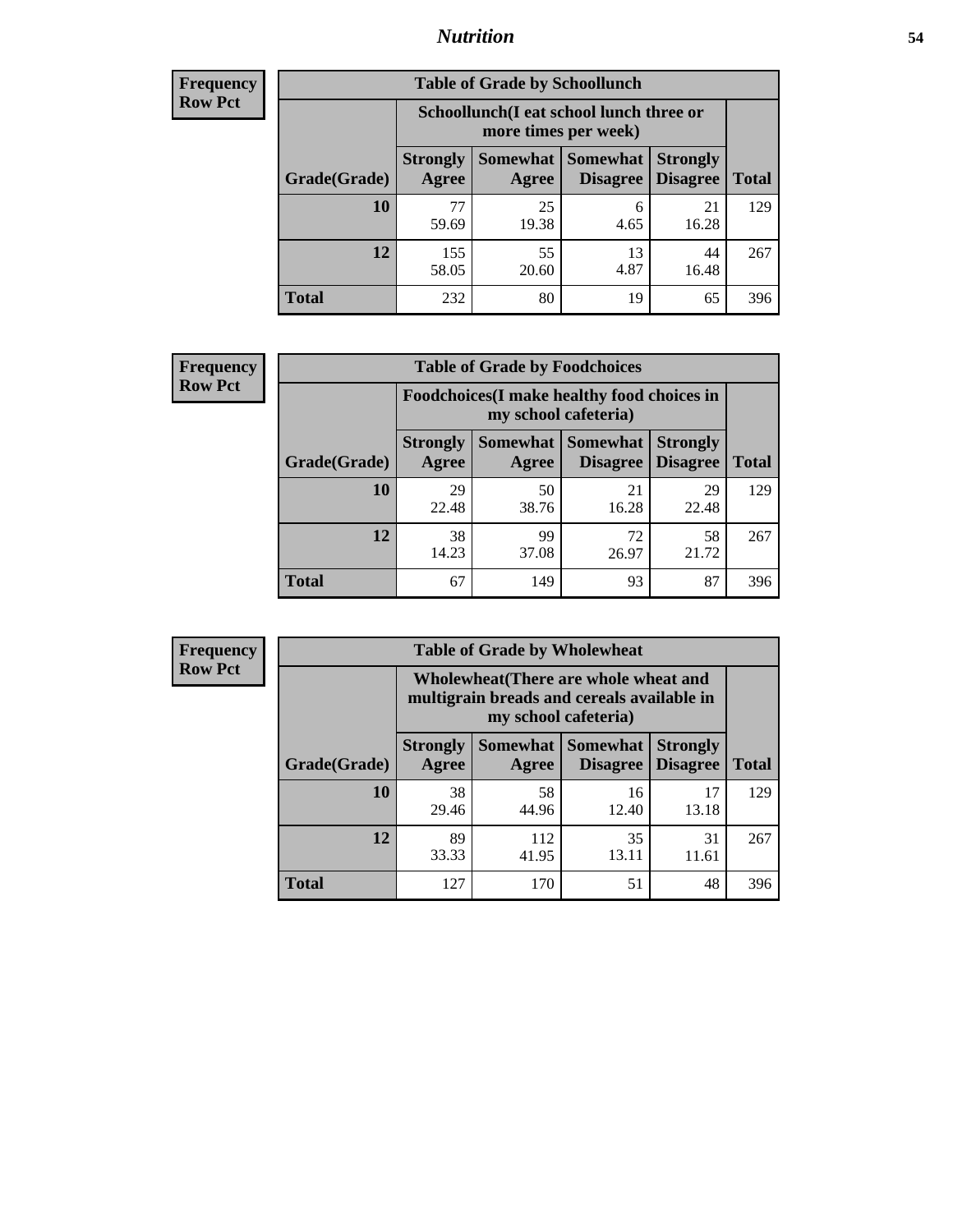## *Nutrition* **55**

**Frequency Row Pct**

| <b>Table of Grade by Healthyvending</b> |                                                                                                                                               |                          |                                    |                                    |              |  |  |  |
|-----------------------------------------|-----------------------------------------------------------------------------------------------------------------------------------------------|--------------------------|------------------------------------|------------------------------------|--------------|--|--|--|
|                                         | Healthyvending (If only healthy snacks and<br>beverages were available in the vending<br>machines during the school day,<br>I would buy them) |                          |                                    |                                    |              |  |  |  |
| Grade(Grade)                            | <b>Strongly</b><br>Agree                                                                                                                      | <b>Somewhat</b><br>Agree | <b>Somewhat</b><br><b>Disagree</b> | <b>Strongly</b><br><b>Disagree</b> | <b>Total</b> |  |  |  |
| 10                                      | 19<br>14.73                                                                                                                                   | 29<br>22.48              | 23<br>17.83                        | 58<br>44.96                        | 129          |  |  |  |
| 12                                      | 48<br>17.98                                                                                                                                   | 63<br>23.60              | 45<br>16.85                        | 111<br>41.57                       | 267          |  |  |  |
| <b>Total</b>                            | 67                                                                                                                                            | 92                       | 68                                 | 169                                | 396          |  |  |  |

**Frequency Row Pct**

| <b>Table of Grade by Schoolbreakfast</b> |                                                                                                                                         |             |                                 |                                    |              |  |  |  |
|------------------------------------------|-----------------------------------------------------------------------------------------------------------------------------------------|-------------|---------------------------------|------------------------------------|--------------|--|--|--|
|                                          | Schoolbreakfast (If breakfast were<br>available at school,<br>but outside the cafeteria,<br>I would eat breakfast at school more often) |             |                                 |                                    |              |  |  |  |
| Grade(Grade)                             | <b>Strongly</b><br>Agree                                                                                                                | Agree       | Somewhat   Somewhat<br>Disagree | <b>Strongly</b><br><b>Disagree</b> | <b>Total</b> |  |  |  |
| <b>10</b>                                | 31<br>24.03                                                                                                                             | 39<br>30.23 | 28<br>21.71                     | 31<br>24.03                        | 129          |  |  |  |
| 12                                       | 75<br>28.09                                                                                                                             | 96<br>35.96 | 52<br>19.48                     | 44<br>16.48                        | 267          |  |  |  |
| <b>Total</b>                             | 106                                                                                                                                     | 135         | 80                              | 75                                 | 396          |  |  |  |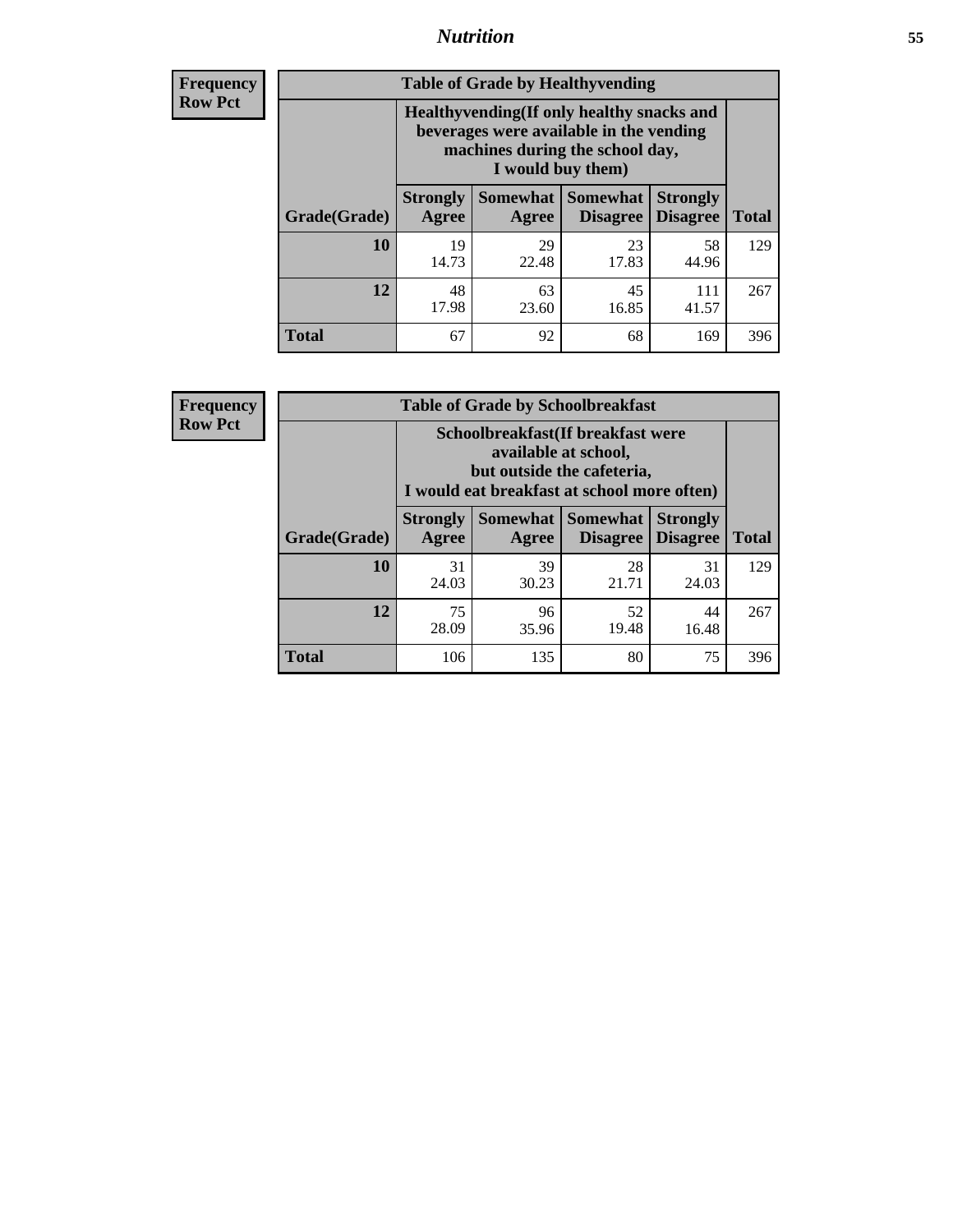| Frequency<br><b>Col Pct</b> | <b>Table of Educationaids by Grade</b>                                                                    |                    |              |     |  |  |  |
|-----------------------------|-----------------------------------------------------------------------------------------------------------|--------------------|--------------|-----|--|--|--|
|                             | <b>Educationaids</b> (I<br>have been<br>taught about<br><b>HIV/AIDS</b> at<br>school in the<br>past year) | Grade(Grade)<br>10 | <b>Total</b> |     |  |  |  |
|                             | Yes                                                                                                       | 108<br>83.72       | 145<br>54.31 | 253 |  |  |  |
|                             | N <sub>0</sub>                                                                                            | 21<br>16.28        | 122<br>45.69 | 143 |  |  |  |
|                             | <b>Total</b>                                                                                              | 129                | 267          | 396 |  |  |  |

| <b>Frequency</b> | <b>Table of Educationcharacter by Grade</b>                                          |              |              |              |
|------------------|--------------------------------------------------------------------------------------|--------------|--------------|--------------|
| <b>Col Pct</b>   | Educationcharacter(I<br>have been taught<br>about character<br>education in the past | Grade(Grade) |              |              |
|                  | year at school)                                                                      | 10           | 12           | <b>Total</b> |
|                  | <b>Yes</b>                                                                           | 123<br>95.35 | 246<br>92.13 | 369          |
|                  | N <sub>0</sub>                                                                       | 6<br>4.65    | 21<br>7.87   | 27           |
|                  | <b>Total</b>                                                                         | 129          | 267          | 396          |

| Frequency      | <b>Table of Gradcoach1 by Grade</b>              |              |              |              |  |
|----------------|--------------------------------------------------|--------------|--------------|--------------|--|
| <b>Col Pct</b> | Gradcoach1(I<br>know who my<br><b>Graduation</b> | Grade(Grade) |              |              |  |
|                | Coach is)                                        | 10           | 12           | <b>Total</b> |  |
|                | Yes                                              | 8<br>6.20    | 38<br>14.23  | 46           |  |
|                | N <sub>0</sub>                                   | 121<br>93.80 | 229<br>85.77 | 350          |  |
|                | <b>Total</b>                                     | 129          | 267          | 396          |  |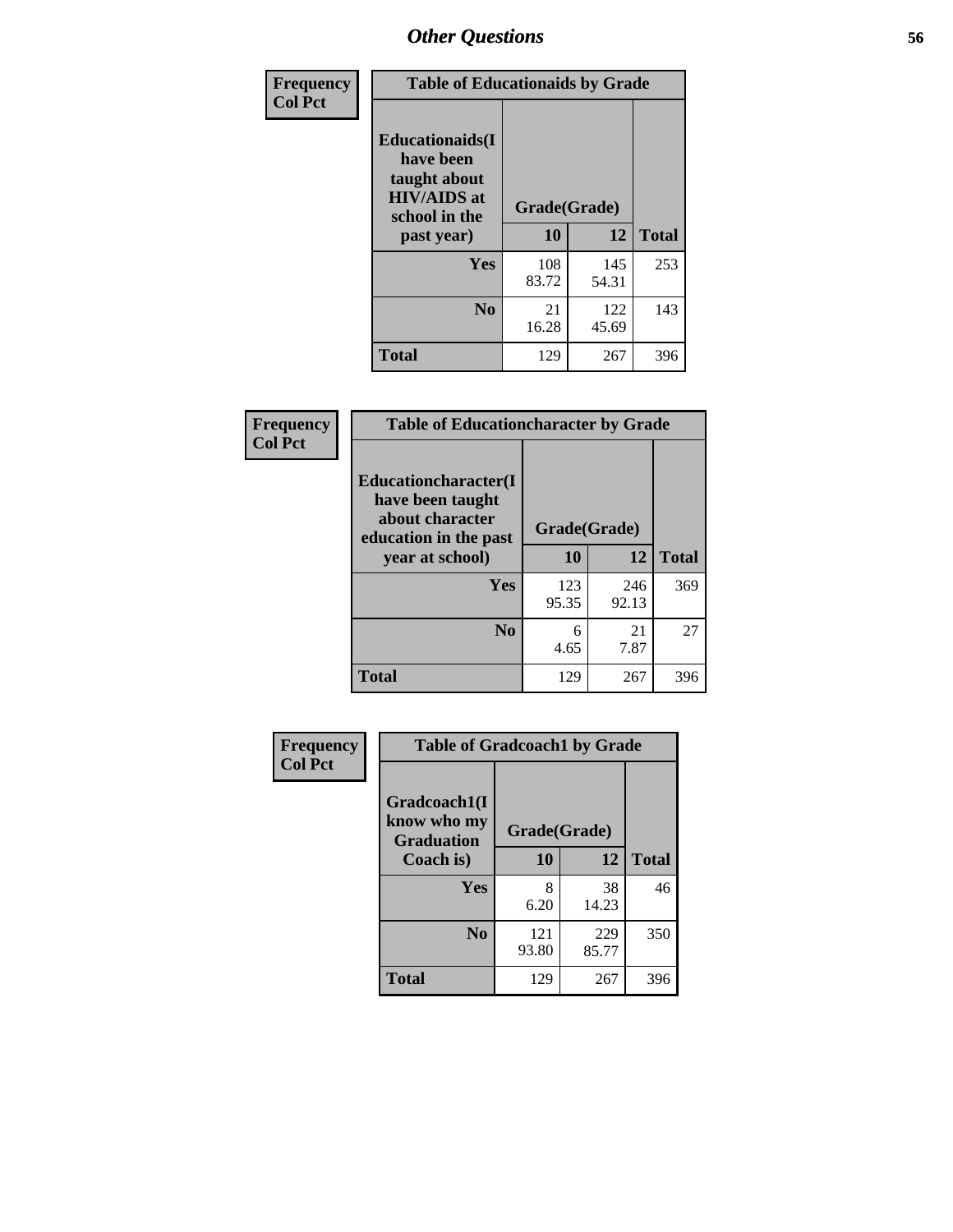| Frequency      | <b>Table of Gradcoach2 by Grade</b> |              |              |              |
|----------------|-------------------------------------|--------------|--------------|--------------|
| <b>Col Pct</b> |                                     |              |              |              |
|                | Gradcoach2(I<br>have                |              |              |              |
|                | contacted my<br><b>Graduation</b>   | Grade(Grade) |              |              |
|                | Coach)                              | 10           | 12           | <b>Total</b> |
|                | Yes                                 | 9<br>6.98    | 22<br>8.24   | 31           |
|                | N <sub>0</sub>                      | 120<br>93.02 | 245<br>91.76 | 365          |
|                | <b>Total</b>                        | 129          | 267          | 396          |

| <b>Frequency</b><br><b>Col Pct</b> | <b>Table of Gradcoach3 by Grade</b>                                         |              |              |              |
|------------------------------------|-----------------------------------------------------------------------------|--------------|--------------|--------------|
|                                    | Gradcoach3(I<br>have received<br>assistance<br>from my<br><b>Graduation</b> | Grade(Grade) |              |              |
|                                    | Coach)                                                                      | 10           | 12           | <b>Total</b> |
|                                    | Yes                                                                         | 5<br>3.88    | 15<br>5.62   | 20           |
|                                    | N <sub>0</sub>                                                              | 26<br>20.16  | 60<br>22.47  | 86           |
|                                    | Don't know                                                                  | 98<br>75.97  | 192<br>71.91 | 290          |
|                                    | <b>Total</b>                                                                | 129          | 267          | 396          |

| Frequency<br><b>Col Pct</b> | <b>Table of Selfharm by Grade</b>                                                                                                                                          |              |              |              |
|-----------------------------|----------------------------------------------------------------------------------------------------------------------------------------------------------------------------|--------------|--------------|--------------|
|                             | <b>Selfharm</b> (During<br>the past 12<br>months,<br>I harmed myself<br>on purpose<br><b>Suicideconsider</b><br>During the past<br>12 months,<br>I seriously<br>considered |              | Grade(Grade) |              |
|                             | suicide)                                                                                                                                                                   | 10           | 12           | <b>Total</b> |
|                             | <b>Yes</b>                                                                                                                                                                 | 13<br>10.08  | 23<br>8.61   | 36           |
|                             | N <sub>0</sub>                                                                                                                                                             | 116<br>89.92 | 244<br>91.39 | 360          |
|                             | <b>Total</b>                                                                                                                                                               | 129          | 267          | 396          |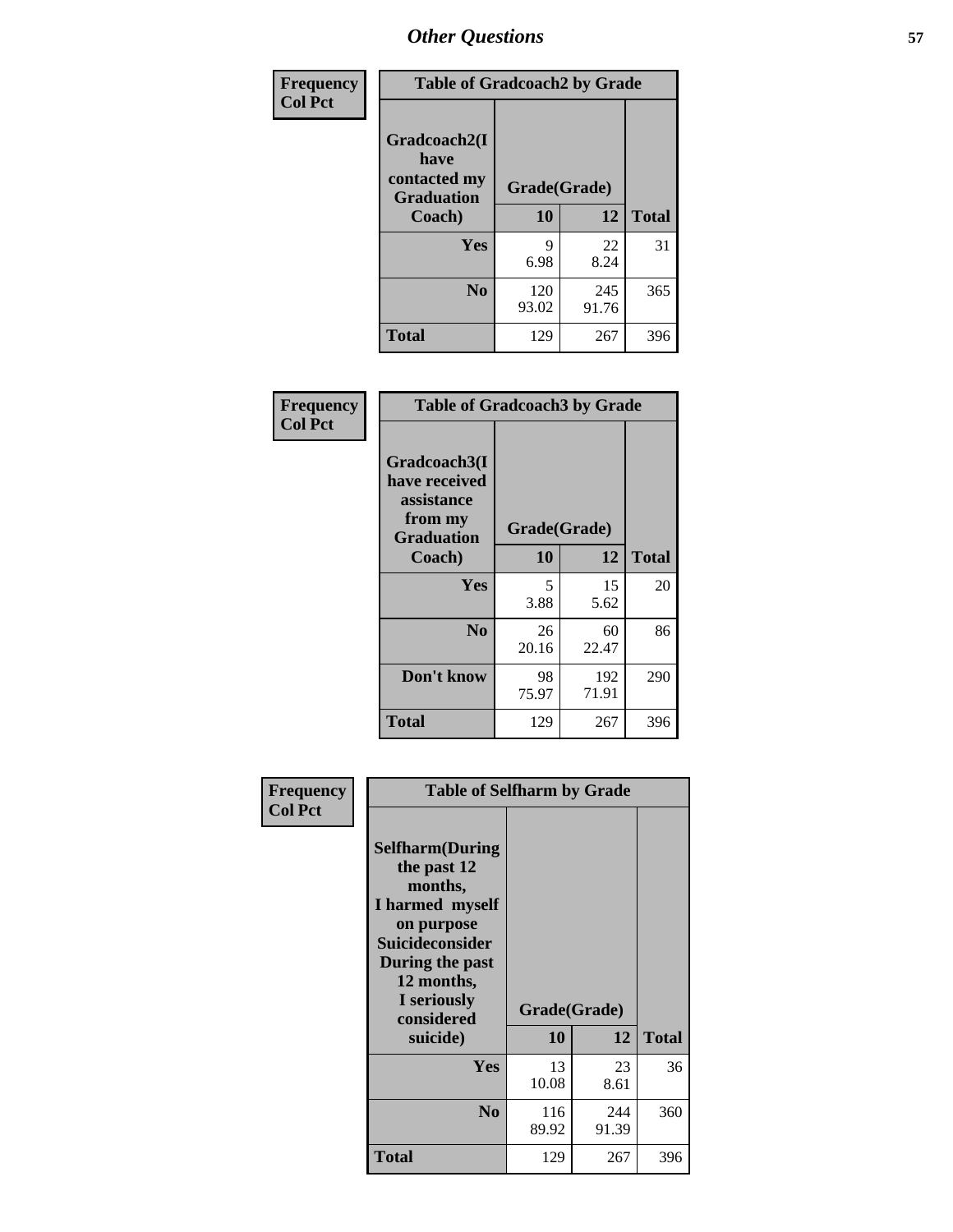| <b>Frequency</b> | <b>Table of Suicideconsider by Grade</b> |              |              |              |  |
|------------------|------------------------------------------|--------------|--------------|--------------|--|
| <b>Col Pct</b>   |                                          | Grade(Grade) |              |              |  |
|                  | Suicideconsider                          | <b>10</b>    | 12           | <b>Total</b> |  |
|                  | <b>Yes</b>                               | 13<br>10.08  | 34<br>12.73  | 47           |  |
|                  | N <sub>0</sub>                           | 116<br>89.92 | 233<br>87.27 | 349          |  |
|                  | <b>Total</b>                             | 129          | 267          | 396          |  |

| Frequency      | <b>Table of Suicideattempt by Grade</b>              |              |              |              |
|----------------|------------------------------------------------------|--------------|--------------|--------------|
| <b>Col Pct</b> | Suicideattempt(I<br>have attempted<br>suicide in the | Grade(Grade) |              |              |
|                | last year)                                           | 10           | 12           | <b>Total</b> |
|                | Yes                                                  | 4<br>3.10    | 13<br>4.87   | 17           |
|                | N <sub>0</sub>                                       | 125<br>96.90 | 254<br>95.13 | 379          |
|                | <b>Total</b>                                         | 129          | 267          | 396          |

| Frequency      | <b>Table of Instantmessaged by Grade</b>               |              |              |              |
|----------------|--------------------------------------------------------|--------------|--------------|--------------|
| <b>Col Pct</b> | Instantmessaged(I<br>have instant<br>messaged people I | Grade(Grade) |              |              |
|                | do not even know)                                      | 10           | 12           | <b>Total</b> |
|                | Yes                                                    | 51<br>39.53  | 107<br>40.07 | 158          |
|                | N <sub>0</sub>                                         | 78<br>60.47  | 160<br>59.93 | 238          |
|                | <b>Total</b>                                           | 129          | 267          | 396          |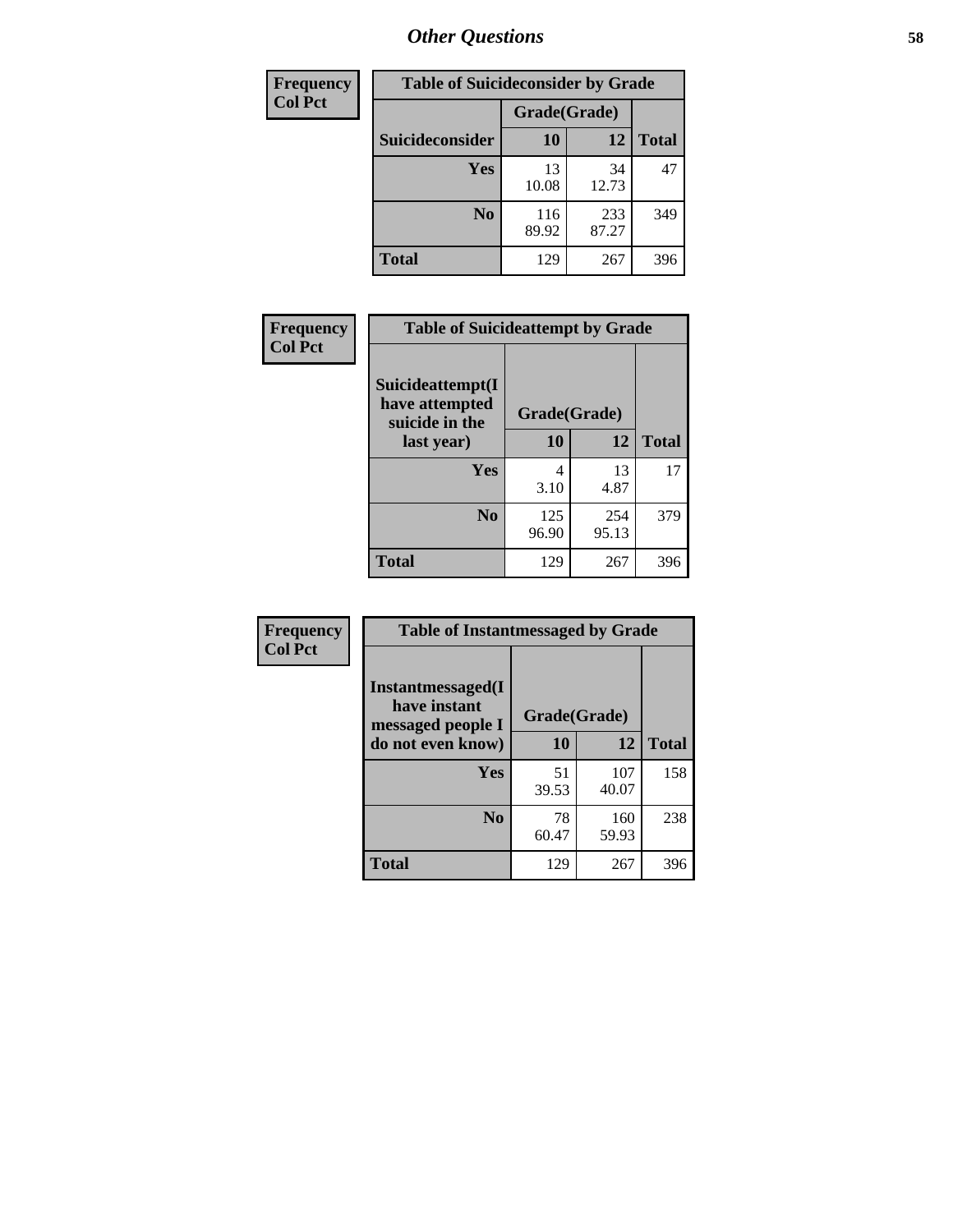| Frequency      | <b>Table of Getsalong by Grade</b>                                     |                    |              |              |  |
|----------------|------------------------------------------------------------------------|--------------------|--------------|--------------|--|
| <b>Col Pct</b> | <b>Getsalong</b> (I get<br>along with other<br>students and<br>adults) | Grade(Grade)<br>10 | 12           | <b>Total</b> |  |
|                | <b>Strongly Agree</b>                                                  | 63<br>48.84        | 158<br>59.18 | 221          |  |
|                | <b>Somewhat Agree</b>                                                  | 52<br>40.31        | 99<br>37.08  | 151          |  |
|                | <b>Somewhat Disagree</b>                                               | 10<br>7.75         | 5<br>1.87    | 15           |  |
|                | <b>Strongly Disagree</b>                                               | 4<br>3.10          | 5<br>1.87    | 9            |  |
|                | <b>Total</b>                                                           | 129                | 267          | 396          |  |

| Frequency      | <b>Table of Safehome by Grade</b> |                           |              |              |  |
|----------------|-----------------------------------|---------------------------|--------------|--------------|--|
| <b>Col Pct</b> | Safehome(I feel<br>safe at home)  | Grade(Grade)<br><b>10</b> | 12           | <b>Total</b> |  |
|                | <b>Strongly Agree</b>             | 92<br>71.32               | 201<br>75.28 | 293          |  |
|                | <b>Somewhat Agree</b>             | 29<br>22.48               | 46<br>17.23  | 75           |  |
|                | <b>Somewhat Disagree</b>          | 2<br>1.55                 | 9<br>3.37    | 11           |  |
|                | <b>Strongly Disagree</b>          | 6<br>4.65                 | 11<br>4.12   | 17           |  |
|                | <b>Total</b>                      | 129                       | 267          | 396          |  |

| Frequency      | <b>Table of Adulttalk by Grade</b>                                                                 |                    |              |              |  |
|----------------|----------------------------------------------------------------------------------------------------|--------------------|--------------|--------------|--|
| <b>Col Pct</b> | <b>Adulttalk</b> (I<br>know an<br>adult at<br>school that<br>I can talk<br>with if I<br>need help) | Grade(Grade)<br>10 | 12           | <b>Total</b> |  |
|                | <b>Yes</b>                                                                                         | 84<br>65.12        | 191<br>71.54 | 275          |  |
|                | N <sub>0</sub>                                                                                     | 45<br>34.88        | 76<br>28.46  | 121          |  |
|                | <b>Total</b>                                                                                       | 129                | 267          | 396          |  |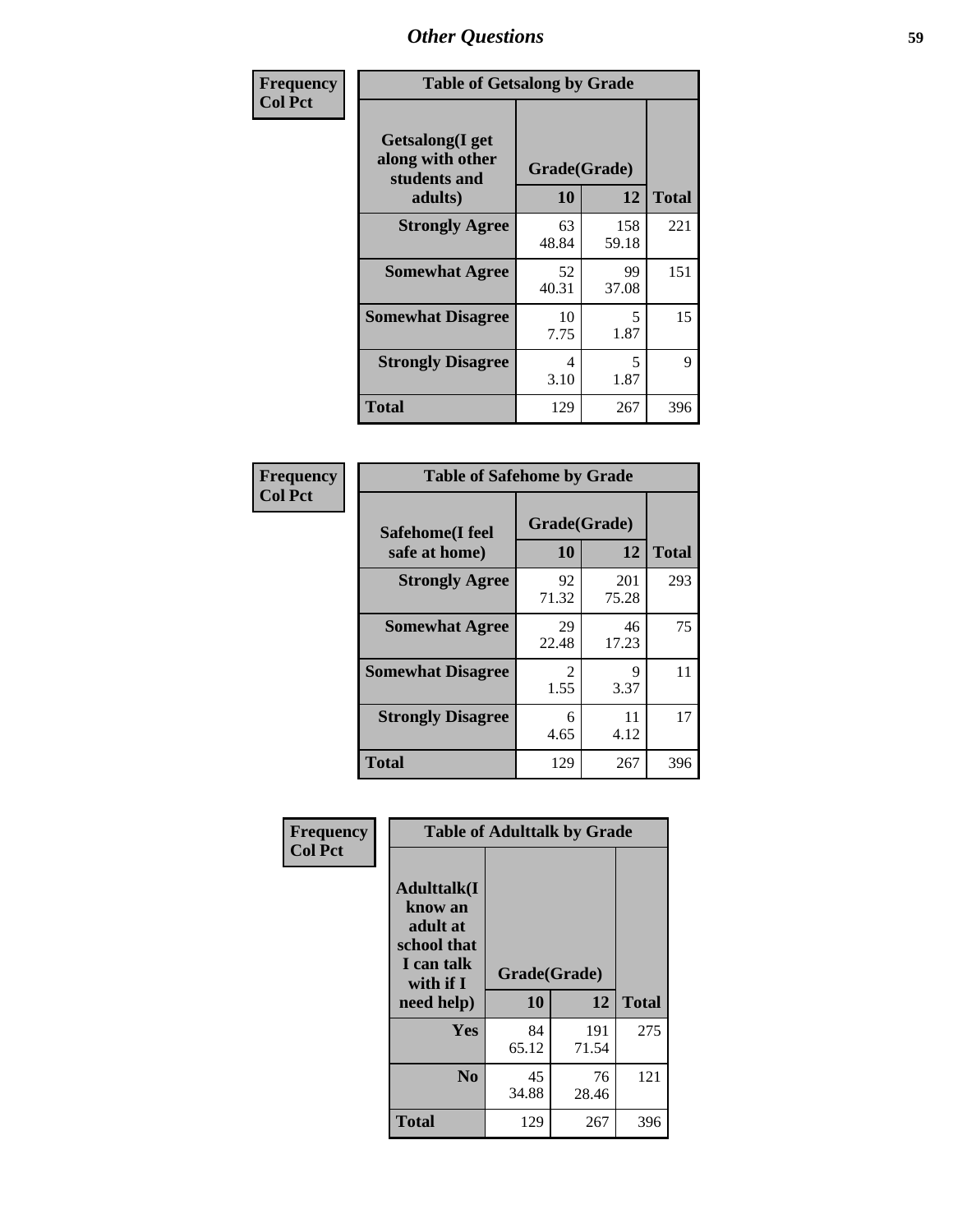**Frequency Row Pct**

| <b>Table of Grade by Tytime</b> |             |                                                                                         |             |                                                |            |            |              |
|---------------------------------|-------------|-----------------------------------------------------------------------------------------|-------------|------------------------------------------------|------------|------------|--------------|
|                                 |             | Tvtime (On an average school day,<br>how much unsupervised time do I spend watching TV) |             |                                                |            |            |              |
|                                 |             | <b>Less that</b>                                                                        |             |                                                |            |            |              |
| Grade(Grade)   None             |             | hour/day                                                                                | hour/day    | $2 - 3$<br>  hours/day   hours/day   hours/day | $4 - 5$    | $6+$       | <b>Total</b> |
| 10                              | 23<br>17.83 | 21<br>16.28                                                                             | 28<br>21.71 | 37<br>28.68                                    | 8<br>6.20  | 12<br>9.30 | 129          |
| 12                              | 52<br>19.48 | 59<br>22.10                                                                             | 54<br>20.22 | 59<br>22.10                                    | 19<br>7.12 | 24<br>8.99 | 267          |
| <b>Total</b>                    | 75          | 80                                                                                      | 82          | 96                                             | 27         | 36         | 396          |

**Frequency Row Pct**

| <b>Table of Grade by Computertime</b> |             |                                                                                                                               |             |             |           |            |     |  |  |
|---------------------------------------|-------------|-------------------------------------------------------------------------------------------------------------------------------|-------------|-------------|-----------|------------|-----|--|--|
|                                       |             | Computertime (On an average school day,<br>how much unsupervised time do I spend on the computer)                             |             |             |           |            |     |  |  |
| Grade(Grade)                          | None $ $    | <b>Less that</b><br>$2 - 3$<br>$4 - 5$<br>$6+$<br>hours/day<br>hours/day<br>hour/day<br>hour/day<br>hours/day<br><b>Total</b> |             |             |           |            |     |  |  |
| <b>10</b>                             | 13<br>10.08 | 37<br>28.68                                                                                                                   | 25<br>19.38 | 35<br>27.13 | Q<br>6.98 | 10<br>7.75 | 129 |  |  |
| 12                                    | 27<br>10.11 | 57<br>67<br>33<br>68<br>15<br>25.09<br>21.35<br>12.36<br>25.47<br>5.62                                                        |             |             |           |            |     |  |  |
| <b>Total</b>                          | 40          | 104                                                                                                                           | 82          | 103         | 24        | 43         | 396 |  |  |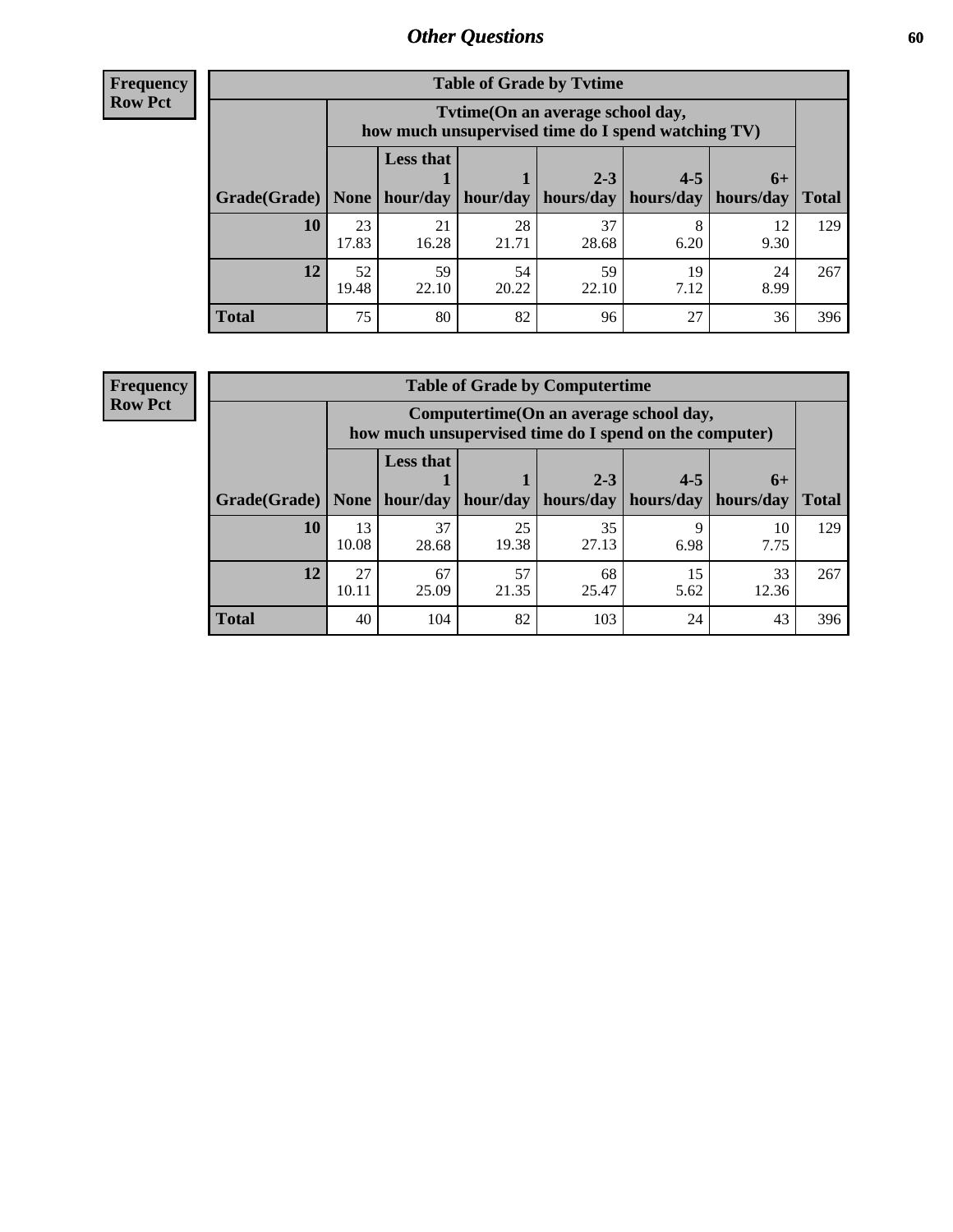### *Questions about Driving Laws* **61** *Driving Questions were asked only of high school students.*

| <b>Frequency</b> |
|------------------|
| <b>Row Pct</b>   |

| <b>Table of Grade by License1</b> |                  |                                                                                                                                           |                        |            |               |              |  |  |  |
|-----------------------------------|------------------|-------------------------------------------------------------------------------------------------------------------------------------------|------------------------|------------|---------------|--------------|--|--|--|
|                                   |                  | License1(During the first 6 months of driving<br>with a provisional license,<br>the only passengers who can ride with the<br>driver are:) |                        |            |               |              |  |  |  |
| Grade(Grade)                      | <b>Parent or</b> | Family<br><b>Guardian</b>   Members                                                                                                       | Friends                | Anyone     | Don't<br>Know | <b>Total</b> |  |  |  |
| 10                                | 37<br>28.68      | 67<br>51.94                                                                                                                               | $\overline{2}$<br>1.55 | 8<br>6.20  | 15<br>11.63   | 129          |  |  |  |
| 12                                | 43<br>16.10      | 189<br>70.79                                                                                                                              | 3<br>1.12              | 10<br>3.75 | 22<br>8.24    | 267          |  |  |  |
| <b>Total</b>                      | 80               | 256                                                                                                                                       | 5                      | 18         | 37            | 396          |  |  |  |

| <b>Frequency</b> |              | <b>Table of Grade by License2</b>                                                                        |                              |                                     |                                                      |                      |              |  |  |
|------------------|--------------|----------------------------------------------------------------------------------------------------------|------------------------------|-------------------------------------|------------------------------------------------------|----------------------|--------------|--|--|
| <b>Row Pct</b>   |              | License2(17 yr old drivers with a<br>provisional driver's license cannot<br>drive between the hours of:) |                              |                                     |                                                      |                      |              |  |  |
|                  | Grade(Grade) | <b>Midnight</b><br>to 6am                                                                                | 1am<br>t <sub>0</sub><br>5am | 1am<br>t <sub>0</sub><br><b>6am</b> | N <sub>0</sub><br>curfew<br>for $17$<br>year<br>olds | Don't<br><b>Know</b> | <b>Total</b> |  |  |
|                  | 10           | 78<br>60.47                                                                                              | 11<br>8.53                   | 7<br>5.43                           | 3<br>2.33                                            | 30<br>23.26          | 129          |  |  |
|                  | 12           | 205<br>76.78                                                                                             | 11<br>4.12                   | 15<br>5.62                          | 6<br>2.25                                            | 30<br>11.24          | 267          |  |  |
|                  | <b>Total</b> | 283                                                                                                      | 22                           | 22                                  | 9                                                    | 60                   | 396          |  |  |

| Frequency      |              | <b>Table of Grade by License3</b>     |             |                 |            |                                     |               |              |
|----------------|--------------|---------------------------------------|-------------|-----------------|------------|-------------------------------------|---------------|--------------|
| <b>Row Pct</b> |              | License3(For drivers under the age of |             | 21,<br>$DUI$ ?) |            | what level of alcohol is considered |               |              |
|                | Grade(Grade) | Any<br><b>Amount</b>                  | 0.02        | 0.04            | 0.06       | 0.08                                | Don't<br>know | <b>Total</b> |
|                | 10           | 21<br>16.28                           | 42<br>32.56 | 8<br>6.20       | 7<br>5.43  | 14<br>10.85                         | 37<br>28.68   | 129          |
|                | 12           | 74<br>27.72                           | 84<br>31.46 | 18<br>6.74      | 12<br>4.49 | 21<br>7.87                          | 58<br>21.72   | 267          |
|                | <b>Total</b> | 95                                    | 126         | 26              | 19         | 35                                  | 95            | 396          |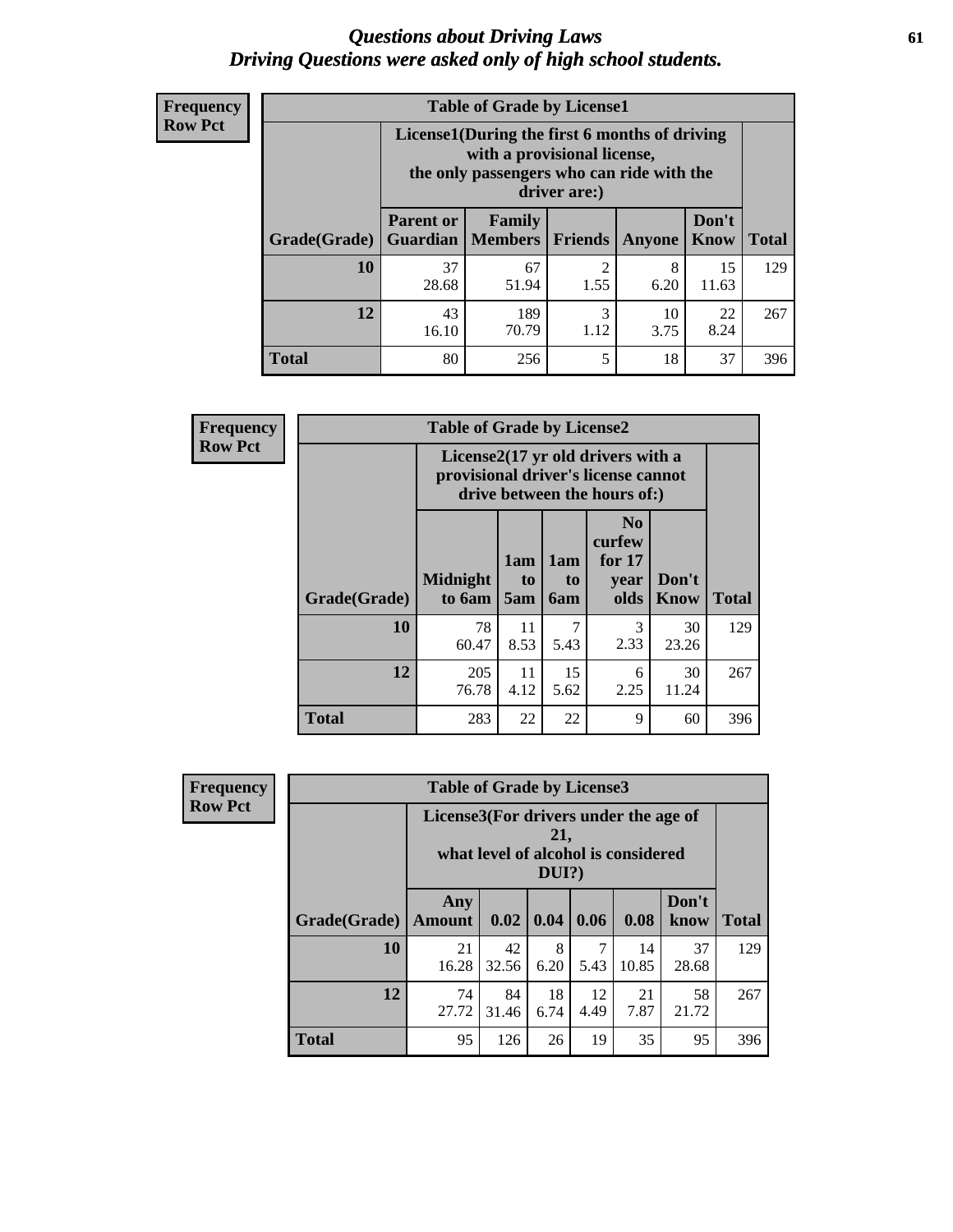### *Questions about Driving Laws* **62** *Driving Questions were asked only of high school students.*

**Frequency Row Pct**

| <b>Table of Grade by License4</b> |             |                                                                                                                                                                                                                                                                                |             |            |            |             |     |  |
|-----------------------------------|-------------|--------------------------------------------------------------------------------------------------------------------------------------------------------------------------------------------------------------------------------------------------------------------------------|-------------|------------|------------|-------------|-----|--|
|                                   |             | License4(A driver under 21 automatically<br>loses his/her license if caught exceeding the<br>posted speet limit by:)<br>Can't<br>lose<br><b>Depends</b><br>license<br>$15+$<br>$25+$<br>$35+$<br>Don't<br>for<br>on<br><b>Total</b><br>mph<br>mph<br>speeding<br>know<br>judge |             |            |            |             |     |  |
| Grade(Grade)                      | mph         |                                                                                                                                                                                                                                                                                |             |            |            |             |     |  |
| 10                                | 28<br>21.71 | 19<br>14.73                                                                                                                                                                                                                                                                    | 7<br>5.43   | 9<br>6.98  | 10<br>7.75 | 56<br>43.41 | 129 |  |
| 12                                | 40<br>14.98 | 81<br>30.34                                                                                                                                                                                                                                                                    | 50<br>18.73 | 20<br>7.49 | 11<br>4.12 | 65<br>24.34 | 267 |  |
| <b>Total</b>                      | 68          | 100                                                                                                                                                                                                                                                                            | 57          | 29         | 21         | 121         | 396 |  |

| Frequency      | <b>Table of Grade by License5</b> |                                                                                                                                                             |                |               |              |
|----------------|-----------------------------------|-------------------------------------------------------------------------------------------------------------------------------------------------------------|----------------|---------------|--------------|
| <b>Row Pct</b> |                                   | License5(A)<br>Georgia teenager<br>with family<br>connections or a<br>good lawyer can<br>break a teen<br>driving law and<br>keep their driver's<br>license) |                |               |              |
|                | Grade(Grade)                      | Yes                                                                                                                                                         | N <sub>0</sub> | Don't<br>know | <b>Total</b> |
|                | 10                                | 18<br>13.95                                                                                                                                                 | 58<br>44.96    | 53<br>41.09   | 129          |
|                | 12                                | 75<br>28.09                                                                                                                                                 | 120<br>44.94   | 72<br>26.97   | 267          |
|                | <b>Total</b>                      | 93                                                                                                                                                          | 178            | 125           | 396          |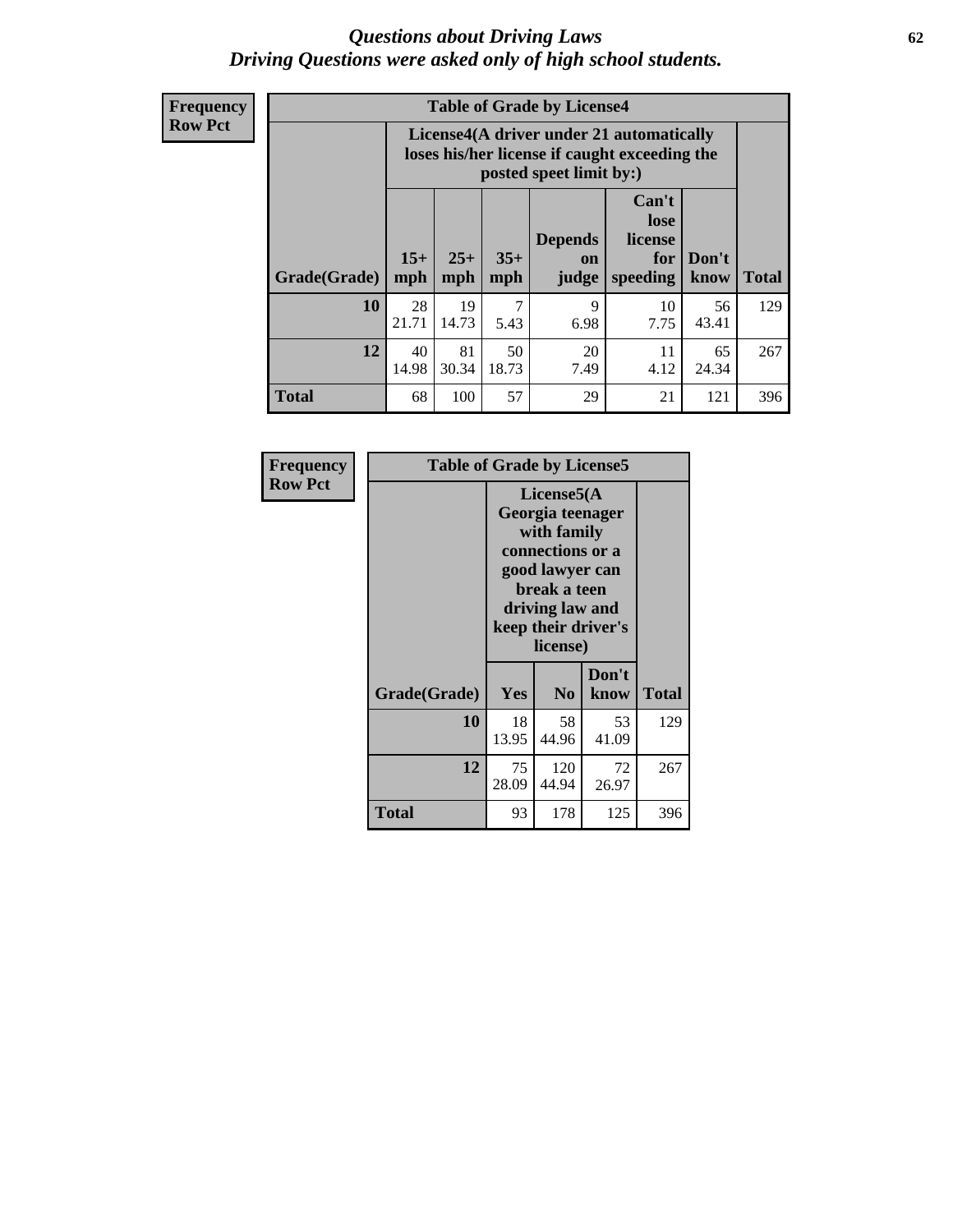### *Questions about Driving Laws* **63** *Driving Questions were asked only of high school students.*

| <b>Frequency</b> | <b>Table of Grade by License6</b> |                                                                                                                                                 |                |               |              |  |  |
|------------------|-----------------------------------|-------------------------------------------------------------------------------------------------------------------------------------------------|----------------|---------------|--------------|--|--|
| <b>Row Pct</b>   |                                   | License <sub>6</sub> (I know a<br>friend or<br>classmate that<br>broke a teen<br>driving law,<br>but was allowed to<br>keep his/her<br>license) |                |               |              |  |  |
|                  | Grade(Grade)                      | Yes                                                                                                                                             | N <sub>0</sub> | Don't<br>know | <b>Total</b> |  |  |
|                  | 10                                | 38<br>29.46                                                                                                                                     | 45<br>34.88    | 46<br>35.66   | 129          |  |  |
|                  | 12                                | 113<br>42.32                                                                                                                                    | 75<br>28.09    | 79<br>29.59   | 267          |  |  |
|                  | <b>Total</b>                      | 151                                                                                                                                             | 120            | 125           | 396          |  |  |

| Frequency      |              |                                                                                               | <b>Table of Grade by License7</b>   |                                                   |                        |              |  |
|----------------|--------------|-----------------------------------------------------------------------------------------------|-------------------------------------|---------------------------------------------------|------------------------|--------------|--|
| <b>Row Pct</b> |              | License7(A student under the age of 18 cam loser<br>his/her driving privileges if he or she:) |                                     |                                                   |                        |              |  |
|                | Grade(Grade) | <b>Have</b><br>more than<br>10<br>unexcused<br>absences<br>per school<br>yr                   | Drop out<br>without  <br>graduating | <b>Bring</b><br>alcohol/drugs/weapon<br>to school | All of<br>the<br>above | <b>Total</b> |  |
|                | 10           | 18<br>13.95                                                                                   | 5<br>3.88                           | 3<br>2.33                                         | 103<br>79.84           | 129          |  |
|                | 12           | 37<br>13.86                                                                                   | 8<br>3.00                           | 15<br>5.62                                        | 207<br>77.53           | 267          |  |
|                | <b>Total</b> | 55                                                                                            | 13                                  | 18                                                | 310                    | 396          |  |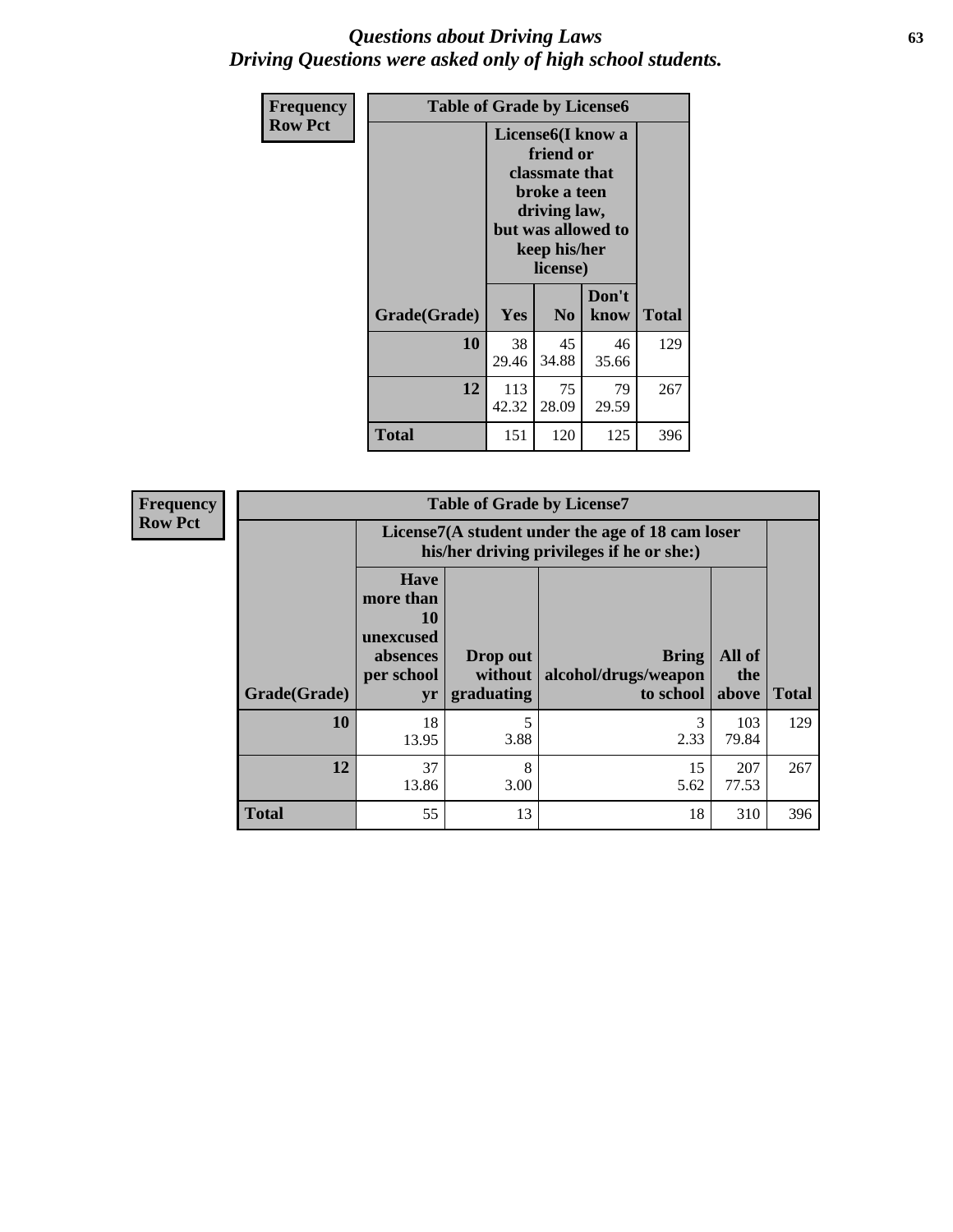# *Select Results by Gender* **64**

| Frequency      | <b>Table of SchoolClimate2 by Gender</b>          |                                 |              |              |  |  |  |
|----------------|---------------------------------------------------|---------------------------------|--------------|--------------|--|--|--|
| <b>Col Pct</b> | SchoolClimate2(I<br>feel successful at<br>school) | Gender(Gender)<br><b>Female</b> | <b>Male</b>  | <b>Total</b> |  |  |  |
|                | <b>Strongly Agree</b>                             | 39<br>20.42                     | 43<br>20.98  | 82           |  |  |  |
|                | <b>Somewhat Agree</b>                             | 127<br>66.49                    | 128<br>62.44 | 255          |  |  |  |
|                | <b>Somewhat Disagree</b>                          | 19<br>9.95                      | 27<br>13.17  | 46           |  |  |  |
|                | <b>Strongly Disagree</b>                          | 6<br>3.14                       | 7<br>3.41    | 13           |  |  |  |
|                | <b>Total</b>                                      | 191                             | 205          | 396          |  |  |  |

| Frequency      | <b>Table of SchoolClimate6 by Gender</b>                 |                                 |             |              |  |  |  |  |
|----------------|----------------------------------------------------------|---------------------------------|-------------|--------------|--|--|--|--|
| <b>Col Pct</b> | <b>SchoolClimate6(Teachers</b><br>treat me with respect) | Gender(Gender)<br><b>Female</b> | <b>Male</b> | <b>Total</b> |  |  |  |  |
|                | <b>Strongly Agree</b>                                    | 46<br>24.08                     | 54<br>26.34 | 100          |  |  |  |  |
|                | <b>Somewhat Agree</b>                                    | 98<br>51.31                     | 92<br>44.88 | 190          |  |  |  |  |
|                | <b>Somewhat Disagree</b>                                 | 35<br>18.32                     | 44<br>21.46 | 79           |  |  |  |  |
|                | <b>Strongly Disagree</b>                                 | 12<br>6.28                      | 15<br>7.32  | 27           |  |  |  |  |
|                | <b>Total</b>                                             | 191                             | 205         | 396          |  |  |  |  |

| <b>Frequency</b> | <b>Table of SchoolClimate8 by Gender</b>                                             |                                 |                   |     |
|------------------|--------------------------------------------------------------------------------------|---------------------------------|-------------------|-----|
| <b>Col Pct</b>   | <b>SchoolClimate8(Students</b><br>are frequently<br>recognized for good<br>behavior) | Gender(Gender)<br><b>Female</b> | <b>Total</b>      |     |
|                  | <b>Strongly Agree</b>                                                                |                                 | <b>Male</b><br>29 | 59  |
|                  |                                                                                      | 15.71                           | 14.15             |     |
|                  | <b>Somewhat Agree</b>                                                                | 87<br>45.55                     | 89<br>43.41       | 176 |
|                  | <b>Somewhat Disagree</b>                                                             | 55<br>28.80                     | 59<br>28.78       | 114 |
|                  | <b>Strongly Disagree</b>                                                             | 19<br>9.95                      | 28<br>13.66       | 47  |
|                  | Total                                                                                | 191                             | 205               | 396 |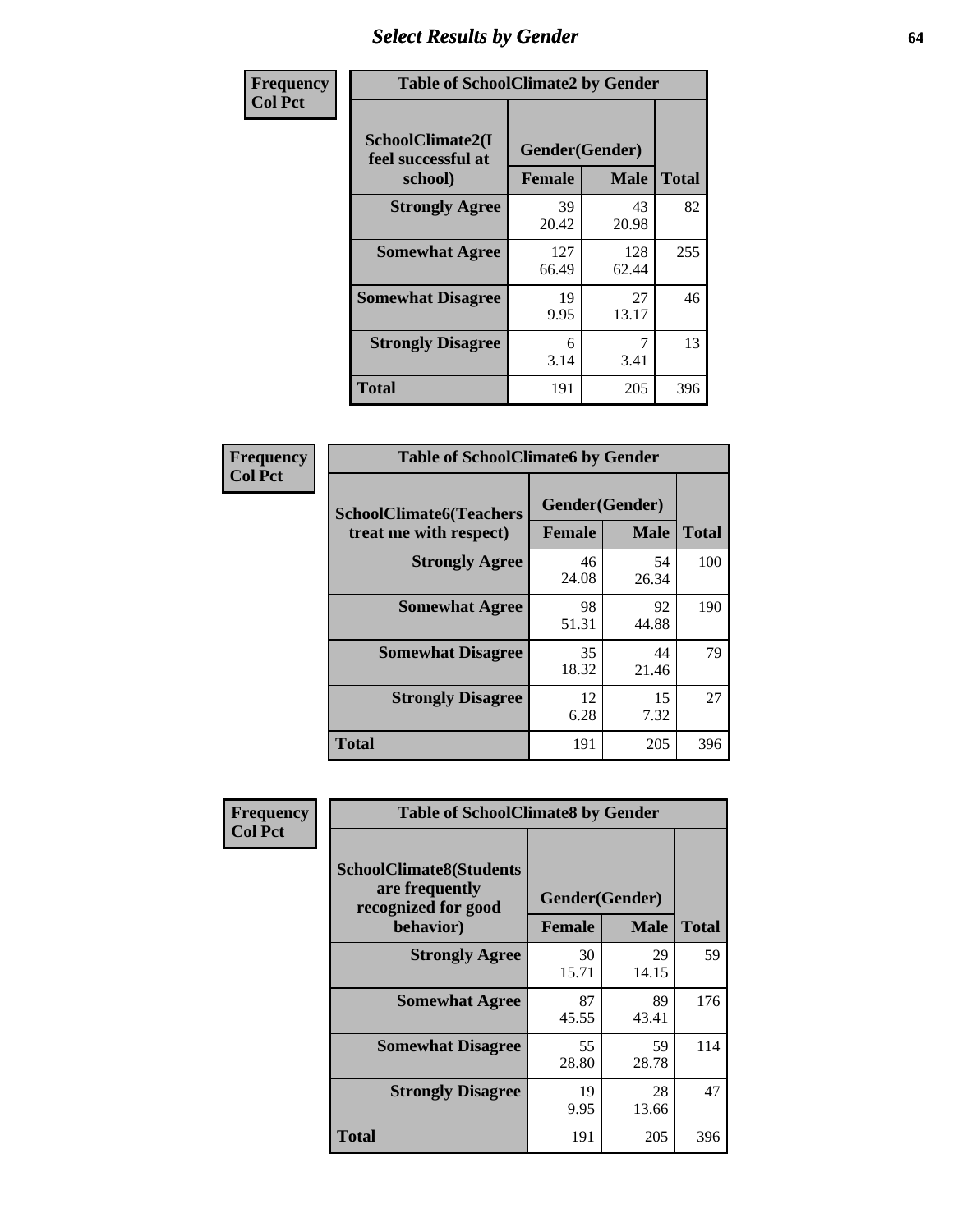# *Select Results by Gender* **65**

| Frequency      | <b>Table of Gender by Dropout</b> |                                                                        |                |              |
|----------------|-----------------------------------|------------------------------------------------------------------------|----------------|--------------|
| <b>Row Pct</b> |                                   | Dropout(I<br>have<br>thought<br>about<br>dropping<br>out of<br>school) |                |              |
|                | Gender(Gender)                    | Yes                                                                    | N <sub>0</sub> | <b>Total</b> |
|                | <b>Female</b>                     | 37<br>19.37                                                            | 154<br>80.63   | 191          |
|                | <b>Male</b>                       | 60<br>29.27                                                            | 145<br>70.73   | 205          |
|                | <b>Total</b>                      | 97                                                                     | 299            | 396          |

| <b>Frequency</b> | <b>Table of Gender by Dropoutreason</b> |                                                                     |              |                          |                                |              |              |
|------------------|-----------------------------------------|---------------------------------------------------------------------|--------------|--------------------------|--------------------------------|--------------|--------------|
| <b>Row Pct</b>   |                                         | Dropoutreason (If I dropped out the<br>reason would most likely be) |              |                          |                                |              |              |
|                  | Gender(Gender)                          | Won't<br><b>Drop</b><br>out                                         | <b>Bored</b> | Family<br><b>Reasons</b> | <b>Being</b><br><b>Bullied</b> | <b>Other</b> | <b>Total</b> |
|                  | Female                                  | 115<br>60.21                                                        | 32<br>16.75  | 13<br>6.81               | 3<br>1.57                      | 28<br>14.66  | 191          |
|                  | <b>Male</b>                             | 115<br>56.10                                                        | 33<br>16.10  | 19<br>9.27               | 2<br>0.98                      | 36<br>17.56  | 205          |
|                  | <b>Total</b>                            | 230                                                                 | 65           | 32                       | 5                              | 64           | 396          |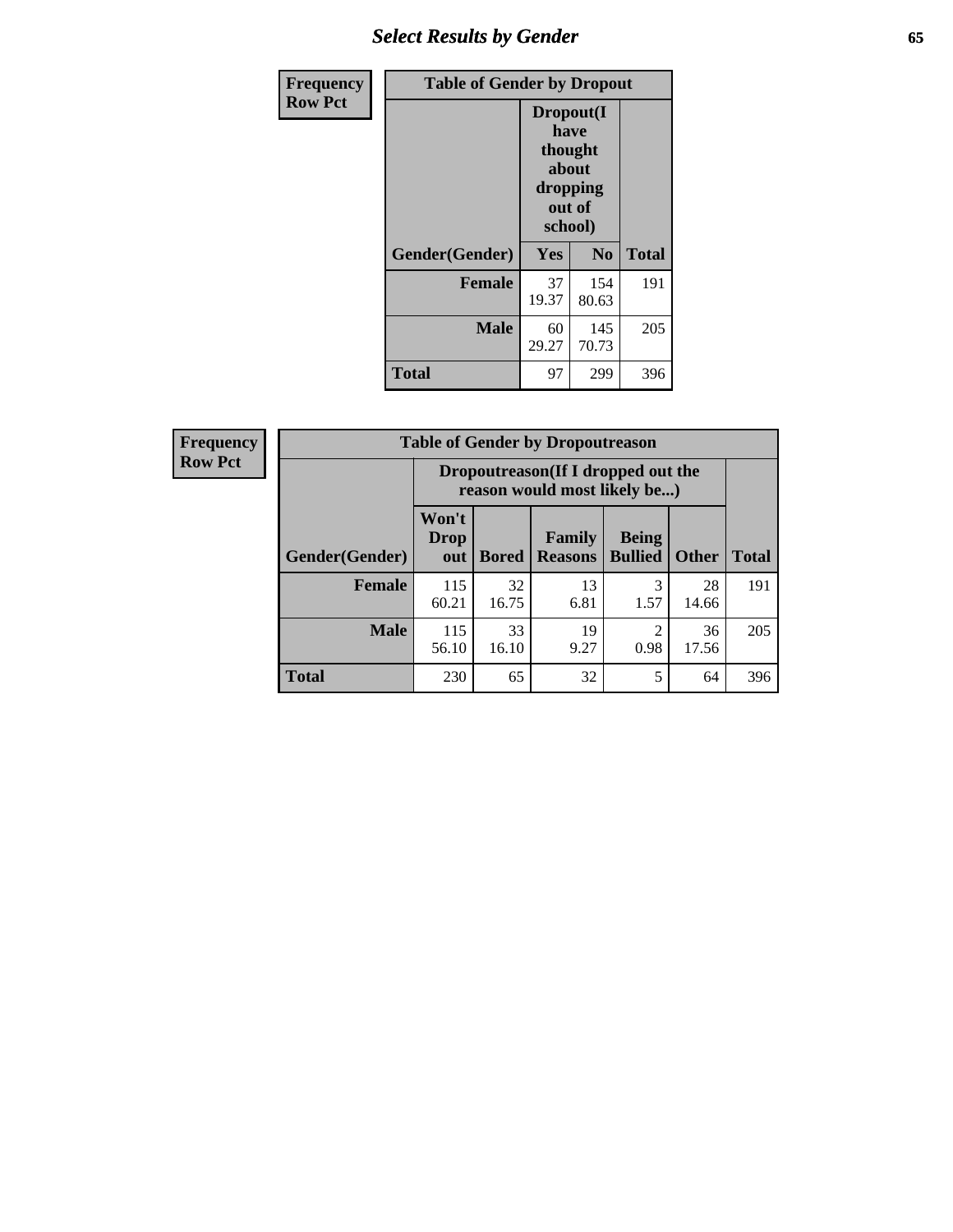*School Safety* **66**

| Frequency      | <b>Table of Gender by Bullied2</b> |                 |                |              |
|----------------|------------------------------------|-----------------|----------------|--------------|
| <b>Row Pct</b> |                                    | <b>Bullied2</b> |                |              |
|                | Gender(Gender)                     | Yes             | N <sub>0</sub> | <b>Total</b> |
|                | <b>Female</b>                      | 18<br>9.42      | 173<br>90.58   | 191          |
|                | <b>Male</b>                        | 21<br>10.24     | 184<br>89.76   | 205          |
|                | <b>Total</b>                       | 39              | 357            | 396          |

| <b>Frequency</b> | <b>Table of Gender by Bulliedothers2</b> |                       |                |              |
|------------------|------------------------------------------|-----------------------|----------------|--------------|
| <b>Row Pct</b>   |                                          | <b>Bulliedothers2</b> |                |              |
|                  | Gender(Gender)                           | Yes                   | N <sub>0</sub> | <b>Total</b> |
|                  | <b>Female</b>                            | 19<br>9.95            | 172<br>90.05   | 191          |
|                  | <b>Male</b>                              | 31<br>15.12           | 174<br>84.88   | 205          |
|                  | <b>Total</b>                             | 50                    | 346            | 396          |

| Frequency      | <b>Table of Gender by Weaponschool2</b> |               |                |              |
|----------------|-----------------------------------------|---------------|----------------|--------------|
| <b>Row Pct</b> |                                         | Weaponschool2 |                |              |
|                | Gender(Gender)                          | Yes           | N <sub>0</sub> | <b>Total</b> |
|                | <b>Female</b>                           | 3<br>1.57     | 188<br>98.43   | 191          |
|                | <b>Male</b>                             | 5<br>2.44     | 200<br>97.56   | 205          |
|                | <b>Total</b>                            | 8             | 388            | 396          |

| Frequency      | <b>Table of Gender by Absentunsafe2</b> |               |                |              |
|----------------|-----------------------------------------|---------------|----------------|--------------|
| <b>Row Pct</b> |                                         | Absentunsafe2 |                |              |
|                | Gender(Gender)                          | Yes           | N <sub>0</sub> | <b>Total</b> |
|                | <b>Female</b>                           | 3.66          | 184<br>96.34   | 191          |
|                | <b>Male</b>                             | 6<br>2.93     | 199<br>97.07   | 205          |
|                | <b>Total</b>                            | 13            | 383            | 396          |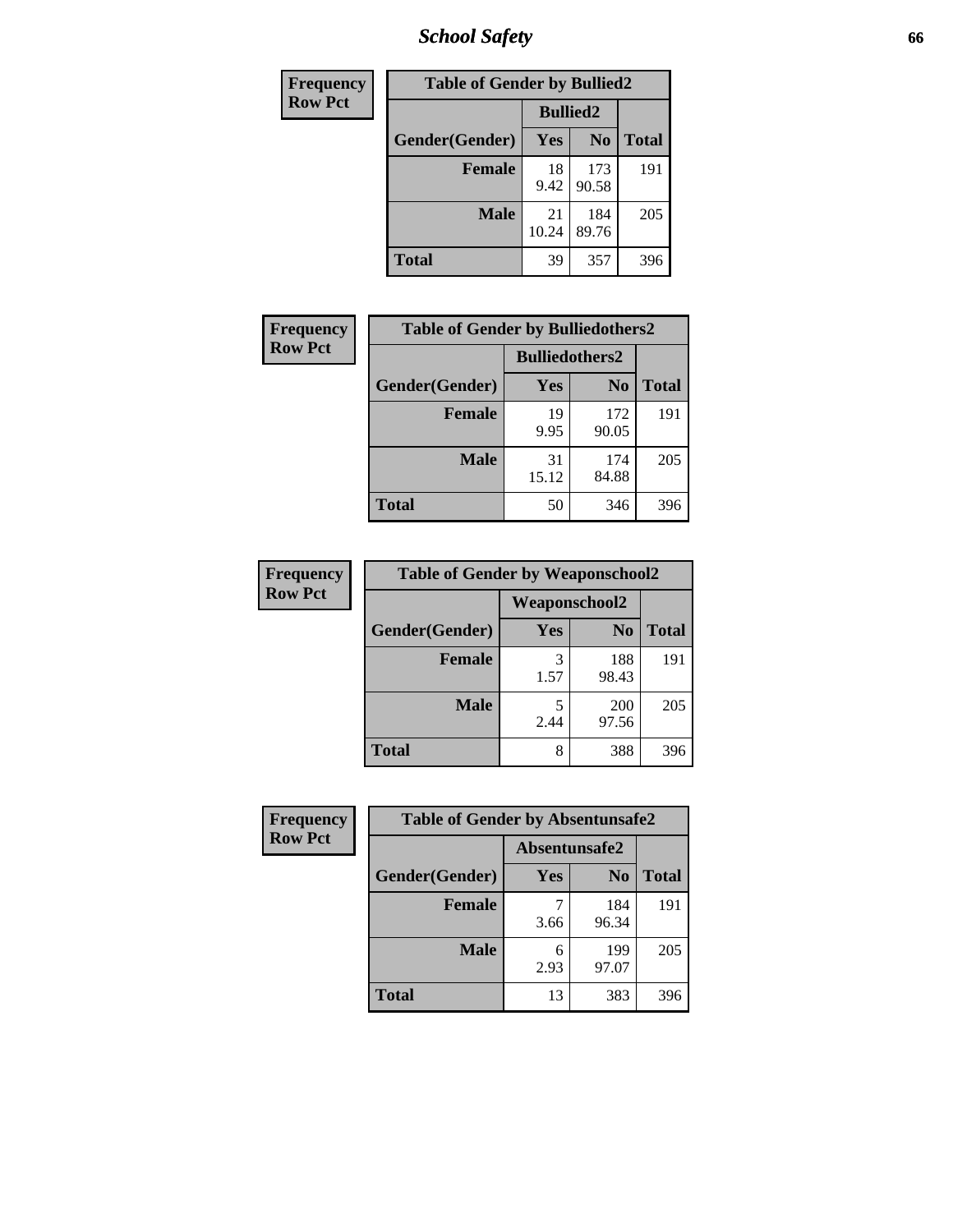*School Safety* **67**

| Frequency      | <b>Table of Gender by Gangself</b> |                                                                                                |              |              |
|----------------|------------------------------------|------------------------------------------------------------------------------------------------|--------------|--------------|
| <b>Row Pct</b> |                                    | Gangself(I<br>have<br>participated<br>in illegal gang<br>activities in<br>the past 30<br>days) |              |              |
|                | Gender(Gender)                     | Yes                                                                                            | $\bf No$     | <b>Total</b> |
|                | <b>Female</b>                      | 3<br>1.57                                                                                      | 188<br>98.43 | 191          |
|                | <b>Male</b>                        | 18<br>8.78                                                                                     | 187<br>91.22 | 205          |
|                | <b>Total</b>                       | 21                                                                                             | 375          | 396          |

| <b>Frequency</b> |                | <b>Table of Gender by Gangpeers</b>                                                                                         |                |              |
|------------------|----------------|-----------------------------------------------------------------------------------------------------------------------------|----------------|--------------|
| <b>Row Pct</b>   |                | <b>Gangpeers</b> (I<br>have friends<br>who have<br>participated<br>in illegal gang<br>activities in<br>the past 30<br>days) |                |              |
|                  | Gender(Gender) | Yes                                                                                                                         | N <sub>0</sub> | <b>Total</b> |
|                  | <b>Female</b>  | 49<br>25.65                                                                                                                 | 142<br>74.35   | 191          |
|                  | <b>Male</b>    | 69<br>33.66                                                                                                                 | 136<br>66.34   | 205          |
|                  | Total          | 118                                                                                                                         | 278            | 396          |

| Frequency      | <b>Table of Gender by Pickedon2</b> |             |                |              |
|----------------|-------------------------------------|-------------|----------------|--------------|
| <b>Row Pct</b> |                                     | Pickedon2   |                |              |
|                | Gender(Gender)                      | Yes         | N <sub>0</sub> | <b>Total</b> |
|                | <b>Female</b>                       | 48<br>25.13 | 143<br>74.87   | 191          |
|                | <b>Male</b>                         | 45<br>21.95 | 160<br>78.05   | 205          |
|                | <b>Total</b>                        | 93          | 303            | 396          |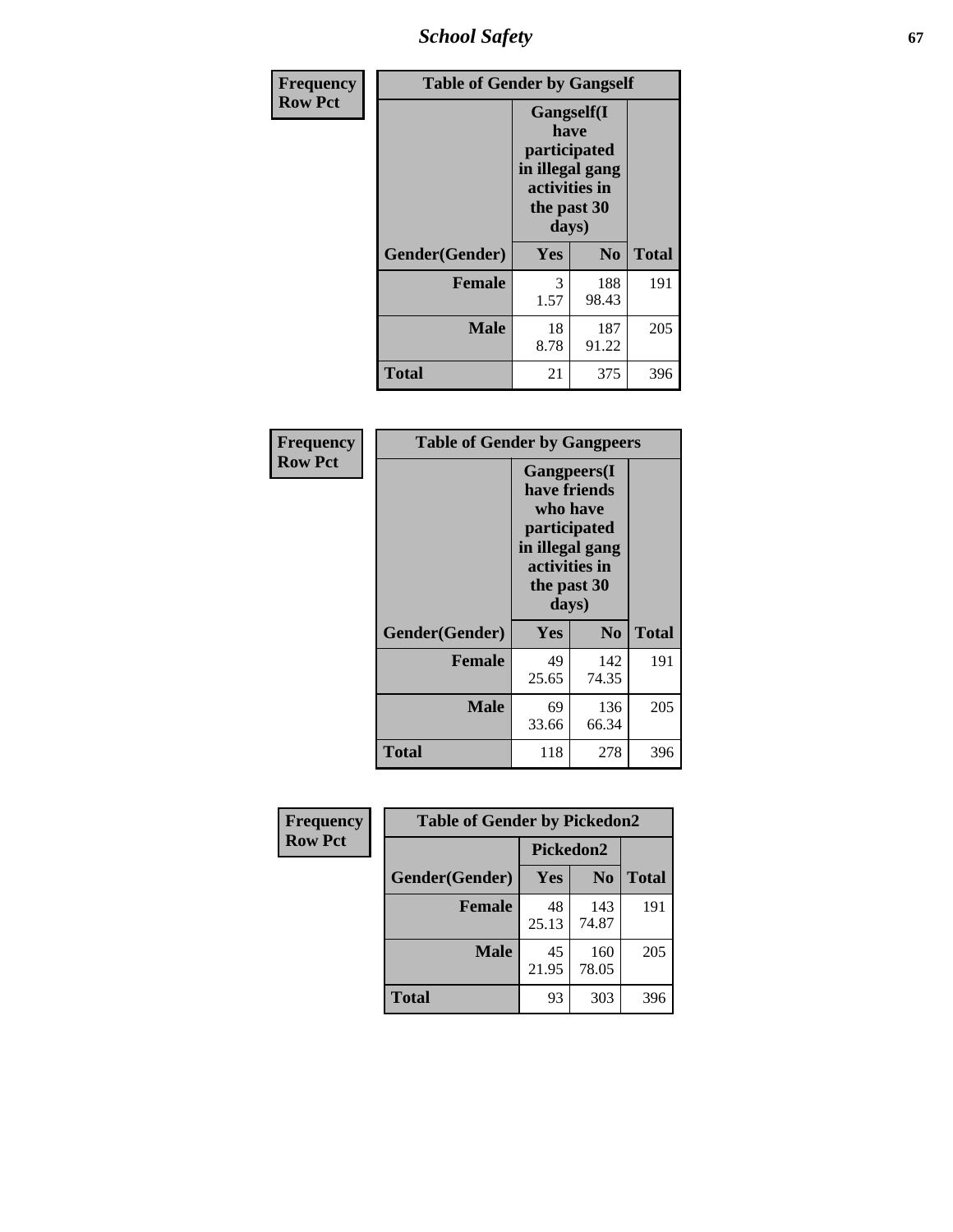*School Safety* **68**

| Frequency      | <b>Table of Gender by Safeschool2</b> |              |                |              |  |
|----------------|---------------------------------------|--------------|----------------|--------------|--|
| <b>Row Pct</b> |                                       | Safeschool2  |                |              |  |
|                | Gender(Gender)                        | Yes          | N <sub>0</sub> | <b>Total</b> |  |
|                | <b>Female</b>                         | 149<br>78.01 | 42<br>21.99    | 191          |  |
|                | <b>Male</b>                           | 159<br>77.56 | 46<br>22.44    | 205          |  |
|                | <b>Total</b>                          | 308          | 88             | 396          |  |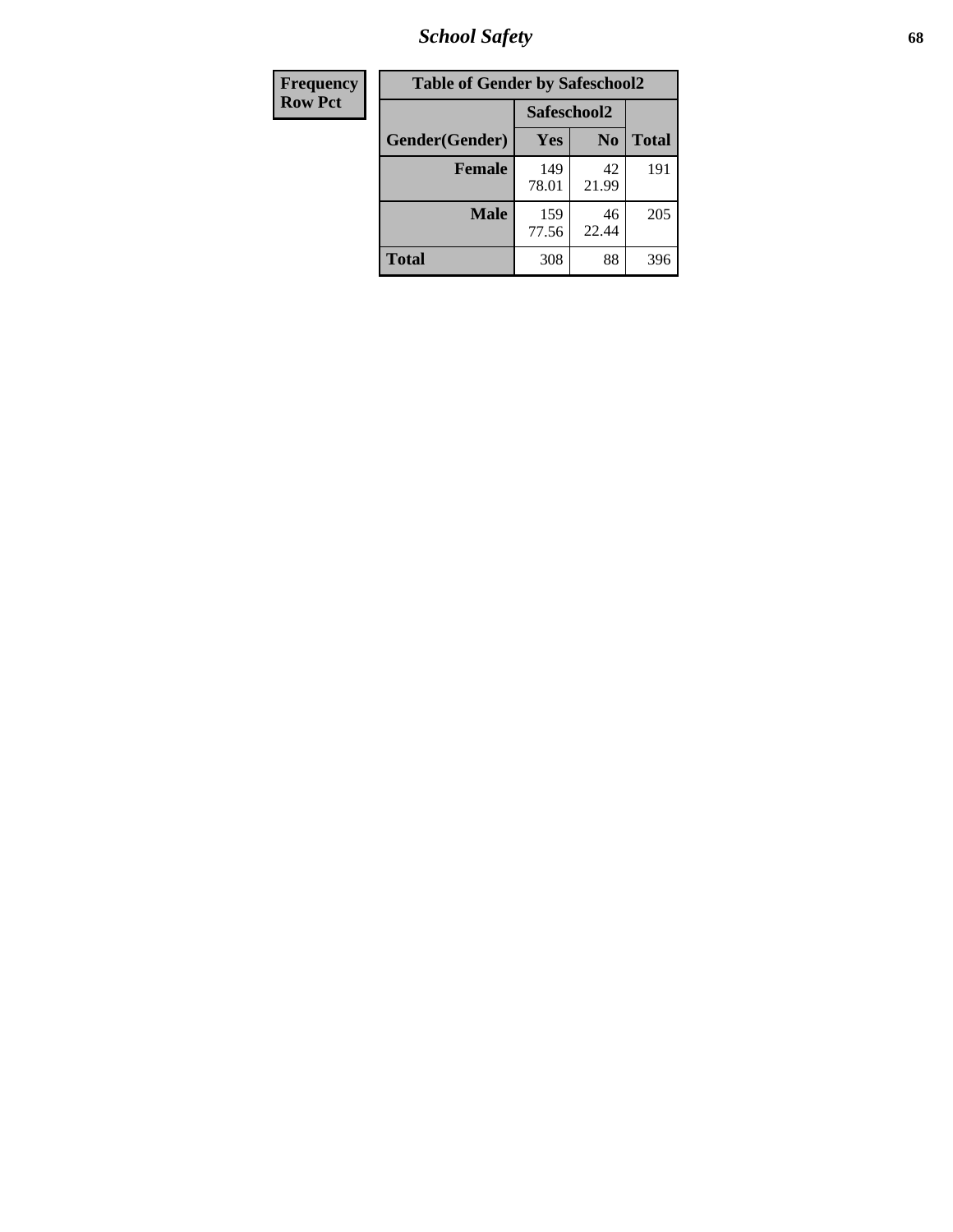# *Incidence of Drug Use* 69

| <b>Frequency</b> | <b>Table of Gender by AlcoholAlt</b> |                                          |                |              |  |
|------------------|--------------------------------------|------------------------------------------|----------------|--------------|--|
| <b>Row Pct</b>   |                                      | AlcoholAlt(Alcohol<br>use, past 30 days) |                |              |  |
|                  | Gender(Gender)                       | <b>Yes</b>                               | N <sub>0</sub> | <b>Total</b> |  |
|                  | <b>Female</b>                        | 65<br>34.03                              | 126<br>65.97   | 191          |  |
|                  | <b>Male</b>                          | 88<br>42.93                              | 117<br>57.07   | 205          |  |
|                  | <b>Total</b>                         | 153                                      | 243            | 396          |  |

| Frequency      | <b>Table of Gender by TobaccoAny</b> |                                          |                |              |  |
|----------------|--------------------------------------|------------------------------------------|----------------|--------------|--|
| <b>Row Pct</b> |                                      | TobaccoAny(Tobacco<br>use, past 30 days) |                |              |  |
|                | Gender(Gender)                       | Yes                                      | N <sub>0</sub> | <b>Total</b> |  |
|                | <b>Female</b>                        | 32<br>16.75                              | 159<br>83.25   | 191          |  |
|                | <b>Male</b>                          | 82<br>40.00                              | 123<br>60.00   | 205          |  |
|                | Total                                | 114                                      | 282            | 396          |  |

| <b>Frequency</b> | <b>Table of Gender by MarijuanaAlt</b> |             |                                              |              |
|------------------|----------------------------------------|-------------|----------------------------------------------|--------------|
| <b>Row Pct</b>   |                                        |             | MarijuanaAlt(Marijuana<br>use, past 30 days) |              |
|                  | Gender(Gender)                         | Yes         | N <sub>0</sub>                               | <b>Total</b> |
|                  | <b>Female</b>                          | 25<br>13.09 | 166<br>86.91                                 | 191          |
|                  | <b>Male</b>                            | 62<br>30.24 | 143<br>69.76                                 | 205          |
|                  | <b>Total</b>                           | 87          | 309                                          | 396          |

| <b>Frequency</b> | <b>Table of Gender by OtherDrugAny</b> |                         |                           |              |  |
|------------------|----------------------------------------|-------------------------|---------------------------|--------------|--|
| <b>Row Pct</b>   |                                        | drug use, past 30 days) | <b>OtherDrugAny(Other</b> |              |  |
|                  | Gender(Gender)                         | <b>Yes</b>              | N <sub>0</sub>            | <b>Total</b> |  |
|                  | <b>Female</b>                          | 17<br>8.90              | 174<br>91.10              | 191          |  |
|                  | <b>Male</b>                            | 44<br>21.46             | 161<br>78.54              | 205          |  |
|                  | <b>Total</b>                           | 61                      | 335                       | 396          |  |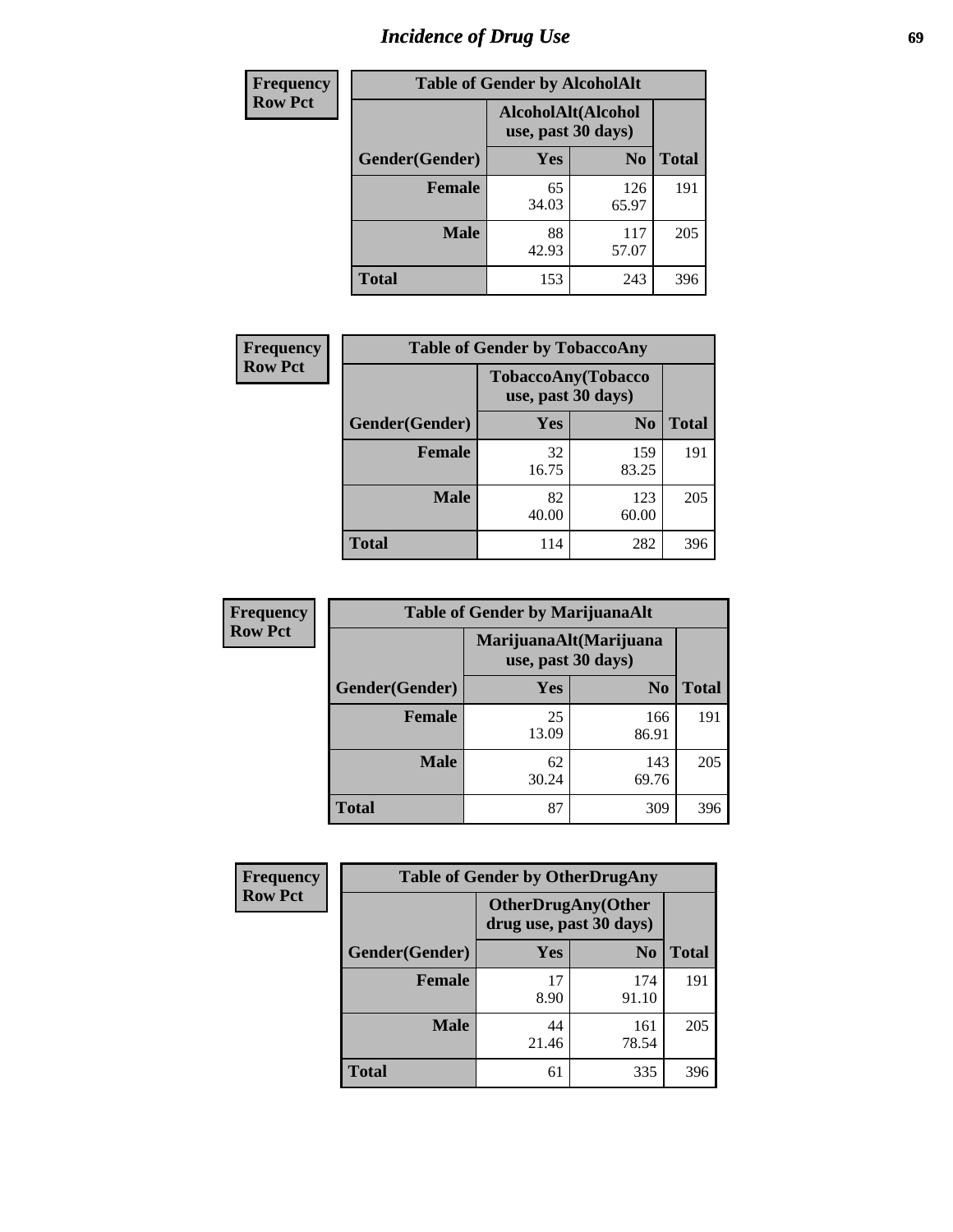## *Average Age at Onset of Use* 70 *Results for "Average Age at Onset of Use" questions exclude students who said they did not use that substance*

#### **Gender=Female**

| <i><b>Variable</b></i> | <b>Label</b>                                                       | <b>Mean</b> |
|------------------------|--------------------------------------------------------------------|-------------|
| Alcoholinit2           | I started using alcohol when I was                                 | 14.05       |
| Cigarettesinit2        | I started smoking tobacco when I was                               | 14.67       |
| Smokelessinit2         | I started chewing tobacco when I was                               | 15.40       |
| Marijuanainit2         | I started using marijuana when I was                               | 14.85       |
| Cocaineinit2           | I started using cocaine when I was                                 | 14.67       |
| Inhalantsinit2         | I started using inhalants when I was                               | 12.83       |
| Steroidsinit2          | I started using steroids when I was                                |             |
| Ecstasyinit2           | I started using ecstasy when I was                                 | 15.60       |
| Methinit2              | I started using methamphetamines when I was                        | 15.67       |
| Hallucinogensinit2     | I started using hallucinogens when I was                           | 15.00       |
| Prescription in t2     | I started using prescription drugs not prescribed to me when I was | 13.59       |

#### **Gender=Male**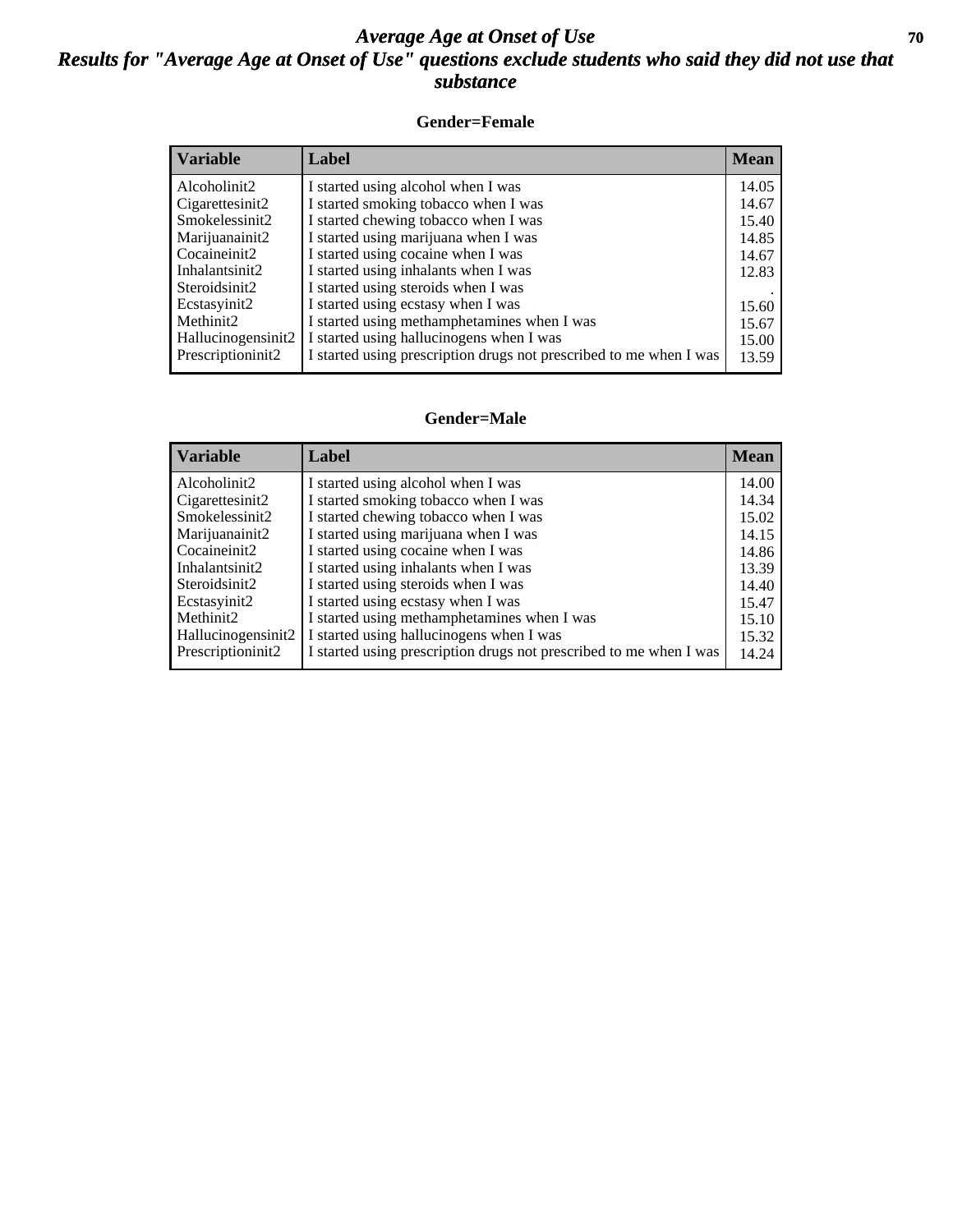# *I Think These Drugs are Harmful* **71**

| <b>Frequency</b> | <b>Table of Gender by Alcoholharmdich</b> |                                                   |                |              |  |
|------------------|-------------------------------------------|---------------------------------------------------|----------------|--------------|--|
| <b>Row Pct</b>   |                                           | Alcoholharmdich(I<br>think alcohol is<br>harmful) |                |              |  |
|                  | Gender(Gender)                            | <b>Yes</b>                                        | N <sub>0</sub> | <b>Total</b> |  |
|                  | <b>Female</b>                             | 151<br>79.06                                      | 40<br>20.94    | 191          |  |
|                  | <b>Male</b>                               | 148<br>72.20                                      | 57<br>27.80    | 205          |  |
|                  | <b>Total</b>                              | 299                                               | 97             | 396          |  |

| Frequency      | <b>Table of Gender by Tobaccoharmdich</b> |                                                   |                |              |
|----------------|-------------------------------------------|---------------------------------------------------|----------------|--------------|
| <b>Row Pct</b> |                                           | Tobaccoharmdich(I<br>think tobacco is<br>harmful) |                |              |
|                | Gender(Gender)                            | Yes                                               | N <sub>0</sub> | <b>Total</b> |
|                | <b>Female</b>                             | 185<br>96.86                                      | 6<br>3.14      | 191          |
|                | <b>Male</b>                               | 187<br>91.22                                      | 18<br>8.78     | 205          |
|                | <b>Total</b>                              | 372                                               | 24             | 396          |

| Frequency      | <b>Table of Gender by Marijuanaharmdich</b> |                                                       |                |              |  |
|----------------|---------------------------------------------|-------------------------------------------------------|----------------|--------------|--|
| <b>Row Pct</b> |                                             | Marijuanaharmdich(I<br>think marijuana is<br>harmful) |                |              |  |
|                | Gender(Gender)                              | <b>Yes</b>                                            | N <sub>0</sub> | <b>Total</b> |  |
|                | <b>Female</b>                               | 139<br>72.77                                          | 52<br>27.23    | 191          |  |
|                | <b>Male</b>                                 | 112<br>54.63                                          | 93<br>45.37    | 205          |  |
|                | <b>Total</b>                                | 251                                                   | 145            | 396          |  |

| Frequency      | <b>Table of Gender by Otherdrugharmdich</b> |                                                          |                |              |  |
|----------------|---------------------------------------------|----------------------------------------------------------|----------------|--------------|--|
| <b>Row Pct</b> |                                             | Otherdrugharmdich(I<br>think other drugs are<br>harmful) |                |              |  |
|                | Gender(Gender)                              | <b>Yes</b>                                               | N <sub>0</sub> | <b>Total</b> |  |
|                | <b>Female</b>                               | 184<br>96.34                                             | 7<br>3.66      | 191          |  |
|                | <b>Male</b>                                 | 195<br>95.12                                             | 10<br>4.88     | 205          |  |
|                | <b>Total</b>                                | 379                                                      | 17             | 396          |  |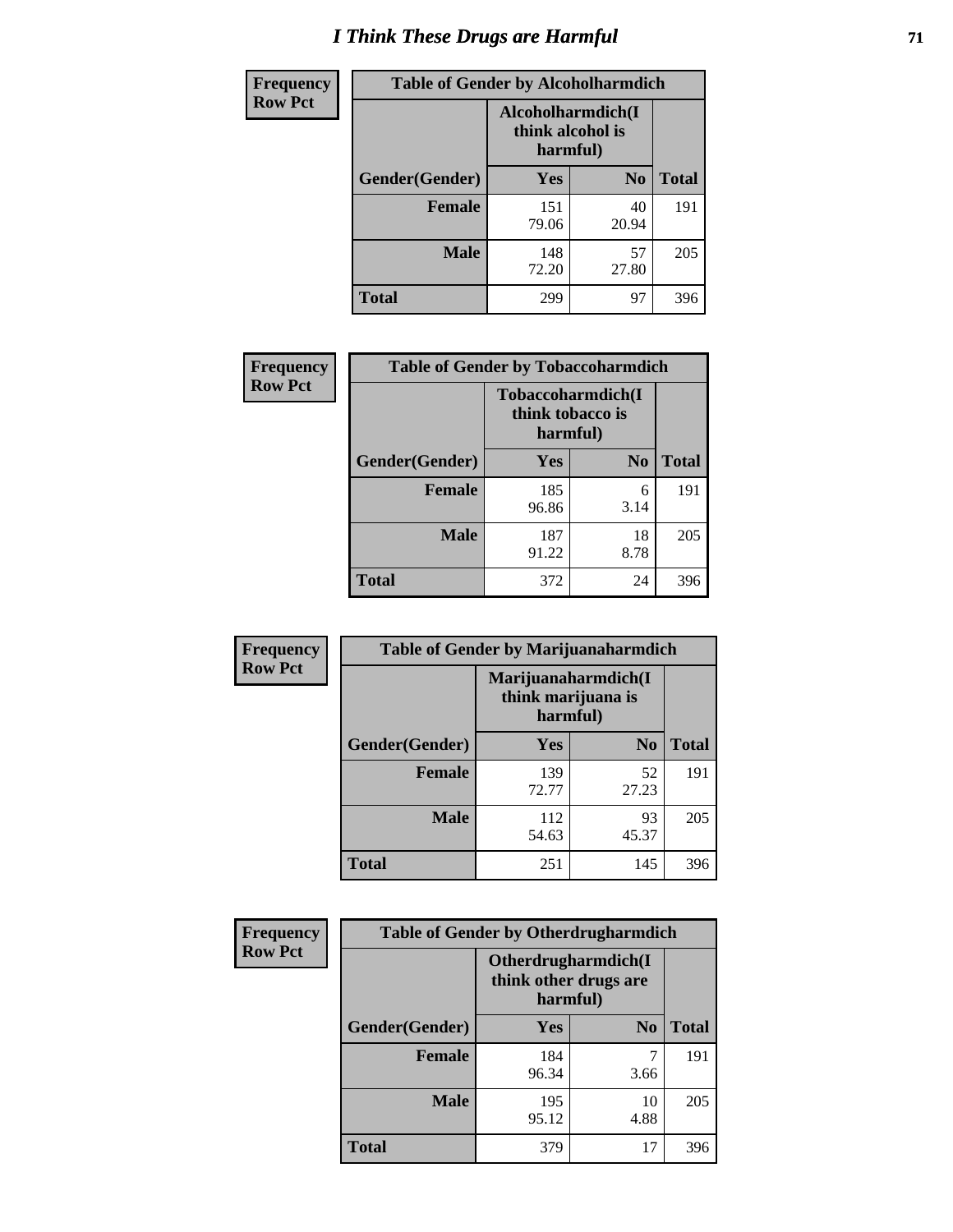| <b>Frequency</b> | <b>Table of Gender by Alcohollocation1</b> |                                                               |             |              |  |
|------------------|--------------------------------------------|---------------------------------------------------------------|-------------|--------------|--|
| <b>Row Pct</b>   |                                            | <b>Alcohollocation1(Places</b><br><b>Friends Use Alcohol)</b> |             |              |  |
|                  | <b>Gender</b> (Gender)                     |                                                               | Do Not Use  | <b>Total</b> |  |
|                  | <b>Female</b>                              | 137<br>71.73                                                  | 54<br>28.27 | 191          |  |
|                  | <b>Male</b>                                | 154<br>75.12                                                  | 51<br>24.88 | 205          |  |
|                  | <b>Total</b>                               | 291                                                           | 105         | 396          |  |

| <b>Frequency</b> | <b>Table of Gender by Alcohollocation2</b> |             |                                                               |              |
|------------------|--------------------------------------------|-------------|---------------------------------------------------------------|--------------|
| <b>Row Pct</b>   |                                            |             | <b>Alcohollocation2(Places</b><br><b>Friends Use Alcohol)</b> |              |
|                  | Gender(Gender)                             |             | Home                                                          | <b>Total</b> |
|                  | <b>Female</b>                              | 89<br>46.60 | 102<br>53.40                                                  | 191          |
|                  | <b>Male</b>                                | 90<br>43.90 | 115<br>56.10                                                  | 205          |
|                  | <b>Total</b>                               | 179         | 217                                                           | 396          |

| Frequency      | <b>Table of Gender by Alcohollocation3</b> |                                                               |               |              |
|----------------|--------------------------------------------|---------------------------------------------------------------|---------------|--------------|
| <b>Row Pct</b> |                                            | <b>Alcohollocation3(Places</b><br><b>Friends Use Alcohol)</b> |               |              |
|                | Gender(Gender)                             |                                                               | <b>School</b> | <b>Total</b> |
|                | <b>Female</b>                              | 176<br>92.15                                                  | 15<br>7.85    | 191          |
|                | <b>Male</b>                                | 171<br>83.41                                                  | 34<br>16.59   | 205          |
|                | <b>Total</b>                               | 347                                                           | 49            | 396          |

| Frequency      | <b>Table of Gender by Alcohollocation4</b> |                                                               |             |              |  |
|----------------|--------------------------------------------|---------------------------------------------------------------|-------------|--------------|--|
| <b>Row Pct</b> |                                            | <b>Alcohollocation4(Places</b><br><b>Friends Use Alcohol)</b> |             |              |  |
|                | Gender(Gender)                             |                                                               | Car         | <b>Total</b> |  |
|                | <b>Female</b>                              | 166<br>86.91                                                  | 25<br>13.09 | 191          |  |
|                | <b>Male</b>                                | 160<br>78.05                                                  | 45<br>21.95 | 205          |  |
|                | <b>Total</b>                               | 326                                                           | 70          | 396          |  |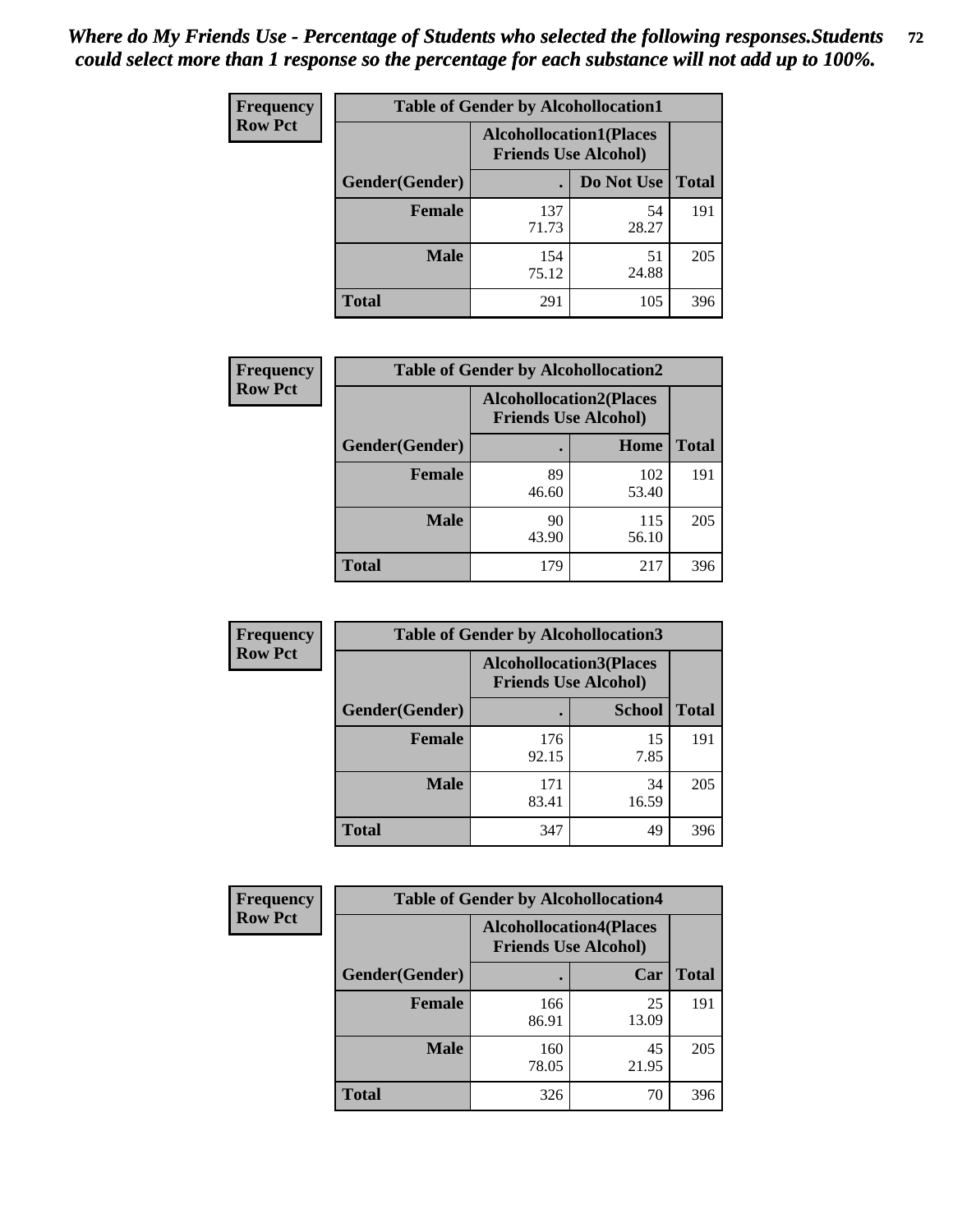| <b>Frequency</b> | <b>Table of Gender by Alcohollocation5</b> |                                |                                 |              |
|------------------|--------------------------------------------|--------------------------------|---------------------------------|--------------|
| <b>Row Pct</b>   |                                            | <b>Alcohollocation5(Places</b> | <b>Friends Use Alcohol)</b>     |              |
|                  | Gender(Gender)                             | $\bullet$                      | <b>Friend's</b><br><b>House</b> | <b>Total</b> |
|                  | <b>Female</b>                              | 56<br>29.32                    | 135<br>70.68                    | 191          |
|                  | <b>Male</b>                                | 78<br>38.05                    | 127<br>61.95                    | 205          |
|                  | <b>Total</b>                               | 134                            | 262                             | 396          |

| Frequency      | <b>Table of Gender by Alcohollocation6</b> |                                                               |              |              |
|----------------|--------------------------------------------|---------------------------------------------------------------|--------------|--------------|
| <b>Row Pct</b> |                                            | <b>Alcohollocation6(Places</b><br><b>Friends Use Alcohol)</b> |              |              |
|                | <b>Gender</b> (Gender)                     |                                                               | <b>Other</b> | <b>Total</b> |
|                | <b>Female</b>                              | 120<br>62.83                                                  | 71<br>37.17  | 191          |
|                | <b>Male</b>                                | 137<br>66.83                                                  | 68<br>33.17  | 205          |
|                | <b>Total</b>                               | 257                                                           | 139          | 396          |

| Frequency      | <b>Table of Gender by Tobaccolocation1</b> |                                                               |             |              |  |
|----------------|--------------------------------------------|---------------------------------------------------------------|-------------|--------------|--|
| <b>Row Pct</b> |                                            | <b>Tobaccolocation1(Places</b><br><b>Friends Use Tobacco)</b> |             |              |  |
|                | Gender(Gender)                             |                                                               | Do Not Use  | <b>Total</b> |  |
|                | <b>Female</b>                              | 95<br>49.74                                                   | 96<br>50.26 | 191          |  |
|                | <b>Male</b>                                | 141<br>68.78                                                  | 64<br>31.22 | 205          |  |
|                | <b>Total</b>                               | 236                                                           | 160         | 396          |  |

| <b>Frequency</b> | <b>Table of Gender by Tobaccolocation2</b> |                                                               |              |              |
|------------------|--------------------------------------------|---------------------------------------------------------------|--------------|--------------|
| <b>Row Pct</b>   |                                            | <b>Tobaccolocation2(Places</b><br><b>Friends Use Tobacco)</b> |              |              |
|                  | Gender(Gender)                             |                                                               | Home         | <b>Total</b> |
|                  | Female                                     | 120<br>62.83                                                  | 71<br>37.17  | 191          |
|                  | <b>Male</b>                                | 93<br>45.37                                                   | 112<br>54.63 | 205          |
|                  | <b>Total</b>                               | 213                                                           | 183          | 396          |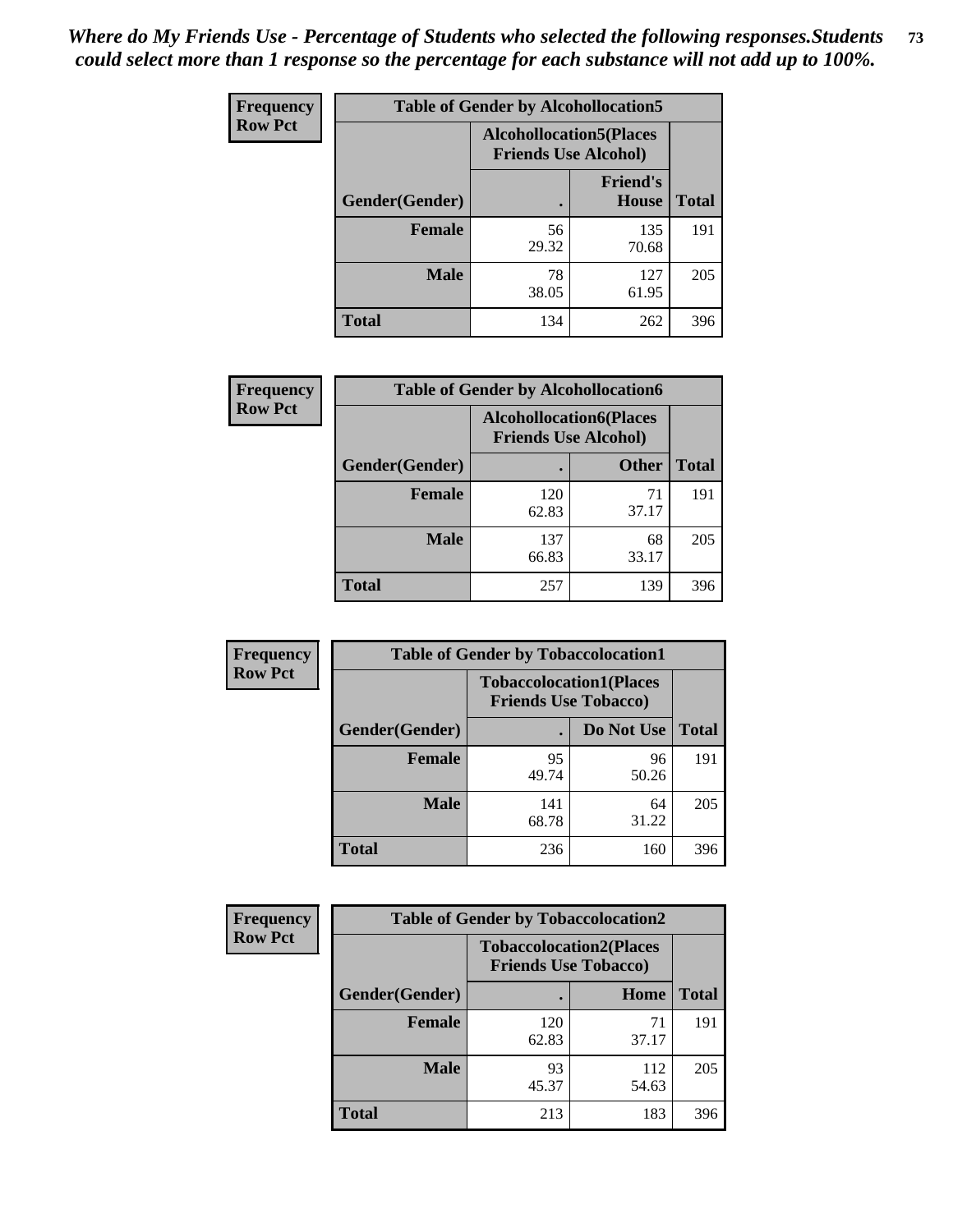| <b>Frequency</b> | <b>Table of Gender by Tobaccolocation3</b> |                             |                                |              |
|------------------|--------------------------------------------|-----------------------------|--------------------------------|--------------|
| <b>Row Pct</b>   |                                            | <b>Friends Use Tobacco)</b> | <b>Tobaccolocation3(Places</b> |              |
|                  | Gender(Gender)                             |                             | <b>School</b>                  | <b>Total</b> |
|                  | Female                                     | 164<br>85.86                | 27<br>14.14                    | 191          |
|                  | <b>Male</b>                                | 135<br>65.85                | 70<br>34.15                    | 205          |
|                  | <b>Total</b>                               | 299                         | 97                             | 396          |

| <b>Frequency</b> | <b>Table of Gender by Tobaccolocation4</b> |              |                                                               |              |
|------------------|--------------------------------------------|--------------|---------------------------------------------------------------|--------------|
| <b>Row Pct</b>   |                                            |              | <b>Tobaccolocation4(Places</b><br><b>Friends Use Tobacco)</b> |              |
|                  | Gender(Gender)                             |              | Car                                                           | <b>Total</b> |
|                  | <b>Female</b>                              | 114<br>59.69 | 77<br>40.31                                                   | 191          |
|                  | <b>Male</b>                                | 93<br>45.37  | 112<br>54.63                                                  | 205          |
|                  | <b>Total</b>                               | 207          | 189                                                           | 396          |

| <b>Frequency</b> | <b>Table of Gender by Tobaccolocation5</b> |                                                               |                                 |              |
|------------------|--------------------------------------------|---------------------------------------------------------------|---------------------------------|--------------|
| <b>Row Pct</b>   |                                            | <b>Tobaccolocation5(Places</b><br><b>Friends Use Tobacco)</b> |                                 |              |
|                  | Gender(Gender)                             |                                                               | <b>Friend's</b><br><b>House</b> | <b>Total</b> |
|                  | <b>Female</b>                              | 108<br>56.54                                                  | 83<br>43.46                     | 191          |
|                  | <b>Male</b>                                | 94<br>45.85                                                   | 111<br>54.15                    | 205          |
|                  | <b>Total</b>                               | 202                                                           | 194                             | 396          |

| <b>Frequency</b> | <b>Table of Gender by Tobaccolocation6</b> |              |                                                               |              |
|------------------|--------------------------------------------|--------------|---------------------------------------------------------------|--------------|
| <b>Row Pct</b>   |                                            |              | <b>Tobaccolocation6(Places</b><br><b>Friends Use Tobacco)</b> |              |
|                  | Gender(Gender)                             |              | <b>Other</b>                                                  | <b>Total</b> |
|                  | Female                                     | 130<br>68.06 | 61<br>31.94                                                   | 191          |
|                  | <b>Male</b>                                | 124<br>60.49 | 81<br>39.51                                                   | 205          |
|                  | <b>Total</b>                               | 254          | 142                                                           | 396          |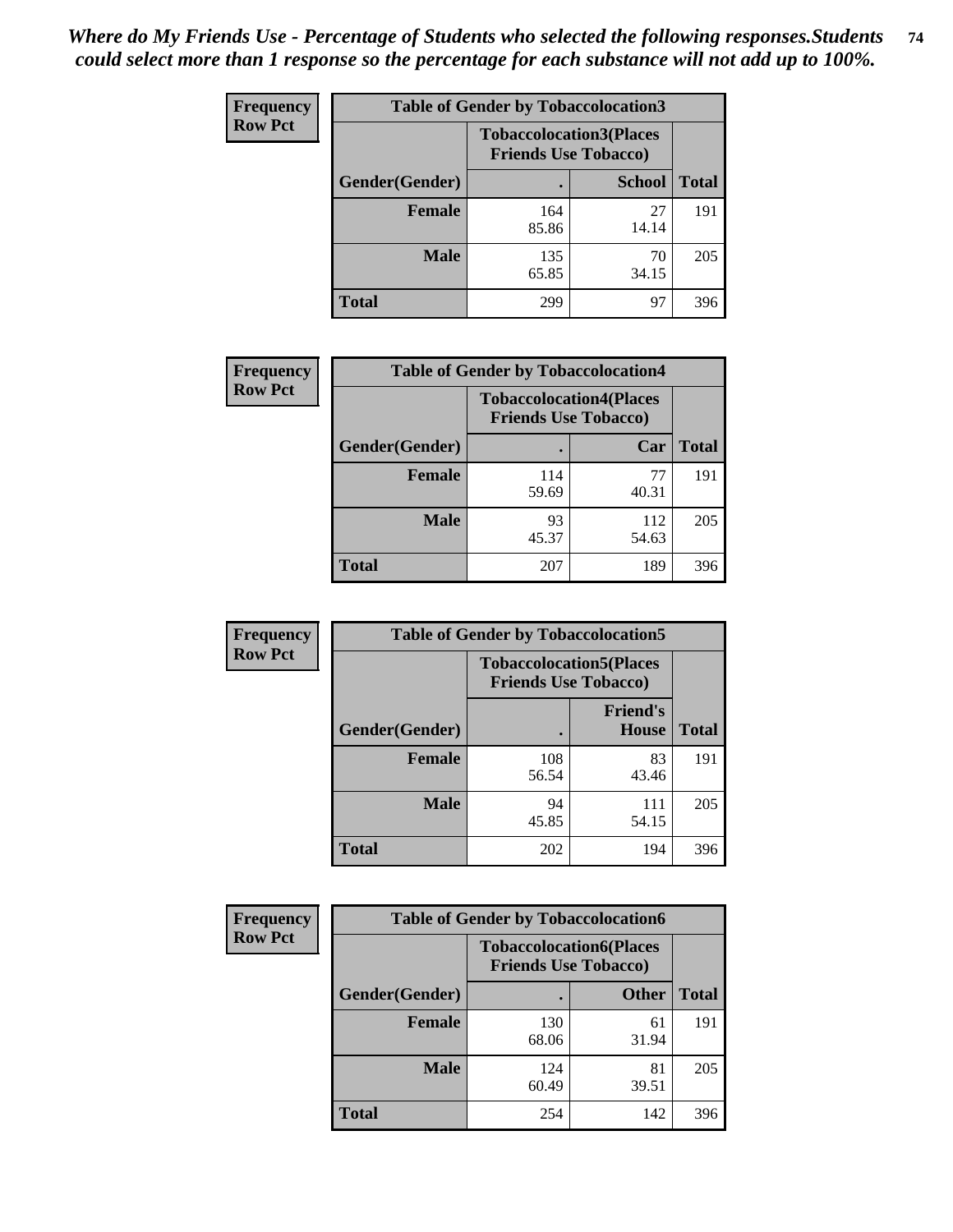| <b>Frequency</b> | <b>Table of Gender by Marijuanalocation1</b> |                                                                    |             |              |  |
|------------------|----------------------------------------------|--------------------------------------------------------------------|-------------|--------------|--|
| <b>Row Pct</b>   |                                              | <b>Marijuanalocation1(Places</b><br><b>Friends Use Marijuana</b> ) |             |              |  |
|                  | <b>Gender</b> (Gender)                       |                                                                    | Do Not Use  | <b>Total</b> |  |
|                  | <b>Female</b>                                | 106<br>55.50                                                       | 85<br>44.50 | 191          |  |
|                  | <b>Male</b>                                  | 140<br>68.29                                                       | 65<br>31.71 | 205          |  |
|                  | <b>Total</b>                                 | 246                                                                | 150         | 396          |  |

| <b>Frequency</b> | <b>Table of Gender by Marijuanalocation2</b> |                                                                    |              |       |
|------------------|----------------------------------------------|--------------------------------------------------------------------|--------------|-------|
| <b>Row Pct</b>   |                                              | <b>Marijuanalocation2(Places</b><br><b>Friends Use Marijuana</b> ) |              |       |
|                  | Gender(Gender)                               |                                                                    | Home         | Total |
|                  | <b>Female</b>                                | 109<br>57.07                                                       | 82<br>42.93  | 191   |
|                  | <b>Male</b>                                  | 100<br>48.78                                                       | 105<br>51.22 | 205   |
|                  | <b>Total</b>                                 | 209                                                                | 187          | 396   |

| Frequency      | <b>Table of Gender by Marijuanalocation3</b> |                                                                    |               |              |
|----------------|----------------------------------------------|--------------------------------------------------------------------|---------------|--------------|
| <b>Row Pct</b> |                                              | <b>Marijuanalocation3(Places</b><br><b>Friends Use Marijuana</b> ) |               |              |
|                | Gender(Gender)                               |                                                                    | <b>School</b> | <b>Total</b> |
|                | Female                                       | 163<br>85.34                                                       | 28<br>14.66   | 191          |
|                | <b>Male</b>                                  | 161<br>78.54                                                       | 44<br>21.46   | 205          |
|                | <b>Total</b>                                 | 324                                                                | 72            | 396          |

| <b>Frequency</b> | <b>Table of Gender by Marijuanalocation4</b> |                                                                    |             |              |
|------------------|----------------------------------------------|--------------------------------------------------------------------|-------------|--------------|
| <b>Row Pct</b>   |                                              | <b>Marijuanalocation4(Places</b><br><b>Friends Use Marijuana</b> ) |             |              |
|                  | Gender(Gender)                               |                                                                    | Car         | <b>Total</b> |
|                  | <b>Female</b>                                | 123<br>64.40                                                       | 68<br>35.60 | 191          |
|                  | <b>Male</b>                                  | 114<br>55.61                                                       | 91<br>44.39 | 205          |
|                  | <b>Total</b>                                 | 237                                                                | 159         | 396          |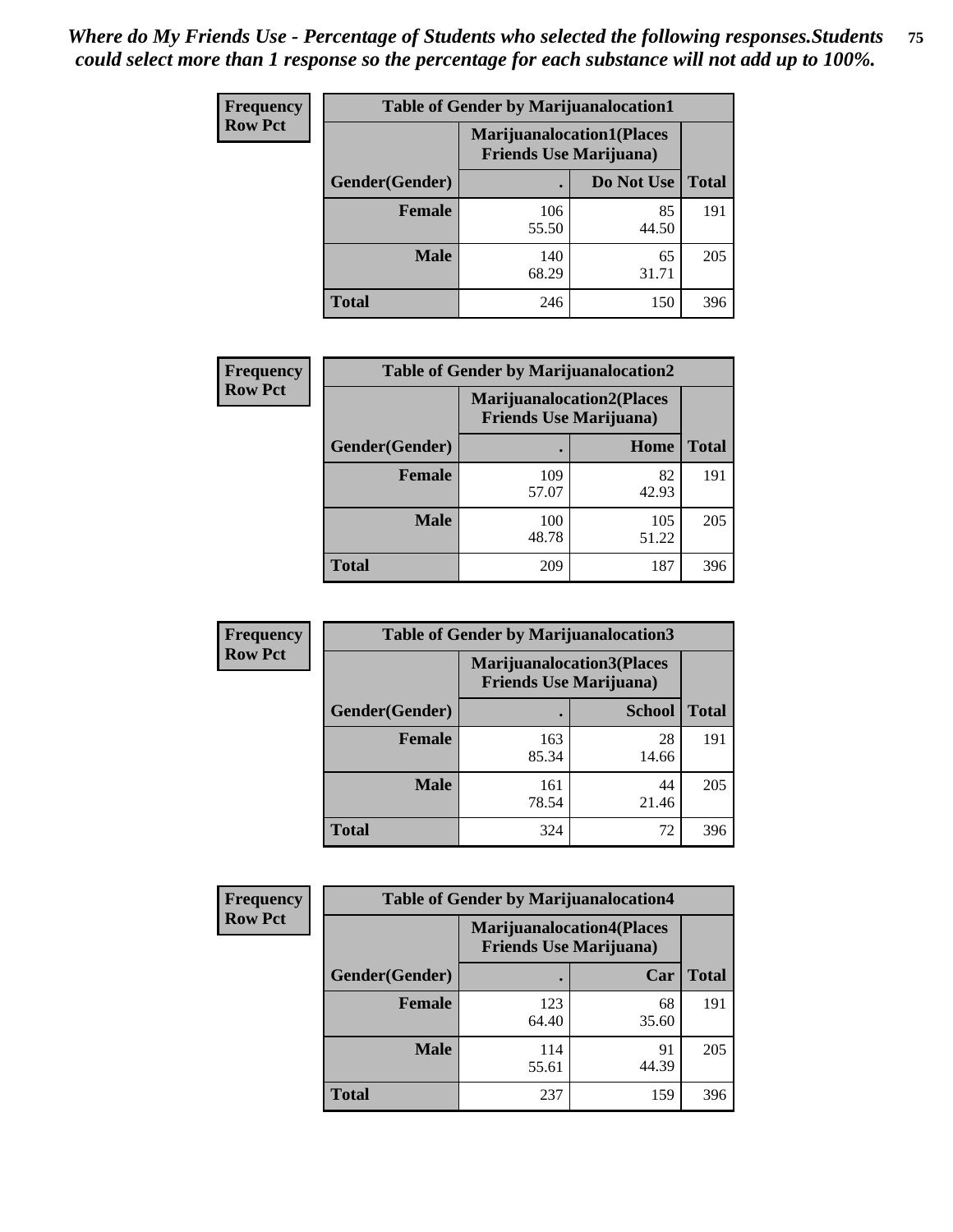| <b>Frequency</b> | <b>Table of Gender by Marijuanalocation5</b> |                                                                    |                                 |              |
|------------------|----------------------------------------------|--------------------------------------------------------------------|---------------------------------|--------------|
| <b>Row Pct</b>   |                                              | <b>Marijuanalocation5(Places</b><br><b>Friends Use Marijuana</b> ) |                                 |              |
|                  | Gender(Gender)                               |                                                                    | <b>Friend's</b><br><b>House</b> | <b>Total</b> |
|                  | <b>Female</b>                                | 91<br>47.64                                                        | 100<br>52.36                    | 191          |
|                  | <b>Male</b>                                  | 84<br>40.98                                                        | 121<br>59.02                    | 205          |
|                  | <b>Total</b>                                 | 175                                                                | 221                             | 396          |

| <b>Frequency</b> | <b>Table of Gender by Marijuanalocation6</b> |                                                                    |              |              |
|------------------|----------------------------------------------|--------------------------------------------------------------------|--------------|--------------|
| <b>Row Pct</b>   |                                              | <b>Marijuanalocation6(Places</b><br><b>Friends Use Marijuana</b> ) |              |              |
|                  | <b>Gender</b> (Gender)                       |                                                                    | <b>Other</b> | <b>Total</b> |
|                  | <b>Female</b>                                | 124<br>64.92                                                       | 67<br>35.08  | 191          |
|                  | <b>Male</b>                                  | 122<br>59.51                                                       | 83<br>40.49  | 205          |
|                  | <b>Total</b>                                 | 246                                                                | 150          | 396          |

| <b>Frequency</b> | <b>Table of Gender by Otherdruglocation1</b> |                                                                                |              |              |
|------------------|----------------------------------------------|--------------------------------------------------------------------------------|--------------|--------------|
| <b>Row Pct</b>   |                                              | <b>Otherdruglocation1(Places</b><br><b>Friends Use Other Illegal</b><br>Drugs) |              |              |
|                  | Gender(Gender)                               |                                                                                | Do Not Use   | <b>Total</b> |
|                  | <b>Female</b>                                | 60<br>31.41                                                                    | 131<br>68.59 | 191          |
|                  | <b>Male</b>                                  | 96<br>46.83                                                                    | 109<br>53.17 | 205          |
|                  | <b>Total</b>                                 | 156                                                                            | 240          | 396          |

| <b>Frequency</b> | <b>Table of Gender by Otherdruglocation2</b> |                                                                                |             |              |
|------------------|----------------------------------------------|--------------------------------------------------------------------------------|-------------|--------------|
| <b>Row Pct</b>   |                                              | <b>Otherdruglocation2(Places</b><br><b>Friends Use Other Illegal</b><br>Drugs) |             |              |
|                  | Gender(Gender)                               |                                                                                | Home        | <b>Total</b> |
|                  | <b>Female</b>                                | 149<br>78.01                                                                   | 42<br>21.99 | 191          |
|                  | <b>Male</b>                                  | 139<br>67.80                                                                   | 66<br>32.20 | 205          |
|                  | <b>Total</b>                                 | 288                                                                            | 108         | 396          |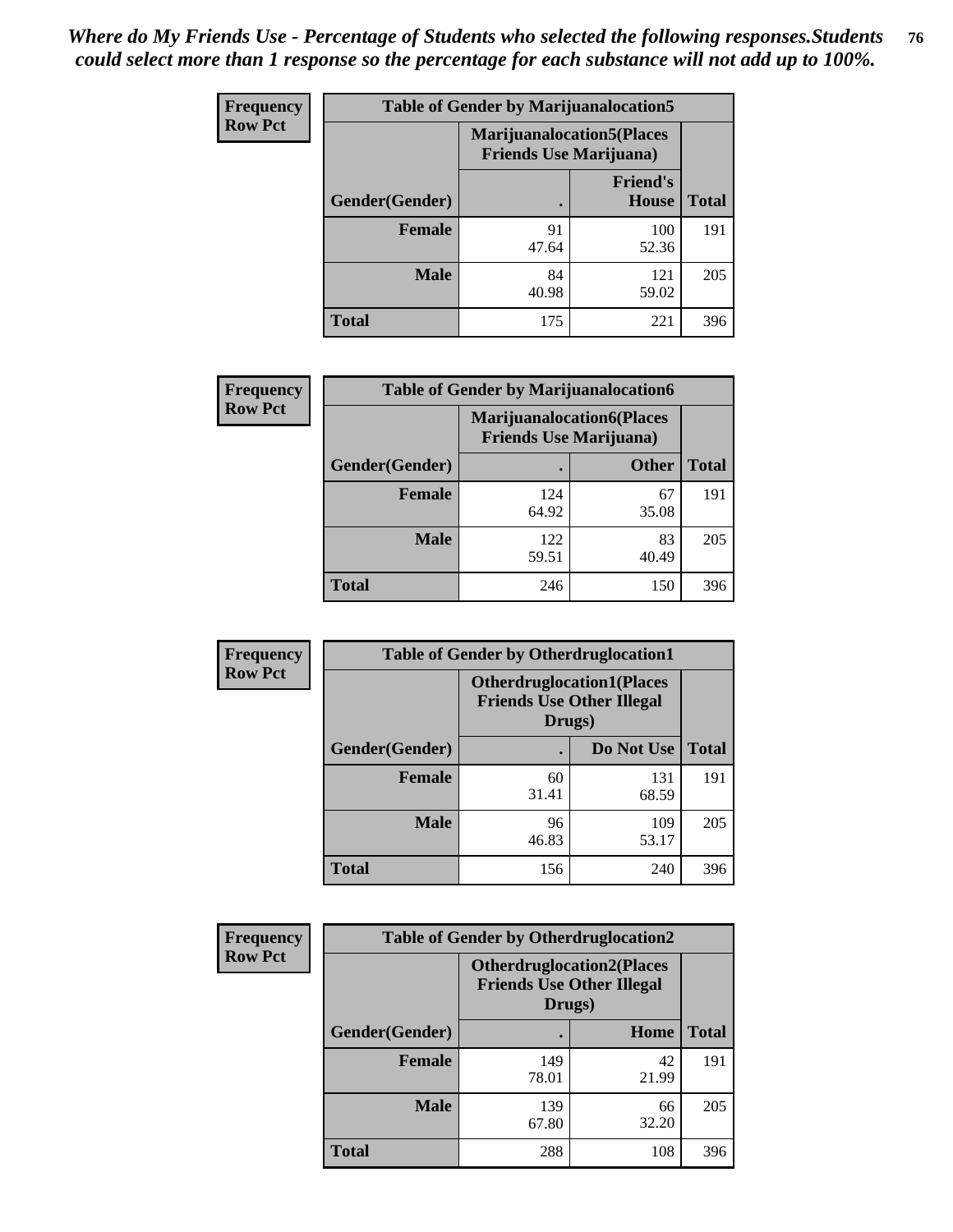| Frequency      | <b>Table of Gender by Otherdruglocation3</b> |                                                                                |               |              |
|----------------|----------------------------------------------|--------------------------------------------------------------------------------|---------------|--------------|
| <b>Row Pct</b> |                                              | <b>Otherdruglocation3(Places</b><br><b>Friends Use Other Illegal</b><br>Drugs) |               |              |
|                | Gender(Gender)                               |                                                                                | <b>School</b> | <b>Total</b> |
|                | Female                                       | 168<br>87.96                                                                   | 23<br>12.04   | 191          |
|                | <b>Male</b>                                  | 166<br>80.98                                                                   | 39<br>19.02   | 205          |
|                | <b>Total</b>                                 | 334                                                                            | 62            | 396          |

| Frequency      | <b>Table of Gender by Otherdruglocation4</b> |                                                                                |             |              |
|----------------|----------------------------------------------|--------------------------------------------------------------------------------|-------------|--------------|
| <b>Row Pct</b> |                                              | <b>Otherdruglocation4(Places</b><br><b>Friends Use Other Illegal</b><br>Drugs) |             |              |
|                | Gender(Gender)                               |                                                                                | Car         | <b>Total</b> |
|                | Female                                       | 159<br>83.25                                                                   | 32<br>16.75 | 191          |
|                | <b>Male</b>                                  | 155<br>75.61                                                                   | 50<br>24.39 | 205          |
|                | <b>Total</b>                                 | 314                                                                            | 82          | 396          |

| <b>Frequency</b> | <b>Table of Gender by Otherdruglocation5</b> |                                                                                |                                 |              |
|------------------|----------------------------------------------|--------------------------------------------------------------------------------|---------------------------------|--------------|
| <b>Row Pct</b>   |                                              | <b>Otherdruglocation5(Places</b><br><b>Friends Use Other Illegal</b><br>Drugs) |                                 |              |
|                  | Gender(Gender)                               |                                                                                | <b>Friend's</b><br><b>House</b> | <b>Total</b> |
|                  | <b>Female</b>                                | 140<br>73.30                                                                   | 51<br>26.70                     | 191          |
|                  | <b>Male</b>                                  | 128<br>62.44                                                                   | 77<br>37.56                     | 205          |
|                  | <b>Total</b>                                 | 268                                                                            | 128                             | 396          |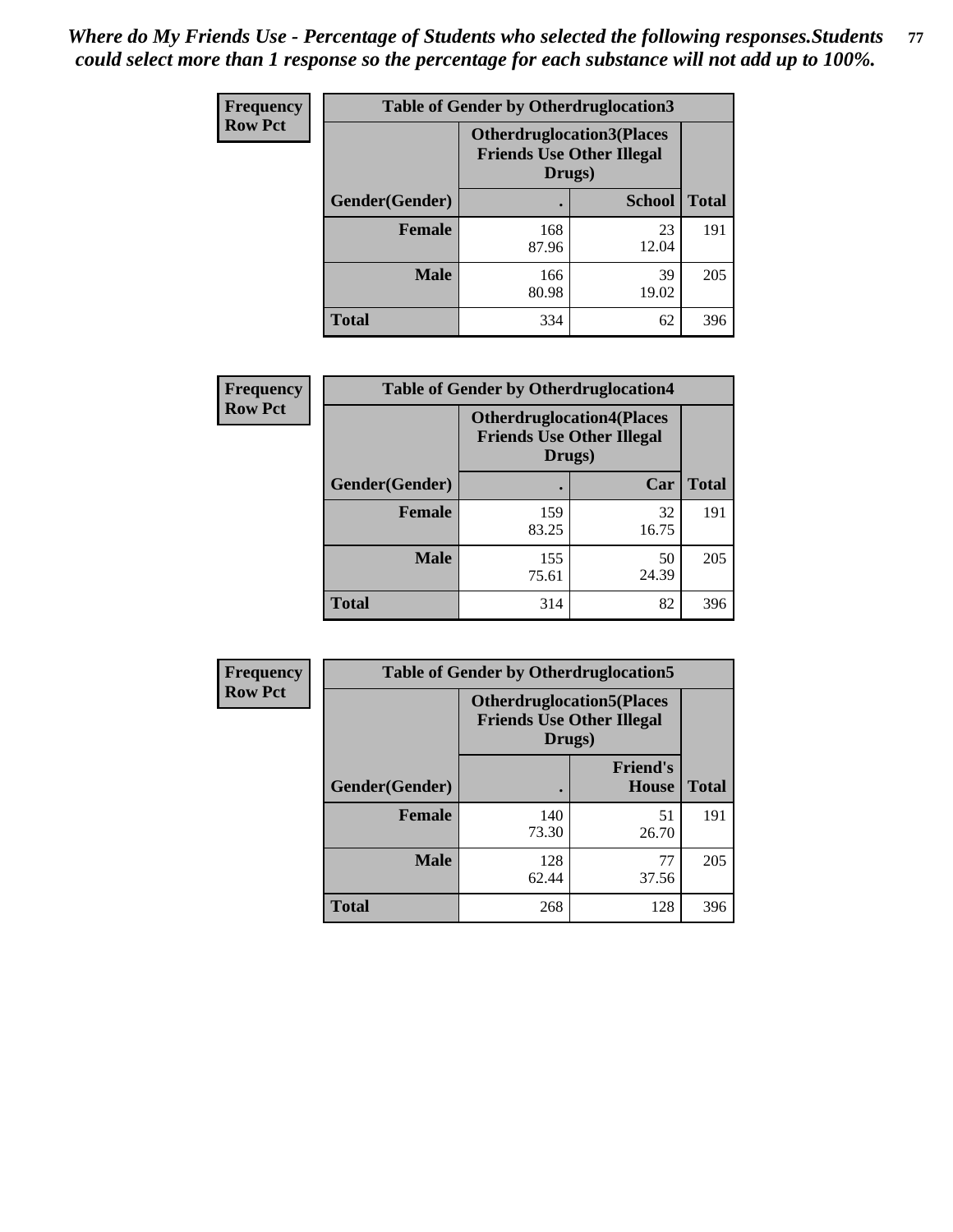| Frequency      | <b>Table of Gender by Otherdruglocation6</b> |                                                                                |              |              |
|----------------|----------------------------------------------|--------------------------------------------------------------------------------|--------------|--------------|
| <b>Row Pct</b> |                                              | <b>Otherdruglocation6(Places</b><br><b>Friends Use Other Illegal</b><br>Drugs) |              |              |
|                | Gender(Gender)                               |                                                                                | <b>Other</b> | <b>Total</b> |
|                | <b>Female</b>                                | 147<br>76.96                                                                   | 44<br>23.04  | 191          |
|                | <b>Male</b>                                  | 150<br>73.17                                                                   | 55<br>26.83  | 205          |
|                | <b>Total</b>                                 | 297                                                                            | 99           | 396          |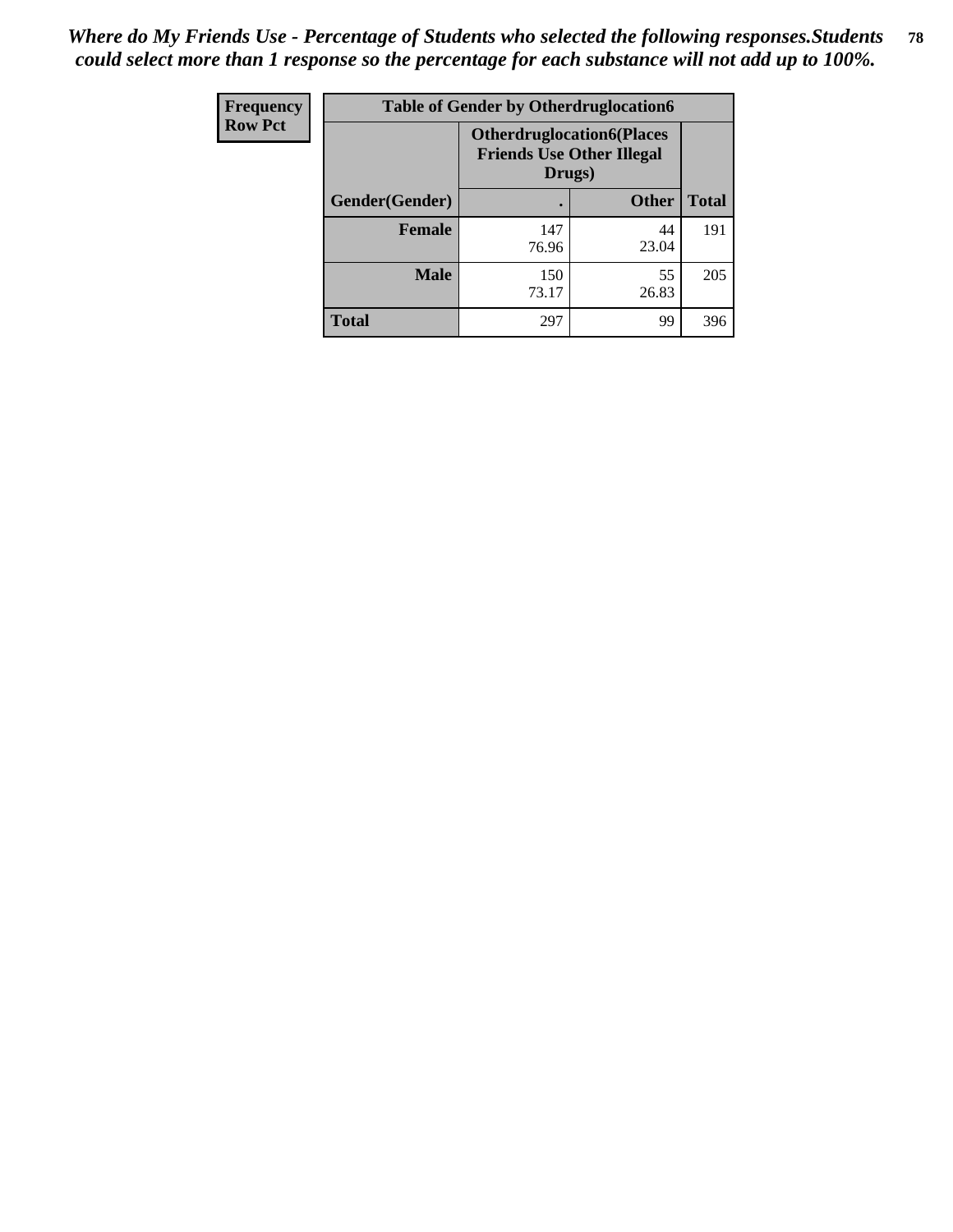| <b>Frequency</b> | <b>Table of Gender by Alcoholtime1</b> |                                                          |                      |              |
|------------------|----------------------------------------|----------------------------------------------------------|----------------------|--------------|
| <b>Row Pct</b>   |                                        | <b>Alcoholtime1(Times</b><br><b>Friends Use Alcohol)</b> |                      |              |
|                  | Gender(Gender)                         | $\bullet$                                                | Do Not<br><b>Use</b> | <b>Total</b> |
|                  | <b>Female</b>                          | 142<br>74.35                                             | 49<br>25.65          | 191          |
|                  | <b>Male</b>                            | 154<br>75.12                                             | 51<br>24.88          | 205          |
|                  | <b>Total</b>                           | 296                                                      | 100                  | 396          |

| Frequency      | <b>Table of Gender by Alcoholtime2</b> |                                                          |                            |              |
|----------------|----------------------------------------|----------------------------------------------------------|----------------------------|--------------|
| <b>Row Pct</b> |                                        | <b>Alcoholtime2(Times</b><br><b>Friends Use Alcohol)</b> |                            |              |
|                | Gender(Gender)                         |                                                          | <b>On Way</b><br>to School | <b>Total</b> |
|                | <b>Female</b>                          | 170<br>89.01                                             | 21<br>10.99                | 191          |
|                | <b>Male</b>                            | 176<br>85.85                                             | 29<br>14.15                | 205          |
|                | <b>Total</b>                           | 346                                                      | 50                         | 396          |

| Frequency      | <b>Table of Gender by Alcoholtime3</b> |                                                          |                                |              |
|----------------|----------------------------------------|----------------------------------------------------------|--------------------------------|--------------|
| <b>Row Pct</b> |                                        | <b>Alcoholtime3(Times</b><br><b>Friends Use Alcohol)</b> |                                |              |
|                | Gender(Gender)                         |                                                          | <b>During</b><br><b>School</b> | <b>Total</b> |
|                | <b>Female</b>                          | 176<br>92.15                                             | 15<br>7.85                     | 191          |
|                | <b>Male</b>                            | 181<br>88.29                                             | 24<br>11.71                    | 205          |
|                | <b>Total</b>                           | 357                                                      | 39                             | 396          |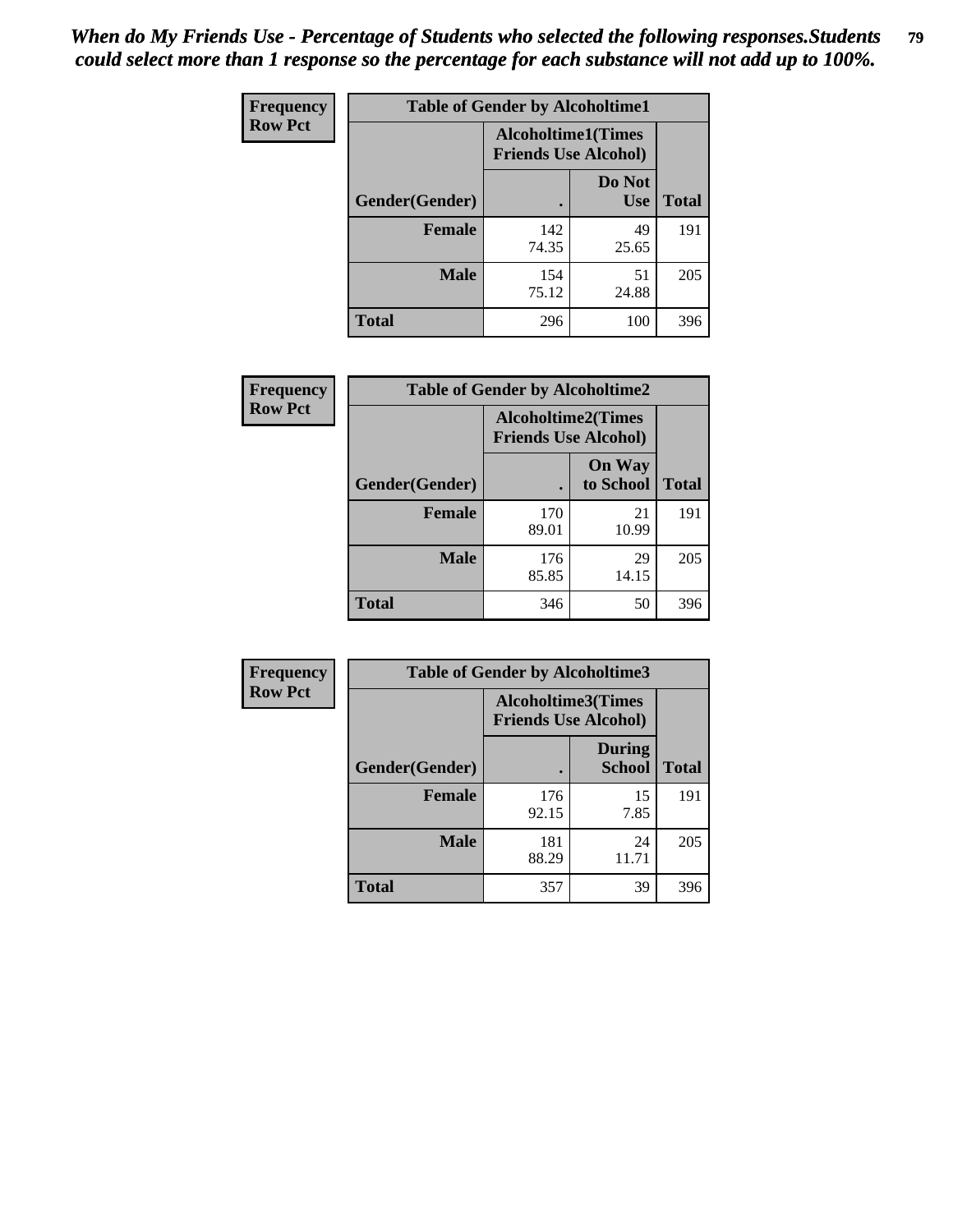*When do My Friends Use - Percentage of Students who selected the following responses.Students could select more than 1 response so the percentage for each substance will not add up to 100%.* **80**

| Frequency      | <b>Table of Gender by Alcoholtime4</b> |                                                          |                                         |              |
|----------------|----------------------------------------|----------------------------------------------------------|-----------------------------------------|--------------|
| <b>Row Pct</b> |                                        | <b>Alcoholtime4(Times</b><br><b>Friends Use Alcohol)</b> |                                         |              |
|                | Gender(Gender)                         |                                                          | <b>On Way</b><br>Home<br>From<br>School | <b>Total</b> |
|                | <b>Female</b>                          | 170<br>89.01                                             | 21<br>10.99                             | 191          |
|                | <b>Male</b>                            | 170<br>82.93                                             | 35<br>17.07                             | 205          |
|                | <b>Total</b>                           | 340                                                      | 56                                      | 396          |

| <b>Frequency</b> | <b>Table of Gender by Alcoholtime5</b> |                                                   |                   |              |
|------------------|----------------------------------------|---------------------------------------------------|-------------------|--------------|
| <b>Row Pct</b>   |                                        | Alcoholtime5(Times<br><b>Friends Use Alcohol)</b> |                   |              |
|                  | Gender(Gender)                         |                                                   | <b>Weeknights</b> | <b>Total</b> |
|                  | <b>Female</b>                          | 138<br>72.25                                      | 53<br>27.75       | 191          |
|                  | <b>Male</b>                            | 146<br>71.22                                      | 59<br>28.78       | 205          |
|                  | <b>Total</b>                           | 284                                               | 112               | 396          |

| <b>Frequency</b> | <b>Table of Gender by Alcoholtime6</b> |                                                           |              |              |
|------------------|----------------------------------------|-----------------------------------------------------------|--------------|--------------|
| <b>Row Pct</b>   |                                        | <b>Alcoholtime6</b> (Times<br><b>Friends Use Alcohol)</b> |              |              |
|                  | Gender(Gender)                         |                                                           | Weekends     | <b>Total</b> |
|                  | <b>Female</b>                          | 39<br>20.42                                               | 152<br>79.58 | 191          |
|                  | <b>Male</b>                            | 51<br>24.88                                               | 154<br>75.12 | 205          |
|                  | Total                                  | 90                                                        | 306          | 396          |

| Frequency      | <b>Table of Gender by Tobaccotime1</b> |                                                          |                      |              |
|----------------|----------------------------------------|----------------------------------------------------------|----------------------|--------------|
| <b>Row Pct</b> |                                        | <b>Tobaccotime1(Times</b><br><b>Friends Use Tobacco)</b> |                      |              |
|                | Gender(Gender)                         |                                                          | Do Not<br><b>Use</b> | <b>Total</b> |
|                | <b>Female</b>                          | 103<br>53.93                                             | 88<br>46.07          | 191          |
|                | <b>Male</b>                            | 141<br>68.78                                             | 64<br>31.22          | 205          |
|                | <b>Total</b>                           | 244                                                      | 152                  | 396          |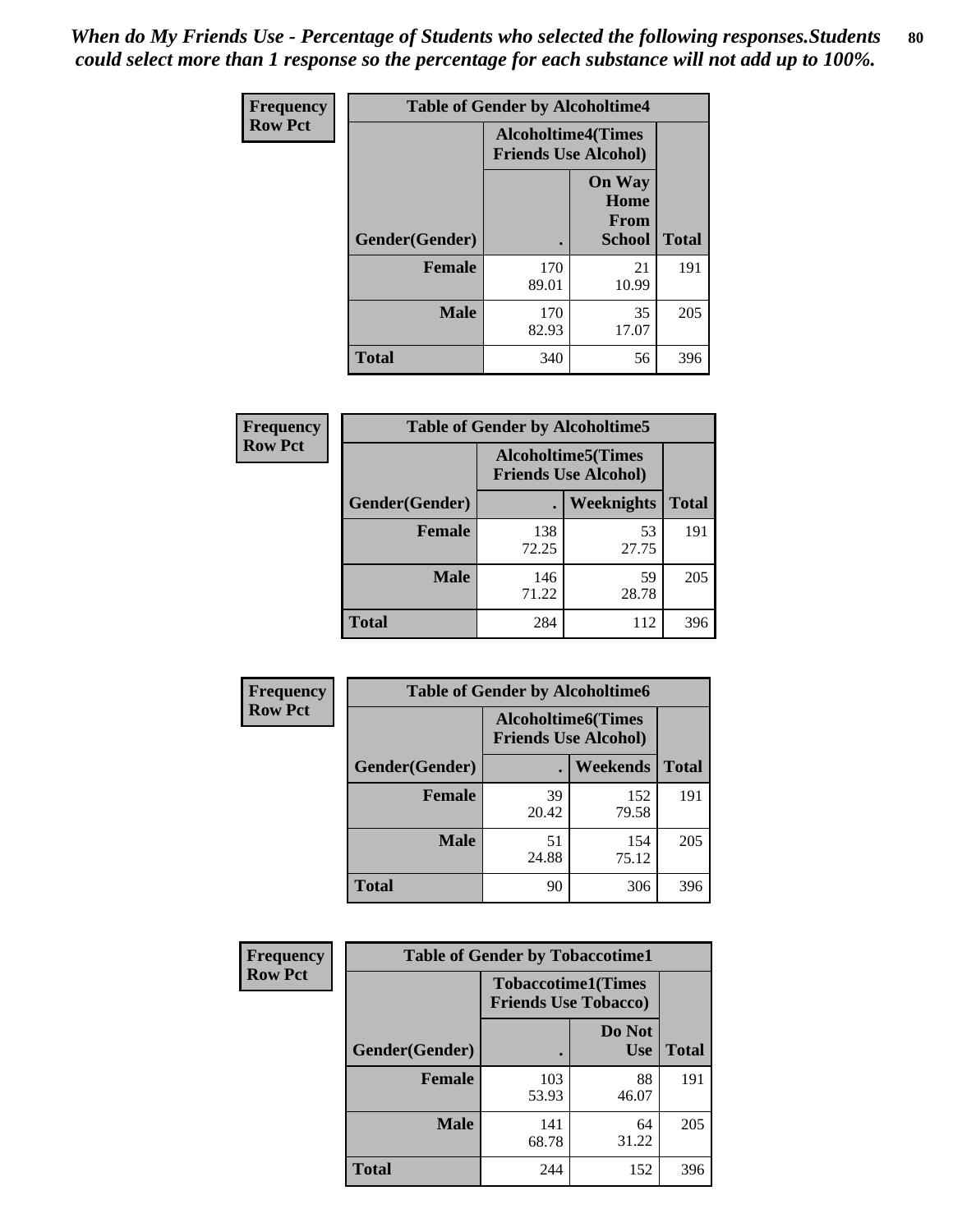*When do My Friends Use - Percentage of Students who selected the following responses.Students could select more than 1 response so the percentage for each substance will not add up to 100%.* **81**

| Frequency      | <b>Table of Gender by Tobaccotime2</b> |                                                          |                            |              |
|----------------|----------------------------------------|----------------------------------------------------------|----------------------------|--------------|
| <b>Row Pct</b> |                                        | <b>Tobaccotime2(Times</b><br><b>Friends Use Tobacco)</b> |                            |              |
|                | Gender(Gender)                         |                                                          | <b>On Way</b><br>to School | <b>Total</b> |
|                | <b>Female</b>                          | 111<br>58.12                                             | 80<br>41.88                | 191          |
|                | <b>Male</b>                            | 108<br>52.68                                             | 97<br>47.32                | 205          |
|                | <b>Total</b>                           | 219                                                      | 177                        | 396          |

| Frequency      | <b>Table of Gender by Tobaccotime3</b> |                                                          |                                |              |
|----------------|----------------------------------------|----------------------------------------------------------|--------------------------------|--------------|
| <b>Row Pct</b> |                                        | <b>Tobaccotime3(Times</b><br><b>Friends Use Tobacco)</b> |                                |              |
|                | Gender(Gender)                         |                                                          | <b>During</b><br><b>School</b> | <b>Total</b> |
|                | Female                                 | 167<br>87.43                                             | 24<br>12.57                    | 191          |
|                | <b>Male</b>                            | 156<br>76.10                                             | 49<br>23.90                    | 205          |
|                | <b>Total</b>                           | 323                                                      | 73                             | 396          |

| <b>Frequency</b> | <b>Table of Gender by Tobaccotime4</b> |                                                          |                                                |              |
|------------------|----------------------------------------|----------------------------------------------------------|------------------------------------------------|--------------|
| <b>Row Pct</b>   |                                        | <b>Tobaccotime4(Times</b><br><b>Friends Use Tobacco)</b> |                                                |              |
|                  | Gender(Gender)                         |                                                          | <b>On Way</b><br>Home<br>From<br><b>School</b> | <b>Total</b> |
|                  | <b>Female</b>                          | 170<br>89.01                                             | 21<br>10.99                                    | 191          |
|                  | <b>Male</b>                            | 170<br>82.93                                             | 35<br>17.07                                    | 205          |
|                  | <b>Total</b>                           | 340                                                      | 56                                             | 396          |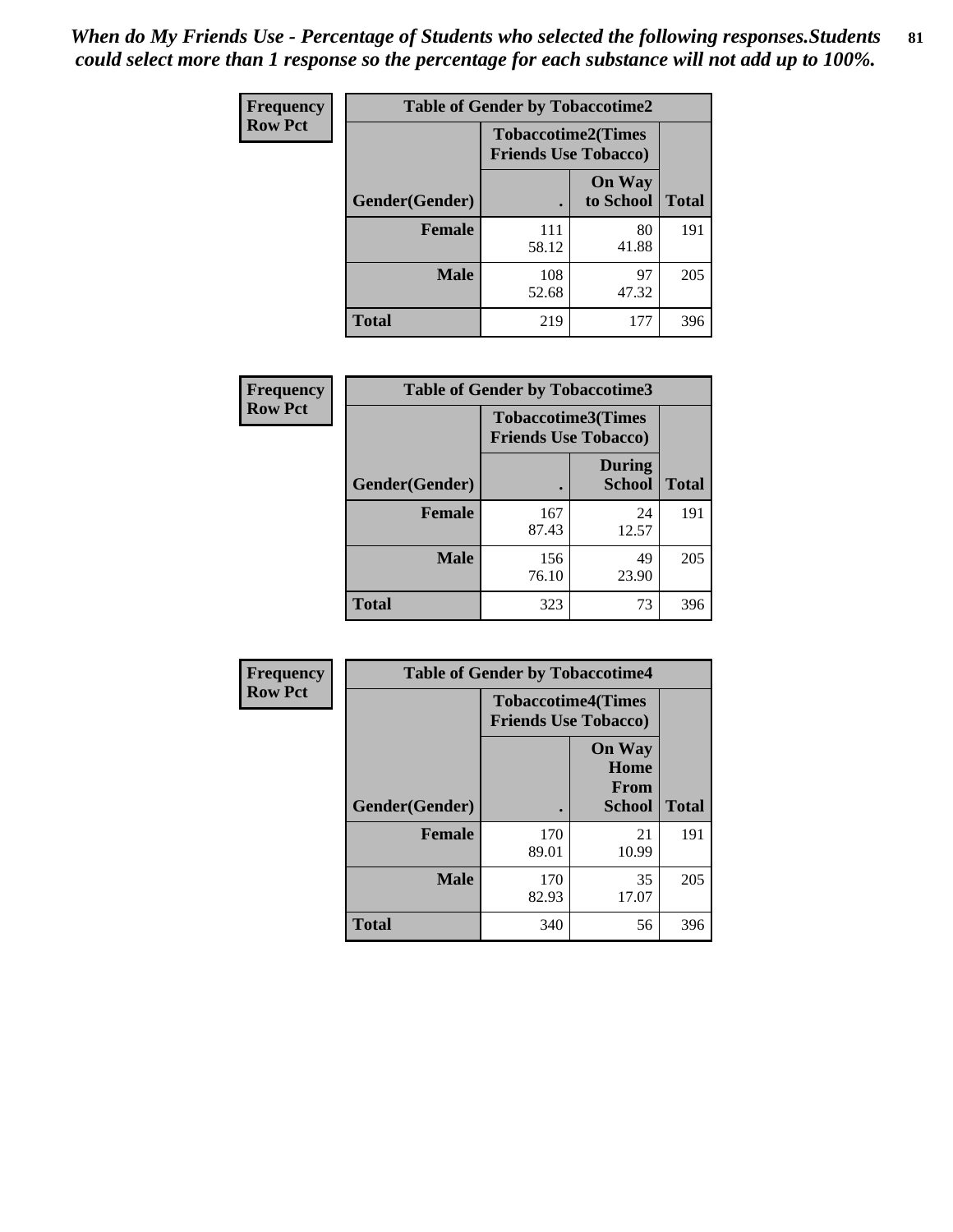| <b>Frequency</b> | <b>Table of Gender by Tobaccotime5</b> |                                                          |                   |              |  |
|------------------|----------------------------------------|----------------------------------------------------------|-------------------|--------------|--|
| <b>Row Pct</b>   |                                        | <b>Tobaccotime5(Times</b><br><b>Friends Use Tobacco)</b> |                   |              |  |
|                  | <b>Gender</b> (Gender)                 |                                                          | <b>Weeknights</b> | <b>Total</b> |  |
|                  | Female                                 | 106<br>55.50                                             | 85<br>44.50       | 191          |  |
|                  | <b>Male</b>                            | 91<br>44.39                                              | 114<br>55.61      | 205          |  |
|                  | <b>Total</b>                           | 197                                                      | 199               | 396          |  |

| <b>Frequency</b> | <b>Table of Gender by Tobaccotime6</b> |                                                          |              |              |  |
|------------------|----------------------------------------|----------------------------------------------------------|--------------|--------------|--|
| <b>Row Pct</b>   |                                        | <b>Tobaccotime6(Times</b><br><b>Friends Use Tobacco)</b> |              |              |  |
|                  | Gender(Gender)                         |                                                          | Weekends     | <b>Total</b> |  |
|                  | Female                                 | 90<br>47.12                                              | 101<br>52.88 | 191          |  |
|                  | <b>Male</b>                            | 73<br>35.61                                              | 132<br>64.39 | 205          |  |
|                  | <b>Total</b>                           | 163                                                      | 233          | 396          |  |

| <b>Frequency</b> | <b>Table of Gender by Marijuanatime1</b> |                                |                      |              |
|------------------|------------------------------------------|--------------------------------|----------------------|--------------|
| <b>Row Pct</b>   |                                          | <b>Friends Use Marijuana</b> ) | Marijuanatime1(Times |              |
|                  | Gender(Gender)                           |                                | Do Not Use           | <b>Total</b> |
|                  | <b>Female</b>                            | 105<br>54.97                   | 86<br>45.03          | 191          |
|                  | <b>Male</b>                              | 139<br>67.80                   | 66<br>32.20          | 205          |
|                  | <b>Total</b>                             | 244                            | 152                  | 396          |

| <b>Frequency</b> | <b>Table of Gender by Marijuanatime2</b>                      |              |                            |              |
|------------------|---------------------------------------------------------------|--------------|----------------------------|--------------|
| <b>Row Pct</b>   | <b>Marijuanatime2(Times</b><br><b>Friends Use Marijuana</b> ) |              |                            |              |
|                  | Gender(Gender)                                                |              | On Way to<br><b>School</b> | <b>Total</b> |
|                  | <b>Female</b>                                                 | 141<br>73.82 | 50<br>26.18                | 191          |
|                  | <b>Male</b>                                                   | 137<br>66.83 | 68<br>33.17                | 205          |
|                  | <b>Total</b>                                                  | 278          | 118                        | 396          |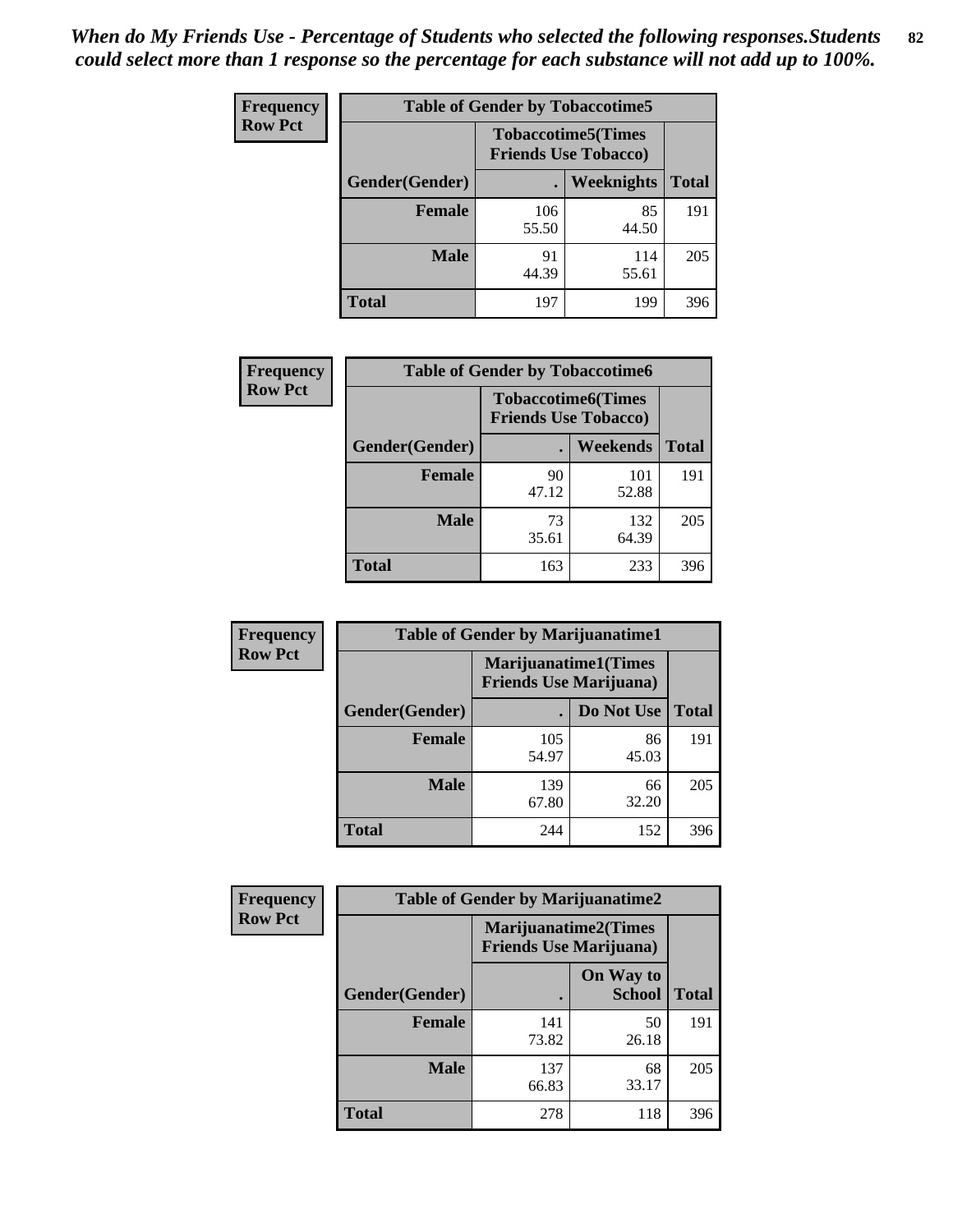*When do My Friends Use - Percentage of Students who selected the following responses.Students could select more than 1 response so the percentage for each substance will not add up to 100%.* **83**

| <b>Frequency</b> | Table of Gender by Marijuanatime3 |                                                        |                                |              |
|------------------|-----------------------------------|--------------------------------------------------------|--------------------------------|--------------|
| <b>Row Pct</b>   |                                   | Marijuanatime3(Times<br><b>Friends Use Marijuana</b> ) |                                |              |
|                  | Gender(Gender)                    |                                                        | <b>During</b><br><b>School</b> | <b>Total</b> |
|                  | <b>Female</b>                     | 165<br>86.39                                           | 26<br>13.61                    | 191          |
|                  | <b>Male</b>                       | 168<br>81.95                                           | 37<br>18.05                    | 205          |
|                  | <b>Total</b>                      | 333                                                    | 63                             | 396          |

| Frequency      | <b>Table of Gender by Marijuanatime4</b> |                                |                                                       |              |
|----------------|------------------------------------------|--------------------------------|-------------------------------------------------------|--------------|
| <b>Row Pct</b> |                                          | <b>Friends Use Marijuana</b> ) | <b>Marijuanatime4</b> (Times                          |              |
|                | Gender(Gender)                           |                                | <b>On Way</b><br>Home<br><b>From</b><br><b>School</b> | <b>Total</b> |
|                | <b>Female</b>                            | 144<br>75.39                   | 47<br>24.61                                           | 191          |
|                | <b>Male</b>                              | 137<br>66.83                   | 68<br>33.17                                           | 205          |
|                | <b>Total</b>                             | 281                            | 115                                                   | 396          |

| Frequency      | <b>Table of Gender by Marijuanatime5</b>                       |              |              |              |  |
|----------------|----------------------------------------------------------------|--------------|--------------|--------------|--|
| <b>Row Pct</b> | <b>Marijuanatime5</b> (Times<br><b>Friends Use Marijuana</b> ) |              |              |              |  |
|                | Gender(Gender)                                                 |              | Weeknights   | <b>Total</b> |  |
|                | <b>Female</b>                                                  | 120<br>62.83 | 71<br>37.17  | 191          |  |
|                | <b>Male</b>                                                    | 104<br>50.73 | 101<br>49.27 | 205          |  |
|                | <b>Total</b>                                                   | 224          | 172          | 396          |  |

| Frequency      | <b>Table of Gender by Marijuanatime6</b> |                                                               |                 |              |  |
|----------------|------------------------------------------|---------------------------------------------------------------|-----------------|--------------|--|
| <b>Row Pct</b> |                                          | <b>Marijuanatime6(Times</b><br><b>Friends Use Marijuana</b> ) |                 |              |  |
|                | Gender(Gender)                           |                                                               | <b>Weekends</b> | <b>Total</b> |  |
|                | <b>Female</b>                            | 84<br>43.98                                                   | 107<br>56.02    | 191          |  |
|                | <b>Male</b>                              | 69<br>33.66                                                   | 136<br>66.34    | 205          |  |
|                | <b>Total</b>                             | 153                                                           | 243             | 396          |  |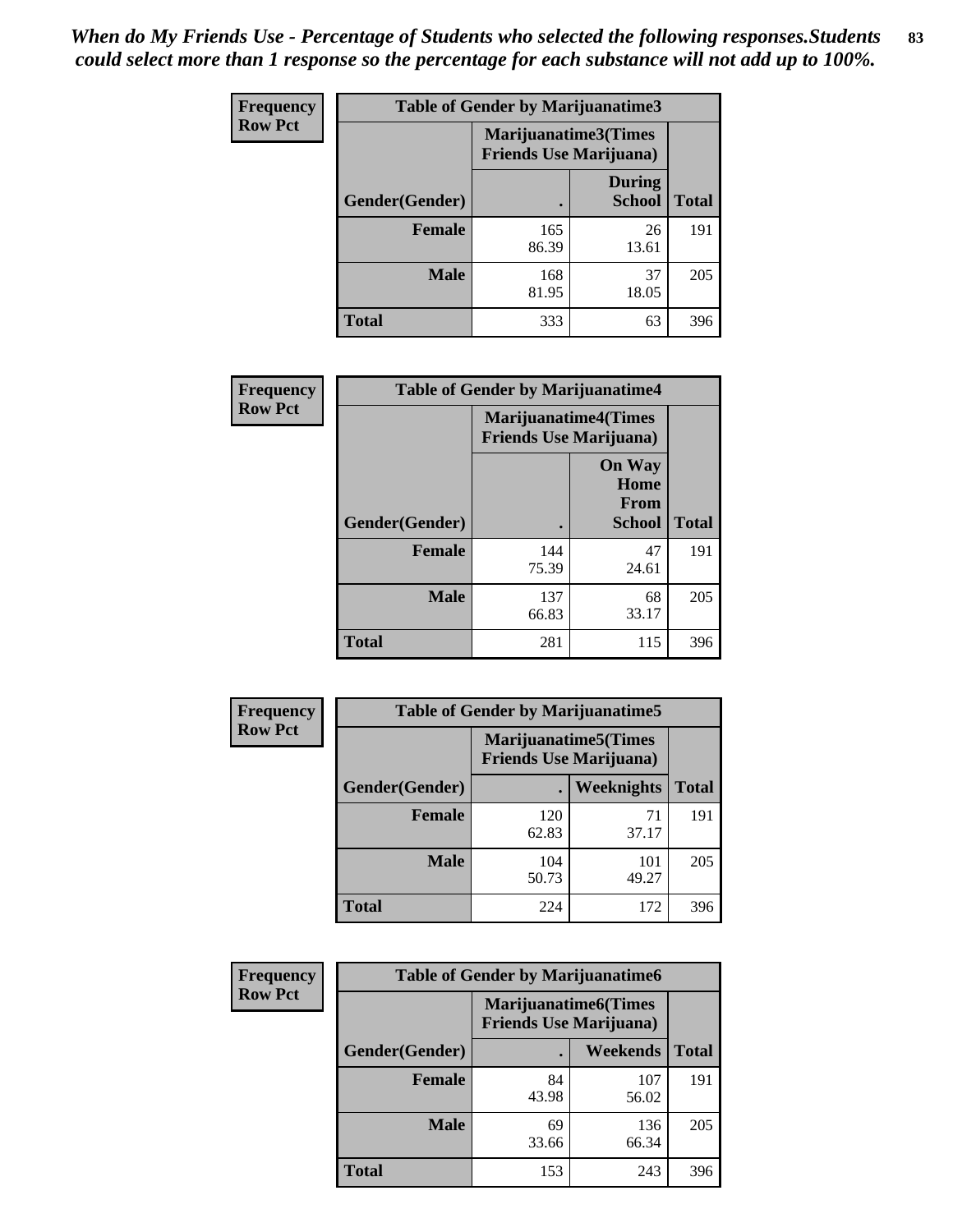*When do My Friends Use - Percentage of Students who selected the following responses.Students could select more than 1 response so the percentage for each substance will not add up to 100%.* **84**

| <b>Frequency</b> | <b>Table of Gender by Otherdrugtime1</b> |                                                                                   |                    |     |  |
|------------------|------------------------------------------|-----------------------------------------------------------------------------------|--------------------|-----|--|
| <b>Row Pct</b>   |                                          | <b>Otherdrugtime1(Times</b><br><b>Friends Use Other</b><br><b>Illegal Drugs</b> ) |                    |     |  |
|                  | Gender(Gender)                           |                                                                                   | Do Not Use   Total |     |  |
|                  | <b>Female</b>                            | 58<br>30.37                                                                       | 133<br>69.63       | 191 |  |
|                  | <b>Male</b>                              | 94<br>45.85                                                                       | 111<br>54.15       | 205 |  |
|                  | <b>Total</b>                             | 152                                                                               | 244                | 396 |  |

| <b>Frequency</b> | <b>Table of Gender by Otherdrugtime2</b> |                                                                                   |                            |              |  |
|------------------|------------------------------------------|-----------------------------------------------------------------------------------|----------------------------|--------------|--|
| <b>Row Pct</b>   |                                          | <b>Otherdrugtime2(Times</b><br><b>Friends Use Other</b><br><b>Illegal Drugs</b> ) |                            |              |  |
|                  | Gender(Gender)                           |                                                                                   | On Way to<br><b>School</b> | <b>Total</b> |  |
|                  | <b>Female</b>                            | 166<br>86.91                                                                      | 25<br>13.09                | 191          |  |
|                  | <b>Male</b>                              | 164<br>80.00                                                                      | 41<br>20.00                | 205          |  |
|                  | <b>Total</b>                             | 330                                                                               | 66                         | 396          |  |

| Frequency      | <b>Table of Gender by Otherdrugtime3</b> |                                                                            |                                |              |  |
|----------------|------------------------------------------|----------------------------------------------------------------------------|--------------------------------|--------------|--|
| <b>Row Pct</b> |                                          | Otherdrugtime3(Times<br><b>Friends Use Other</b><br><b>Illegal Drugs</b> ) |                                |              |  |
|                | Gender(Gender)                           |                                                                            | <b>During</b><br><b>School</b> | <b>Total</b> |  |
|                | <b>Female</b>                            | 169<br>88.48                                                               | 22<br>11.52                    | 191          |  |
|                | <b>Male</b>                              | 166<br>80.98                                                               | 39<br>19.02                    | 205          |  |
|                | <b>Total</b>                             | 335                                                                        | 61                             | 396          |  |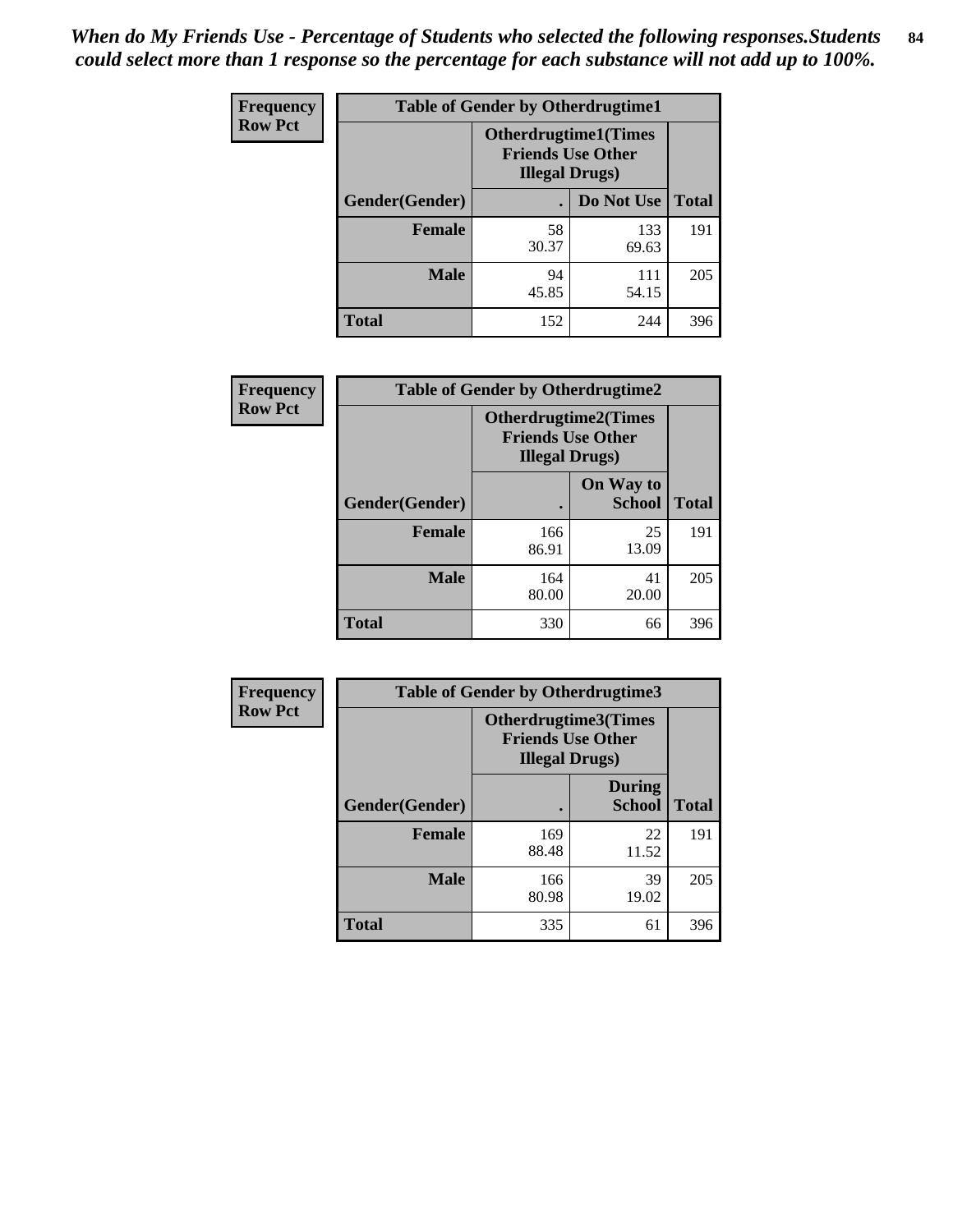*When do My Friends Use - Percentage of Students who selected the following responses.Students could select more than 1 response so the percentage for each substance will not add up to 100%.* **85**

| Frequency      | <b>Table of Gender by Otherdrugtime4</b> |                                                    |                                                       |              |
|----------------|------------------------------------------|----------------------------------------------------|-------------------------------------------------------|--------------|
| <b>Row Pct</b> |                                          | <b>Friends Use Other</b><br><b>Illegal Drugs</b> ) | <b>Otherdrugtime4(Times</b>                           |              |
|                | Gender(Gender)                           |                                                    | <b>On Way</b><br>Home<br><b>From</b><br><b>School</b> | <b>Total</b> |
|                | <b>Female</b>                            | 167<br>87.43                                       | 24<br>12.57                                           | 191          |
|                | <b>Male</b>                              | 163<br>79.51                                       | 42<br>20.49                                           | 205          |
|                | <b>Total</b>                             | 330                                                | 66                                                    | 396          |

| <b>Frequency</b> | <b>Table of Gender by Otherdrugtime5</b> |              |                                                                                    |              |
|------------------|------------------------------------------|--------------|------------------------------------------------------------------------------------|--------------|
| <b>Row Pct</b>   |                                          |              | <b>Otherdrugtime5</b> (Times<br><b>Friends Use Other</b><br><b>Illegal Drugs</b> ) |              |
|                  | Gender(Gender)                           | $\bullet$    | Weeknights                                                                         | <b>Total</b> |
|                  | <b>Female</b>                            | 153<br>80.10 | 38<br>19.90                                                                        | 191          |
|                  | <b>Male</b>                              | 146<br>71.22 | 59<br>28.78                                                                        | 205          |
|                  | Total                                    | 299          | 97                                                                                 | 396          |

| Frequency      |                | <b>Table of Gender by Otherdrugtime6</b>                                          |             |              |  |
|----------------|----------------|-----------------------------------------------------------------------------------|-------------|--------------|--|
| <b>Row Pct</b> |                | <b>Otherdrugtime6(Times</b><br><b>Friends Use Other</b><br><b>Illegal Drugs</b> ) |             |              |  |
|                | Gender(Gender) |                                                                                   | Weekends    | <b>Total</b> |  |
|                | <b>Female</b>  | 132<br>69.11                                                                      | 59<br>30.89 | 191          |  |
|                | <b>Male</b>    | 116<br>56.59                                                                      | 89<br>43.41 | 205          |  |
|                | <b>Total</b>   | 248                                                                               | 148         | 396          |  |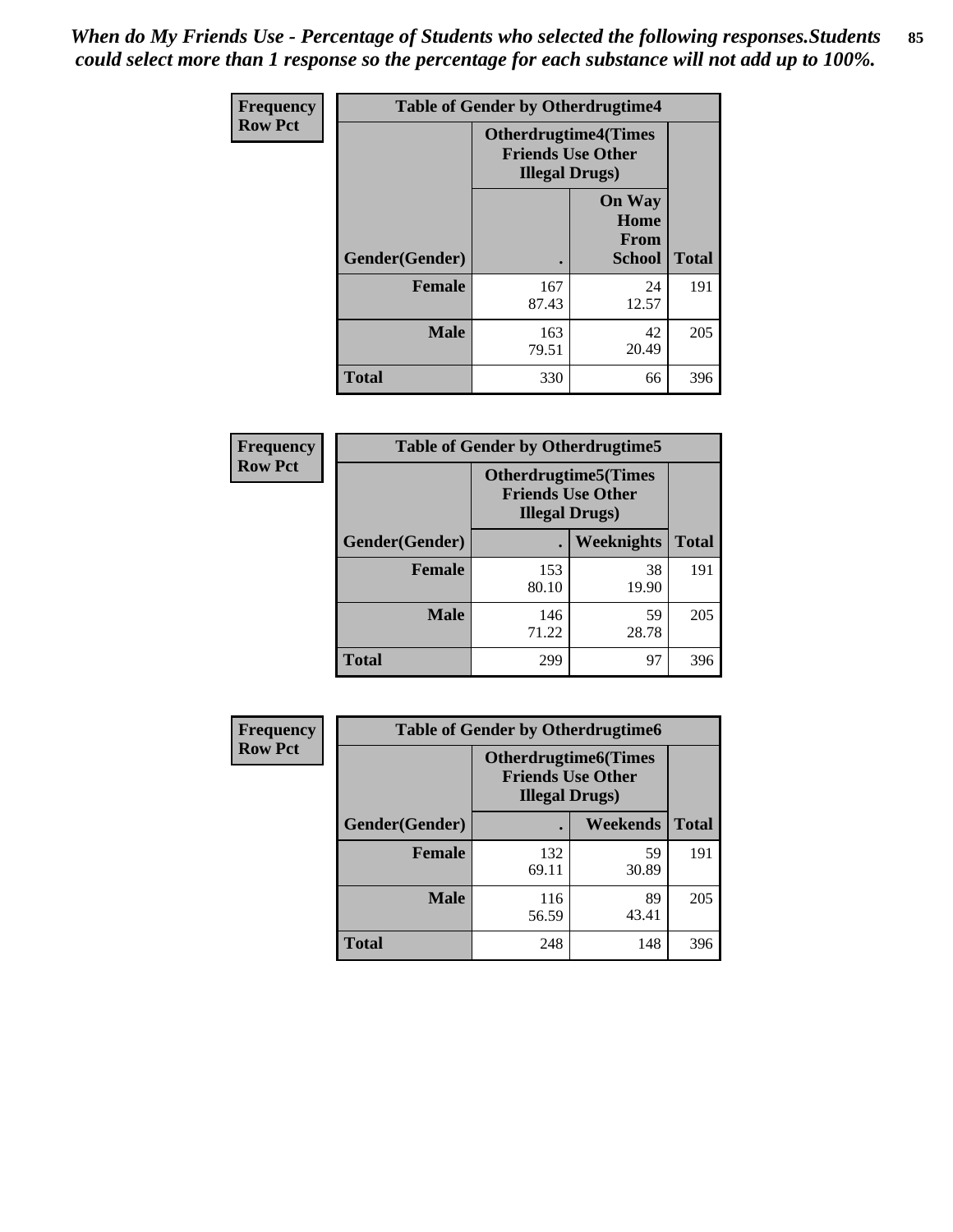# *Other Questions* **86**

| <b>Frequency</b> | <b>Table of Gender by Educationalcohol</b> |                                                                                                                                       |                |              |
|------------------|--------------------------------------------|---------------------------------------------------------------------------------------------------------------------------------------|----------------|--------------|
| <b>Row Pct</b>   |                                            | <b>Educationalcohol</b> (I<br>have been taught<br>about alcohol,<br>tobacco,<br>and other drugs<br>within the last year<br>at school) |                |              |
|                  | Gender(Gender)                             | <b>Yes</b>                                                                                                                            | N <sub>0</sub> | <b>Total</b> |
|                  | <b>Female</b>                              | 137<br>71.73                                                                                                                          | 54<br>28.27    | 191          |
|                  | <b>Male</b>                                | 127<br>61.95                                                                                                                          | 78<br>38.05    | 205          |
|                  | <b>Total</b>                               | 264                                                                                                                                   | 132            | 396          |

| Frequency      | <b>Table of Gender by Rodedrinking</b> |             |                                                                                                                     |              |  |
|----------------|----------------------------------------|-------------|---------------------------------------------------------------------------------------------------------------------|--------------|--|
| <b>Row Pct</b> |                                        |             | Rodedrinking(In<br>the past 30 days I<br>have ridden in a<br>car with a driver<br>who had been<br>drinking alcohol) |              |  |
|                | Gender(Gender)                         | Yes         | N <sub>0</sub>                                                                                                      | <b>Total</b> |  |
|                | <b>Female</b>                          | 32<br>16.75 | 159<br>83.25                                                                                                        | 191          |  |
|                | <b>Male</b>                            | 37<br>18.05 | 168<br>81.95                                                                                                        | 205          |  |
|                | <b>Total</b>                           | 69          | 327                                                                                                                 | 396          |  |

| Frequency      | <b>Table of Gender by Drugsschool</b> |                                                                                                                                     |                |              |
|----------------|---------------------------------------|-------------------------------------------------------------------------------------------------------------------------------------|----------------|--------------|
| <b>Row Pct</b> |                                       | <b>Drugsschool</b> (During<br>the past 12 months,<br>I have been offered,<br>sold,<br>or given illegal drugs<br>on school property) |                |              |
|                | Gender(Gender)                        | <b>Yes</b>                                                                                                                          | N <sub>0</sub> | <b>Total</b> |
|                | <b>Female</b>                         | 38<br>19.90                                                                                                                         | 153<br>80.10   | 191          |
|                | <b>Male</b>                           | 73<br>35.61                                                                                                                         | 132<br>64.39   | 205          |
|                | <b>Total</b>                          | 111                                                                                                                                 | 285            | 396          |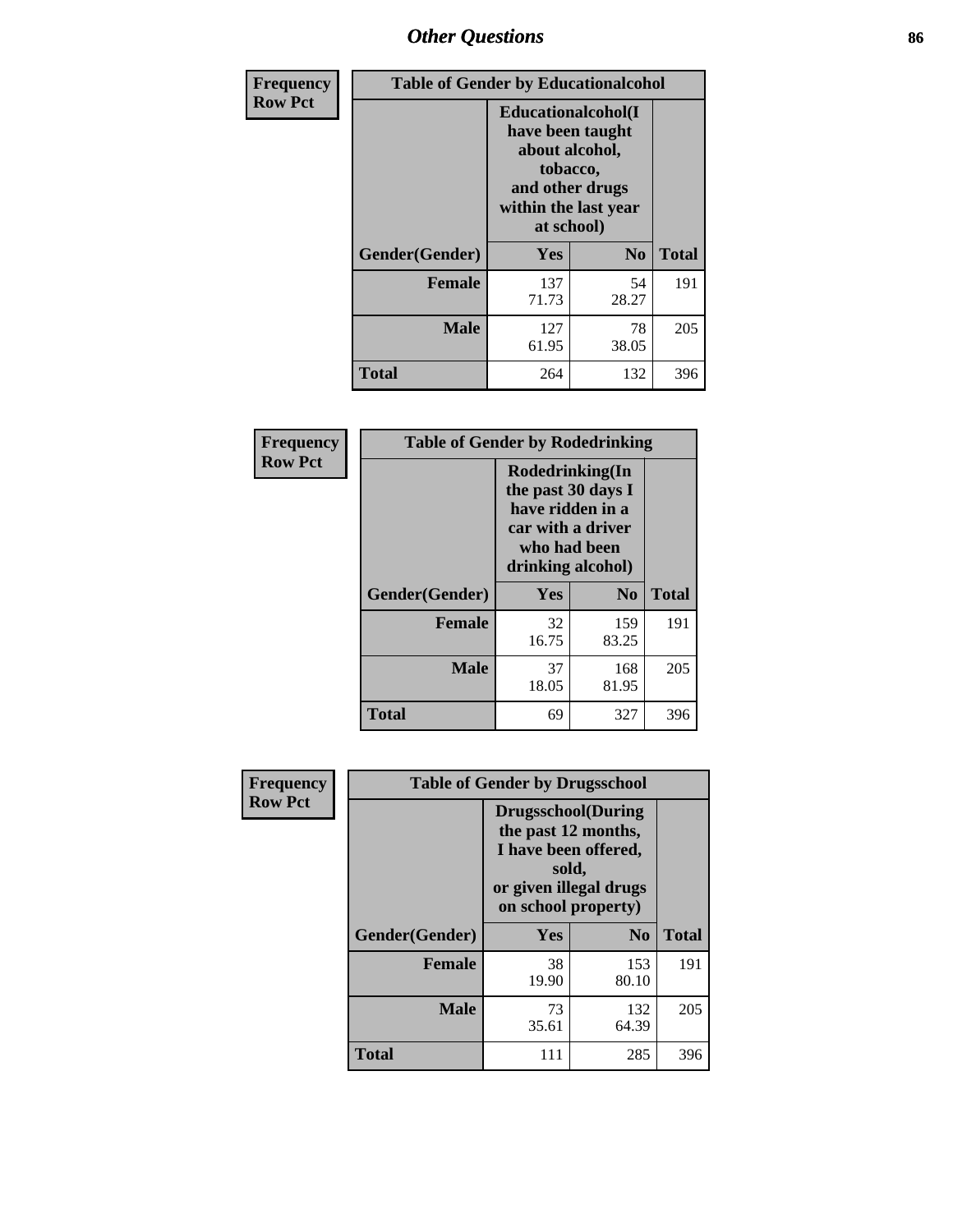## *Other Questions* **87**

**Frequency Row Pct**

| <b>Table of Gender by Bingedrinking</b> |                         |                                                                                                         |                   |                   |                               |                               |                        |              |
|-----------------------------------------|-------------------------|---------------------------------------------------------------------------------------------------------|-------------------|-------------------|-------------------------------|-------------------------------|------------------------|--------------|
|                                         |                         | Bingedrinking(I have drunk five or more<br>drinks of alcohol at one sitting during the<br>last 30 days) |                   |                   |                               |                               |                        |              |
| <b>Gender</b> (Gender)                  | $\bf{0}$<br><b>Days</b> | $1$ or<br>days                                                                                          | 3 to<br>5<br>days | 6 to<br>9<br>days | <b>10</b><br>to<br>19<br>days | <b>20</b><br>to<br>29<br>days | All<br>30<br>days      | <b>Total</b> |
| <b>Female</b>                           | 153<br>80.10            | 14<br>7.33                                                                                              | 10<br>5.24        | 8<br>4.19         | $\mathfrak{D}$<br>1.05        | 2<br>1.05                     | $\mathfrak{D}$<br>1.05 | 191          |
|                                         |                         |                                                                                                         |                   |                   |                               |                               |                        |              |
| <b>Male</b>                             | 152<br>74.15            | 14<br>6.83                                                                                              | 11<br>5.37        | 7<br>3.41         | 17<br>8.29                    | 3<br>1.46                     | 0.49                   | 205          |

| Frequency      | <b>Table of Gender by Educationaids</b> |                                                                                                 |             |              |
|----------------|-----------------------------------------|-------------------------------------------------------------------------------------------------|-------------|--------------|
| <b>Row Pct</b> |                                         | <b>Educationaids</b> (I<br>have been taught<br>about HIV/AIDS<br>at school in the<br>past year) |             |              |
|                | Gender(Gender)                          | Yes                                                                                             | $\bf N_0$   | <b>Total</b> |
|                | <b>Female</b>                           | 133<br>69.63                                                                                    | 58<br>30.37 | 191          |
|                | <b>Male</b>                             | 120<br>58.54                                                                                    | 85<br>41.46 | 205          |
|                | <b>Total</b>                            | 253                                                                                             | 143         | 396          |

| <b>Frequency</b> | <b>Table of Gender by Suicideconsider</b> |                 |                |              |
|------------------|-------------------------------------------|-----------------|----------------|--------------|
| <b>Row Pct</b>   |                                           | Suicideconsider |                |              |
|                  | Gender(Gender)                            | Yes             | N <sub>0</sub> | <b>Total</b> |
|                  | <b>Female</b>                             | 26<br>13.61     | 165<br>86.39   | 191          |
|                  | <b>Male</b>                               | 21<br>10.24     | 184<br>89.76   | 205          |
|                  | Total                                     | 47              | 349            | 396          |